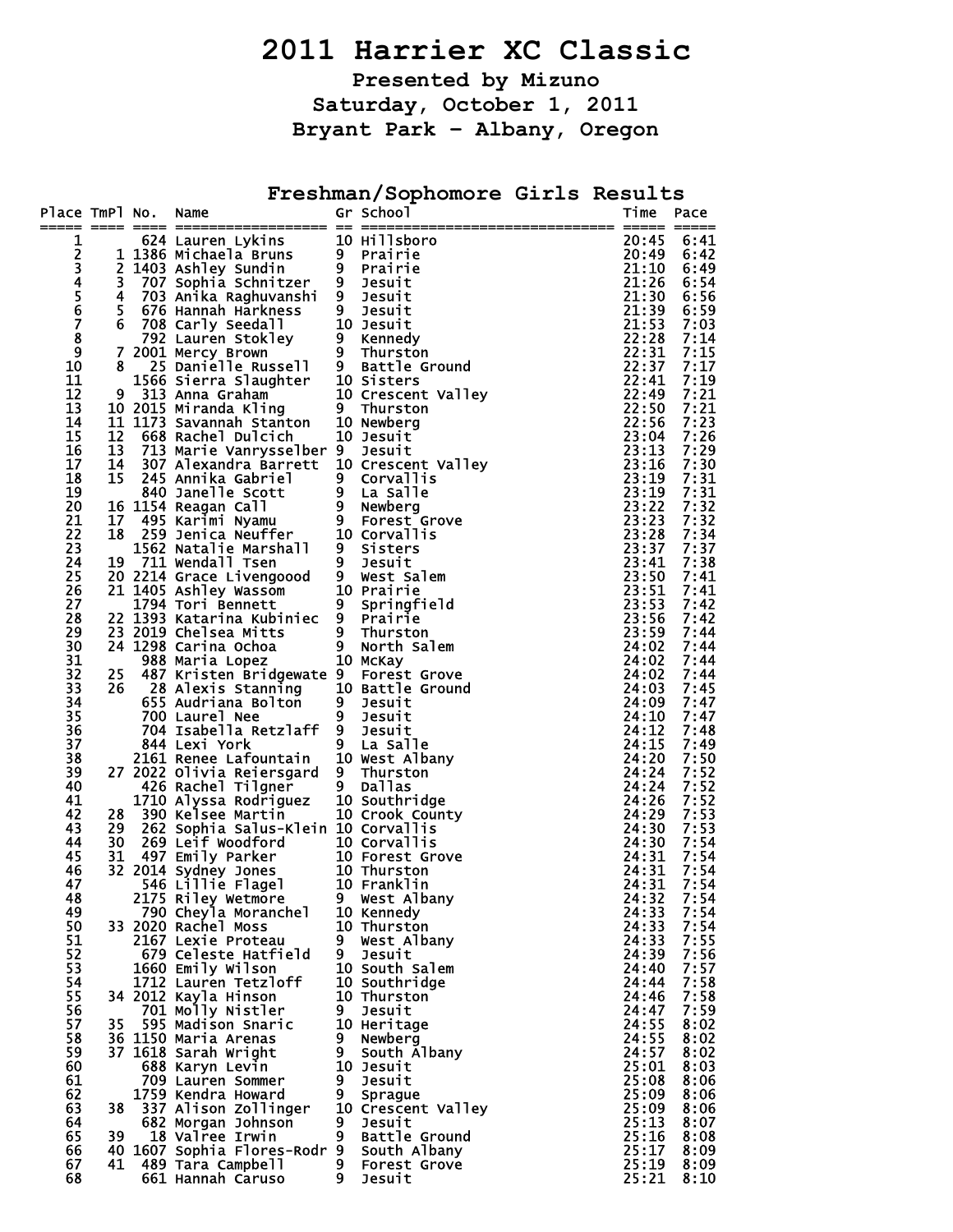| 69  |     | 42 1170 Haley Rhine                                                                                                                                                                                         |    | 10 Newberg                                                                                                                                                                                                                                   | 25:24          | 8:11 |
|-----|-----|-------------------------------------------------------------------------------------------------------------------------------------------------------------------------------------------------------------|----|----------------------------------------------------------------------------------------------------------------------------------------------------------------------------------------------------------------------------------------------|----------------|------|
| 70  |     | 43 1398 Kimberly Schaefer                                                                                                                                                                                   |    | 10 Prairie                                                                                                                                                                                                                                   | 25:24          | 8:11 |
|     |     |                                                                                                                                                                                                             |    |                                                                                                                                                                                                                                              |                |      |
| 71  |     | 44 265 Grace Spaulding                                                                                                                                                                                      |    |                                                                                                                                                                                                                                              | 25:25          | 8:11 |
| 72  |     | 45 1175 Kylie Thomas                                                                                                                                                                                        |    | 10 Corvallis<br>10 Newberg<br>10 Newberg                                                                                                                                                                                                     | 25:25          | 8:11 |
| 73  |     | 194 Briana Schellhaas 10 Century                                                                                                                                                                            |    |                                                                                                                                                                                                                                              | 25:26          | 8:12 |
|     |     |                                                                                                                                                                                                             |    |                                                                                                                                                                                                                                              |                |      |
| 74  |     | 46 1238 Patricia Clark<br>1238 Patricia Clark<br>10 Newport<br>1077 Julia Lewis 9 McNary<br>1555 Chawndra Craig<br>26 Miu Seto 10 Battle Ground<br>893 Susan Thomas 9 Lebanon<br>893 Susan Thomas 9 Lebanon |    | 10 Newport                                                                                                                                                                                                                                   |                | 8:12 |
| 75  |     |                                                                                                                                                                                                             |    |                                                                                                                                                                                                                                              |                | 8:12 |
| 76  |     |                                                                                                                                                                                                             |    |                                                                                                                                                                                                                                              |                | 8:12 |
|     |     |                                                                                                                                                                                                             |    |                                                                                                                                                                                                                                              |                |      |
| 77  | 47  |                                                                                                                                                                                                             |    |                                                                                                                                                                                                                                              |                | 8:13 |
| 78  |     |                                                                                                                                                                                                             |    |                                                                                                                                                                                                                                              |                | 8:14 |
|     |     |                                                                                                                                                                                                             |    |                                                                                                                                                                                                                                              |                |      |
| 79  |     |                                                                                                                                                                                                             |    |                                                                                                                                                                                                                                              |                | 8:14 |
| 80  |     |                                                                                                                                                                                                             |    |                                                                                                                                                                                                                                              |                | 8:15 |
|     |     |                                                                                                                                                                                                             |    |                                                                                                                                                                                                                                              |                |      |
| 81  |     |                                                                                                                                                                                                             |    |                                                                                                                                                                                                                                              |                | 8:18 |
| 82  |     |                                                                                                                                                                                                             |    |                                                                                                                                                                                                                                              |                | 8:19 |
| 83  |     |                                                                                                                                                                                                             |    |                                                                                                                                                                                                                                              |                | 8:20 |
|     |     |                                                                                                                                                                                                             |    |                                                                                                                                                                                                                                              |                |      |
| 84  |     |                                                                                                                                                                                                             |    |                                                                                                                                                                                                                                              |                | 8:20 |
| 85  |     |                                                                                                                                                                                                             |    |                                                                                                                                                                                                                                              | $25:54$ $8:21$ |      |
|     |     |                                                                                                                                                                                                             |    |                                                                                                                                                                                                                                              |                |      |
| 86  |     |                                                                                                                                                                                                             |    |                                                                                                                                                                                                                                              |                | 8:21 |
| 87  |     |                                                                                                                                                                                                             |    |                                                                                                                                                                                                                                              | 25:56          | 8:21 |
| 88  |     |                                                                                                                                                                                                             |    |                                                                                                                                                                                                                                              |                | 8:22 |
|     |     |                                                                                                                                                                                                             |    |                                                                                                                                                                                                                                              |                |      |
| 89  |     |                                                                                                                                                                                                             |    |                                                                                                                                                                                                                                              |                | 8:23 |
| 90  |     |                                                                                                                                                                                                             |    |                                                                                                                                                                                                                                              |                | 8:23 |
|     |     |                                                                                                                                                                                                             |    |                                                                                                                                                                                                                                              |                | 8:24 |
| 91  |     |                                                                                                                                                                                                             |    |                                                                                                                                                                                                                                              |                |      |
| 92  |     |                                                                                                                                                                                                             |    |                                                                                                                                                                                                                                              |                | 8:25 |
| 93  |     |                                                                                                                                                                                                             |    |                                                                                                                                                                                                                                              | 26:08          | 8:25 |
|     |     |                                                                                                                                                                                                             |    |                                                                                                                                                                                                                                              |                |      |
| 94  |     |                                                                                                                                                                                                             |    | 47<br>226 Miusseto Carrin 19<br>48 15227 valeria Vazquez-Tr 9 behanon and<br>48 15227 valeria Vazquez-Tr 9 behanon trans<br>49 15227 valeria Vazquez-Tr 9 behanon valering<br>10 cressent Valley<br>10 of Ministrine 9 16 Such salem<br>1424 |                | 8:25 |
| 95  |     |                                                                                                                                                                                                             |    |                                                                                                                                                                                                                                              |                | 8:26 |
| 96  |     |                                                                                                                                                                                                             |    |                                                                                                                                                                                                                                              |                |      |
|     |     |                                                                                                                                                                                                             |    |                                                                                                                                                                                                                                              |                | 8:27 |
| 97  |     |                                                                                                                                                                                                             |    |                                                                                                                                                                                                                                              | 26:15          | 8:27 |
| 98  |     |                                                                                                                                                                                                             |    |                                                                                                                                                                                                                                              |                | 8:30 |
|     |     |                                                                                                                                                                                                             |    |                                                                                                                                                                                                                                              |                |      |
| 99  |     |                                                                                                                                                                                                             |    |                                                                                                                                                                                                                                              |                | 8:31 |
| 100 |     |                                                                                                                                                                                                             |    |                                                                                                                                                                                                                                              |                | 8:32 |
| 101 |     |                                                                                                                                                                                                             |    |                                                                                                                                                                                                                                              | 26:30          | 8:32 |
|     |     |                                                                                                                                                                                                             |    |                                                                                                                                                                                                                                              |                |      |
| 102 |     |                                                                                                                                                                                                             |    |                                                                                                                                                                                                                                              |                | 8:33 |
| 103 |     |                                                                                                                                                                                                             |    |                                                                                                                                                                                                                                              |                | 8:33 |
|     |     |                                                                                                                                                                                                             |    |                                                                                                                                                                                                                                              |                |      |
| 104 |     |                                                                                                                                                                                                             |    |                                                                                                                                                                                                                                              | 26:42          | 8:36 |
| 105 |     |                                                                                                                                                                                                             |    |                                                                                                                                                                                                                                              | 26:43          | 8:36 |
| 106 |     |                                                                                                                                                                                                             |    |                                                                                                                                                                                                                                              | 26:44          | 8:37 |
|     |     |                                                                                                                                                                                                             |    |                                                                                                                                                                                                                                              |                |      |
| 107 |     |                                                                                                                                                                                                             |    |                                                                                                                                                                                                                                              | 26:49          | 8:38 |
| 108 |     |                                                                                                                                                                                                             |    |                                                                                                                                                                                                                                              | 26:50          | 8:39 |
|     |     |                                                                                                                                                                                                             |    |                                                                                                                                                                                                                                              |                |      |
| 109 |     |                                                                                                                                                                                                             |    |                                                                                                                                                                                                                                              | 26:54          | 8:40 |
| 110 |     |                                                                                                                                                                                                             |    |                                                                                                                                                                                                                                              | 26:55          | 8:40 |
| 111 |     |                                                                                                                                                                                                             |    |                                                                                                                                                                                                                                              | 26:55          |      |
|     |     |                                                                                                                                                                                                             |    |                                                                                                                                                                                                                                              |                | 8:40 |
| 112 |     |                                                                                                                                                                                                             |    |                                                                                                                                                                                                                                              | 26:56          | 8:40 |
| 113 |     | 66 1517 Lindsey Garlinghou 10 Silverton                                                                                                                                                                     |    |                                                                                                                                                                                                                                              | 26:58          | 8:41 |
|     |     |                                                                                                                                                                                                             |    |                                                                                                                                                                                                                                              |                |      |
| 114 |     | 1162 Victoria Holtzheim 10 Newberg                                                                                                                                                                          |    |                                                                                                                                                                                                                                              | 26:59          | 8:41 |
| 115 |     |                                                                                                                                                                                                             |    |                                                                                                                                                                                                                                              | 26:59          | 8:41 |
| 116 |     |                                                                                                                                                                                                             |    |                                                                                                                                                                                                                                              | 27:02          | 8:42 |
|     |     |                                                                                                                                                                                                             |    |                                                                                                                                                                                                                                              |                |      |
| 117 |     | 67 1616 Mariah Wilkerson<br>2023 Kayla Rogers<br>68 14 Jordan Fagen<br>14 Jordan Fagen<br>16 1120 10 Battle Ground                                                                                          |    |                                                                                                                                                                                                                                              | 27:03          | 8:43 |
| 118 |     | 1130 Carolyn Botsford 10 Molalla                                                                                                                                                                            |    |                                                                                                                                                                                                                                              | 27:04          | 8:43 |
|     |     |                                                                                                                                                                                                             |    |                                                                                                                                                                                                                                              |                |      |
| 119 | 69  | 387 Emilee Harris                                                                                                                                                                                           |    | 10 Crook County                                                                                                                                                                                                                              | 27:08          | 8:44 |
| 120 | 70. | 392 Samantha Pepper                                                                                                                                                                                         |    | 10 Crook County                                                                                                                                                                                                                              | 27:09          | 8:45 |
| 121 |     | 2081 Kristen Elder                                                                                                                                                                                          |    | 9 Tualatin                                                                                                                                                                                                                                   | 27:10          | 8:45 |
|     |     |                                                                                                                                                                                                             |    |                                                                                                                                                                                                                                              |                |      |
| 122 |     | 681 Amie Hookland                                                                                                                                                                                           | 9  | Jesuit                                                                                                                                                                                                                                       | 27:15          | 8:47 |
| 123 |     | 1560 Sonja Lund                                                                                                                                                                                             |    | 10 Sisters                                                                                                                                                                                                                                   | 27:19          | 8:48 |
| 124 |     | 788 Sonia Garcia                                                                                                                                                                                            |    | 10 Kennedy                                                                                                                                                                                                                                   | 27:19          | 8:48 |
|     |     |                                                                                                                                                                                                             |    |                                                                                                                                                                                                                                              |                |      |
| 125 |     | 1078 Marisa McGrath                                                                                                                                                                                         | 9. | MCNary                                                                                                                                                                                                                                       | 27:21          | 8:48 |
| 126 |     | 553 Melia McGinn                                                                                                                                                                                            |    | 10 Franklin                                                                                                                                                                                                                                  | 27:22          | 8:49 |
| 127 |     | 71 2218 Erin Porter                                                                                                                                                                                         | 9  | West Salem                                                                                                                                                                                                                                   | 27:26          | 8:50 |
|     |     |                                                                                                                                                                                                             |    |                                                                                                                                                                                                                                              |                |      |
| 128 |     | 842 Kendyl Stephens                                                                                                                                                                                         |    | 9 La Salle                                                                                                                                                                                                                                   | 27:31          | 8:52 |
| 129 | 72  | 590 Emily Lahti                                                                                                                                                                                             |    | 9 Heritage                                                                                                                                                                                                                                   | 27:34          | 8:53 |
| 130 | 73  | 502 Jaclyn Turpin                                                                                                                                                                                           |    | 10 Forest Grove                                                                                                                                                                                                                              | 27:35          | 8:53 |
|     |     |                                                                                                                                                                                                             |    |                                                                                                                                                                                                                                              |                |      |
| 131 | 74  | 15 Chauntelle Hannu                                                                                                                                                                                         | 9  | Battle Ground                                                                                                                                                                                                                                | 27:42          | 8:55 |
| 132 | 75  | 596 Karen Solis                                                                                                                                                                                             |    | 9 Heritage                                                                                                                                                                                                                                   | 27:45          | 8:56 |
|     |     |                                                                                                                                                                                                             |    |                                                                                                                                                                                                                                              |                |      |
| 133 |     | 611 Bethany Fry                                                                                                                                                                                             |    | 9 Hillsboro                                                                                                                                                                                                                                  | 27:53          | 8:59 |
| 134 |     | 830 Leah Erickson                                                                                                                                                                                           |    | 10 La Salle                                                                                                                                                                                                                                  | 27:55          | 8:59 |
| 135 |     | 76 1511 Samantha Cross                                                                                                                                                                                      | 9  | Silverton                                                                                                                                                                                                                                    | 27:57          | 9:00 |
|     |     |                                                                                                                                                                                                             |    |                                                                                                                                                                                                                                              |                |      |
| 136 |     | 876 Micah-Lyn Borden                                                                                                                                                                                        | 9  | Lebanon                                                                                                                                                                                                                                      | 28:06          | 9:03 |
| 137 | 77  | 587 Margarita Golovina 10 Heritage                                                                                                                                                                          |    |                                                                                                                                                                                                                                              | 28:07          | 9:03 |
| 138 |     | 1174 Rachel Swanson                                                                                                                                                                                         | 9  |                                                                                                                                                                                                                                              | 28:12          | 9:05 |
|     |     |                                                                                                                                                                                                             |    | Newberg                                                                                                                                                                                                                                      |                |      |
| 139 |     | 78 1243 Olivia Dye                                                                                                                                                                                          |    | 10 Newport                                                                                                                                                                                                                                   | 28:12          | 9:05 |
| 140 |     | 1028 Annakae Roberts                                                                                                                                                                                        | 9. | MCMinnville                                                                                                                                                                                                                                  | 28:13          | 9:05 |
|     |     |                                                                                                                                                                                                             |    |                                                                                                                                                                                                                                              |                |      |
| 141 |     | 2018 Kate Miller                                                                                                                                                                                            |    | 10 Thurston                                                                                                                                                                                                                                  | 28:14          | 9:06 |
| 142 |     | 79 1236 Michelle Alatrite                                                                                                                                                                                   | 9  | Newport                                                                                                                                                                                                                                      | 28:15          | 9:06 |
| 143 |     |                                                                                                                                                                                                             |    | 10 Lebanon                                                                                                                                                                                                                                   | 28:16          |      |
|     |     | 885 Allison Lakeey                                                                                                                                                                                          |    |                                                                                                                                                                                                                                              |                | 9:06 |
| 144 |     | 80 1241 Alison Dodson                                                                                                                                                                                       | 9  | Newport                                                                                                                                                                                                                                      | 28:18          | 9:07 |
| 145 |     | 81 1617 Anashea Wright                                                                                                                                                                                      |    | 10 South Albany                                                                                                                                                                                                                              | 28:25          | 9:09 |
|     |     |                                                                                                                                                                                                             |    |                                                                                                                                                                                                                                              |                | 9:14 |
| 146 | 82  | 494 Carla Maceda-Diaz                                                                                                                                                                                       | 9  | <b>Forest Grove</b>                                                                                                                                                                                                                          | 28:39          |      |
| 147 | 83  | 491 Lydia Janko                                                                                                                                                                                             |    | 10 Forest Grove                                                                                                                                                                                                                              | 28:55          | 9:19 |
| 148 |     | 875 Carissa Bickel                                                                                                                                                                                          | 9  | Lebanon                                                                                                                                                                                                                                      | 28:59          | 9:20 |
|     |     |                                                                                                                                                                                                             |    |                                                                                                                                                                                                                                              |                |      |
|     |     |                                                                                                                                                                                                             |    |                                                                                                                                                                                                                                              |                |      |
| 149 |     | 496 Virginia Ornelas                                                                                                                                                                                        |    | 10 Forest Grove                                                                                                                                                                                                                              | 29:21          | 9:27 |
| 150 |     | 1108 Emma Young                                                                                                                                                                                             | 9  | Milwaukie                                                                                                                                                                                                                                    | 29:35          | 9:32 |
| 151 |     | 84 1609 Aimee Gay                                                                                                                                                                                           | 9  | South Albany                                                                                                                                                                                                                                 | 29:36          | 9:32 |

| 0.                 | Newberg                              |
|--------------------|--------------------------------------|
| 0.<br>0.           | Prairie<br>Corvallis                 |
| 0.                 | Newberg                              |
| 0.<br>0.           | Century<br>Newport                   |
| ۱                  | McNary<br>Sisters                    |
| 0.                 | Battle Ground                        |
|                    | Lebanon<br>Silverton                 |
| 0.                 | Crescent Valley                      |
|                    | Jesuit<br>South Salem                |
| 0.                 | Dallas<br>Newberg                    |
| ۱                  | Corvallis                            |
| 0.<br>0.           | Crescent Valley<br>Kennedy           |
| 0.                 | Newberg                              |
| ۱                  | Southridge<br>3.<br>Corvallis        |
| 0.<br>۱            | Battle Ground<br>Southridge          |
| 0.                 | Jesuit                               |
| 0.<br>۱            | Crescent Valley<br>Jesuit            |
| 0.                 | Crook County                         |
| 0.<br>0.           | Jesuit<br>Newberg                    |
| I<br>0.            | Crescent Valley<br>North Salem       |
| 0.                 | Springfield<br>Silverton             |
|                    | Silverton                            |
|                    | Heritage                             |
|                    | Jesuit<br>Jesuit                     |
| I                  | Sprague<br>North Salem               |
|                    | Newberg                              |
| 0.<br>0.           | Šalem<br>North<br>Newport            |
| 0.                 | Hillsboro                            |
| 0.<br>0.           | Silverton<br>Newberg                 |
|                    | South Albany                         |
|                    | Thurston<br>Battle Ground<br>Molalla |
| $\mathbf{0}$<br>0. | Crook County                         |
| 0.                 | Crook County                         |
|                    | Tualatin<br>Jesuit                   |
| 0.<br>0.           | Sisters<br>Kennedy                   |
|                    | McNary<br>mcnary<br>Franklin         |
| 0.                 |                                      |
|                    | West Salem<br>La Salle<br>Heritage   |
| $\mathbf{0}$       | Forest Grove<br>Battle Ground        |
|                    | Heritage                             |
| 0.                 | нillsbŏro                            |
|                    | La Salle<br>Silverton                |
| 0.                 | Lebanon<br>Heritage                  |
|                    | Newberg                              |
| $\mathbf{0}$       | Newport<br>McMinnville               |
| 0.                 | Thurston                             |
| $\mathbf{0}$       | Newport<br>Lebanon                   |
| 0.                 | Newport<br>South Albany              |
|                    | <b>Forest Grove</b>                  |
| 0.                 | Forest Grove<br>Lebanon              |
| 0.                 | <b>Forest Grove</b><br>Milwaukie     |
|                    | South Albany                         |

| 222222233333455555556000000011112223334444555555556899234445566788045750124569126889003557902334904556899234 | 11111122223445890011112334555677012233366678900001112333                       |
|--------------------------------------------------------------------------------------------------------------|--------------------------------------------------------------------------------|
|                                                                                                              |                                                                                |
|                                                                                                              |                                                                                |
|                                                                                                              |                                                                                |
| 08<br>09<br>10                                                                                               |                                                                                |
|                                                                                                              |                                                                                |
|                                                                                                              |                                                                                |
|                                                                                                              |                                                                                |
|                                                                                                              |                                                                                |
|                                                                                                              |                                                                                |
|                                                                                                              |                                                                                |
|                                                                                                              |                                                                                |
|                                                                                                              |                                                                                |
|                                                                                                              |                                                                                |
|                                                                                                              |                                                                                |
|                                                                                                              |                                                                                |
|                                                                                                              |                                                                                |
|                                                                                                              |                                                                                |
|                                                                                                              |                                                                                |
|                                                                                                              |                                                                                |
|                                                                                                              |                                                                                |
|                                                                                                              |                                                                                |
|                                                                                                              |                                                                                |
|                                                                                                              |                                                                                |
|                                                                                                              |                                                                                |
|                                                                                                              |                                                                                |
|                                                                                                              |                                                                                |
|                                                                                                              |                                                                                |
|                                                                                                              |                                                                                |
|                                                                                                              |                                                                                |
|                                                                                                              |                                                                                |
|                                                                                                              |                                                                                |
|                                                                                                              |                                                                                |
|                                                                                                              |                                                                                |
|                                                                                                              |                                                                                |
|                                                                                                              |                                                                                |
|                                                                                                              |                                                                                |
|                                                                                                              |                                                                                |
|                                                                                                              |                                                                                |
|                                                                                                              |                                                                                |
|                                                                                                              |                                                                                |
| 777777777777777778888888888888889                                                                            |                                                                                |
|                                                                                                              |                                                                                |
| 1222222222222222222222222222222<br>1111222333445556001111111123552336<br>و<br>9                              | 88888888888888889999999999999999<br>-444444445555555600000000000011122333<br>ì |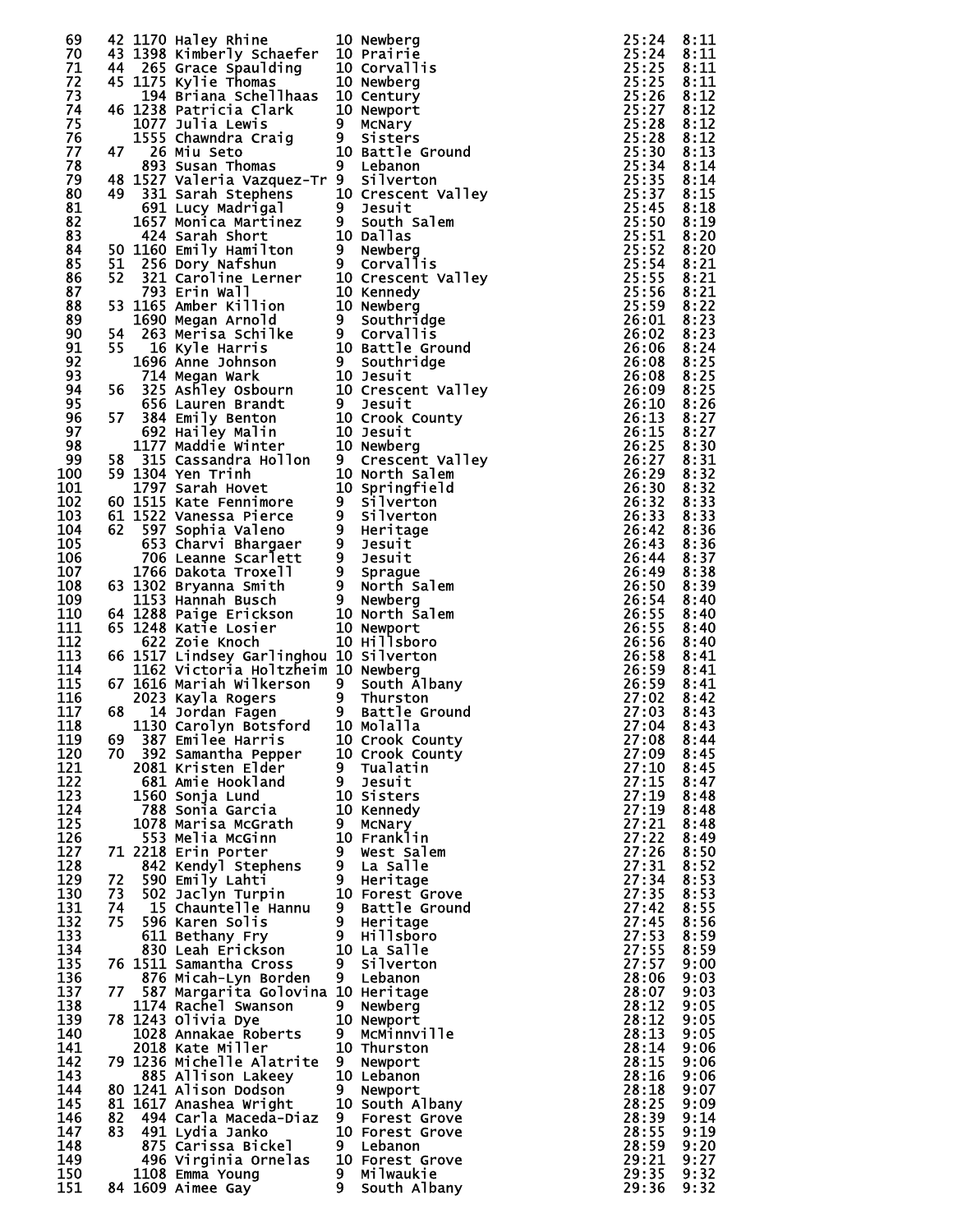| 152 | 1099 Odalys Diaz        | Milwaukie<br>9  | 9:32<br>29:36 |
|-----|-------------------------|-----------------|---------------|
| 153 | 680 Anna Hebert         | 9 Jesuit        | 9:37<br>29:51 |
| 154 | 629 Anna Rufus          | 10 Hillsboro    | 9:40<br>30:00 |
| 155 | 85 1292 Natalie Johnson | 9 North Salem   | 9:41<br>30:03 |
| 156 | 652 Mia Berard          | 10 Jesuit       | 9:42<br>30:06 |
| 157 | 2174 Emily Watson       | 9 West Albany   | 9:46<br>30:21 |
| 158 | 2000 Larenna Adams      | 9 Thurston      | 9:47<br>30:22 |
| 159 | 86 1306 Ayla Zeigler    | 9 North Salem   | 30:28<br>9:49 |
| 160 | 2024 McKenzie Saultz    | 10 Thurston     | 9:52<br>30:39 |
| 161 | 1106 Amanda Stewart     | 9 Milwaukie     | 9:53<br>30:43 |
| 162 | 87 2212 Anny Lei        | 10 West Salem   | 30:46 9:55    |
| 163 | 88 1291 Megan Jantzi    | 10 North Salem  | 30:48 9:55    |
| 164 | 266 Marika Stock        | 9 Corvallis     | 31:13 10:03   |
| 165 | 1767 Sadie Verville     | 10 Sprague      | 31:29 10:08   |
| 166 | 490 Annaleesa Egg       | 10 Forest Grove | 31:35 10:10   |
| 167 | 410 Michaiah Annear     | 10 Dallas       | 31:40 10:12   |
| 168 | 89 1606 Jessica Dilbone | 10 South Albany | 32:28 10:27   |
| 169 | 90 1612 Alyza Harris    | 9 South Albany  | 32:31 10:28   |
| 170 | 91 386 Katie Estes      | 10 Crook County | 32:58 10:37   |
| 171 | 1011 Kayla Bowers       | 10 MCMinnville  | 33:06 10:39   |
| 172 | 92 1510 Kendra Crist    | 10 Silverton    | 33:12 10:41   |
| 173 | 93 2228 Amber Young`    | 9 West Salem    | 35:58 11:35   |
| 174 | 94 2225 Becky Stewārt   | 9 West Salem    | 35:58 11:35   |
| 175 | 493 Kyli Lamonica       | 10 Forest Grove | 42:02 13:32   |

**Freshman/Sophomore Girls Team Scores**  1. Jesuit 3 4 5 6 12 (13) (19) = 30 Sophia Schnitzer, Anika Raghuvanshi, Hannah Harkness, Carly Seedall, Rachel Dulcich, Marie Vanrysselberghe, Wendall Tsen 2. Prairie<sub>1</sub>  $1 \quad 2 \quad 21 \quad 22 \quad 43 \quad = \quad 89$  Michaela Bruns, Ashley Sundin, Ashley Wassom, Katarina Kubiniec, Kimberly Schaefer 3. Thurston 7 10 23 27 32 (33) (34) = 99 Mercy Brown, Miranda Kling, Chelsea Mitts, Olivia Reiersgard, Sydney Jones, Rachel Moss, Kayla Hinson 4. Corvallis 15 18 29 30 44 (51) (54) = 136 Annika Gabriel, Jenica Neuffer, Sophia Salus-Kleiner, Leif Woodford, Grace Spaulding, Dory Nafshun, Merisa Schilke 5. Newberg 11 16 36 42 45 (50) (53) = 150 Savannah Stanton, Reagan Call, Maria Arenas, Haley Rhine, Kylie Thomas, Emily Hamilton, Amber Killion  $6.$  Crescent Valley<br> $\begin{array}{c} 6.6 \text{C} \\ 0.6 \text{C} \end{array}$  Crescent Valley 9 14 38 49 52 (56) (58) = 162 Anna Graham, Alexandra Barrett, Alison Zollinger, Sarah Stephens, Caroline Lerner, Ashley Osbourn, Cassandra Hollon 7. Battle Ground 8 26 39 47 55 (68) (74) = 175 Danielle Russell, Alexis Stanning, Valree Irwin, Miu Seto, Kyle Harris, Jordan Fagen, Chauntelle Hannu 8. Forest Grove  $\begin{bmatrix} 8 \\ 17 \\ 25 \end{bmatrix}$  17 25 31 41 73 (82) (83) = 187 Karimi Nyamu, Kristen Bridgewater, Emily Parker, Tara Campbell, Jaclyn Turpin, Carla Maceda-Diaz, Lydia Janko 9. North Salem<br>24 59 24 59 63 64 85 (86) (88) = 295 Carina Ochoa, Yen Trinh, Bryanna Smith, Paige Erickson, Natalie Johnson, Ayla Zeigler, Megan Jantzi 10. South Albany<br>37 4 37 40 67 81 84 (89) (90) = 309 Sarah Wright, Sophia Flores-Rodriguez, Mariah Wilkerson, Anashea Wright, Aimee Gay, Jessica Dilbone, Alyza Harris 11. Silverton 48 60 61 66 76 (92) = 311 Valeria Vazquez-Trejo, Kate Fennimore, Vanessa Pierce, Lindsey Garlinghouse, Samantha Cross, Kendra Crist 12. Crook County 28 57 69 70 91 = 315 Kelsee Martin, Emily Benton, Emilee Harris, Samantha Pepper, Katie Estes 13. Heritage 35 62 72 75 77 = 321 Madison Snaric, Sophia Valeno, Emily Lahti, Karen Solis, Margarita Golovina 14. Newport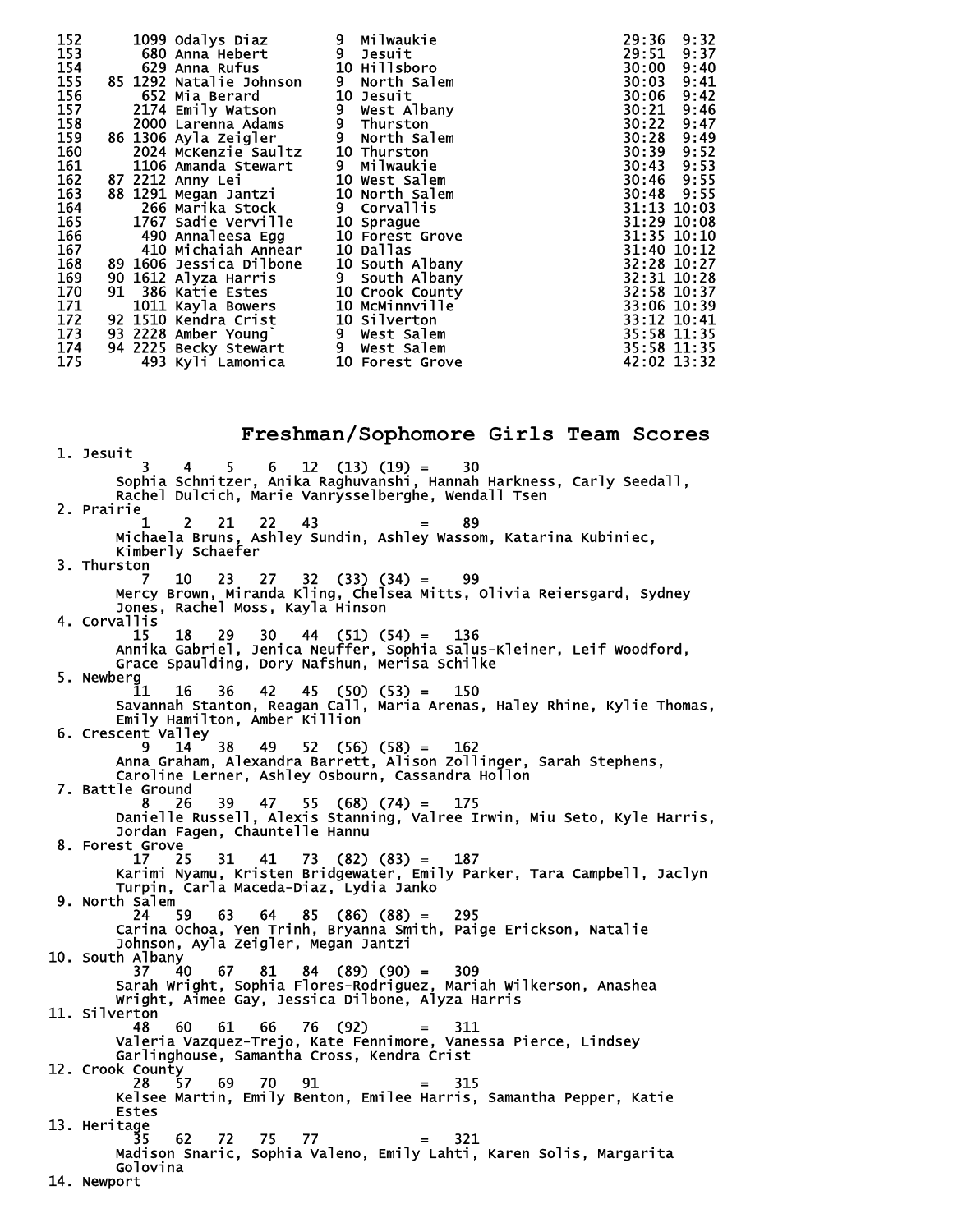46 65 78 79 80 = 348 Patricia Clark, Katie Losier, Olivia Dye, Michelle Alatrite, Alison Dodson 15. West Salem 20 71 87 93 94 = 365

Grace Livengoood, Erin Porter, Anny Lei, Amber Young`, Becky Stewart

**Freshman/Sophomore Boys Results** 

| Place TmPl No. |    |                                                                                                                                                                                                                                                               |   | A notice of the scheme of the scheme of the scheme of the scheme of the scheme of the scheme of the scheme of the scheme of the scheme of the scheme of the scheme of the scheme of the scheme of the scheme of the scheme of |                | Pace         |
|----------------|----|---------------------------------------------------------------------------------------------------------------------------------------------------------------------------------------------------------------------------------------------------------------|---|-------------------------------------------------------------------------------------------------------------------------------------------------------------------------------------------------------------------------------|----------------|--------------|
| 1              |    |                                                                                                                                                                                                                                                               |   |                                                                                                                                                                                                                               |                | 5:41         |
| 2              |    |                                                                                                                                                                                                                                                               |   |                                                                                                                                                                                                                               |                | 5:46         |
|                |    |                                                                                                                                                                                                                                                               |   |                                                                                                                                                                                                                               |                | 5:47         |
| 345678         |    |                                                                                                                                                                                                                                                               |   |                                                                                                                                                                                                                               |                | 5:49         |
|                |    |                                                                                                                                                                                                                                                               |   |                                                                                                                                                                                                                               |                | 5:49         |
|                |    |                                                                                                                                                                                                                                                               |   |                                                                                                                                                                                                                               |                | 5:50         |
|                |    |                                                                                                                                                                                                                                                               |   |                                                                                                                                                                                                                               |                | 5:50         |
| 9              |    |                                                                                                                                                                                                                                                               |   |                                                                                                                                                                                                                               |                | 5:50<br>5:50 |
| 10             |    |                                                                                                                                                                                                                                                               |   |                                                                                                                                                                                                                               |                | 5:50         |
| 11             |    |                                                                                                                                                                                                                                                               |   |                                                                                                                                                                                                                               |                | 5:51         |
| 12             |    |                                                                                                                                                                                                                                                               |   |                                                                                                                                                                                                                               |                | 5:53         |
| 13             |    |                                                                                                                                                                                                                                                               |   |                                                                                                                                                                                                                               |                | 5:54         |
| 14             |    |                                                                                                                                                                                                                                                               |   |                                                                                                                                                                                                                               |                | 5:54         |
| 15             |    |                                                                                                                                                                                                                                                               |   |                                                                                                                                                                                                                               |                | 5:56         |
| 16<br>17       |    |                                                                                                                                                                                                                                                               |   |                                                                                                                                                                                                                               |                | 5:57<br>5:57 |
| 18             |    |                                                                                                                                                                                                                                                               |   |                                                                                                                                                                                                                               |                | 5:57         |
| 19             |    |                                                                                                                                                                                                                                                               |   |                                                                                                                                                                                                                               |                | 6:00         |
| 20             |    |                                                                                                                                                                                                                                                               |   |                                                                                                                                                                                                                               |                | 6:01         |
| 21             |    |                                                                                                                                                                                                                                                               |   |                                                                                                                                                                                                                               |                | 6:03         |
| 22             |    |                                                                                                                                                                                                                                                               |   |                                                                                                                                                                                                                               |                | 6:04         |
| 23             |    |                                                                                                                                                                                                                                                               |   |                                                                                                                                                                                                                               |                | 6:04         |
| 24<br>25       |    |                                                                                                                                                                                                                                                               |   |                                                                                                                                                                                                                               | 18:50<br>18:51 | 6:04<br>6:04 |
| 26             |    |                                                                                                                                                                                                                                                               |   |                                                                                                                                                                                                                               | 18:52          | 6:05         |
| 27             |    |                                                                                                                                                                                                                                                               |   |                                                                                                                                                                                                                               | 18:55          | 6:06         |
| 28             |    |                                                                                                                                                                                                                                                               |   |                                                                                                                                                                                                                               | 18:56          | 6:06         |
| 29             |    | 21 297 Nathan Shaw<br>21 297 Nathan Shaw<br>22 2098 William Calder<br>23 508 Alex Brown<br>24 1736 Trevor Maclise<br>25 41 Jorge Dominquez<br>26 2047 Teric Sargeant<br>26 2047 Teric Sargeant<br>27 1187 Dan Harper<br>28 2010 Banning Control               |   |                                                                                                                                                                                                                               | 18:58          | 6:07         |
| 30             |    |                                                                                                                                                                                                                                                               |   |                                                                                                                                                                                                                               | 19:00          | 6:07         |
| 31             |    |                                                                                                                                                                                                                                                               |   |                                                                                                                                                                                                                               | 19:00          | 6:07         |
| 32<br>33       | 30 | 29 1750 Nicholas Piwonka<br>765 Eric Myers                                                                                                                                                                                                                    |   | 9 Southridge<br>$9$ Jesuit                                                                                                                                                                                                    | 19:01<br>19:02 | 6:07<br>6:08 |
| 34             | 31 | 776 Crawford Schafbuch 9 Jesuit                                                                                                                                                                                                                               |   | 1><br>19:04<br>19:07<br>19:08<br>19:07<br>19:1                                                                                                                                                                                |                | 6:08         |
| 35             |    |                                                                                                                                                                                                                                                               |   |                                                                                                                                                                                                                               |                | 6:09         |
| 36             |    |                                                                                                                                                                                                                                                               |   |                                                                                                                                                                                                                               |                | 6:09         |
| 37             |    |                                                                                                                                                                                                                                                               |   |                                                                                                                                                                                                                               |                | 6:10         |
| 38             |    |                                                                                                                                                                                                                                                               |   |                                                                                                                                                                                                                               |                | 6:10         |
| 39<br>40       |    |                                                                                                                                                                                                                                                               |   |                                                                                                                                                                                                                               | 19:09<br>19:10 | 6:10<br>6:10 |
| 41             |    |                                                                                                                                                                                                                                                               |   |                                                                                                                                                                                                                               | 19:10          | 6:11         |
| 42             |    |                                                                                                                                                                                                                                                               |   |                                                                                                                                                                                                                               | 19:10          | 6:11         |
| 43             |    |                                                                                                                                                                                                                                                               |   |                                                                                                                                                                                                                               | 19:13          | 6:11         |
| 44             |    |                                                                                                                                                                                                                                                               |   |                                                                                                                                                                                                                               | 19:13          | 6:12         |
| 45             |    |                                                                                                                                                                                                                                                               |   |                                                                                                                                                                                                                               | 19:14          | 6:12         |
| 46<br>47       |    |                                                                                                                                                                                                                                                               |   |                                                                                                                                                                                                                               | 19:17          | 6:13<br>6:13 |
| 48             |    |                                                                                                                                                                                                                                                               |   |                                                                                                                                                                                                                               | 19:18<br>19:18 | 6:13         |
| 49             | 45 | 31 776 Crawford Schafbuch 9 Jesuit<br>32 1278 Jeremy Turner 10 Newport<br>33 355 Jordy Greenwood 10 Crescent Valley<br>34 56 James Styres 9 Battle Ground<br>35 1207 Kalvi Sokk 10 Newberg<br>2275 Chris Sanchez 9 Woodburn<br>37 1643 Jus<br>800 John Savage |   | 10 Kennedy                                                                                                                                                                                                                    | 19:21          | 6:14         |
| 50             |    | 46 1211 Josef Taeubel                                                                                                                                                                                                                                         |   | 10 Newberg                                                                                                                                                                                                                    | 19:22          | 6:14         |
| 51             |    | 47 1720 Michael Bergstrom                                                                                                                                                                                                                                     |   | 10 Southridge                                                                                                                                                                                                                 | 19:22          | 6:14         |
| 52             | 48 | 378 Jake Stewart                                                                                                                                                                                                                                              |   | 10 Crescent Valley                                                                                                                                                                                                            | 19:23          | 6:15         |
| 53             | 49 | 53 Nolan Storm                                                                                                                                                                                                                                                |   | 10 Battle Ground                                                                                                                                                                                                              | 19:23          | 6:15         |
| 54<br>55       |    | 50 2028 Skyler Arnold<br>51 1545 Garrett Palmquist                                                                                                                                                                                                            | 9 | Thurston<br>10 Silverton                                                                                                                                                                                                      | 19:24<br>19:26 | 6:15<br>6:16 |
| 56             | 52 | 541 Christian Stuck                                                                                                                                                                                                                                           |   | 10 Forest Grove                                                                                                                                                                                                               | 19:33          | 6:18         |
| 57             |    | 53 1000 Trey Hargrove                                                                                                                                                                                                                                         | 9 | <b>MCKay</b>                                                                                                                                                                                                                  | 19:34          | 6:18         |
| 58             | 54 | 358 Brad Heathman                                                                                                                                                                                                                                             |   | 10 Crescent Valley                                                                                                                                                                                                            | 19:37          | 6:19         |
| 59             | 55 | 38 Chase Christopher                                                                                                                                                                                                                                          |   | 10 Battle Ground                                                                                                                                                                                                              | 19:37          | 6:19         |
| 60             |    | 403 Justin Glass                                                                                                                                                                                                                                              | 9 | Crook County                                                                                                                                                                                                                  | 19:38          | 6:19         |
| 61<br>62       |    | 56 1538 Collin Kuehn<br>57 2034 Ransom Gee                                                                                                                                                                                                                    |   | 9 Silverton<br>9 Thurston                                                                                                                                                                                                     | 19:38<br>19:38 | 6:19<br>6:20 |
| 63             |    | 58 1678 John Patterson                                                                                                                                                                                                                                        |   | 9 South Salem                                                                                                                                                                                                                 | 19:39          | 6:20         |
| 64             |    | 59 1005 Efrian Zuniga                                                                                                                                                                                                                                         |   | 10 McKay                                                                                                                                                                                                                      | 19:39          | 6:20         |
| 65             | 60 | 866 Nathan Tamashiro                                                                                                                                                                                                                                          | 9 | La Salle                                                                                                                                                                                                                      | 19:40          | 6:20         |
| 66             |    | 61 2119 Elijah Raffo                                                                                                                                                                                                                                          | 9 | Tualatin                                                                                                                                                                                                                      | 19:40          | 6:20         |
| 67             |    | 62 1179 Harrison Carsh                                                                                                                                                                                                                                        |   | 10 Newberg                                                                                                                                                                                                                    | 19:40          | 6:20         |
| 68             |    | 2108 Kevin Haudbine                                                                                                                                                                                                                                           |   | 10 Tualatin                                                                                                                                                                                                                   | 19:43          | 6:21         |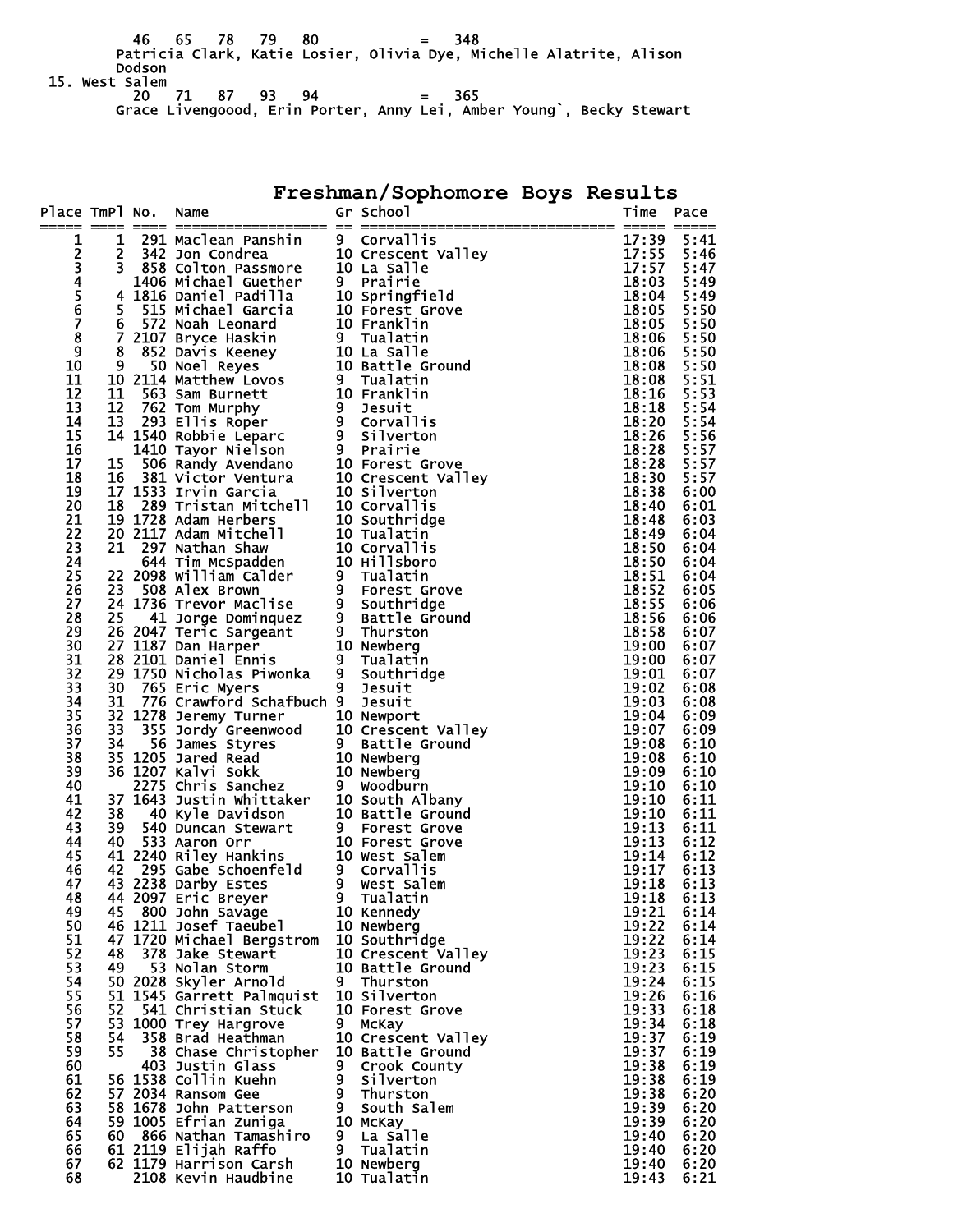| 69               |     | 63 1687 Trevor Tufts                                                                                                                                                                                                                                                                                                | 9  | South Salem       | 19:44 | 6:22 |
|------------------|-----|---------------------------------------------------------------------------------------------------------------------------------------------------------------------------------------------------------------------------------------------------------------------------------------------------------------------|----|-------------------|-------|------|
| 70               |     | 64 757 Kai McPheeters                                                                                                                                                                                                                                                                                               | 9  | Jesuit            | 19:45 | 6:22 |
| 71               |     |                                                                                                                                                                                                                                                                                                                     |    | 10 Thurston       | 19:45 |      |
|                  |     | 65 2057 Alex Youngbauer                                                                                                                                                                                                                                                                                             |    |                   |       | 6:22 |
| 72               |     | 1096 Evan Rummerfield                                                                                                                                                                                                                                                                                               |    | 10 McNary         | 19:48 | 6:23 |
| 73               |     | 66 1626 Martin Herrera<br>2205 Zach Gilmore<br>2126 Dakota Steppe<br>2126 Dakota Steppe<br>57 768 Chaz Olivares<br>68 1724 Hayden Garrett<br>69 2046 Lorenzo Olono<br>70 561 Jared Berrien<br>71 722 David Boss<br>72 211 Devin Scharsdall (19 Jesuit                                                               |    | 10 South Albany   | 19:48 | 6:23 |
| 74               |     |                                                                                                                                                                                                                                                                                                                     |    |                   | 19:50 |      |
|                  |     |                                                                                                                                                                                                                                                                                                                     |    |                   |       | 6:23 |
| 75               |     |                                                                                                                                                                                                                                                                                                                     |    |                   | 19:51 | 6:24 |
| 76               |     |                                                                                                                                                                                                                                                                                                                     |    |                   | 19:52 | 6:24 |
| 77               |     |                                                                                                                                                                                                                                                                                                                     |    |                   | 19:52 | 6:24 |
|                  |     |                                                                                                                                                                                                                                                                                                                     |    |                   |       |      |
| 78               |     |                                                                                                                                                                                                                                                                                                                     |    |                   | 19:52 | 6:24 |
| 79               |     |                                                                                                                                                                                                                                                                                                                     |    |                   | 19:52 | 6:24 |
|                  |     |                                                                                                                                                                                                                                                                                                                     |    |                   | 19:53 |      |
| 80               |     |                                                                                                                                                                                                                                                                                                                     |    |                   |       | 6:24 |
| 81               |     |                                                                                                                                                                                                                                                                                                                     |    |                   | 19:56 | 6:25 |
| 82               |     | 2270 Pedro Leon                                                                                                                                                                                                                                                                                                     | 9  | Woodburn          | 19:56 | 6:25 |
| 83               |     |                                                                                                                                                                                                                                                                                                                     |    |                   | 19:56 | 6:25 |
|                  |     |                                                                                                                                                                                                                                                                                                                     |    |                   |       |      |
| 84               |     | 73 1052 Alex Kuhn                                                                                                                                                                                                                                                                                                   |    |                   | 19:57 | 6:25 |
| 85               |     |                                                                                                                                                                                                                                                                                                                     |    |                   | 19:57 | 6:26 |
|                  |     |                                                                                                                                                                                                                                                                                                                     |    |                   |       |      |
| 86               |     | 74 1815 Carlin Otterstedt 10 Springfield                                                                                                                                                                                                                                                                            |    |                   | 19:58 | 6:26 |
| 87               |     | 75 1633 Omar Ramirez                                                                                                                                                                                                                                                                                                |    | 10 South Albany   | 20:00 | 6:26 |
| 88               |     | $\frac{1}{3}$ $\frac{1}{3}$ $\frac{1}{3}$ $\frac{1}{3}$ $\frac{1}{3}$ $\frac{1}{3}$ $\frac{1}{3}$ $\frac{1}{3}$ $\frac{1}{3}$ $\frac{1}{3}$ $\frac{1}{3}$ $\frac{1}{3}$ $\frac{1}{3}$ $\frac{1}{3}$ $\frac{1}{3}$ $\frac{1}{3}$ $\frac{1}{3}$ $\frac{1}{3}$ $\frac{1}{3}$ $\frac{1}{3}$ $\frac{1}{3}$ $\frac{1}{3}$ | 9  | Southridge        | 20:00 | 6:27 |
| 89               |     | 77 1629 Aaron Kraft                                                                                                                                                                                                                                                                                                 |    | 10 South Albany   | 20:00 | 6:27 |
|                  |     |                                                                                                                                                                                                                                                                                                                     |    |                   |       |      |
| 90               |     | 78 1755 Trenton Soelberg                                                                                                                                                                                                                                                                                            | 9  | Southridge        | 20:01 | 6:27 |
| 91               |     | 79 1803 Jesse Babcock                                                                                                                                                                                                                                                                                               | 9  | Springfield       | 20:02 | 6:27 |
| 92               |     |                                                                                                                                                                                                                                                                                                                     |    |                   | 20:02 | 6:27 |
|                  |     |                                                                                                                                                                                                                                                                                                                     |    |                   |       |      |
| 93               |     |                                                                                                                                                                                                                                                                                                                     |    |                   | 20:05 | 6:28 |
| 94               |     |                                                                                                                                                                                                                                                                                                                     |    |                   | 20:05 | 6:28 |
| 95               |     |                                                                                                                                                                                                                                                                                                                     |    |                   | 20:06 | 6:28 |
|                  |     |                                                                                                                                                                                                                                                                                                                     |    |                   |       |      |
| 96               |     | 80 783 Kevin Vincent<br>81 1683 Nathaniel Schwab 9 South Salem<br>782 Josh Tsen<br>82 1582 Tyson Gill<br>83 1036 Adam Clark<br>83 1036 Adam Clark<br>84 150 Hart White 9 Silverton<br>85 1190 Tristan Kern<br>86 375 Aaron Simpson 10 Crescent                                                                      |    |                   | 20:06 | 6:29 |
| 97               |     |                                                                                                                                                                                                                                                                                                                     |    |                   | 20:07 | 6:29 |
| 98               |     |                                                                                                                                                                                                                                                                                                                     |    |                   | 20:08 | 6:29 |
|                  |     |                                                                                                                                                                                                                                                                                                                     |    |                   |       |      |
| 99               |     |                                                                                                                                                                                                                                                                                                                     |    |                   | 20:09 | 6:29 |
| 100              |     |                                                                                                                                                                                                                                                                                                                     |    |                   | 20:09 | 6:30 |
| 101              |     |                                                                                                                                                                                                                                                                                                                     |    |                   | 20:09 | 6:30 |
|                  |     |                                                                                                                                                                                                                                                                                                                     |    |                   |       |      |
| 102              | 89  | 999 Guadalupe Granados 9                                                                                                                                                                                                                                                                                            |    | <b>MCKay</b>      | 20:10 | 6:30 |
| 103              | 90  | 860 Henry Robins                                                                                                                                                                                                                                                                                                    |    | 10 La Salle       | 20:10 | 6:30 |
| 104              | 91  | 208 Colt Pierce                                                                                                                                                                                                                                                                                                     | 9  | Century           | 20:10 | 6:30 |
|                  |     |                                                                                                                                                                                                                                                                                                                     |    |                   |       |      |
| 105              | 92  | 197 Ryan Barclay                                                                                                                                                                                                                                                                                                    |    | 9 Century         | 20:11 | 6:30 |
| 106              |     | 1311 Enrique Fernandez 10 North Salem                                                                                                                                                                                                                                                                               |    |                   | 20:14 | 6:31 |
| 107              |     | 93 1201 Mike Miller                                                                                                                                                                                                                                                                                                 |    | 10 Newberg        | 20:14 | 6:31 |
|                  |     |                                                                                                                                                                                                                                                                                                                     |    |                   |       |      |
| 108              | 94  | 850 Matthew Erhardt                                                                                                                                                                                                                                                                                                 |    | 10 La Salle       | 20:16 | 6:32 |
| 109              |     | 368 Daniel Mata-Wakao 10 Crescent Valley                                                                                                                                                                                                                                                                            |    |                   | 20:17 | 6:32 |
| 110              | 95  | 868 Noah Trantel                                                                                                                                                                                                                                                                                                    |    | 9 La Salle        | 20:23 | 6:34 |
|                  |     |                                                                                                                                                                                                                                                                                                                     |    |                   |       |      |
| 111              | 96  |                                                                                                                                                                                                                                                                                                                     |    | 10 Corvallis      | 20:26 | 6:35 |
| 112              | 97  |                                                                                                                                                                                                                                                                                                                     |    |                   | 20:28 | 6:35 |
| 113              |     |                                                                                                                                                                                                                                                                                                                     |    |                   | 20:28 | 6:36 |
|                  |     | 98 2043 Cody Mitts                                                                                                                                                                                                                                                                                                  |    |                   |       |      |
| 114              | 99  |                                                                                                                                                                                                                                                                                                                     |    | 10 Forest Grove   | 20:29 | 6:36 |
| 115              |     |                                                                                                                                                                                                                                                                                                                     |    | 10 Forest Grove   | 20:29 | 6:36 |
|                  |     |                                                                                                                                                                                                                                                                                                                     |    |                   | 20:32 |      |
| 116              |     | 100 1589 Shea Krevi                                                                                                                                                                                                                                                                                                 |    |                   |       | 6:37 |
| 117              |     | 868 Noah Trantel 9 La Salle<br>303 James Woods 10 Corvallis<br>849 Noah Dir-Munoz 9 La Salle<br>2043 Cody Mitts 10 Thurston<br>529 Keaton Merrill 10 Forest Gr<br>513 Calvin Fischer 10 Forest Gr<br>1589 Shea Krevi 9 Sisters<br>1258 Nathan Beard<br>101 1258 Nathan Bearden                                      |    | 10 Newport        | 20:32 | 6:37 |
| 118              |     | 102 1265 Jacob Hanna                                                                                                                                                                                                                                                                                                |    | 10 Newport        | 20:33 | 6:37 |
|                  |     |                                                                                                                                                                                                                                                                                                                     |    |                   |       |      |
| 119              | 103 | 795 Jose Cortes                                                                                                                                                                                                                                                                                                     | 9  | Kennedy           | 20:34 | 6:37 |
| 120              |     | 724 Alex Christiansen                                                                                                                                                                                                                                                                                               |    | 10 Jesuit         | 20:35 | 6:38 |
| 121              | 104 | 36 Jacob Carbajal                                                                                                                                                                                                                                                                                                   |    | 9 Battle Ground   | 20:36 | 6:38 |
| 122              |     | 1976 Luis Zamora                                                                                                                                                                                                                                                                                                    |    | 10 Taft           | 20:36 |      |
|                  |     |                                                                                                                                                                                                                                                                                                                     |    |                   |       | 6:38 |
| 123              |     | 105 2234 Spencer Bybee                                                                                                                                                                                                                                                                                              |    | 10 West Salem     | 20:39 | 6:39 |
| 124              |     | 348 Quinn Ewanchyna                                                                                                                                                                                                                                                                                                 |    | 9 Crescent Valley | 20:40 | 6:39 |
| 125              |     | 106 1635 Riley Rimer                                                                                                                                                                                                                                                                                                |    | 9 South Albany    | 20:41 | 6:40 |
|                  |     |                                                                                                                                                                                                                                                                                                                     |    |                   |       |      |
| 126              |     | 37 Michael Choquer                                                                                                                                                                                                                                                                                                  |    | 9 Battle Ground   | 20:42 | 6:40 |
| 127              |     | 107 1784 Ed Min                                                                                                                                                                                                                                                                                                     |    | 9 Sprague         | 20:45 | 6:41 |
| 128              |     | 108 1665 Kyle Carpenter                                                                                                                                                                                                                                                                                             |    | 9 South Salem     | 20:46 | 6:41 |
| $\overline{1}29$ |     |                                                                                                                                                                                                                                                                                                                     |    |                   |       |      |
|                  |     | 731 Max Dordevic                                                                                                                                                                                                                                                                                                    |    | 10 Jesuit         | 20:48 | 6:42 |
| 130              | 109 | 581 Kyle Webster                                                                                                                                                                                                                                                                                                    |    | 10 Franklin       | 20:49 | 6:42 |
| 131              |     | 110 1786 Noah Rindejfall                                                                                                                                                                                                                                                                                            | 9  | Sprague           | 20:50 | 6:43 |
| 132              |     | 111 2048 Matthew Selby                                                                                                                                                                                                                                                                                              |    | 10 Thurston       | 20:51 | 6:43 |
|                  |     |                                                                                                                                                                                                                                                                                                                     |    |                   |       |      |
| 133              |     | 2125 Christopher Souza                                                                                                                                                                                                                                                                                              |    | 10 Tualatin       | 20:52 | 6:43 |
| 134              |     | 763 Cameron Murrvihill                                                                                                                                                                                                                                                                                              | 9  | Jesuit            | 20:52 | 6:43 |
| 135              |     | 2106 Ryan Hanson                                                                                                                                                                                                                                                                                                    | 9. | Tualatin          | 20:53 | 6:44 |
|                  |     |                                                                                                                                                                                                                                                                                                                     |    |                   |       |      |
| 136              |     | 764 Conner Myers                                                                                                                                                                                                                                                                                                    |    | 10 Jesuit         | 20:53 | 6:44 |
| 137              |     | 526 Cameron McMaster                                                                                                                                                                                                                                                                                                | 9  | Forest Grove      | 20:54 | 6:44 |
| 138              |     | 112 1039 Bailey Dreibelbis                                                                                                                                                                                                                                                                                          | 9  | MCMinnville       | 20:56 | 6:45 |
|                  |     |                                                                                                                                                                                                                                                                                                                     |    |                   |       |      |
| 139              |     | 728 Matthew Dean                                                                                                                                                                                                                                                                                                    |    | 10 Jesuit         | 20:57 | 6:45 |
| 140              |     | 530 Larkin Moss                                                                                                                                                                                                                                                                                                     |    | 10 Forest Grove   | 20:59 | 6:46 |
| 141              |     | 773 Tom Phillips                                                                                                                                                                                                                                                                                                    |    | 10 Jesuit         | 21:03 | 6:47 |
|                  |     |                                                                                                                                                                                                                                                                                                                     |    |                   |       |      |
| 142              |     | 1212 Alex Weiler                                                                                                                                                                                                                                                                                                    |    | 10 Newberg        | 21:03 | 6:47 |
| 143              |     | 113 1811 Jack Kinser                                                                                                                                                                                                                                                                                                |    | 10 Springfield    | 21:04 | 6:47 |
| 144              |     | 114 1672 Ethan Hamilton                                                                                                                                                                                                                                                                                             |    | 9 South Salem     | 21:05 | 6:47 |
|                  |     |                                                                                                                                                                                                                                                                                                                     |    |                   |       |      |
| 145              |     | 115 1628 Kevin Koos                                                                                                                                                                                                                                                                                                 |    | 10 South Albany   | 21:06 | 6:48 |
| 146              |     | 772 Luke Phillips                                                                                                                                                                                                                                                                                                   |    | 10 Jesuit         | 21:08 | 6:48 |
| 147              |     | 116 1571 Brandon Bachmeier                                                                                                                                                                                                                                                                                          |    | 9 Sisters         | 21:09 | 6:49 |
|                  |     |                                                                                                                                                                                                                                                                                                                     | 9  | Milwaukie         | 21:10 |      |
| 148              |     | 1110 Taylor Anhorn                                                                                                                                                                                                                                                                                                  |    |                   |       | 6:49 |
| 149              |     | 117 1684 Byron Serfling                                                                                                                                                                                                                                                                                             |    | 9 South Salem     | 21:11 | 6:49 |
| 150              |     | 118 1255 Derek Allen                                                                                                                                                                                                                                                                                                |    | 10 Newport        | 21:11 | 6:50 |
|                  |     |                                                                                                                                                                                                                                                                                                                     |    |                   | 21:12 |      |
| 151              | 119 | 996 Jesus Cornejo                                                                                                                                                                                                                                                                                                   | 9. | <b>MCKay</b>      |       | 6:50 |

| )             | South Salem                   |
|---------------|-------------------------------|
| J             | Jesuit                        |
| LO            | Thurston                      |
| LO            | McNary                        |
| LO            | South Albany                  |
| LO<br>€       | Woodburn<br>Tualatin          |
| LO            | Jesuit                        |
| LO            | Southridge                    |
| LO            | Thurston                      |
| LO            | Franklin                      |
| €<br>LO       | Jesuit<br>Century             |
| €             | Woodburn                      |
| J             | Hillsboro                     |
| LO            | McMinnville                   |
| LO<br>LO      | Tualatin<br>Springfield       |
| LO            | South Albany                  |
| €             | Southridge                    |
| LO            | South Albany                  |
| €<br>€        | Southridge                    |
| LO            | Springfield<br>Jesuit         |
| €             | South Salem                   |
| L0            | Jesuit                        |
| €<br>LO       | Sisters<br>McMinnville        |
| €             | Silverton                     |
| J             | Newberg                       |
| LO            | Crescent Valley               |
| LO<br>€       | Crescent Valley               |
| €             | Corvallis<br>McKay            |
| LO            | La Salle                      |
| €             | Century                       |
| J<br>LO       | Century<br>North Salem        |
| LO            | Newberg                       |
| LO            | La Salle                      |
| L0            | Valley<br>Crescent            |
| ,<br>LO       | La Salle<br>Corvallis         |
| ,             | La Salle                      |
| LO            | Thurston                      |
| LO            | Forest Grove<br>Forest Grove  |
| LO<br>€       | Sisters                       |
| LO            | Newport                       |
| LO            | Newport                       |
| €<br>LO       | Kennedy                       |
| €             | Jesuit<br>Battle Ground       |
| LO            | Taft                          |
| LO            | West<br>Salem                 |
| }<br>}}<br>}} | Crescent Valley               |
|               | South Albany<br>Battle Ground |
|               | Sprague                       |
|               | South Salem                   |
| LO<br>LO      | Jesuit<br>Franklin            |
| €             | Sprague                       |
| LO            | Thurston                      |
| LO            | Tualatin                      |
| )             | Jesuit<br>Tualatin            |
| LO            | Jesuit                        |
| )<br>)        | Forest<br>Grove               |
|               | McMinnville                   |
| LO<br>LO      | Jesuit<br>Forest<br>Grove     |
| LO            | Jesuit                        |
| LO            |                               |
| LO            | Newberg<br>Springfield        |
| €<br>LO       | South Salem<br>South Albany   |
| LO            | Jesuit                        |
|               | Sisters                       |
| )<br>)<br>)   | Milwaukie                     |
| LO.           | South Salem<br>Newport        |
| ĭ             | MCKAV                         |

| 9                            |                                                    |
|------------------------------|----------------------------------------------------|
|                              |                                                    |
| $\vdots$                     |                                                    |
|                              |                                                    |
|                              |                                                    |
|                              |                                                    |
|                              |                                                    |
|                              |                                                    |
|                              |                                                    |
|                              |                                                    |
|                              |                                                    |
|                              |                                                    |
|                              |                                                    |
|                              |                                                    |
|                              |                                                    |
|                              |                                                    |
|                              |                                                    |
|                              |                                                    |
|                              |                                                    |
|                              |                                                    |
|                              |                                                    |
|                              |                                                    |
|                              |                                                    |
|                              |                                                    |
|                              |                                                    |
|                              |                                                    |
|                              |                                                    |
|                              |                                                    |
|                              |                                                    |
|                              |                                                    |
|                              |                                                    |
|                              |                                                    |
|                              |                                                    |
|                              |                                                    |
|                              |                                                    |
|                              |                                                    |
|                              |                                                    |
|                              |                                                    |
|                              |                                                    |
|                              |                                                    |
|                              |                                                    |
|                              |                                                    |
|                              |                                                    |
|                              |                                                    |
|                              |                                                    |
|                              |                                                    |
|                              |                                                    |
|                              |                                                    |
|                              |                                                    |
|                              |                                                    |
|                              |                                                    |
|                              |                                                    |
|                              |                                                    |
|                              |                                                    |
|                              |                                                    |
|                              |                                                    |
|                              |                                                    |
|                              |                                                    |
|                              |                                                    |
|                              |                                                    |
|                              |                                                    |
| 34<br>2Ó                     | 37<br>37<br>38<br>38<br>6                          |
| $\vdots$<br>20               | $\frac{1}{2}$                                      |
| 35<br>36                     | 6:<br>6:                                           |
| 20:                          |                                                    |
| 36<br>39<br>20:<br>20:<br>32 |                                                    |
|                              |                                                    |
| 40<br>ì<br>2Ó                |                                                    |
| 4<br>1                       |                                                    |
| 20:<br>20:<br>32:            |                                                    |
|                              |                                                    |
|                              |                                                    |
| 20:<br>20:<br>20:            |                                                    |
|                              |                                                    |
|                              |                                                    |
|                              |                                                    |
|                              |                                                    |
|                              |                                                    |
|                              |                                                    |
|                              |                                                    |
|                              |                                                    |
|                              |                                                    |
| -444445555555555000006       | 389990011122333344444556677788                     |
|                              |                                                    |
|                              |                                                    |
|                              |                                                    |
|                              |                                                    |
|                              |                                                    |
|                              |                                                    |
|                              |                                                    |
|                              |                                                    |
|                              |                                                    |
|                              |                                                    |
|                              |                                                    |
| ÓŚ                           | $\overline{48}$                                    |
| 09                           |                                                    |
|                              |                                                    |
| 10<br>11                     | -6666666666666666666666666<br>49<br>49<br>49<br>50 |
|                              |                                                    |
| $\bar{1}\bar{1}$             | 6<br>ì<br>Ğ:                                       |
|                              | 50                                                 |
| 1<br>1                       |                                                    |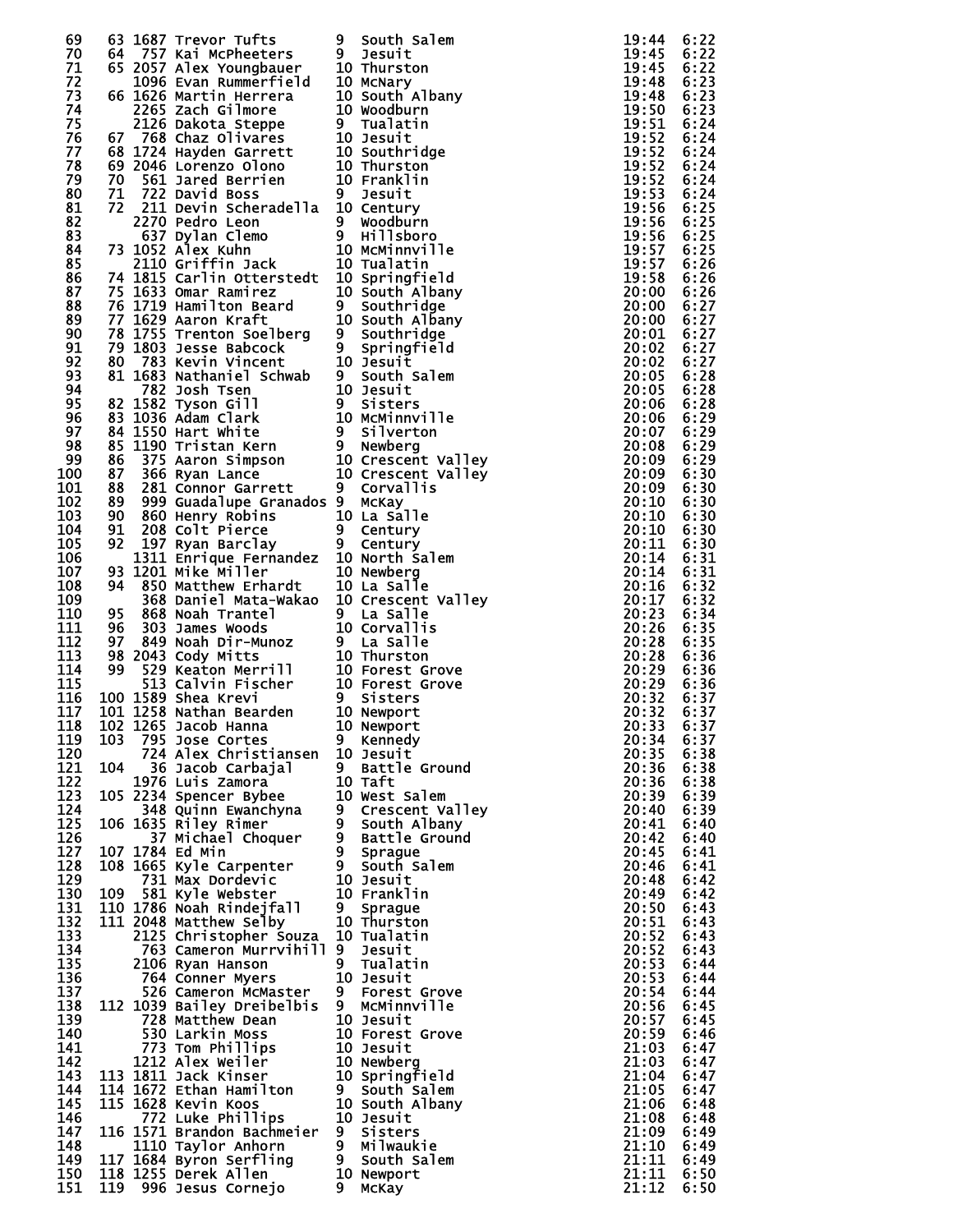| 152        |     | 854 Noah Landstrom                                                                                                                                                                                                                            | 9 | La Salle<br>854 Noah Landstrom<br>290 Adam Niemet<br>200 Adam Niemet<br>10 Corvallis<br>200 Adam Niemet<br>10 Corvallis<br>200 Rohan Moore<br>100 James Kelson<br>1972 Agarate Galmon<br>200 James Kelson<br>200 Ben Valhenin<br>200 Schare Galmon<br>200 Schare G<br>21:14<br>21:14<br>21:15<br>21:15<br>21:15<br>21:18<br>21:18<br>21:18<br>21:18<br>21:23<br>21:25<br>21:27<br>21:28<br>21:28<br>21:28<br>21:28<br>21:29<br>21:29<br>21:29<br>21:31<br>21:31<br>21:33<br>21:33<br>21:33<br>21:33<br>21:33<br>21:33<br>21:33<br>21:33<br>21:33<br>21:33<br>21:33 | 21:13              | 6:50         |
|------------|-----|-----------------------------------------------------------------------------------------------------------------------------------------------------------------------------------------------------------------------------------------------|---|--------------------------------------------------------------------------------------------------------------------------------------------------------------------------------------------------------------------------------------------------------------------------------------------------------------------------------------------------------------------------------------------------------------------------------------------------------------------------------------------------------------------------------------------------------------------|--------------------|--------------|
| 153        |     |                                                                                                                                                                                                                                               |   |                                                                                                                                                                                                                                                                                                                                                                                                                                                                                                                                                                    |                    | 6:50         |
| 154        |     |                                                                                                                                                                                                                                               |   |                                                                                                                                                                                                                                                                                                                                                                                                                                                                                                                                                                    |                    | 6:50         |
| 155<br>156 |     |                                                                                                                                                                                                                                               |   |                                                                                                                                                                                                                                                                                                                                                                                                                                                                                                                                                                    |                    | 6:51<br>6:51 |
| 157        |     |                                                                                                                                                                                                                                               |   |                                                                                                                                                                                                                                                                                                                                                                                                                                                                                                                                                                    |                    | 6:52         |
| 158        |     |                                                                                                                                                                                                                                               |   |                                                                                                                                                                                                                                                                                                                                                                                                                                                                                                                                                                    |                    | 6:52         |
| 159        |     |                                                                                                                                                                                                                                               |   |                                                                                                                                                                                                                                                                                                                                                                                                                                                                                                                                                                    |                    | 6:52         |
| 160        |     |                                                                                                                                                                                                                                               |   |                                                                                                                                                                                                                                                                                                                                                                                                                                                                                                                                                                    |                    | 6:53         |
| 161        |     |                                                                                                                                                                                                                                               |   |                                                                                                                                                                                                                                                                                                                                                                                                                                                                                                                                                                    |                    | 6:54         |
| 162        |     |                                                                                                                                                                                                                                               |   |                                                                                                                                                                                                                                                                                                                                                                                                                                                                                                                                                                    |                    | 6:54         |
| 163        |     |                                                                                                                                                                                                                                               |   |                                                                                                                                                                                                                                                                                                                                                                                                                                                                                                                                                                    |                    | 6:55<br>6:55 |
| 164<br>165 |     |                                                                                                                                                                                                                                               |   |                                                                                                                                                                                                                                                                                                                                                                                                                                                                                                                                                                    |                    | 6:55         |
| 166        |     |                                                                                                                                                                                                                                               |   |                                                                                                                                                                                                                                                                                                                                                                                                                                                                                                                                                                    |                    | 6:55         |
| 167        |     |                                                                                                                                                                                                                                               |   |                                                                                                                                                                                                                                                                                                                                                                                                                                                                                                                                                                    |                    | 6:56         |
| 168        |     |                                                                                                                                                                                                                                               |   |                                                                                                                                                                                                                                                                                                                                                                                                                                                                                                                                                                    |                    | 6:56         |
| 169        |     |                                                                                                                                                                                                                                               |   |                                                                                                                                                                                                                                                                                                                                                                                                                                                                                                                                                                    |                    | 6:56         |
| 170        |     |                                                                                                                                                                                                                                               |   |                                                                                                                                                                                                                                                                                                                                                                                                                                                                                                                                                                    |                    | 6:57         |
| 171        |     |                                                                                                                                                                                                                                               |   |                                                                                                                                                                                                                                                                                                                                                                                                                                                                                                                                                                    |                    | 6:58         |
| 172<br>173 |     |                                                                                                                                                                                                                                               |   |                                                                                                                                                                                                                                                                                                                                                                                                                                                                                                                                                                    |                    | 6:58<br>6:59 |
| 174        |     |                                                                                                                                                                                                                                               |   |                                                                                                                                                                                                                                                                                                                                                                                                                                                                                                                                                                    |                    | 6:59         |
| 175        |     |                                                                                                                                                                                                                                               |   |                                                                                                                                                                                                                                                                                                                                                                                                                                                                                                                                                                    |                    | 6:59         |
| 176        |     |                                                                                                                                                                                                                                               |   |                                                                                                                                                                                                                                                                                                                                                                                                                                                                                                                                                                    |                    | 6:59         |
| 177        |     |                                                                                                                                                                                                                                               |   |                                                                                                                                                                                                                                                                                                                                                                                                                                                                                                                                                                    | 21:42              | 6:59         |
| 178        |     |                                                                                                                                                                                                                                               |   |                                                                                                                                                                                                                                                                                                                                                                                                                                                                                                                                                                    | 21:43              | 7:00         |
| 179        |     |                                                                                                                                                                                                                                               |   |                                                                                                                                                                                                                                                                                                                                                                                                                                                                                                                                                                    | 21:45              | 7:00         |
| 180<br>181 |     |                                                                                                                                                                                                                                               |   |                                                                                                                                                                                                                                                                                                                                                                                                                                                                                                                                                                    | 21:45<br>21:47     | 7:00<br>7:01 |
| 182        |     |                                                                                                                                                                                                                                               |   |                                                                                                                                                                                                                                                                                                                                                                                                                                                                                                                                                                    | 21:49              | 7:02         |
| 183        |     |                                                                                                                                                                                                                                               |   |                                                                                                                                                                                                                                                                                                                                                                                                                                                                                                                                                                    | 21:52              | 7:03         |
| 184        |     |                                                                                                                                                                                                                                               |   |                                                                                                                                                                                                                                                                                                                                                                                                                                                                                                                                                                    | 21:53              | 7:03         |
| 185        |     | 872 Michael Wieck-Sosa 9 La Salle                                                                                                                                                                                                             |   |                                                                                                                                                                                                                                                                                                                                                                                                                                                                                                                                                                    | 21:53              | 7:03         |
| 186        |     |                                                                                                                                                                                                                                               |   |                                                                                                                                                                                                                                                                                                                                                                                                                                                                                                                                                                    | 21:54              | 7:03         |
| 187        |     |                                                                                                                                                                                                                                               |   |                                                                                                                                                                                                                                                                                                                                                                                                                                                                                                                                                                    | 21:55              | 7:04         |
| 188<br>189 |     | 128 1529 Nick Bakke<br>129 1529 Nick Bakke<br>129 1583 Cooper Gould<br>10 Sisters<br>130 1275 Clayton Smith<br>10 Newport                                                                                                                     |   |                                                                                                                                                                                                                                                                                                                                                                                                                                                                                                                                                                    | 21:55<br>21:56     | 7:04<br>7:04 |
| 190        | 131 | 798 Saul Lopez Bautist 9 Kennedy                                                                                                                                                                                                              |   |                                                                                                                                                                                                                                                                                                                                                                                                                                                                                                                                                                    | 21:56              | 7:04         |
|            |     |                                                                                                                                                                                                                                               |   |                                                                                                                                                                                                                                                                                                                                                                                                                                                                                                                                                                    | 21:58              | 7:05         |
|            |     |                                                                                                                                                                                                                                               |   |                                                                                                                                                                                                                                                                                                                                                                                                                                                                                                                                                                    | 21:59              | 7:05         |
|            |     | 190 131 798 Saul Lopez Bautist 9 Kennedy<br>191 436 Seth Smithson 9 Dallas<br>192 132 215 Caleb Younk 9 Century<br>193 2096 Tucker Bateman 10 Tualatin<br>194 133 1793 Andrew Zieg 9 Sprague<br>195 405 Paul Miller 9 Crook County<br>196     |   |                                                                                                                                                                                                                                                                                                                                                                                                                                                                                                                                                                    | 22:00              | 7:05         |
|            |     |                                                                                                                                                                                                                                               |   |                                                                                                                                                                                                                                                                                                                                                                                                                                                                                                                                                                    | 22:03              | 7:06         |
|            |     |                                                                                                                                                                                                                                               |   |                                                                                                                                                                                                                                                                                                                                                                                                                                                                                                                                                                    | 22:04              | 7:06         |
|            |     |                                                                                                                                                                                                                                               |   |                                                                                                                                                                                                                                                                                                                                                                                                                                                                                                                                                                    | 22:04              | 7:07         |
|            |     |                                                                                                                                                                                                                                               |   |                                                                                                                                                                                                                                                                                                                                                                                                                                                                                                                                                                    | 22:06<br>22:08     | 7:07<br>7:08 |
|            |     |                                                                                                                                                                                                                                               |   |                                                                                                                                                                                                                                                                                                                                                                                                                                                                                                                                                                    | 22:13              | 7:09         |
|            |     |                                                                                                                                                                                                                                               |   |                                                                                                                                                                                                                                                                                                                                                                                                                                                                                                                                                                    | 22:13              | 7:09         |
|            |     |                                                                                                                                                                                                                                               |   |                                                                                                                                                                                                                                                                                                                                                                                                                                                                                                                                                                    | $22:22 \quad 7:12$ |              |
| 202        |     | 730 John Dolan                                                                                                                                                                                                                                | 9 | Jesuit                                                                                                                                                                                                                                                                                                                                                                                                                                                                                                                                                             | 22:23              | 7:13         |
| 203        |     | 1192 Justin Kosmicki 10 Newberg                                                                                                                                                                                                               |   |                                                                                                                                                                                                                                                                                                                                                                                                                                                                                                                                                                    | 22:25              | 7:13         |
| 204        |     | 135 1591 Adam Novotny                                                                                                                                                                                                                         |   | 9 Sisters<br>9 Thurston                                                                                                                                                                                                                                                                                                                                                                                                                                                                                                                                            | 22:26              | 7:14         |
| 205<br>206 |     | 2030 Ryan Carr<br>136 2192 Clarke Huffman                                                                                                                                                                                                     |   | 9 West Albany                                                                                                                                                                                                                                                                                                                                                                                                                                                                                                                                                      | 22:31<br>22:33     | 7:15<br>7:16 |
| 207        |     | 137 1769 Nolan Armstrong                                                                                                                                                                                                                      |   | 9 Sprague                                                                                                                                                                                                                                                                                                                                                                                                                                                                                                                                                          | 22:34              | 7:16         |
| 208        |     | 138 1001 Diego Lopez                                                                                                                                                                                                                          |   | 9 мскаў                                                                                                                                                                                                                                                                                                                                                                                                                                                                                                                                                            | 22:36              | 7:17         |
| 209        | 139 | 997 Michael Enriquez                                                                                                                                                                                                                          |   | 9 McKay                                                                                                                                                                                                                                                                                                                                                                                                                                                                                                                                                            | 22:36              | 7:17         |
| 210        |     | 733 Ryan Feng                                                                                                                                                                                                                                 |   | 9 Jesuit<br>9 McMinnville                                                                                                                                                                                                                                                                                                                                                                                                                                                                                                                                          | 22:37              | 7:17         |
| 211        |     | 140 1050 Daniel Huwaldt                                                                                                                                                                                                                       |   |                                                                                                                                                                                                                                                                                                                                                                                                                                                                                                                                                                    | 22:38              | 7:17         |
| 212        |     | 353 Devin Goodall                                                                                                                                                                                                                             |   | 9 Crescent Valley                                                                                                                                                                                                                                                                                                                                                                                                                                                                                                                                                  | 22:39              | 7:18         |
| 213<br>214 |     | 141 2202 Brandon Tegan<br>142 1821 Cole Trissell                                                                                                                                                                                              |   | 9 West Albany<br>10 Springfield                                                                                                                                                                                                                                                                                                                                                                                                                                                                                                                                    | 22:39<br>22:41     | 7:18<br>7:18 |
| 215        |     | 143 201 Nick Leboue                                                                                                                                                                                                                           |   | 10 Century                                                                                                                                                                                                                                                                                                                                                                                                                                                                                                                                                         | 22:42              | 7:19         |
| 216        |     | 144 1773 Tyler Dayton<br>1144 1773 Tyler Dayton<br>1193 Jordon Long<br>10 Newberg<br>145 568 Matt Gauss<br>146 1822 Devin Weise<br>146 1822 Devin Weise<br>9 Springfield<br>9 Springfield<br>16 1822 Devin Weise<br>9 Springfield<br>16 Salem |   |                                                                                                                                                                                                                                                                                                                                                                                                                                                                                                                                                                    | 22:43              | 7:19         |
| 217        |     |                                                                                                                                                                                                                                               |   |                                                                                                                                                                                                                                                                                                                                                                                                                                                                                                                                                                    | 22:43              | 7:19         |
| 218        |     |                                                                                                                                                                                                                                               |   |                                                                                                                                                                                                                                                                                                                                                                                                                                                                                                                                                                    | 22:44              | 7:19         |
| 219        |     |                                                                                                                                                                                                                                               |   |                                                                                                                                                                                                                                                                                                                                                                                                                                                                                                                                                                    | 22:46              | 7:20         |
| 220        |     |                                                                                                                                                                                                                                               |   |                                                                                                                                                                                                                                                                                                                                                                                                                                                                                                                                                                    | 22:47              | 7:20         |
| 221<br>222 |     | 771 Jim Pfluger                                                                                                                                                                                                                               |   | <b>10 Jesuit</b>                                                                                                                                                                                                                                                                                                                                                                                                                                                                                                                                                   | 22:49              | 7:21         |
| 223        |     | 1202 Travis Morgan<br>2044 Brandon Morgan                                                                                                                                                                                                     |   | 10 Newberg<br>10 Thurston                                                                                                                                                                                                                                                                                                                                                                                                                                                                                                                                          | 22:51<br>22:52     | 7:22<br>7:22 |
| 224        |     | 284 Thomas Howe                                                                                                                                                                                                                               |   | 9 Corvallis                                                                                                                                                                                                                                                                                                                                                                                                                                                                                                                                                        | 22:53              | 7:22         |
| 225        |     |                                                                                                                                                                                                                                               |   | 10 Newberg                                                                                                                                                                                                                                                                                                                                                                                                                                                                                                                                                         | 22:55              | 7:23         |
| 226        |     | 1188 Sam Johnstone<br>47 Luke Myllymaki<br>740 Will Clience                                                                                                                                                                                   |   | 10 Battle Ground                                                                                                                                                                                                                                                                                                                                                                                                                                                                                                                                                   | 22:56              | 7:23         |
| 227        |     | 740 Will Glisson                                                                                                                                                                                                                              |   | 9 Jesuit                                                                                                                                                                                                                                                                                                                                                                                                                                                                                                                                                           | 22:57              | 7:24         |
| 228        |     | 754 John Mai                                                                                                                                                                                                                                  |   | 9 Jesuit                                                                                                                                                                                                                                                                                                                                                                                                                                                                                                                                                           | 22:58              | 7:24         |
|            |     | 726 Chris Condradt                                                                                                                                                                                                                            |   | $9$ Jesuit                                                                                                                                                                                                                                                                                                                                                                                                                                                                                                                                                         | 22:59              | 7:24         |
| 229        |     |                                                                                                                                                                                                                                               |   |                                                                                                                                                                                                                                                                                                                                                                                                                                                                                                                                                                    |                    |              |
| 230        |     | 148 2193 Charles Koll                                                                                                                                                                                                                         |   | 10 West Albany                                                                                                                                                                                                                                                                                                                                                                                                                                                                                                                                                     | 23:01              | 7:25         |
| 231        |     | 1632 Grayson Radcliffe                                                                                                                                                                                                                        |   | 10 South Albany                                                                                                                                                                                                                                                                                                                                                                                                                                                                                                                                                    | 23:05              | 7:26         |
| 232<br>233 |     | 285 Dakota Johnson<br>1640 Cory Swigert<br>1630 Braden Moffitt                                                                                                                                                                                |   | 10 Corvallis<br>10 South Albany                                                                                                                                                                                                                                                                                                                                                                                                                                                                                                                                    | 23:07<br>23:09     | 7:27<br>7:28 |

| )          | La Salle                     |
|------------|------------------------------|
| LO.        | Corvallis                    |
| )          | Crescent Valley              |
| ∢          | Jesuit                       |
| )          | McNary                       |
| LO.        | North Salem                  |
| ۱          | Sprague                      |
| )          | Thurston                     |
| LO         | Crescent Valley              |
| LO         | <b>Forest Grove</b>          |
|            |                              |
| LO         | La Salle                     |
| LO         | Lebanon                      |
| LO         | Southridge                   |
| LO         | Crescent <sup>-</sup> Valley |
| LO         | Century                      |
| )          | Forest <sup>-</sup> Grove    |
| LO         | Kennedy                      |
| LO.        | Jesuit                       |
| )          | <b>Corvallis</b>             |
| ∢          | Tualatin                     |
| ,          | Silverton                    |
| LO         | Jesuit                       |
| LO         | McMinnville                  |
| )          | McMinnville                  |
| LO         | Jesuit                       |
| LO.        | McMinnville                  |
| LO         | Tualatin                     |
| LO         | Southridge                   |
| )          | Crescent<br><b>Valley</b>    |
| )          | Franklin                     |
| LO         |                              |
|            | Southridge                   |
| )          | La Salle                     |
| LO         | Lebanon                      |
| )          | La Salle                     |
| LO         | Silverton                    |
| )          | Milwaukie                    |
| LO         | Sisters                      |
| LO.        | Newport                      |
| )          | Kennedy                      |
| ∢          | Dallas                       |
| ∢          | Century                      |
| LO         | Tualatin                     |
| )          | Sprague                      |
| )          | Crook County                 |
| LO         | Southridge                   |
| LO         | Thurston                     |
| )          | <b>Forest Grove</b>          |
| )          | Newberg                      |
| )          | Jesuit                       |
| )          | <b>lbany</b><br>South A      |
| ∢          | Jesuit                       |
| LO         | Newberg                      |
|            | Sisters                      |
|            | Thurston                     |
|            | West Albany                  |
|            | Sprague                      |
|            | <b>МсКау</b>                 |
|            | <b>МсКау</b>                 |
|            | Jesuit                       |
| りりりりりりりりりり | McMinnville                  |
|            | Crescent Valley              |
| J          |                              |
| LO         | West Albany                  |
|            | Springfield                  |
| LO         | Century                      |
| LO         | Sprague                      |
| LO         | Newberg                      |
| LO         | Franklin                     |
| ∢          | Springfield                  |
| )          | South Salem                  |
| LO         | Jesuit                       |
| LO         | Newberg                      |
| LO         | Thurston                     |
| )          | <b>Corvallis</b>             |
| LO         | Newberg                      |
| LO         | Battle<br>Ground             |
| )          | Jesuit                       |
| )          | Jesuit                       |
| )          | Jesuit                       |
|            |                              |
| LO         |                              |
| LO         | West Albany                  |
| LO         | South Albany                 |
| LO.        | Corvallis<br>South Albany    |

| ,我们也不能在一起的时候,我们也不能在一起的时候,我们也不能在一起的时候,我们也不能在一起的时候,我们也不能在一起的时候,我们也不能在一起的时候,我们也不能在一                                                                                                                      |  |
|-------------------------------------------------------------------------------------------------------------------------------------------------------------------------------------------------------|--|
|                                                                                                                                                                                                       |  |
|                                                                                                                                                                                                       |  |
|                                                                                                                                                                                                       |  |
|                                                                                                                                                                                                       |  |
|                                                                                                                                                                                                       |  |
|                                                                                                                                                                                                       |  |
|                                                                                                                                                                                                       |  |
|                                                                                                                                                                                                       |  |
|                                                                                                                                                                                                       |  |
|                                                                                                                                                                                                       |  |
|                                                                                                                                                                                                       |  |
|                                                                                                                                                                                                       |  |
|                                                                                                                                                                                                       |  |
|                                                                                                                                                                                                       |  |
|                                                                                                                                                                                                       |  |
|                                                                                                                                                                                                       |  |
|                                                                                                                                                                                                       |  |
|                                                                                                                                                                                                       |  |
|                                                                                                                                                                                                       |  |
|                                                                                                                                                                                                       |  |
|                                                                                                                                                                                                       |  |
|                                                                                                                                                                                                       |  |
|                                                                                                                                                                                                       |  |
|                                                                                                                                                                                                       |  |
|                                                                                                                                                                                                       |  |
|                                                                                                                                                                                                       |  |
|                                                                                                                                                                                                       |  |
|                                                                                                                                                                                                       |  |
|                                                                                                                                                                                                       |  |
|                                                                                                                                                                                                       |  |
|                                                                                                                                                                                                       |  |
|                                                                                                                                                                                                       |  |
|                                                                                                                                                                                                       |  |
|                                                                                                                                                                                                       |  |
|                                                                                                                                                                                                       |  |
|                                                                                                                                                                                                       |  |
|                                                                                                                                                                                                       |  |
|                                                                                                                                                                                                       |  |
|                                                                                                                                                                                                       |  |
|                                                                                                                                                                                                       |  |
|                                                                                                                                                                                                       |  |
|                                                                                                                                                                                                       |  |
|                                                                                                                                                                                                       |  |
|                                                                                                                                                                                                       |  |
|                                                                                                                                                                                                       |  |
|                                                                                                                                                                                                       |  |
|                                                                                                                                                                                                       |  |
|                                                                                                                                                                                                       |  |
|                                                                                                                                                                                                       |  |
|                                                                                                                                                                                                       |  |
|                                                                                                                                                                                                       |  |
|                                                                                                                                                                                                       |  |
|                                                                                                                                                                                                       |  |
|                                                                                                                                                                                                       |  |
|                                                                                                                                                                                                       |  |
|                                                                                                                                                                                                       |  |
|                                                                                                                                                                                                       |  |
|                                                                                                                                                                                                       |  |
|                                                                                                                                                                                                       |  |
|                                                                                                                                                                                                       |  |
|                                                                                                                                                                                                       |  |
|                                                                                                                                                                                                       |  |
|                                                                                                                                                                                                       |  |
|                                                                                                                                                                                                       |  |
|                                                                                                                                                                                                       |  |
|                                                                                                                                                                                                       |  |
|                                                                                                                                                                                                       |  |
|                                                                                                                                                                                                       |  |
|                                                                                                                                                                                                       |  |
|                                                                                                                                                                                                       |  |
|                                                                                                                                                                                                       |  |
|                                                                                                                                                                                                       |  |
|                                                                                                                                                                                                       |  |
|                                                                                                                                                                                                       |  |
|                                                                                                                                                                                                       |  |
|                                                                                                                                                                                                       |  |
|                                                                                                                                                                                                       |  |
|                                                                                                                                                                                                       |  |
|                                                                                                                                                                                                       |  |
|                                                                                                                                                                                                       |  |
|                                                                                                                                                                                                       |  |
|                                                                                                                                                                                                       |  |
|                                                                                                                                                                                                       |  |
|                                                                                                                                                                                                       |  |
|                                                                                                                                                                                                       |  |
| 1111111111222222333333444444444455555555566890034468333333333333344444444455555550000134455588990157933445799001<br>,我们也不能在一起的。我们也不能在一起的。我们也不能在一起的。我们也不能在一起的。我们也不能在一起的。我们也不能在一起的。我们也不能在一起的。我们也不能在一起的。 |  |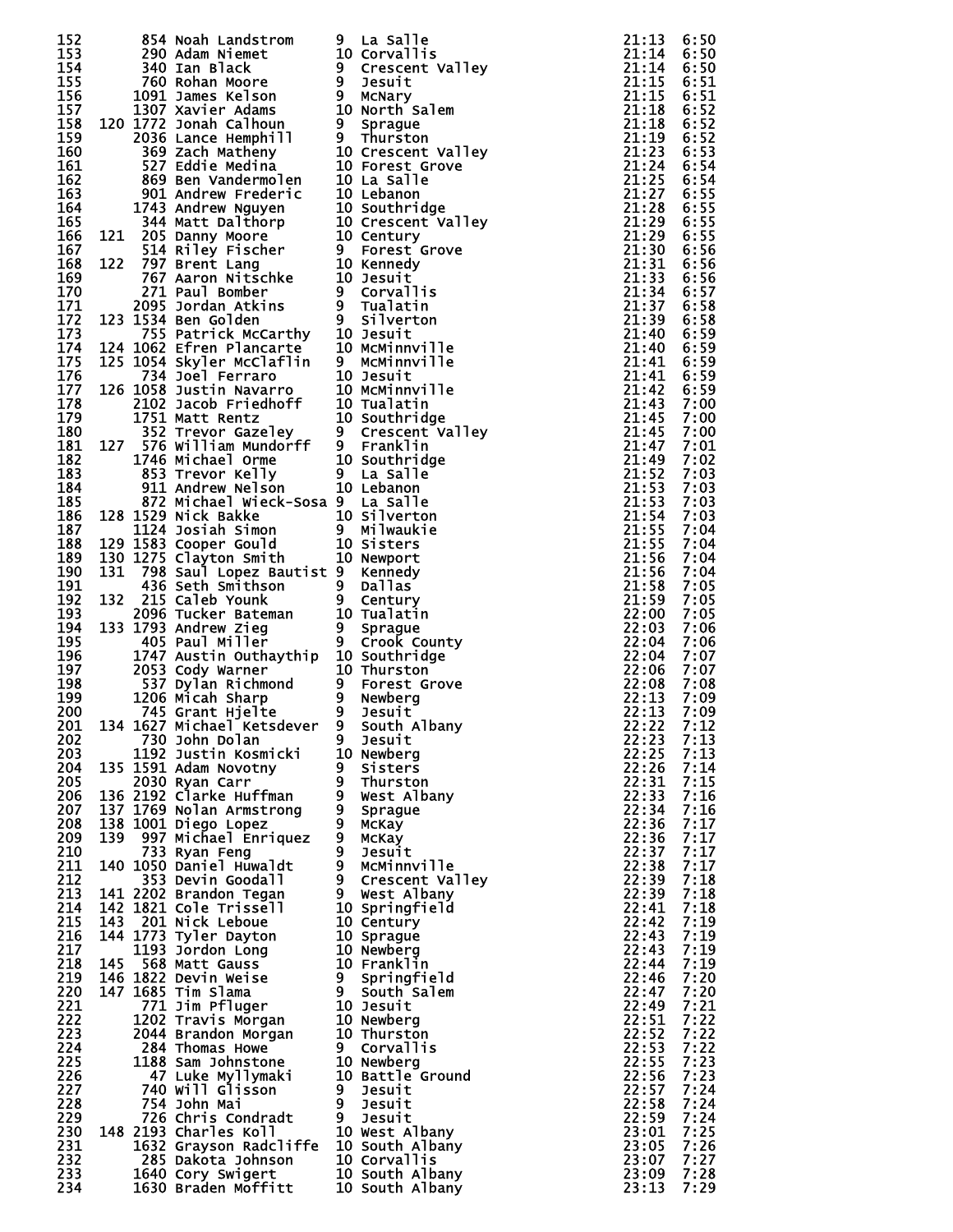| 235 |      | 781 Sherman Tran                                                                                                                                                                                                                                        |                | <b>10 Jesuit</b>                          | 23:16       | 7:30 |
|-----|------|---------------------------------------------------------------------------------------------------------------------------------------------------------------------------------------------------------------------------------------------------------|----------------|-------------------------------------------|-------------|------|
| 236 |      |                                                                                                                                                                                                                                                         |                |                                           | 23:17       | 7:30 |
| 237 |      |                                                                                                                                                                                                                                                         |                |                                           | 23:18       | 7:30 |
| 238 |      |                                                                                                                                                                                                                                                         |                |                                           | 23:18       | 7:30 |
| 239 |      |                                                                                                                                                                                                                                                         |                |                                           | 23:20       | 7:31 |
| 240 |      | 781 Sherman Tran<br>1725 Nic Grabinski<br>10 Southridge<br>512 Derek Evers<br>10 Southridge<br>512 Derek Evers<br>10 Forest Grove<br>1115 Dante Meade<br>10 Milwaukie<br>738 Matt Freepons<br>9 Desuit<br>845 Louis Bengtson<br>9 La Salle<br>2189 Reed |                |                                           | 23:22       | 7:31 |
|     |      |                                                                                                                                                                                                                                                         |                |                                           |             |      |
| 241 |      | 149 2189 Reed Farrar                                                                                                                                                                                                                                    |                |                                           | 23:23       | 7:32 |
| 242 |      |                                                                                                                                                                                                                                                         |                |                                           | 23:31       | 7:34 |
| 243 |      |                                                                                                                                                                                                                                                         |                |                                           | 23:31       | 7:35 |
| 244 |      | 150 1777 Isaac Grigg                                                                                                                                                                                                                                    |                |                                           | 23:33       | 7:35 |
| 245 |      |                                                                                                                                                                                                                                                         |                |                                           | 23:35       | 7:36 |
|     |      |                                                                                                                                                                                                                                                         |                |                                           |             |      |
| 246 |      |                                                                                                                                                                                                                                                         |                |                                           | 23:44       | 7:39 |
| 247 |      | 1328 Junior Salazar                                                                                                                                                                                                                                     |                | 10 North Salem                            | 23:45       | 7:39 |
| 248 |      | 1737 Nicholas Martin-Va 9 Southridge                                                                                                                                                                                                                    |                |                                           | 23:51       | 7:41 |
| 249 |      |                                                                                                                                                                                                                                                         |                |                                           | 23:55       | 7:42 |
| 250 |      |                                                                                                                                                                                                                                                         |                |                                           | 24:20       | 7:50 |
| 251 |      |                                                                                                                                                                                                                                                         |                |                                           | 24:22       | 7:51 |
| 252 |      |                                                                                                                                                                                                                                                         |                |                                           | 24:22       | 7:51 |
|     |      | 1677 Ian Nile<br>182 Josh Duffin<br>182 Josh Duffin<br>182 Josh Duffin<br>19 Newberg<br>151 2204 Brady Young<br>19 Newst Albany<br>152 2242 Kyle Hutchins<br>19 West Salem                                                                              |                |                                           |             |      |
| 253 |      |                                                                                                                                                                                                                                                         |                |                                           | 24:22       | 7:51 |
| 254 |      | 153 2191 Murphy Goldsberry 9 West Albany                                                                                                                                                                                                                |                |                                           | 24:24       | 7:52 |
| 255 |      | 154 2180 Brendan Byers                                                                                                                                                                                                                                  |                | 10 West Albany                            | 24:26       | 7:52 |
| 256 | 155. | 796 Victor Garcia Pere 9 Kennedy                                                                                                                                                                                                                        |                |                                           | 24:27       | 7:52 |
| 257 |      |                                                                                                                                                                                                                                                         |                | 10 West Albany                            | 24:29       | 7:53 |
| 258 |      |                                                                                                                                                                                                                                                         |                | 9 West Albany                             | 24:35       | 7:55 |
| 259 |      |                                                                                                                                                                                                                                                         |                | 9 Forest Grove                            | 24:41       | 7:57 |
|     |      |                                                                                                                                                                                                                                                         |                |                                           |             |      |
| 260 |      | 2183 Carter Craig<br>2186 Ben Delsman<br>521 Scott Lepschat<br>156 2249 Brenner Shankle                                                                                                                                                                 |                | 9 West Salem<br>9 Jesuit<br>9 North Salem | 24:41       | 7:57 |
| 261 |      |                                                                                                                                                                                                                                                         |                |                                           | 24:46       | 7:59 |
| 262 |      |                                                                                                                                                                                                                                                         |                |                                           | 24:48       | 7:59 |
| 263 |      | 747 Jake Jacobsen<br>1320 Noah Martinmaas<br>1676 Nicholas Nikas<br>1974 Grant Prins<br>1974 Grant Prins<br>1974 Grant Prins<br>9 South Salem<br>157 1814 Andrew Martin<br>857 Jason Nguyen<br>10 La Salle<br>848 Cooper Devoe<br>10 La Salle<br>2115   |                |                                           | 24:56       | 8:02 |
| 264 |      |                                                                                                                                                                                                                                                         |                |                                           | 25:00       | 8:03 |
| 265 |      |                                                                                                                                                                                                                                                         |                |                                           | 25:04       | 8:04 |
| 266 |      |                                                                                                                                                                                                                                                         |                |                                           | 25:08       | 8:06 |
| 267 |      |                                                                                                                                                                                                                                                         |                |                                           | 25:09       | 8:06 |
|     |      |                                                                                                                                                                                                                                                         |                |                                           | 25:21       | 8:10 |
| 268 |      |                                                                                                                                                                                                                                                         |                |                                           |             |      |
| 269 |      |                                                                                                                                                                                                                                                         |                |                                           | 25:23       | 8:11 |
| 270 |      |                                                                                                                                                                                                                                                         |                |                                           | 25:26       | 8:11 |
| 271 |      |                                                                                                                                                                                                                                                         |                |                                           | 25:29       | 8:13 |
| 272 |      |                                                                                                                                                                                                                                                         |                |                                           | 25:36       | 8:15 |
| 273 |      | 159 1595 Seth Roy                                                                                                                                                                                                                                       | $\overline{9}$ | <b>Sisters</b>                            | 25:54       | 8:20 |
| 274 |      | 339 Bryce Benson                                                                                                                                                                                                                                        |                | 10 Crescent Valley                        | 25:55       | 8:21 |
| 275 |      | 160 1277 Austin Thompson                                                                                                                                                                                                                                | 9              | Newport                                   | 26:03       | 8:23 |
| 276 |      | 1805 Alajandro Cuadros                                                                                                                                                                                                                                  | 9              | Springfield                               | 26:10       | 8:26 |
| 277 |      | 2187 Zack Dempsey                                                                                                                                                                                                                                       |                | 10 West Albany                            | 26:11       | 8:26 |
|     |      |                                                                                                                                                                                                                                                         |                |                                           |             |      |
| 278 |      | 1808 Keyshawn Hay                                                                                                                                                                                                                                       | 9              | Springfield                               | 26:17       | 8:28 |
| 279 |      | 161 207 Chris Nielsen                                                                                                                                                                                                                                   |                |                                           | 26:44       | 8:37 |
| 280 |      |                                                                                                                                                                                                                                                         |                |                                           | 27:16       | 8:47 |
| 281 |      |                                                                                                                                                                                                                                                         |                |                                           | 27:16       | 8:47 |
| 282 |      | 162 2243 Ben Kizer                                                                                                                                                                                                                                      |                |                                           | 27:42       | 8:55 |
| 283 |      |                                                                                                                                                                                                                                                         |                |                                           | 30:28       | 9:49 |
| 284 |      | 207 Chris Nielsen<br>207 Chris Nielsen<br>1061 Tony Perrizo<br>2267 Ben Hedrick<br>2267 Ben Hedrick<br>2243 Ben Kizer<br>1535 Ryan Gorsline<br>1782 William Kim<br>1043 Israel Garcia<br>10 McMinnville<br>282 Alex Herman<br>282 Alex Herman<br>20 Co  |                |                                           | 31:54 10:16 |      |
| 285 |      |                                                                                                                                                                                                                                                         |                |                                           | 31:55 10:17 |      |
|     |      |                                                                                                                                                                                                                                                         |                |                                           | 31:55 10:17 |      |
| 286 |      | 282 Alex Herman                                                                                                                                                                                                                                         |                | <b>Corvallis</b>                          |             |      |

**Freshman/Sophomore Boys Team Scores** 

 1. Tualatin 7 10 20 22 28 (44) (61) = 87 Bryce Haskin, Matthew Lovos, Adam Mitchell, William Calder, Daniel Ennis, Eric Breyer, Elijah Raffo 2. Corvallis 1 13 18 21 42 (88) (96) = 95 Maclean Panshin, Ellis Roper, Tristan Mitchell, Nathan Shaw, Gabe Schoenfeld, Connor Garrett, James Woods 3. Forest Grove 5 15 23 39 40 (52) (99) = 122 Michael Garcia, Randy Avendano, Alex Brown, Duncan Stewart, Aaron Orr, Christian Stuck, Keaton Merrill 4. Crescent Valley 2 16 33 48 54 (86) (87) = 153 Jon Condrea, Victor Ventura, Jordy Greenwood, Jake Stewart, Brad Heathman, Aaron Simpson, Ryan Lance 5. Battle Ground 9 25 34 38 49 (55)(104) = 155 Noel Reyes, Jorge Dominquez, James Styres, Kyle Davidson, Nolan Storm, Chase Christopher, Jacob Carbajal 6. Southridge  $19$  19 24 29 47 68 (76) (78) = 187 Adam Herbers, Trevor Maclise, Nicholas Piwonka, Michael Bergstrom,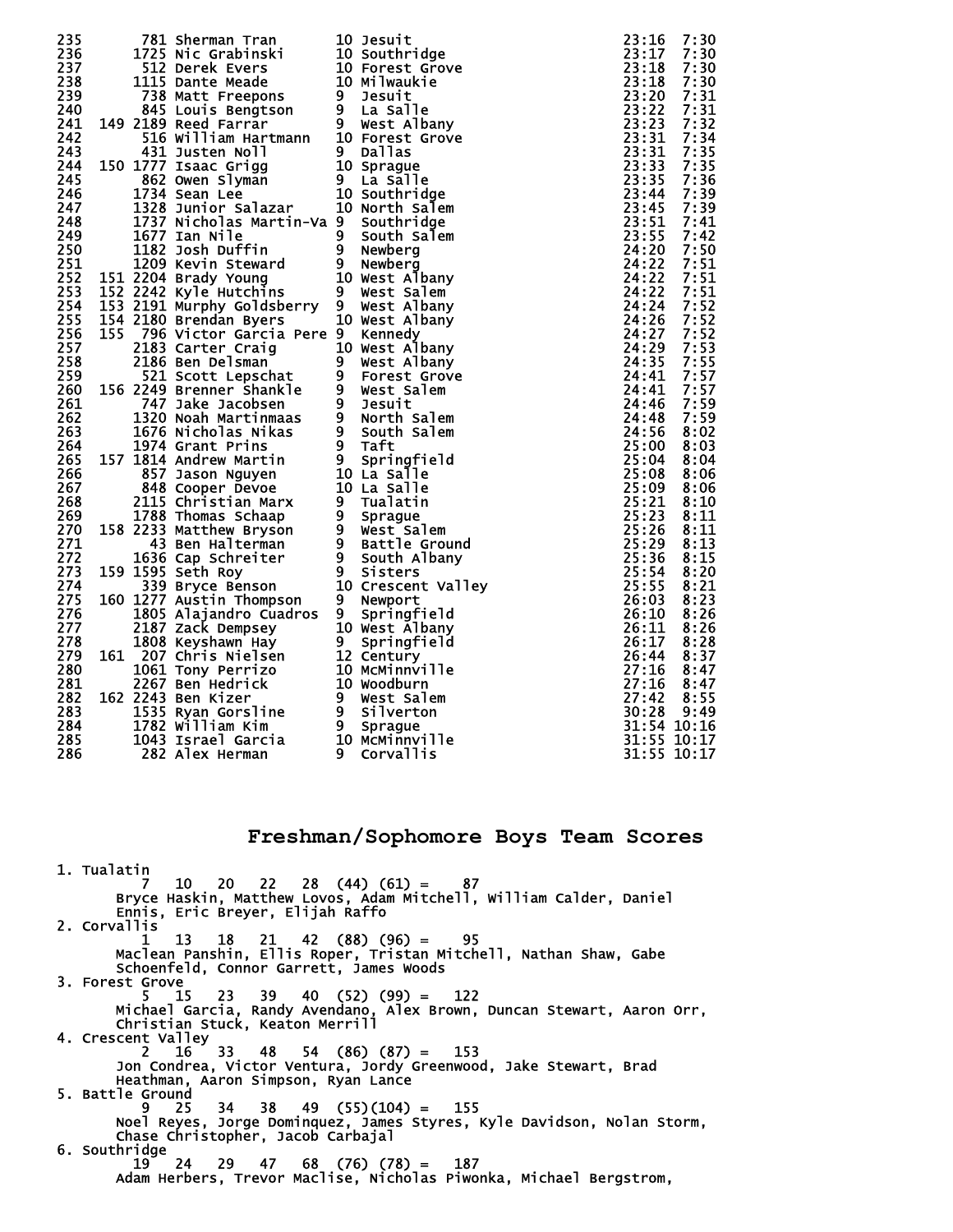Hayden Garrett, Hamilton Beard, Trenton Soelberg 7. Jesuit 12 30 31 64 67 (71) (80) = 204 Tom Murphy, Eric Myers, Crawford Schafbuch, Kai McPheeters, Chaz Olivares, David Boss, Kevin Vincent 8. Newberg 27 35 36 46 62 (85) (93) = 206 Dan Harper, Jared Read, Kalvi Sokk, Josef Taeubel, Harrison Carsh, Tristan Kern, Mike Miller 9. Silverton 14 17 51 56 84 (123)(128) = 222 Robbie Leparc, Irvin Garcia, Garrett Palmquist, Collin Kuehn, Hart White, Ben Golden, Nick Bakke 10. La Salle 3 8 60 90 94 (95) (97) = 255 Colton Passmore, Davis Keeney, Nathan Tamashiro, Henry Robins, Matthew Erhardt, Noah Trantel, Noah Dir-Munoz 11. Thurston 26 50 57 65 69 (98)(111) = 267 Teric Sargeant, Skyler Arnold, Ransom Gee, Alex Youngbauer, Lorenzo Olono, Cody Mitts, Matthew Selby 12. Franklin 6 11 70 109 127 (145) = 323 Noah Leonard, Sam Burnett, Jared Berrien, Kyle Webster, William Mundorff, Matt Gauss 13. South Albany<br>37 66 37 66 75 77 106 (115)(134) = 361 Justin Whittaker, Martin Herrera, Omar Ramirez, Aaron Kraft, Riley Rimer, Kevin Koos, Michael Ketsdever 14. Springfield  $4 \quad 74 \quad 79 \quad 113 \quad 142 \quad (146) (157) = 412$  Daniel Padilla, Carlin Otterstedt, Jesse Babcock, Jack Kinser, Cole Trissell, Devin Weise, Andrew Martin 15. South Salem 58 63 81 108 114 (117)(147) = 424 John Patterson, Trevor Tufts, Nathaniel Schwab, Kyle Carpenter, Ethan Hamilton, Byron Serfling, Tim Slama 16. McKay  $53$  53 59 89 119 138 (139) = 458 Trey Hargrove, Efrian Zuniga, Guadalupe Granados, Jesus Cornejo, Diego Lopez, Michael Enriquez 17. Newport 32 101 102 118 130 (160) = 483 Jeremy Turner, Nathan Bearden, Jacob Hanna, Derek Allen, Clayton Smith, Austin Thompson 18. West Salem 41 43 105 152 156 (158)(162) = 497 Riley Hankins, Darby Estes, Spencer Bybee, Kyle Hutchins, Brenner Shankle, Matthew Bryson, Ben Kizer 19. Century<br>72 72 91 92 121 132 (143)(161) = 508 Devin Scheradella, Colt Pierce, Ryan Barclay, Danny Moore, Caleb Younk, Nick Leboue, Chris Nielsen 20. McMinnville 73 83 112 124 125 (126)(140) = 517 Alex Kuhn, Adam Clark, Bailey Dreibelbis, Efren Plancarte, Skyler McClaflin, Justin Navarro, Daniel Huwaldt 21. Kennedy 45 103 122 131 155 = 556 John Savage, Jose Cortes, Brent Lang, Saul Lopez Bautista, Victor Garcia Perez 22. Sisters 82 100 116 129 135 (159) = 562 Tyson Gill, Shea Krevi, Brandon Bachmeier, Cooper Gould, Adam Novotny, Seth Roy 23. Sprague  $107$  110 120 133 137 (144)(150) = 607 Ed Min, Noah Rindejfall, Jonah Calhoun, Andrew Zieg, Nolan Armstrong, Tyler Dayton, Isaac Grigg 24. West Albany<br>136 141 136 141 148 149 151 (153)(154) = 725 Clarke Huffman, Brandon Tegan, Charles Koll, Reed Farrar, Brady Young, Murphy Goldsberry, Brendan Byers

**Junior/Senior Girls Results**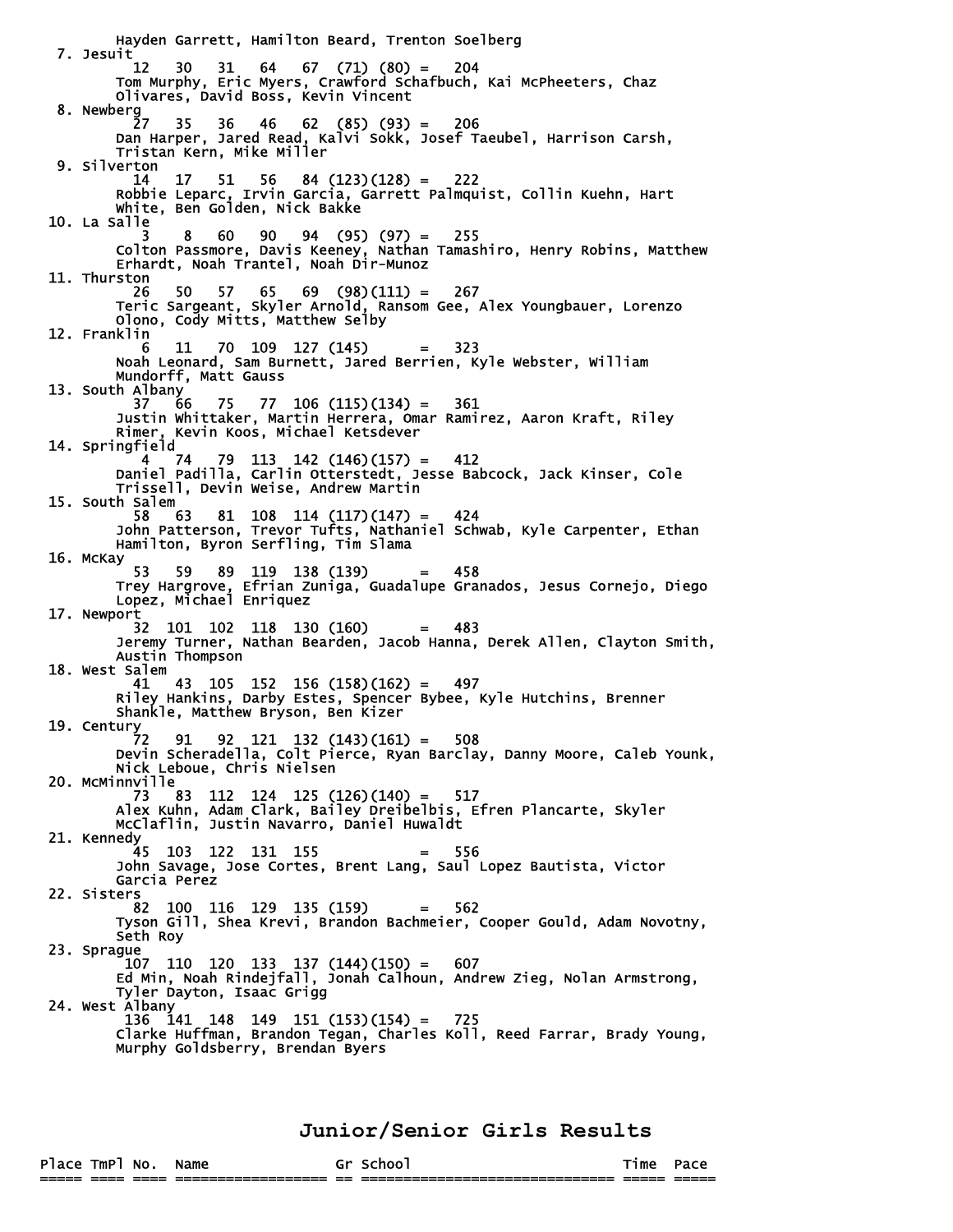| 1                     |    | 1 1860 Olivia Moehl                                                                                                                                                                                                                                       | 9 | Summit                 | 20:24          | 6:34         |
|-----------------------|----|-----------------------------------------------------------------------------------------------------------------------------------------------------------------------------------------------------------------------------------------------------------|---|------------------------|----------------|--------------|
| 2                     |    | 2 1872 Hadley Schoderbek 10 Summit                                                                                                                                                                                                                        |   |                        | 20:46          | 6:41         |
|                       |    | 3 1843 Hailey Hewitson                                                                                                                                                                                                                                    |   | n 11 Summit<br>11 Bend | 20:46          | 6:42         |
| 34567                 | 4  | 61 McKenzie Bell                                                                                                                                                                                                                                          |   |                        | 20:56          | 6:45         |
|                       |    | 5 1388 Lana Ferris<br>6 91 Makeila Lundy<br>7 1846 Emily Hyde<br>8 1880 Abbey Tozer<br>8 1880 Abbey Tozer<br>9 1828 Allie Bowlin<br>10 664 Megan Conchuratt<br>12 Jesuit                                                                                  |   | 11 Prairie             | 21:07          | 6:48         |
|                       |    |                                                                                                                                                                                                                                                           |   |                        | 21:13          | 6:50         |
|                       |    |                                                                                                                                                                                                                                                           |   |                        | 21:17          | 6:51         |
| 8<br>$\boldsymbol{9}$ |    |                                                                                                                                                                                                                                                           |   |                        | 21:17<br>21:17 | 6:51         |
| 10                    |    |                                                                                                                                                                                                                                                           |   |                        | 21:28          | 6:51<br>6:55 |
| 11                    |    | 498 Suly Rosales-Moral 12 Forest Grove                                                                                                                                                                                                                    |   |                        | 21:30          | 6:56         |
| 12                    |    | 11 1856 Kennedy McGahan                                                                                                                                                                                                                                   |   | 11 Summit              | 21:32          | 6:56         |
| 13                    |    |                                                                                                                                                                                                                                                           |   |                        | 21:40          | 6:59         |
| 14                    |    |                                                                                                                                                                                                                                                           |   |                        | 21:42          | 6:59         |
| 15                    |    |                                                                                                                                                                                                                                                           |   |                        | 21:43          | 7:00         |
| 16                    |    |                                                                                                                                                                                                                                                           |   |                        | 21:46          | 7:01         |
| 17                    |    | 11 1856 Kenneay McGanan<br>12 1882 Madison Walker<br>12 1884 Kelsey Asplund<br>12 Prairie<br>13 693 Ruth Manthey<br>13 693 Ruth Manthey<br>14 712 Jacquelyn Ulum<br>11 Jesuit<br>14 712 Jacquelyn Ulum<br>11 Jesuit<br>15 619 Tanya Jones<br>11 Hill      |   |                        | 21:49          | 7:02         |
| 18                    |    |                                                                                                                                                                                                                                                           |   |                        | 21:50          | 7:02         |
| 19                    |    |                                                                                                                                                                                                                                                           |   |                        | 21:50          | 7:02         |
| 20                    |    |                                                                                                                                                                                                                                                           |   |                        | 21:55<br>21:58 | 7:03         |
| 21<br>22              |    |                                                                                                                                                                                                                                                           |   |                        | 22:00          | 7:05<br>7:05 |
| 23                    | 19 |                                                                                                                                                                                                                                                           |   |                        | 22:07          | 7:07         |
| 24                    |    | 64 Macey Burgess 10 Bend<br>1876 Emma Su 10 Summit<br>1853 Micaela Martin 11 Summit<br>63 Ashley Bruce 9 Bend                                                                                                                                             |   |                        | 22:07          | 7:07         |
| 25                    |    |                                                                                                                                                                                                                                                           |   |                        | 22:07          | 7:08         |
| 26                    | 20 |                                                                                                                                                                                                                                                           |   |                        | 22:07          | 7:08         |
| 27                    | 21 | 247 Isabel Goni-Mcatee 12 Corvallis                                                                                                                                                                                                                       |   |                        | 22:10          | 7:09         |
| 28                    |    |                                                                                                                                                                                                                                                           |   |                        | 22:10          | 7:09         |
| 29                    |    |                                                                                                                                                                                                                                                           |   |                        | 22:11          | 7:09         |
| 30                    |    |                                                                                                                                                                                                                                                           |   |                        | 22:21          | 7:12         |
| 31                    |    |                                                                                                                                                                                                                                                           |   |                        | 22:32          | 7:16         |
| 32                    |    |                                                                                                                                                                                                                                                           |   |                        | 22:34          | 7:16         |
| 33                    |    | 21 24/ Isabel Goni-Mcatee 12 Corvallis<br>22 1799 Liberty Siegle 12 Springfield<br>23 251 Amina Hassan 12 Corvallis<br>1852 Jennifer Lyon 10 Summit<br>1877 Alexa Thomas 10 Summit<br>24 113 Jessica Zachem 11 Bend<br>25 2087 Sarah McDowell 11          |   |                        | 22:37          | 7:17<br>7:17 |
| 34<br>35              |    |                                                                                                                                                                                                                                                           |   |                        | 22:38<br>22:41 | 7:19         |
| 36                    |    |                                                                                                                                                                                                                                                           |   |                        | 22:45          | 7:20         |
| 37                    |    |                                                                                                                                                                                                                                                           |   |                        | 22:45          | 7:20         |
| 38                    |    |                                                                                                                                                                                                                                                           |   |                        | 22:46          | 7:20         |
| 39                    |    | 29 1798 Alyssa Miller                                                                                                                                                                                                                                     |   | 11 Springfield         | 22:47          | 7:20         |
| 40                    |    | 2166 Martha Penzold                                                                                                                                                                                                                                       |   | 12 West Albany         | 22:55          | 7:23         |
| 41                    |    | 30 2090 Miranda Petrone                                                                                                                                                                                                                                   |   | 11 Tualatin            | 22:56          | 7:23         |
| 42                    |    | 31 2092 Hannah Smith                                                                                                                                                                                                                                      |   | 11 Tualatin            | 22:58          | 7:24         |
| 43                    |    | 1827 Madeleine Barrett 10 Summit                                                                                                                                                                                                                          |   |                        | 22:58          | 7:24         |
| 44                    | 32 | 654 Meaghan Bogart<br>304 Molly Adams<br>11 Crescent Valley<br>1507 Tiffany Brownell 11 Silverton                                                                                                                                                         |   |                        | 23:07          | 7:27         |
| 45                    | 33 |                                                                                                                                                                                                                                                           |   |                        | 23:15          | 7:29         |
| 46                    |    |                                                                                                                                                                                                                                                           |   |                        | 23:17          | 7:30         |
| 47<br>48              |    | 88 Anne Lodahl 9 Bend<br>1884 Sarah West 12 Summit<br>34 1399 Zhanna Schneider 11 Prairie                                                                                                                                                                 |   | 9 Bend                 | 23:17<br>23:19 | 7:30<br>7:31 |
| 49                    |    |                                                                                                                                                                                                                                                           |   |                        | 23:24          | 7:32         |
| 50                    |    | 11 Bend<br>89 Emma Lodahl<br>35 1700 Heather Leplante<br>21 Sara Moreno<br>36 621 Cara Kern<br>11 Battle Ground<br>36 621 Cara Kern<br>11 Hillsboro<br>36 658 Danielle Brown<br>37 658 Danielle Brown<br>38 261 Alice                                     |   |                        | 23:27 7:33     |              |
| 51                    |    |                                                                                                                                                                                                                                                           |   |                        | 23:28          | 7:34         |
| 52                    |    |                                                                                                                                                                                                                                                           |   |                        | 23:31          | 7:35         |
| 53                    |    |                                                                                                                                                                                                                                                           |   |                        | 23:34          | 7:35         |
| 54                    |    |                                                                                                                                                                                                                                                           |   |                        | 23:35          | 7:36         |
| 55                    |    |                                                                                                                                                                                                                                                           |   |                        | 23:38          | 7:37         |
| 56                    |    |                                                                                                                                                                                                                                                           |   |                        | 23:39          | 7:37         |
| 57                    |    |                                                                                                                                                                                                                                                           |   |                        | 23:40          | 7:37         |
| 58                    |    |                                                                                                                                                                                                                                                           |   |                        | 23:43          | 7:38         |
| 59<br>60              |    | 37 658 Danielle Brown<br>38 261 Alissa Runyon<br>39 1395 Hannah Posey<br>99 Mary Pantenberg<br>40 319 Trene Klock<br>41 659 Amada Carbonari<br>41 659 Amada Carbonari<br>41 1 Jesuit                                                                      |   |                        | 23:45<br>23:45 | 7:39<br>7:39 |
| 61                    |    |                                                                                                                                                                                                                                                           |   |                        | 23:47          | 7:40         |
| 62                    |    |                                                                                                                                                                                                                                                           |   |                        | 23:52          | 7:41         |
| 63                    |    | 42 1662 Jackie Yates                                                                                                                                                                                                                                      |   | 11 South Salem         | 23:52          | 7:41         |
| 64                    |    | WWW Jack1e Yates<br>421 Delaney Pape<br>885 Vari                                                                                                                                                                                                          |   | 11 Dallas              | 23:53          | 7:42         |
| 65                    |    |                                                                                                                                                                                                                                                           |   |                        | 23:56          | 7:43         |
| 66                    |    |                                                                                                                                                                                                                                                           |   |                        | 24:00          | 7:44         |
| 67                    |    |                                                                                                                                                                                                                                                           |   | 12 La Salle            | 24:06          | 7:46         |
| 68                    |    |                                                                                                                                                                                                                                                           |   |                        | 24:07          | 7:46         |
| 69                    |    |                                                                                                                                                                                                                                                           |   | 11 Thurston            | 24:08          | 7:46         |
| 70                    |    | 421 Delaney Pape<br>12 Summit<br>83 Kathryn Hodson<br>83 Kathryn Hodson<br>9 Bend<br>82 Kelly Hockman<br>82 Kelly Hockman<br>11 Bend<br>44 2026 Katie Tolbert<br>11 Thurst<br>1859 Lucy Menefee<br>9 Summit<br>94 Jordyn Maxwell<br>10 Bend<br>67 Tristyn |   |                        | 24:08          | 7:46         |
| 71<br>72              |    |                                                                                                                                                                                                                                                           |   |                        | 24:11<br>24:14 | 7:47<br>7:48 |
| 73                    |    |                                                                                                                                                                                                                                                           |   |                        | 24:26          | 7:52         |
| 74                    |    |                                                                                                                                                                                                                                                           |   |                        | 24:29          | 7:53         |
| 75                    |    |                                                                                                                                                                                                                                                           |   |                        | 24:31          | 7:54         |
| 76                    |    |                                                                                                                                                                                                                                                           |   |                        | 24:31          | 7:54         |
| 77                    |    |                                                                                                                                                                                                                                                           |   |                        | 24:32          | 7:54         |
| 78                    |    | 592 Viri Ocampo 12 Heritage<br>1881 Piper Tozer 9 Summit<br>80 Kayla Good 12 Bend<br>45 1658 Bethany Reding 11 South Salem<br>1084 Aerial Rice 11 McNary<br>1834 Kirsten Farner 10 Summit                                                                 |   |                        | 24:33          | 7:54         |
| 79                    |    | 76 Sarah Farina                                                                                                                                                                                                                                           |   | 11 Bend                | 24:34          | 7:55         |
| 80                    |    | 46 324 Elli Manoogian-O'd 12 Crescent Valley                                                                                                                                                                                                              |   |                        | 24:37          | 7:56         |
| 81                    |    | 109 Carly Watkins 9 Bend<br>1865 Megan O'Neil 10 Summit<br>1867 Tanna Reid 10 Summit                                                                                                                                                                      |   |                        | 24:39          | 7:56         |
| 82                    |    |                                                                                                                                                                                                                                                           |   |                        | 24:40          | 7:57         |
| 83                    |    | 1867 Tanna Reid                                                                                                                                                                                                                                           |   | 10 Summit              | 24:41          | 7:57         |

|                          | Summit                  |
|--------------------------|-------------------------|
| ١                        | Summit                  |
| L                        | Summit                  |
| $\overline{a}$           | Bend                    |
| $\overline{a}$           | Prairie                 |
| $\overline{a}$           | Bend                    |
|                          | Summit                  |
| ١                        | Summit                  |
|                          | Summit                  |
|                          | Jesuit                  |
| $\vdots$                 | Forest<br>Grove         |
|                          | Summit                  |
| $\overline{a}$           | Summit                  |
| $\ddot{\phantom{a}}$     | Prairie                 |
|                          | Summit                  |
|                          | Jesuit                  |
|                          | Jesuit                  |
| $\overline{a}$           | <b>Hillsboro</b>        |
| $\overline{a}$           | <b>Corvallis</b>        |
| $\overline{a}$           | Valley<br>Crescent      |
|                          | Summit                  |
| )                        | Bend                    |
| )                        | Bend                    |
| ١                        | Summit                  |
| $\overline{\phantom{a}}$ | Summit                  |
|                          | Bend                    |
|                          | Corvallis               |
| $\vdots$ )               | Springfield             |
|                          | lis<br>Corval           |
|                          | Summit                  |
| )                        | Summit                  |
| $\overline{a}$           | Bend                    |
| $\overline{a}$           | Tualatin<br>corvallis   |
| $\vdots$                 |                         |
|                          | Bend                    |
| $\overline{\phantom{a}}$ | Summit                  |
| J                        | Corvallis               |
| $\overline{\phantom{a}}$ | Summit                  |
|                          | Springfield             |
| <br> <br>                | West Albany<br>Tualatin |
|                          | Tualatin                |
| J                        |                         |
| $\overline{\phantom{a}}$ | Summit<br>Jesuit        |
| $\overline{a}$           | Crescent Valley         |
| $\overline{a}$           | Silverton               |
|                          | Bend                    |
| þ                        | Summit                  |
| $\overline{a}$           | Prairie                 |
|                          | Bend                    |
| )                        | Bend                    |
| ١                        | Bend                    |
| $\overline{\phantom{a}}$ | Southridge              |
| $\overline{L}$           | <b>Battle Ground</b>    |
| $\overline{a}$           | <b>Hillsboro</b>        |
| $\overline{a}$           | Bend                    |
|                          |                         |
|                          | Jesuit<br>Corvallis     |
| -<br> -<br> -<br> -      | Prairie                 |
|                          | <b>Bend</b>             |
|                          | Crescent Valley         |
|                          | Jesuit                  |
|                          | South Salem             |
|                          | Dallas                  |
| $\overline{\phantom{a}}$ | Summit                  |
|                          | Bend                    |
| $\vdash$                 | La Salle                |
|                          | Bend                    |
| $\overline{\phantom{a}}$ | Thurston                |
|                          | Summit                  |
| I                        | Bend                    |
| $\overline{a}$           | Bend                    |
| $\overline{\phantom{a}}$ | Heritage                |
|                          | Summit                  |
| $\vdash$                 | Bend<br>South Salem     |
| Ī                        | McNary                  |
| J                        | Summit                  |
| $\overline{a}$           | Bend                    |
| $\cdot$                  | Crescent Valley         |
|                          | Bend                    |
| J                        | Summit                  |
| ١                        | Summit                  |
|                          |                         |

|  | 24450111123334444445555000000111123333444445555011111222333334444455555000000112233333333444246667377780000011 |  |  |
|--|----------------------------------------------------------------------------------------------------------------|--|--|
|  |                                                                                                                |  |  |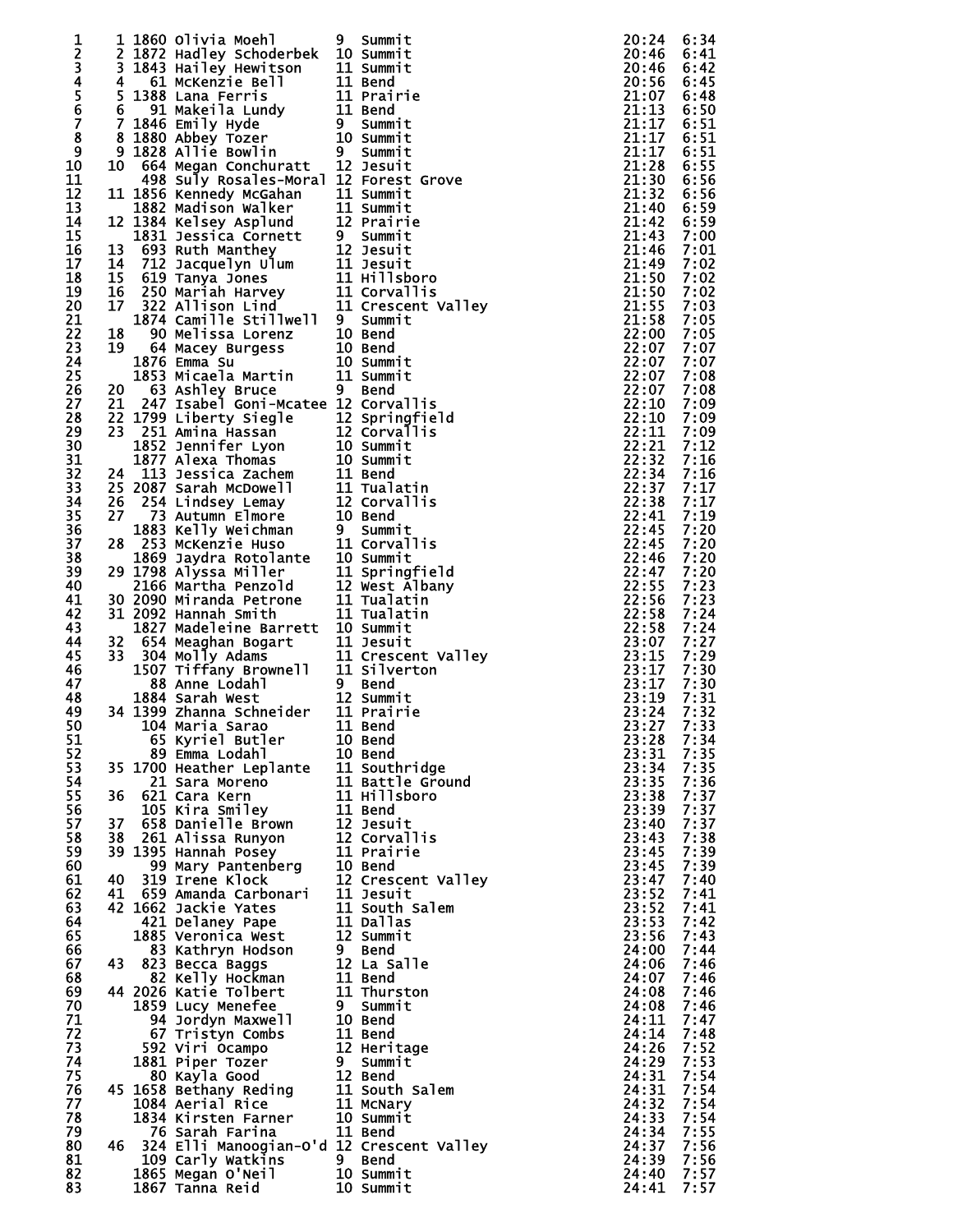| 84  |    | 805 Samantha Hooper 11 Klamath Union<br>47 1151 Helena Beckham 11 Newberg<br>48 2017 Ashley McAndrews 10 Thurston<br>803 Marisa Doveri 10 Klamath Union<br>49 268 Tanna Wilson 12 Corvallis<br>50 821 Shannon Acker 11 La Salle<br>414 Anna Fink | ROS Samantha Hooper<br>1151 Helena Beckham<br>1151 Helena Beckham<br>2017 Ashley McAndrews 10 Thurston<br>2017 Ashley McAndrews 10 Niumstruminin<br>2021 Shamnon Acker<br>111 La Sallis<br>414 Anna Finke 111 La Sallie<br>1644 Sattlyn Hickman 10 Sum | 24:44      | 7:58 |
|-----|----|--------------------------------------------------------------------------------------------------------------------------------------------------------------------------------------------------------------------------------------------------|--------------------------------------------------------------------------------------------------------------------------------------------------------------------------------------------------------------------------------------------------------|------------|------|
| 85  |    |                                                                                                                                                                                                                                                  |                                                                                                                                                                                                                                                        | 24:46      | 7:59 |
|     |    |                                                                                                                                                                                                                                                  |                                                                                                                                                                                                                                                        | 24:47      | 7:59 |
| 86  |    |                                                                                                                                                                                                                                                  |                                                                                                                                                                                                                                                        |            |      |
| 87  |    |                                                                                                                                                                                                                                                  |                                                                                                                                                                                                                                                        | 24:48      | 7:59 |
| 88  |    |                                                                                                                                                                                                                                                  |                                                                                                                                                                                                                                                        | 24:48      | 7:59 |
| 89  |    |                                                                                                                                                                                                                                                  |                                                                                                                                                                                                                                                        | 24:51      | 8:00 |
| 90  |    |                                                                                                                                                                                                                                                  |                                                                                                                                                                                                                                                        | 24:53      | 8:01 |
| 91  |    |                                                                                                                                                                                                                                                  |                                                                                                                                                                                                                                                        | 24:58      | 8:02 |
| 92  |    |                                                                                                                                                                                                                                                  |                                                                                                                                                                                                                                                        | 24:58      | 8:03 |
| 93  |    |                                                                                                                                                                                                                                                  |                                                                                                                                                                                                                                                        | 24:59      | 8:03 |
|     |    |                                                                                                                                                                                                                                                  |                                                                                                                                                                                                                                                        |            |      |
| 94  |    |                                                                                                                                                                                                                                                  |                                                                                                                                                                                                                                                        | 25:01      | 8:04 |
| 95  |    |                                                                                                                                                                                                                                                  | 29 Hannah Van Osdel 12 Battle Ground<br>1824 Mickel Allred 9 Summit<br>684 Kristen Kalez 12 Jesuit<br>52 828 Lara Eaton 12 La Salle<br>23 Taya 0 Hanlon 12 Battle Ground<br>53 1655 Ellyn Hilts 12 South Salem<br>690 Erin Madden 12 Jesuit<br>239     | 25:03      | 8:04 |
| 96  |    |                                                                                                                                                                                                                                                  |                                                                                                                                                                                                                                                        | 25:04      | 8:04 |
| 97  |    |                                                                                                                                                                                                                                                  |                                                                                                                                                                                                                                                        | 25:04      | 8:04 |
| 98  |    |                                                                                                                                                                                                                                                  |                                                                                                                                                                                                                                                        | 25:05      | 8:05 |
| 99  |    |                                                                                                                                                                                                                                                  |                                                                                                                                                                                                                                                        | 25:06      | 8:05 |
|     |    |                                                                                                                                                                                                                                                  |                                                                                                                                                                                                                                                        |            |      |
| 100 |    |                                                                                                                                                                                                                                                  |                                                                                                                                                                                                                                                        | 25:08      | 8:06 |
| 101 |    |                                                                                                                                                                                                                                                  |                                                                                                                                                                                                                                                        | 25:14      | 8:08 |
| 102 |    |                                                                                                                                                                                                                                                  |                                                                                                                                                                                                                                                        | 25:16      | 8:08 |
| 103 |    |                                                                                                                                                                                                                                                  |                                                                                                                                                                                                                                                        | 25:17      | 8:09 |
| 104 |    |                                                                                                                                                                                                                                                  |                                                                                                                                                                                                                                                        | 25:21      | 8:10 |
| 105 |    |                                                                                                                                                                                                                                                  |                                                                                                                                                                                                                                                        | 25:27      | 8:12 |
|     |    |                                                                                                                                                                                                                                                  |                                                                                                                                                                                                                                                        |            |      |
| 106 |    |                                                                                                                                                                                                                                                  |                                                                                                                                                                                                                                                        | 25:29      | 8:13 |
| 107 |    |                                                                                                                                                                                                                                                  |                                                                                                                                                                                                                                                        | 25:30      | 8:13 |
| 108 |    |                                                                                                                                                                                                                                                  |                                                                                                                                                                                                                                                        | 25:33      | 8:14 |
| 109 |    | 56 1715 Anastasia Voloshin 11 Southridge                                                                                                                                                                                                         |                                                                                                                                                                                                                                                        | 25:37      | 8:15 |
| 110 |    |                                                                                                                                                                                                                                                  |                                                                                                                                                                                                                                                        | 25:41      | 8:16 |
| 111 | 57 |                                                                                                                                                                                                                                                  |                                                                                                                                                                                                                                                        | 25:47      | 8:18 |
|     |    |                                                                                                                                                                                                                                                  |                                                                                                                                                                                                                                                        |            |      |
| 112 |    |                                                                                                                                                                                                                                                  |                                                                                                                                                                                                                                                        | 25:50      | 8:19 |
| 113 |    |                                                                                                                                                                                                                                                  |                                                                                                                                                                                                                                                        | 26:03      | 8:24 |
| 114 |    |                                                                                                                                                                                                                                                  |                                                                                                                                                                                                                                                        | 26:07      | 8:25 |
| 115 |    |                                                                                                                                                                                                                                                  |                                                                                                                                                                                                                                                        | 26:12      | 8:26 |
| 116 |    | 808 Grazia Rutherford- 11 Klamath Union<br>1836 Carly Fristoe 10 Summit<br>2261 Aurora Vasquez 12 Woodburn<br>58 1646 Vasvic Chalise 11 South Salem<br>1858 Kaylie McQuillin 11 Summit<br>92 Lola Mahoney 10 Bend<br>1138 Raechel Shaw 11 Molall |                                                                                                                                                                                                                                                        | 26:16      | 8:28 |
| 117 |    |                                                                                                                                                                                                                                                  |                                                                                                                                                                                                                                                        | 26:17      | 8:28 |
|     |    |                                                                                                                                                                                                                                                  |                                                                                                                                                                                                                                                        |            |      |
| 118 |    |                                                                                                                                                                                                                                                  |                                                                                                                                                                                                                                                        | 26:17      | 8:28 |
| 119 |    |                                                                                                                                                                                                                                                  |                                                                                                                                                                                                                                                        | 26:18      | 8:28 |
| 120 |    |                                                                                                                                                                                                                                                  |                                                                                                                                                                                                                                                        | 26:20      | 8:29 |
| 121 |    |                                                                                                                                                                                                                                                  |                                                                                                                                                                                                                                                        | 26:29      | 8:32 |
| 122 |    |                                                                                                                                                                                                                                                  |                                                                                                                                                                                                                                                        | 26:33      | 8:33 |
| 123 |    |                                                                                                                                                                                                                                                  |                                                                                                                                                                                                                                                        | 26:34      | 8:33 |
| 124 |    |                                                                                                                                                                                                                                                  |                                                                                                                                                                                                                                                        |            |      |
|     |    |                                                                                                                                                                                                                                                  |                                                                                                                                                                                                                                                        | 26:34      | 8:33 |
| 125 |    |                                                                                                                                                                                                                                                  |                                                                                                                                                                                                                                                        | 26:35      | 8:34 |
| 126 |    |                                                                                                                                                                                                                                                  |                                                                                                                                                                                                                                                        | 26:37      | 8:34 |
| 127 |    |                                                                                                                                                                                                                                                  |                                                                                                                                                                                                                                                        | 26:40      | 8:35 |
| 128 |    |                                                                                                                                                                                                                                                  | 60 1796 Micela Holt<br>107 Savannah Sternberg 9 Bend<br>1556 Katie Dumolt<br>12 Sisters<br>61 1172 Theresa Stadeli 12 Newberg<br>238 Aisha Abdoul 11 Corvallis<br>548 Annie Huffman 11 Franklin<br>62 Abby Brown 11 Bend<br>1023 Shasta Meehan         | 26:45      | 8:37 |
| 129 |    |                                                                                                                                                                                                                                                  |                                                                                                                                                                                                                                                        | 26:47      | 8:38 |
| 130 |    |                                                                                                                                                                                                                                                  |                                                                                                                                                                                                                                                        | 26:49      | 8:38 |
|     |    |                                                                                                                                                                                                                                                  |                                                                                                                                                                                                                                                        |            |      |
| 131 |    |                                                                                                                                                                                                                                                  |                                                                                                                                                                                                                                                        | 26:51      | 8:39 |
| 132 |    |                                                                                                                                                                                                                                                  |                                                                                                                                                                                                                                                        | 26:55      | 8:40 |
| 133 |    |                                                                                                                                                                                                                                                  |                                                                                                                                                                                                                                                        | 26:57 8:41 |      |
| 134 |    | 87 Hailey Kristiansen 10 Bend                                                                                                                                                                                                                    |                                                                                                                                                                                                                                                        | 26:58      | 8:41 |
| 135 |    | 64 2093 Emma Williams                                                                                                                                                                                                                            | 11 Tualatin                                                                                                                                                                                                                                            | 26:59      | 8:41 |
| 136 |    | 1849 Marin Kleihauer                                                                                                                                                                                                                             | 9 Summit                                                                                                                                                                                                                                               | 26:59      | 8:42 |
|     |    | L849 Marin Kleihauer<br>306 Kailey Barnette                                                                                                                                                                                                      |                                                                                                                                                                                                                                                        |            |      |
| 137 | 65 |                                                                                                                                                                                                                                                  | 12 Crescent Valley                                                                                                                                                                                                                                     | 27:00      | 8:42 |
| 138 |    | 66 308 Michelle Beaudry                                                                                                                                                                                                                          | 12 Crescent Valley                                                                                                                                                                                                                                     | 27:03      | 8:43 |
| 139 |    | 802 Kristen Case                                                                                                                                                                                                                                 | 11 Klamath Union                                                                                                                                                                                                                                       | 27:16      | 8:47 |
| 140 |    | 67 1702 Elizabeth Mann                                                                                                                                                                                                                           | 10 Southridge                                                                                                                                                                                                                                          | 27:18      | 8:48 |
| 141 |    | 68 1401 Kelsey Smith                                                                                                                                                                                                                             | 11 Prairie                                                                                                                                                                                                                                             | 27:22      | 8:49 |
| 142 |    | 69 1394 Talia Perrins                                                                                                                                                                                                                            | 12 Prairie                                                                                                                                                                                                                                             | 27:23      | 8:49 |
| 143 |    | 1425 Janie Lonergan                                                                                                                                                                                                                              |                                                                                                                                                                                                                                                        | 27:23      |      |
|     |    |                                                                                                                                                                                                                                                  | <b>10 Regis</b>                                                                                                                                                                                                                                        |            | 8:49 |
| 144 |    | 70 2025 Alysa Stein                                                                                                                                                                                                                              | 11 Thurston                                                                                                                                                                                                                                            | 27:26      | 8:50 |
| 145 |    | 75 Luna Fagan                                                                                                                                                                                                                                    | 11 Bend                                                                                                                                                                                                                                                | 27:29      | 8:51 |
| 146 |    | 71 Geneva Diepenheim                                                                                                                                                                                                                             | 9 Bend                                                                                                                                                                                                                                                 | 27:29      | 8:51 |
| 147 |    | 78 Mika Fristedt                                                                                                                                                                                                                                 | 12 Bend                                                                                                                                                                                                                                                | 27:36      | 8:53 |
| 148 |    | 1528 Celeste Ventura                                                                                                                                                                                                                             | 11 Silverton                                                                                                                                                                                                                                           | 27:37      | 8:54 |
| 149 |    | 71 1171 Taylor Stadeli                                                                                                                                                                                                                           | 12 Newberg                                                                                                                                                                                                                                             | 27:39      | 8:54 |
|     |    |                                                                                                                                                                                                                                                  |                                                                                                                                                                                                                                                        |            |      |
| 150 |    | 1244 Odessa Goudy                                                                                                                                                                                                                                | 11 Newport                                                                                                                                                                                                                                             | 27:40      | 8:55 |
| 151 |    | 1521 Casey Lawson                                                                                                                                                                                                                                | 12 Silverton                                                                                                                                                                                                                                           | 27:54      | 8:59 |
| 152 |    | 1970 Destiny Zook                                                                                                                                                                                                                                | 11 Taft                                                                                                                                                                                                                                                | 27:54      | 8:59 |
| 153 |    | 1971 Soleil Zumhofe                                                                                                                                                                                                                              | 11 Taft                                                                                                                                                                                                                                                | 27:54      | 8:59 |
| 154 |    | 72 2223 Brittany Sever                                                                                                                                                                                                                           | 12 West Salem                                                                                                                                                                                                                                          | 28:08      | 9:04 |
| 155 |    | 1512 Julia Drouian                                                                                                                                                                                                                               | 12 Silverton                                                                                                                                                                                                                                           | 28:10      | 9:04 |
| 156 |    | 1433 Sarah Tabor                                                                                                                                                                                                                                 |                                                                                                                                                                                                                                                        | 28:11      |      |
|     |    |                                                                                                                                                                                                                                                  | 10 Regis                                                                                                                                                                                                                                               |            | 9:05 |
| 157 |    | 1840 Britt Hanson                                                                                                                                                                                                                                |                                                                                                                                                                                                                                                        | 28:12      | 9:05 |
| 158 |    | 73 2084 Erin Hanson                                                                                                                                                                                                                              |                                                                                                                                                                                                                                                        | 28:13      | 9:05 |
| 159 | 74 |                                                                                                                                                                                                                                                  |                                                                                                                                                                                                                                                        | 28:15      | 9:06 |
| 160 |    | 68 Taylor Contreras                                                                                                                                                                                                                              | 11 Bend                                                                                                                                                                                                                                                | 28:18      | 9:07 |
| 161 |    | 75 1158 Myriam Eichel                                                                                                                                                                                                                            | 12 Newberg                                                                                                                                                                                                                                             | 28:27      | 9:10 |
| 162 |    | 102 Andrea Pyne                                                                                                                                                                                                                                  | 11 Bend                                                                                                                                                                                                                                                | 28:29      | 9:10 |
| 163 |    |                                                                                                                                                                                                                                                  | 9 Bend                                                                                                                                                                                                                                                 | 28:33      | 9:12 |
|     |    | 66 Lucia Charlton                                                                                                                                                                                                                                |                                                                                                                                                                                                                                                        |            |      |
| 164 |    | 1826 Katherine Ballanty 9 Summit                                                                                                                                                                                                                 |                                                                                                                                                                                                                                                        | 28:36      | 9:13 |
| 165 |    | 98 Brynna Owens 11 Bend                                                                                                                                                                                                                          |                                                                                                                                                                                                                                                        | 28:40      | 9:14 |
| 166 |    | 76 1648 Kereth Curliss 12 South Salem                                                                                                                                                                                                            |                                                                                                                                                                                                                                                        | 28:45      | 9:16 |
|     |    |                                                                                                                                                                                                                                                  |                                                                                                                                                                                                                                                        |            |      |

| L                                    | Klamath<br>Union                   |
|--------------------------------------|------------------------------------|
| L                                    | Newberg                            |
|                                      | Thurston                           |
|                                      | Klamath Union<br>Corvallis         |
|                                      |                                    |
|                                      | La Salle<br>Dallas                 |
|                                      |                                    |
|                                      | Summit                             |
|                                      | Corvallis                          |
|                                      | Jesuit                             |
|                                      | West <sub>_</sub> Albany           |
|                                      | Battle Ground                      |
|                                      | Summit                             |
|                                      | Jesuit                             |
|                                      | La Salle                           |
|                                      | Battle Ground                      |
|                                      | South Salem                        |
|                                      |                                    |
|                                      | Jesuit<br>Corvallis                |
|                                      | Summit                             |
| L                                    | Southridge                         |
| Ĺ                                    | Newberg                            |
|                                      | Summit                             |
|                                      | Forest<br>Grove                    |
| $\frac{2}{1}$                        | McNary                             |
| Ĺ                                    | Southridge                         |
| Ĺ                                    | Dallas                             |
| L                                    | Hillsboro                          |
|                                      | Klamath Union                      |
|                                      | Summit                             |
| <br> }<br> <br>                      | Woodburn                           |
|                                      | South Salem                        |
|                                      | Summit                             |
| $\mathbf{C}$                         | <b>Bend</b>                        |
| L                                    | <b>Molalla</b>                     |
|                                      | Bend                               |
| J                                    | Summit                             |
| Ĺ                                    | Forest<br>Grove                    |
| Ĺ                                    | West Salem                         |
| Ĺ                                    | Heritage                           |
| L                                    | Springfield                        |
|                                      | <b>Bend</b>                        |
|                                      | Sisters                            |
|                                      | Newberg                            |
|                                      | Corvallis                          |
| クラール リンパル                            | Franklin                           |
|                                      |                                    |
|                                      | <b>Bend</b>                        |
|                                      | McMinnville                        |
| J                                    | Hillsboro<br>/a11                  |
|                                      | nt<br>Cres<br>cel<br>ΞУ            |
| $\frac{1}{2}$                        | <b>Bend</b>                        |
|                                      | Tualatin                           |
|                                      | Summit                             |
|                                      | Crescent Valley<br>Crescent Valley |
|                                      |                                    |
|                                      | Klamath Union                      |
|                                      | Southridge                         |
|                                      | Prairie                            |
|                                      | Prairie                            |
|                                      | Regis                              |
|                                      | Thurston                           |
|                                      | <b>Bend</b>                        |
|                                      | Bend                               |
|                                      | Bend                               |
|                                      | Silverton                          |
|                                      | Newberg                            |
|                                      | Newport                            |
|                                      | <b>Silverton</b>                   |
|                                      | Taft                               |
|                                      | Taft                               |
|                                      | West Salem                         |
|                                      | Silverton                          |
|                                      | Regis                              |
|                                      | Summit                             |
| - 2121LDL2DLL - 21L21L21L121DDLLL21L | Tualatin                           |
|                                      | La Salle                           |
|                                      | <b>Bend</b>                        |
|                                      | Newberg                            |
|                                      | Bend                               |
|                                      | Bend                               |
|                                      | Summit                             |
| ı                                    | Bend                               |
| $\overline{ }$                       | Salem<br>South                     |
|                                      |                                    |

| 44444555550000000011122233334450001111222333444455555500011222223333455501111111223334444480112335879369967802<br>666777777777777777778888888888888<br>$\frac{1}{2}$<br>2222222222222222222222222222<br>$\ddot{ }$<br>$\ddot{ }$<br>E<br>Ē<br>$\ddot{ }$<br>8 |  |
|---------------------------------------------------------------------------------------------------------------------------------------------------------------------------------------------------------------------------------------------------------------|--|
|                                                                                                                                                                                                                                                               |  |
|                                                                                                                                                                                                                                                               |  |
|                                                                                                                                                                                                                                                               |  |
|                                                                                                                                                                                                                                                               |  |
|                                                                                                                                                                                                                                                               |  |
|                                                                                                                                                                                                                                                               |  |
|                                                                                                                                                                                                                                                               |  |
|                                                                                                                                                                                                                                                               |  |
|                                                                                                                                                                                                                                                               |  |
|                                                                                                                                                                                                                                                               |  |
|                                                                                                                                                                                                                                                               |  |
|                                                                                                                                                                                                                                                               |  |
|                                                                                                                                                                                                                                                               |  |
|                                                                                                                                                                                                                                                               |  |
|                                                                                                                                                                                                                                                               |  |
|                                                                                                                                                                                                                                                               |  |
|                                                                                                                                                                                                                                                               |  |
|                                                                                                                                                                                                                                                               |  |
|                                                                                                                                                                                                                                                               |  |
|                                                                                                                                                                                                                                                               |  |
|                                                                                                                                                                                                                                                               |  |
|                                                                                                                                                                                                                                                               |  |
|                                                                                                                                                                                                                                                               |  |
|                                                                                                                                                                                                                                                               |  |
|                                                                                                                                                                                                                                                               |  |
|                                                                                                                                                                                                                                                               |  |
|                                                                                                                                                                                                                                                               |  |
|                                                                                                                                                                                                                                                               |  |
|                                                                                                                                                                                                                                                               |  |
|                                                                                                                                                                                                                                                               |  |
|                                                                                                                                                                                                                                                               |  |
|                                                                                                                                                                                                                                                               |  |
|                                                                                                                                                                                                                                                               |  |
|                                                                                                                                                                                                                                                               |  |
|                                                                                                                                                                                                                                                               |  |
|                                                                                                                                                                                                                                                               |  |
|                                                                                                                                                                                                                                                               |  |
|                                                                                                                                                                                                                                                               |  |
|                                                                                                                                                                                                                                                               |  |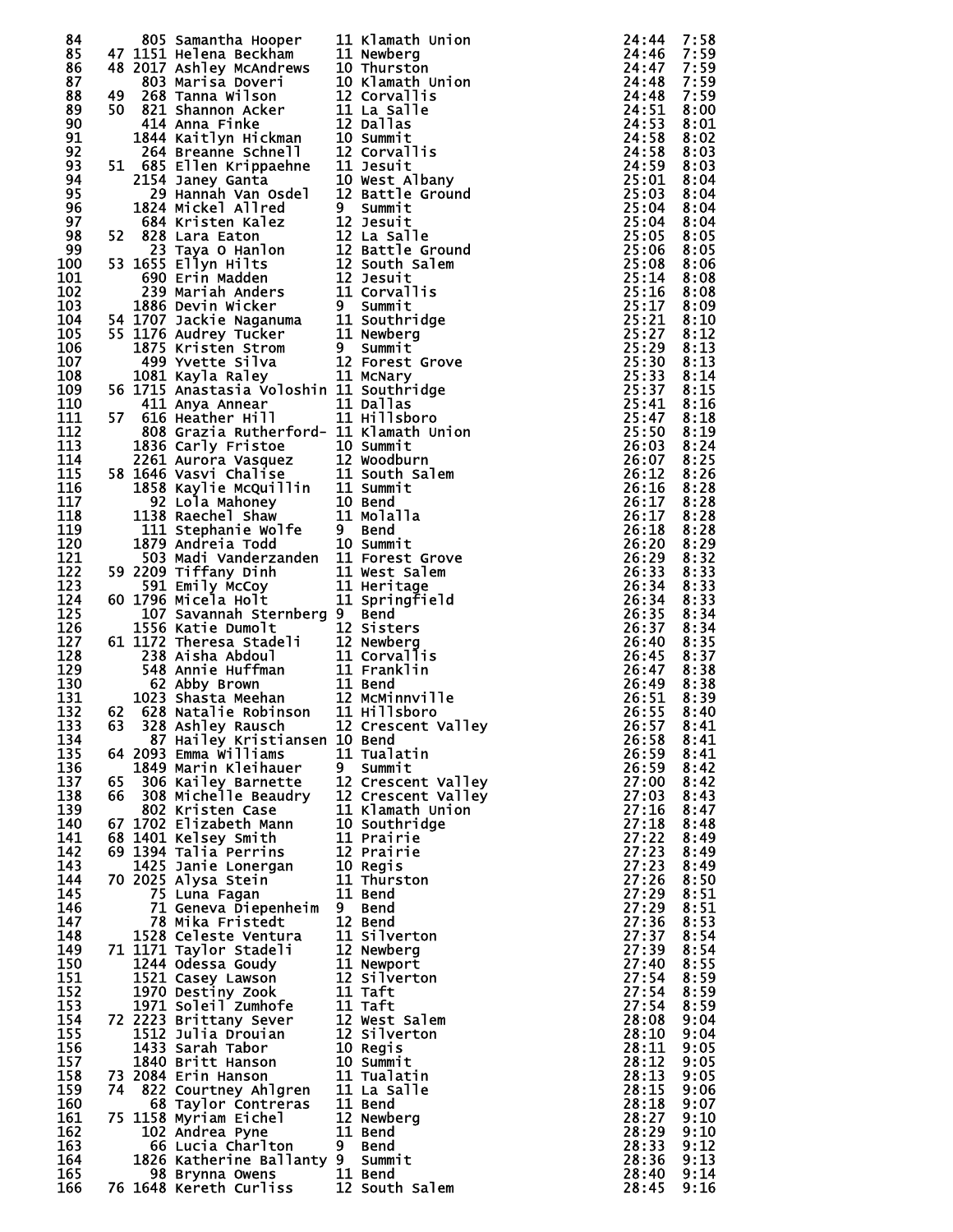| 167 |    | 791 Ashley Schaecher                                            |   | 12 Kennedy      | 28:53 | 9:18        |
|-----|----|-----------------------------------------------------------------|---|-----------------|-------|-------------|
| 168 |    | 789 Edith Mendoza                                               |   | 11 Kennedy      | 28:58 | 9:20        |
| 169 |    | 1104 Bobbie Keller                                              |   | 12 Milwaukie    | 28:59 | 9:20        |
| 170 | 77 | 1795 Rebecca Dukes                                              |   | 12 Springfield  | 28:59 | 9:20        |
| 171 |    | 95 McKayla Maxwell                                              | 9 | Bend            | 29:03 | 9:21        |
| 172 |    | 1253 Regan Watkins                                              |   | 12 Newport      | 29:08 | 9:23        |
| 173 |    | 1133 Cierra Fournier                                            |   | 12 Molalla      | 29:20 | 9:27        |
| 174 | 78 | 612 Shelly Fry                                                  |   | 11 Hillsboro    | 29:23 | 9:28        |
| 175 |    | 79 1699 Emaan Kahn                                              |   | 11 Southridge   | 29:25 | 9:28        |
| 176 |    | 1613 Jodie Morgan                                               |   | 12 South Albany | 29:26 | 9:29        |
| 177 |    | 80 1800 Lexi Smith                                              |   | 11 Springfield  | 29:29 | 9:30        |
| 178 |    | 1610 Kimi Gay                                                   |   | 12 South Albany | 29:38 | 9:33        |
| 179 |    | 1417 Erica Csintalan                                            |   | 10 Regis        | 29:41 | 9:34        |
| 180 |    | 2257 Kira Egan                                                  |   | 11 Woodburn     | 29:42 | 9:34        |
| 181 |    | 1012 Debbie Cevallos                                            |   | 12 MCMinnville  | 29:43 | 9:34        |
| 182 |    | 1845 Hannah Huntsman                                            |   | 10 Summit       | 29:53 | 9:38        |
| 183 |    | 103 Alexis Rastovich                                            | 9 | <b>Bend</b>     | 30:00 | 9:40        |
| 184 |    | 1847 Christina Kahlie                                           |   | 10 Summit       | 30:04 | 9:41        |
| 185 |    | 81 2217 Meera Petroff                                           |   | 11 West Salem   | 30:06 | 9:42        |
| 186 |    | 82 2027 Chelsea Tree                                            |   | 11 Thurston     | 30:16 | 9:45        |
| 187 |    | 1024 Katie Pardee                                               |   | 11 McMinnville  | 30:20 | 9:46        |
| 188 |    | 97 Heather McCoy                                                |   | 9 Bend          | 30:21 | 9:46        |
| 189 |    |                                                                 |   | 12 MCMinnville  | 30:38 | 9:52        |
| 190 | 83 | 1015 Maggie Ellingson<br>833 Shelby Howard<br>833 Shelby Howard |   | 11 La Salle     | 30:49 | 9:56        |
| 191 |    | 1851 Kenna Leis                                                 |   | 11 Summit       | 30:50 | 9:56        |
| 192 |    | <b>84 2002 Nicole Buescher</b>                                  |   | 11 Thurston     |       | 31:02 10:00 |
| 193 |    | 1602 Larissa Blackwell                                          |   | 12 South Albany |       | 31:19 10:05 |
| 194 |    | 1878 Brianna Thompson                                           |   | 10 Summit       |       | 31:24 10:07 |
| 195 |    | 2170 Ryan Spires                                                |   | 11 West Albany  |       | 31:27 10:08 |
| 196 |    | 1825 Casey Apregan                                              | 9 | Summit          |       | 31:36 10:11 |
| 197 |    | 85 1695 Dorothy Ho                                              |   | 11 Southridge   |       | 31:38 10:11 |
| 198 |    | 2160 Kamilia Kylingstad 11 West Albany                          |   |                 |       | 31:50 10:15 |
| 199 |    | 86 2226 Jessie Stewart                                          |   | 11 West Salem   |       | 31:54 10:17 |
| 200 |    | 84 Olivia Holman                                                |   | 9 Bend          |       | 32:15 10:23 |
| 201 |    | 418 Kaci Jones                                                  |   | 12 Dallas       |       | 34:30 11:07 |
| 202 |    | 87 2207 Tatiana Benzova                                         |   | 11 West Salem   |       | 36:26 11:44 |
| 203 | 88 |                                                                 |   | 11 La Salle     |       | 36:47 11:51 |
|     |    | 838 Patty O'Hollearn                                            |   |                 |       |             |

**Junior/Senior Girls Team Scores** 

 1. Summit  $1 \quad 2 \quad 3 \quad 7 \quad 8 \quad (9) \quad (11) = \quad 21$  Olivia Moehl, Hadley Schoderbek, Hailey Hewitson, Emily Hyde, Abbey Tozer, Allie Bowlin, Kennedy McGahan 2. Bend 4 6 18 19 20 (24) (27) = 67 McKenzie Bell, Makeila Lundy, Melissa Lorenz, Macey Burgess, Ashley Bruce, Jessica Zachem, Autumn Elmore 3. Jesuit 10 13 14 32 37 (41) (51) = 106 Megan Conchuratt, Ruth Manthey, Jacquelyn Ulum, Meaghan Bogart, Danielle Brown, Amanda Carbonari, Ellen Krippaehne 4. Corvallis 16 21 23 26 28 (38) (49) = 114 Mariah Harvey, Isabel Goni-Mcateer, Amina Hassan, Lindsey Lemay, McKenzie Huso, Alissa Runyon, Tanna Wilson 5. Prairie 5 12 34 39 68 (69) = 158 Lana Ferris, Kelsey Asplund, Zhanna Schneider, Hannah Posey, Kelsey Smith, Talia Perrins 6. Crescent Valley<br> $17$  33 40 17 33 40 46 63 (65) (66) = 199 Allison Lind, Molly Adams, Irene Klock, Elli Manoogian-O'dell, Ashley Rausch, Kailey Barnette, Michelle Beaudry 7. Tualatin 25 30 31 64 73 = 223 Sarah McDowell, Miranda Petrone, Hannah Smith, Emma Williams, Erin Hanson 8. Hillsboro 15 36 57 62 78 = 248 Tanya Jones, Cara Kern, Heather Hill, Natalie Robinson, Shelly Fry 9. Springfield  $22 \t29 \t60 \t77 \t80 = 268$  Liberty Siegle, Alyssa Miller, Micela Holt, Rebecca Dukes, Lexi Smith 10. South Salem 42 45 53 58 76 = 274 Jackie Yates, Bethany Reding, Ellyn Hilts, Vasvi Chalise, Kereth Curliss 11. Southridge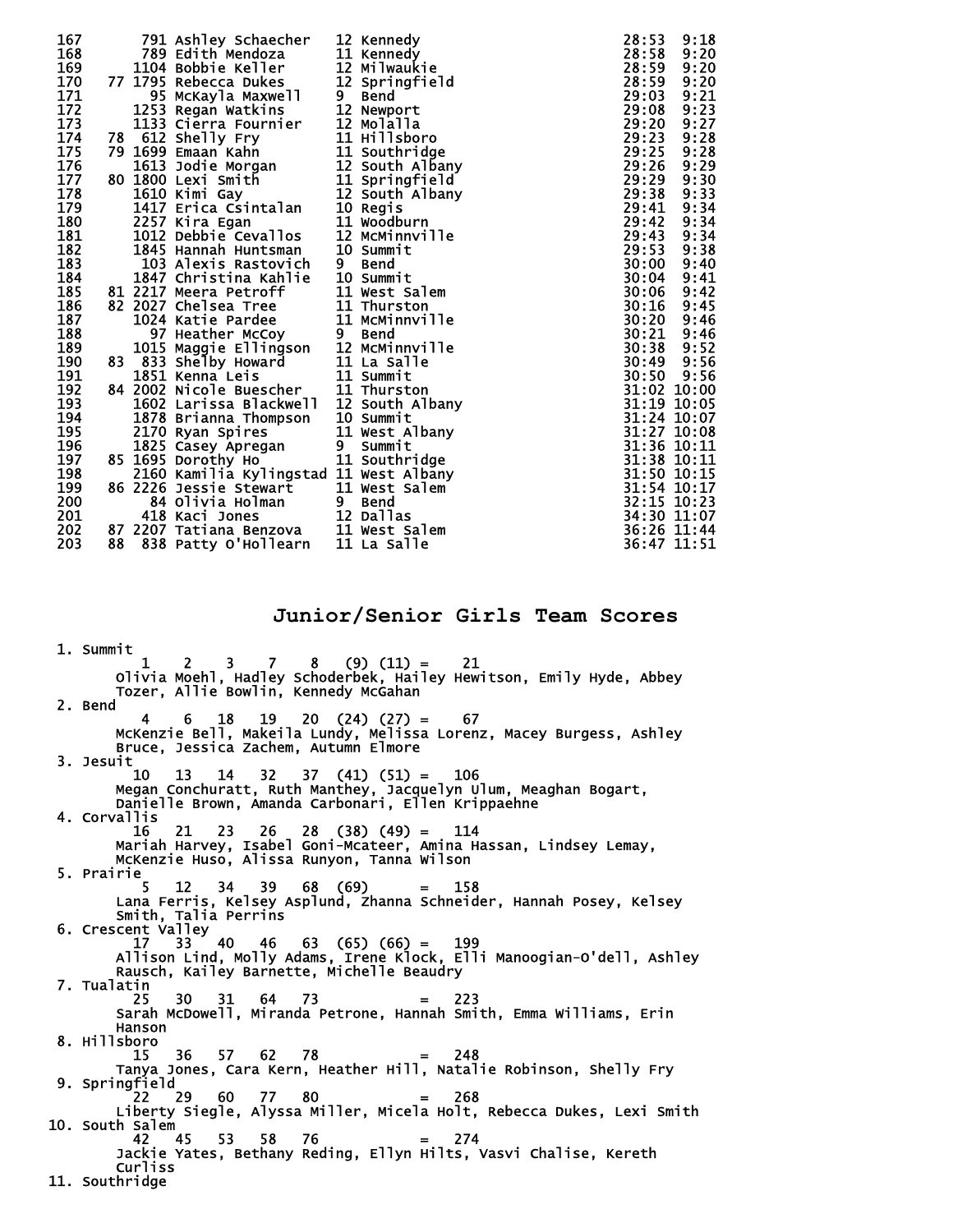35 54 56 67 79 (85) = 291 Heather Leplante, Jackie Naganuma, Anastasia Voloshinov, Elizabeth Mann, Emaan Kahn, Dorothy Ho 12. La Salle 43 50 52 74 83 (88) = 302 Becca Baggs, Shannon Acker, Lara Eaton, Courtney Ahlgren, Shelby Howard, Patty O'Hollearn 13. Newberg 47 55 61 71 75 = 309 Helena Beckham, Audrey Tucker, Theresa Stadeli, Taylor Stadeli, Myriam Eichel 14. Thurston 44 48 70 82 84 = 328 Katie Tolbert, Ashley McAndrews, Alysa Stein, Chelsea Tree, Nicole **Buescher**  15. West Salem 59 72 81 86 87 = 385 Tiffany Dinh, Brittany Sever, Meera Petroff, Jessie Stewart, Tatiana Benzova

**Junior/Senior Boys Results** 

| Place TmPl No.          |     | Name                                                                                                                                                                                                                                      | == = | Gr School          | Time           | Pace         |
|-------------------------|-----|-------------------------------------------------------------------------------------------------------------------------------------------------------------------------------------------------------------------------------------------|------|--------------------|----------------|--------------|
| 1                       |     |                                                                                                                                                                                                                                           |      |                    | 17:30          | 5:38         |
| 234567                  |     |                                                                                                                                                                                                                                           |      |                    | 17:46          | 5:43         |
|                         |     |                                                                                                                                                                                                                                           |      |                    | 17:48          | 5:44         |
|                         |     |                                                                                                                                                                                                                                           |      |                    | 17:51          | 5:45         |
|                         |     |                                                                                                                                                                                                                                           |      |                    | 17:59          | 5:48         |
|                         |     |                                                                                                                                                                                                                                           |      |                    | 18:02          | 5:49         |
|                         |     |                                                                                                                                                                                                                                           |      |                    | 18:15          | 5:53         |
| $\overline{\mathbf{8}}$ |     |                                                                                                                                                                                                                                           |      |                    | 18:18          | 5:54         |
| 9<br>10                 |     |                                                                                                                                                                                                                                           |      |                    | 18:19<br>18:26 | 5:54<br>5:56 |
| 11                      |     |                                                                                                                                                                                                                                           |      |                    | 18:27          | 5:56         |
| 12                      |     |                                                                                                                                                                                                                                           |      |                    | 18:27          | 5:57         |
| 13                      |     |                                                                                                                                                                                                                                           |      |                    | 18:30          | 5:58         |
| 14                      |     |                                                                                                                                                                                                                                           |      |                    | 18:34          | 5:59         |
| 15                      |     |                                                                                                                                                                                                                                           |      |                    | 18:35          | 5:59         |
| 16                      |     | 14 1721 Alexander Castillo 11 Southridge                                                                                                                                                                                                  |      |                    | 18:35          | 5:59         |
| 17                      |     | $15$ $1925$ Tyler Jones                                                                                                                                                                                                                   |      | 9 Summit           | 18:36          | 5:59         |
| 18                      |     |                                                                                                                                                                                                                                           |      | 12 Jesuit          | 18:37          | 6:00         |
| 19                      |     |                                                                                                                                                                                                                                           |      | 11 Tualatin        | 18:39          | 6:01         |
| 20                      |     |                                                                                                                                                                                                                                           |      | 9 Summit           | 18:40          | 6:01         |
| 21                      |     |                                                                                                                                                                                                                                           |      | 11 Summit          | 18:43          | 6:02         |
| 22                      |     |                                                                                                                                                                                                                                           |      | 10 Summit          | 18:44          | 6:02         |
| 23                      |     |                                                                                                                                                                                                                                           |      | 11 West Salem      | 18:44          | 6:02         |
| 24                      |     | 15 1923 Tyler Jones<br>16 721 Kevin Boehnlein<br>17 2100 Ryan Elder<br>18 1953 Ryan Schluter<br>19 1920 Augustus Hobson<br>1930 Jonathan Luis<br>2239 Brandon Fletcher<br>1948 Griffin Reinecke<br>20 155 Theodore Widmer                 |      | 10 Summit          | 18:45          | 6:02         |
| 25                      |     |                                                                                                                                                                                                                                           |      | 9 Bend             | 18:45          | 6:03         |
| 26<br>27                |     | 1909 Nikolas Giannioses 11 Summit                                                                                                                                                                                                         |      |                    | 18:46<br>18:46 | 6:03<br>6:03 |
| 28                      |     | 1909 Nikolas Giannioses 11 Summit<br>2263 Daniel Amaya 12 Woodburn<br>21 505 Eric Alcaraz 11 Forest Gr<br>1937 Max Millslagle 11 Summit<br>23 1319 Esau Lopez 11 North Sal<br>24 1213 Matt Zakrevsky 12 Newberg<br>25 2122 Hunter Shumard |      | 11 Forest Grove    | 18:46          | 6:03         |
| 29                      |     |                                                                                                                                                                                                                                           |      |                    | 18:48          | 6:03         |
| 30                      |     |                                                                                                                                                                                                                                           |      |                    | 18:49          | 6:04         |
| 31                      |     |                                                                                                                                                                                                                                           |      | 11 North Salem     | 18:49          | 6:04         |
| 32                      |     |                                                                                                                                                                                                                                           |      |                    | 18:50          | 6:04         |
| 33                      |     |                                                                                                                                                                                                                                           |      |                    | 18:52          | 6:05         |
| 34                      |     |                                                                                                                                                                                                                                           |      | 12 Crescent Valley | 18:55          | 6:06         |
| 35                      |     |                                                                                                                                                                                                                                           |      |                    | 18:56          | 6:06         |
| 36                      |     |                                                                                                                                                                                                                                           |      |                    | 18:58          | 6:07         |
| 37                      |     |                                                                                                                                                                                                                                           |      | 11 Crescent Valley | 18:59          | 6:07         |
| 38                      |     |                                                                                                                                                                                                                                           |      | 11 Klamath Union   | 18:59          | 6:07         |
| 39                      |     |                                                                                                                                                                                                                                           |      | 12 South Albany    | 19:01          | 6:08         |
| 40                      |     |                                                                                                                                                                                                                                           |      | 11 Crescent Valley | 19:04          | 6:09         |
| 41                      |     | 33 1735 Nathan Leendertse 12 Southridge                                                                                                                                                                                                   |      |                    | 19:04          | 6:09         |
| 42<br>43                |     |                                                                                                                                                                                                                                           |      | 11 Battle Ground   | 19:05<br>19:06 | 6:09<br>6:09 |
| 44                      |     | 34 - 32 Noah Baird<br>35 140 Elias Pite<br>36 2127 Tony Terjeson<br>2032 Chris Crum<br>1960 Andy Su                                                                                                                                       |      | 9 Bend             | 19:07          | 6:09         |
| 45                      |     |                                                                                                                                                                                                                                           |      | 12 Tualatin        | 19:07          | 6:09         |
| 46                      |     |                                                                                                                                                                                                                                           |      | 11 Thurston        | 19:09          | 6:10         |
| 47                      |     | 1960 Andy Su                                                                                                                                                                                                                              |      | 12 Summit          | 19:10          | 6:10         |
| 48                      |     | 37 1637 Jacobi Smith                                                                                                                                                                                                                      |      | 11 South Albany    | 19:10          | 6:11         |
| 49                      |     | 38 2116 Kyle McAnnis                                                                                                                                                                                                                      |      | 11 Tualatin        | 19:12          | 6:11         |
| 50                      | 39. | 59 Jacob Wedin                                                                                                                                                                                                                            |      | 11 Battle Ground   | 19:12          | 6:11         |
| 51                      |     | 2235 Sam Bybee                                                                                                                                                                                                                            |      | 11 West Salem      | 19:13          | 6:11         |
| 52                      |     | 1973 Bobby Brandenburg                                                                                                                                                                                                                    |      | 11 Taft            | 19:13          | 6:12         |
| 53                      | 40  | 639 Wyatt Flinn                                                                                                                                                                                                                           |      | 12 Hillsboro       | 19:14          | 6:12         |
| 54                      | 41  | 727 Alec Damm                                                                                                                                                                                                                             |      | 11 Jesuit          | 19:15          | 6:12         |
| 55                      |     | 42 1196 Ian Magoon                                                                                                                                                                                                                        |      | 11 Newberg         | 19:16          | 6:12         |
| 56                      | 43  | 145 Joseph Schwarz                                                                                                                                                                                                                        | 9.   | <b>Bend</b>        | 19:17          | 6:13         |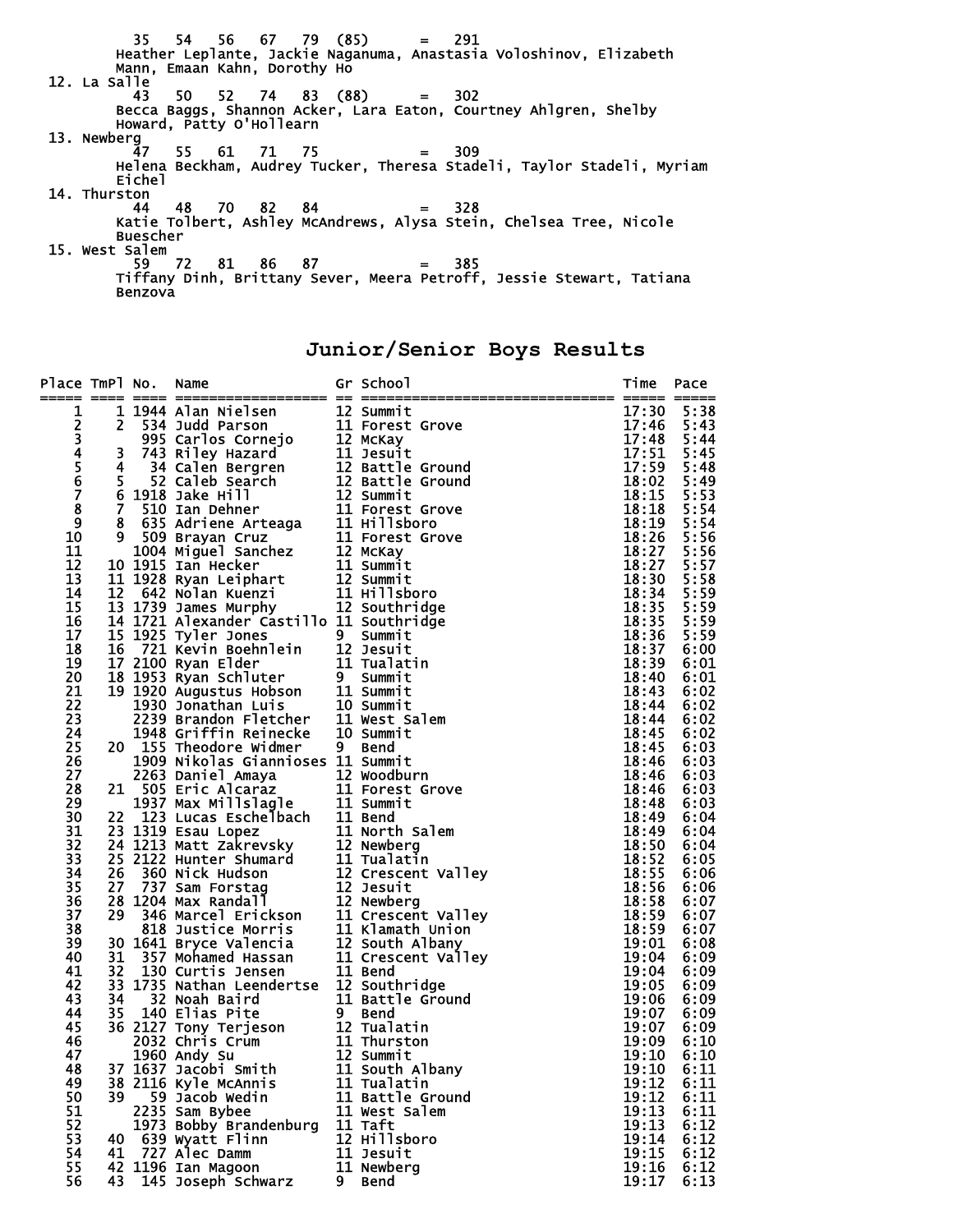| 57         |  | 1903 William Dalquist<br>10 Summit<br>44 511 Matt Duyck<br>11 Forest Grove<br>45 780 Stephen Talwalkar<br>11 Jesuit<br>1894 Connor Barrett<br>12 Summit<br>1945 Grant Parton<br>9 Summit<br>46 1801 Tyler Arana<br>12 Springfield<br>1954 Matthew Sjog |                                                                                                                                                                                                                                                                 | 19:19          | 6:13         |
|------------|--|--------------------------------------------------------------------------------------------------------------------------------------------------------------------------------------------------------------------------------------------------------|-----------------------------------------------------------------------------------------------------------------------------------------------------------------------------------------------------------------------------------------------------------------|----------------|--------------|
| 58         |  |                                                                                                                                                                                                                                                        |                                                                                                                                                                                                                                                                 | 19:22          | 6:14         |
| 59         |  |                                                                                                                                                                                                                                                        |                                                                                                                                                                                                                                                                 | 19:24          | 6:15         |
| 60<br>61   |  |                                                                                                                                                                                                                                                        |                                                                                                                                                                                                                                                                 | 19:24<br>19:24 | 6:15<br>6:15 |
| 62         |  |                                                                                                                                                                                                                                                        |                                                                                                                                                                                                                                                                 | 19:25          | 6:15         |
| 63         |  |                                                                                                                                                                                                                                                        |                                                                                                                                                                                                                                                                 | 19:25          | 6:15         |
| 64         |  |                                                                                                                                                                                                                                                        |                                                                                                                                                                                                                                                                 | 19:26          | 6:16         |
| 65<br>66   |  |                                                                                                                                                                                                                                                        |                                                                                                                                                                                                                                                                 | 19:30<br>19:30 | 6:17<br>6:17 |
| 67         |  | 47 1812 Sam Kurtz<br>48 1820 Sebastian Shanafel 11 Springfield<br>49 1810 Daniel Hovet 11 Springfield<br>580 Cody Sallee 11 Franklin<br>1116 Dominique Meade 11 Milwakie<br>2040 Hunter Lewis 11 Thurston<br>50 1745 Patrick Nikong 12 Sou             |                                                                                                                                                                                                                                                                 | 19:31          | 6:17         |
| 68         |  |                                                                                                                                                                                                                                                        |                                                                                                                                                                                                                                                                 | 19:32          | 6:18         |
| 69         |  |                                                                                                                                                                                                                                                        |                                                                                                                                                                                                                                                                 | 19:33          | 6:18         |
| 70<br>71   |  |                                                                                                                                                                                                                                                        |                                                                                                                                                                                                                                                                 | 19:33<br>19:37 | 6:18<br>6:19 |
| 72         |  |                                                                                                                                                                                                                                                        |                                                                                                                                                                                                                                                                 | 19:37          | 6:19         |
| 73         |  |                                                                                                                                                                                                                                                        |                                                                                                                                                                                                                                                                 | 19:40          | 6:20         |
| 74         |  |                                                                                                                                                                                                                                                        |                                                                                                                                                                                                                                                                 | 19:41          | 6:20         |
| 75         |  |                                                                                                                                                                                                                                                        |                                                                                                                                                                                                                                                                 | 19:42          | 6:21         |
| 76<br>77   |  |                                                                                                                                                                                                                                                        |                                                                                                                                                                                                                                                                 | 19:43<br>19:43 | 6:21<br>6:21 |
| 78         |  |                                                                                                                                                                                                                                                        |                                                                                                                                                                                                                                                                 | 19:44          | 6:21         |
| 79         |  |                                                                                                                                                                                                                                                        |                                                                                                                                                                                                                                                                 | 19:44          | 6:22         |
| 80         |  |                                                                                                                                                                                                                                                        |                                                                                                                                                                                                                                                                 | 19:45          | 6:22         |
| 81<br>82   |  |                                                                                                                                                                                                                                                        |                                                                                                                                                                                                                                                                 | 19:51<br>19:53 | 6:24<br>6:24 |
| 83         |  |                                                                                                                                                                                                                                                        | 1924 William Johnson<br>1924 William Johnson<br>10 Summit<br>1924 William Johnson<br>10 Summit<br>11 Summit<br>11 Summit<br>11 Summit<br>11 Summit<br>11 Summit<br>11 Summit<br>11 Summit<br>11 Summit<br>11 Summit<br>11 Summit<br>11 Summit<br>11 Summit<br>1 | 19:57          | 6:25         |
| 84         |  |                                                                                                                                                                                                                                                        |                                                                                                                                                                                                                                                                 |                |              |
| 85         |  |                                                                                                                                                                                                                                                        |                                                                                                                                                                                                                                                                 |                |              |
| 86         |  |                                                                                                                                                                                                                                                        |                                                                                                                                                                                                                                                                 |                |              |
| 87<br>88   |  |                                                                                                                                                                                                                                                        |                                                                                                                                                                                                                                                                 |                |              |
| 89         |  |                                                                                                                                                                                                                                                        |                                                                                                                                                                                                                                                                 |                |              |
| 90         |  |                                                                                                                                                                                                                                                        |                                                                                                                                                                                                                                                                 |                |              |
| 91         |  |                                                                                                                                                                                                                                                        |                                                                                                                                                                                                                                                                 |                |              |
| 92         |  |                                                                                                                                                                                                                                                        |                                                                                                                                                                                                                                                                 |                |              |
| 93         |  |                                                                                                                                                                                                                                                        |                                                                                                                                                                                                                                                                 |                |              |
| 94<br>95   |  |                                                                                                                                                                                                                                                        |                                                                                                                                                                                                                                                                 |                |              |
| 96         |  |                                                                                                                                                                                                                                                        |                                                                                                                                                                                                                                                                 |                |              |
| 97         |  |                                                                                                                                                                                                                                                        |                                                                                                                                                                                                                                                                 |                |              |
| 98         |  |                                                                                                                                                                                                                                                        |                                                                                                                                                                                                                                                                 |                |              |
| 99         |  |                                                                                                                                                                                                                                                        |                                                                                                                                                                                                                                                                 |                |              |
| 100<br>101 |  |                                                                                                                                                                                                                                                        |                                                                                                                                                                                                                                                                 |                |              |
| 102        |  |                                                                                                                                                                                                                                                        |                                                                                                                                                                                                                                                                 |                |              |
| 103        |  |                                                                                                                                                                                                                                                        |                                                                                                                                                                                                                                                                 |                |              |
| 104        |  |                                                                                                                                                                                                                                                        |                                                                                                                                                                                                                                                                 |                |              |
| 105        |  |                                                                                                                                                                                                                                                        |                                                                                                                                                                                                                                                                 |                |              |
| 106<br>107 |  | 72 1790 Jon Upchurch                                                                                                                                                                                                                                   | 11 Sprague                                                                                                                                                                                                                                                      | 20:21          | 6:33         |
| 108        |  | 72 1790 John Openuren 11 Sprague<br>73 770 Derek Pemberton 12 Jesuit                                                                                                                                                                                   |                                                                                                                                                                                                                                                                 | 20:22          | 6:34         |
| 109        |  |                                                                                                                                                                                                                                                        |                                                                                                                                                                                                                                                                 | 20:22          | 6:34         |
| 110        |  |                                                                                                                                                                                                                                                        |                                                                                                                                                                                                                                                                 | 20:24          | 6:34         |
| 111        |  |                                                                                                                                                                                                                                                        |                                                                                                                                                                                                                                                                 | 20:25          | 6:35         |
| 112<br>113 |  |                                                                                                                                                                                                                                                        |                                                                                                                                                                                                                                                                 | 20:26<br>20:26 | 6:35<br>6:35 |
| 114        |  | 1536 Josif Ilisoi 12 Jesuit<br>1536 Josif Ilisoi 12 Silverton<br>74 1781 Drew Jones 11 Sprague<br>1440 David Haren 10 Regis<br>75 367 Travis Larson 11 Crescent Valley<br>76 1183 Gabe Duffin 12 Newberg<br>2056 Kody Wirth 11 Thurston<br>1           |                                                                                                                                                                                                                                                                 | 20:26          | 6:35         |
| 115        |  |                                                                                                                                                                                                                                                        |                                                                                                                                                                                                                                                                 | 20:28          | 6:35         |
| 116        |  |                                                                                                                                                                                                                                                        |                                                                                                                                                                                                                                                                 | 20:32          | 6:37         |
| 117        |  |                                                                                                                                                                                                                                                        |                                                                                                                                                                                                                                                                 | 20:33          | 6:37         |
| 118<br>119 |  | 78 766 Conor Nistler                                                                                                                                                                                                                                   | 12 Jesuit                                                                                                                                                                                                                                                       | 20:33<br>20:34 | 6:37<br>6:37 |
| 120        |  | 1907 Juan Espinoza                                                                                                                                                                                                                                     | 11 Summit                                                                                                                                                                                                                                                       | 20:34          | 6:38         |
| 121        |  | 127 Tristan Hollingswo 9 Bend                                                                                                                                                                                                                          |                                                                                                                                                                                                                                                                 | 20:34          | 6:38         |
| 122        |  | 79 33 Dillon Beck                                                                                                                                                                                                                                      | 12 Battle Ground                                                                                                                                                                                                                                                | 20:35          | 6:38         |
| 123        |  |                                                                                                                                                                                                                                                        |                                                                                                                                                                                                                                                                 | 20:35          | 6:38         |
| 124<br>125 |  | 2278 Jay Tweedle                                                                                                                                                                                                                                       | 12 Woodburn<br>9 Summit                                                                                                                                                                                                                                         | 20:35<br>20:37 | 6:38<br>6:38 |
| 126        |  | 1967 Nicolas Wolnick<br>1064 Reza Refaei<br>80 1064 Reza Refaei                                                                                                                                                                                        | 11 MCMinnville                                                                                                                                                                                                                                                  | 20:39          | 6:39         |
| 127        |  | 1916 Matthew Hecker                                                                                                                                                                                                                                    | 9 Summit<br>12 McMinnville                                                                                                                                                                                                                                      | 20:40          | 6:39         |
| 128        |  | 81 1034 Andrew Bowers                                                                                                                                                                                                                                  |                                                                                                                                                                                                                                                                 | 20:43          | 6:41         |
| 129        |  | 82 1185 Jace Fuller<br>165 Jace Fuiler<br>522 Andrew Lepschat                                                                                                                                                                                          | 12 Newberg                                                                                                                                                                                                                                                      | 20:44          | 6:41         |
| 130<br>131 |  | 83 1189 Caleb Johnstone                                                                                                                                                                                                                                | 12 Forest Grove<br>11 Newberg                                                                                                                                                                                                                                   | 20:44<br>20:45 | 6:41<br>6:41 |
| 132        |  | 1679 Jonathan Pena                                                                                                                                                                                                                                     | 12 South Salem                                                                                                                                                                                                                                                  | 20:51          | 6:43         |
| 133        |  |                                                                                                                                                                                                                                                        |                                                                                                                                                                                                                                                                 | 20:52          | 6:43         |
| 134        |  |                                                                                                                                                                                                                                                        |                                                                                                                                                                                                                                                                 | 20:55          | 6:44         |
| 135        |  |                                                                                                                                                                                                                                                        |                                                                                                                                                                                                                                                                 | 20:56          | 6:45         |
| 136<br>137 |  |                                                                                                                                                                                                                                                        |                                                                                                                                                                                                                                                                 | 20:59<br>21:02 | 6:46<br>6:47 |
| 138        |  |                                                                                                                                                                                                                                                        |                                                                                                                                                                                                                                                                 | 21:03          | 6:47         |
| 139        |  | 9 Summit<br>2. 1131 Brandon Kolb<br>11 Newberg<br>121 Keenan Dodge<br>121 Keenan Dodge<br>9 Bend<br>913 Andrew Robinson<br>85 345 Wynton Davis<br>11 Crescent Valley<br>1947 Joseph Rainaldi<br>10 Summit                                              |                                                                                                                                                                                                                                                                 | 21:05          | 6:48         |
|            |  |                                                                                                                                                                                                                                                        |                                                                                                                                                                                                                                                                 |                |              |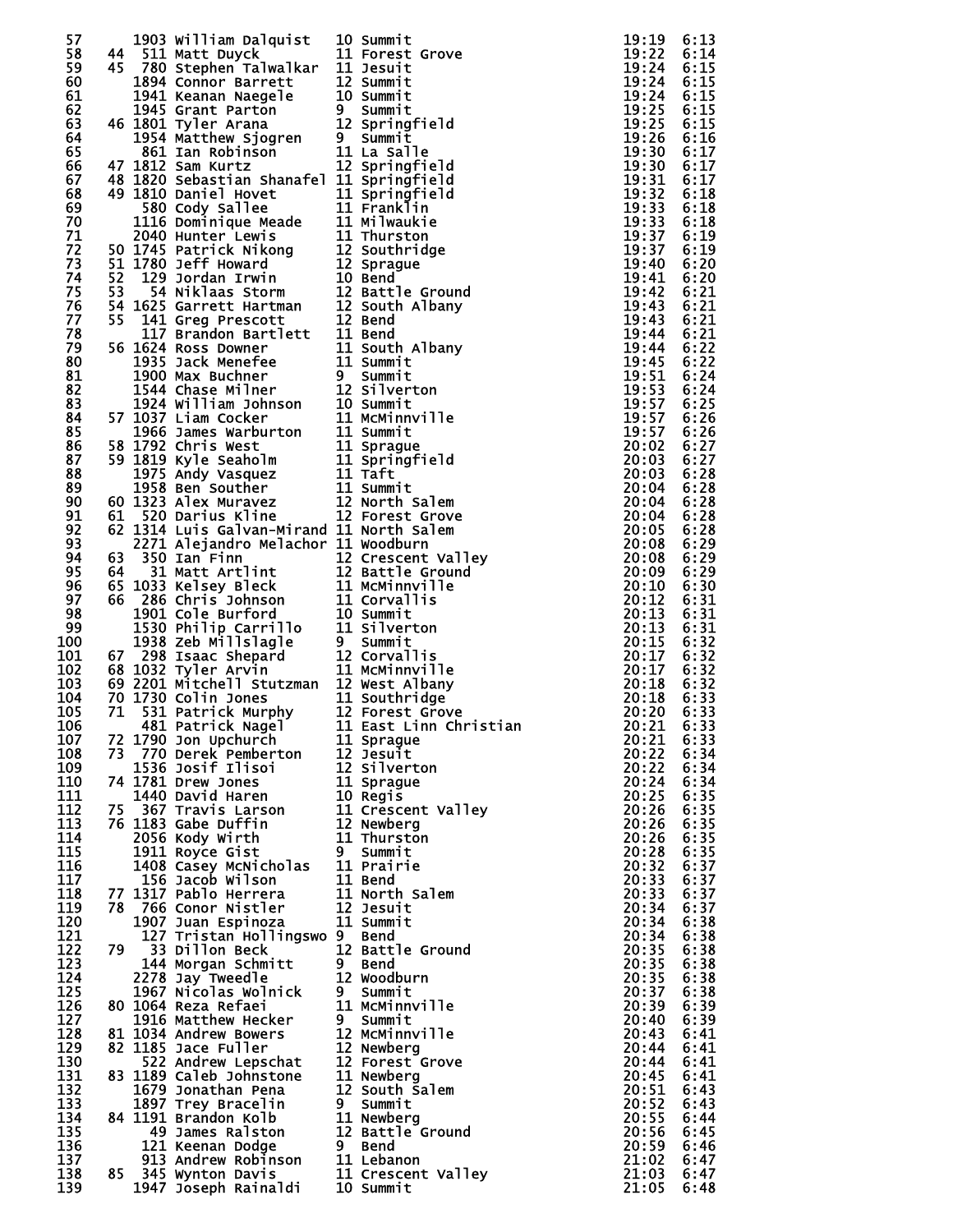| 140 |  | 904 Blake Hoerauf                                                                                                                                                                                                                                        | 12 Lebanon<br>904 alake Hoerauf 12 Lebanon<br>1904 alake Hoerauf 12 Lebanon<br>1951 accord 11 Tualatrin<br>1951 accord Sullivan 12 Symmitre<br>1977 allen Bindfrand 12 Taffurt<br>1977 allen Bindfrand 12 Taffurt<br>1977 allen Bindfrand 12 Taffurt<br>1972 acco | 21:07      | 6:48         |
|-----|--|----------------------------------------------------------------------------------------------------------------------------------------------------------------------------------------------------------------------------------------------------------|-------------------------------------------------------------------------------------------------------------------------------------------------------------------------------------------------------------------------------------------------------------------|------------|--------------|
| 141 |  | 86 2105 Alexander Hancock 11 Tualatin                                                                                                                                                                                                                    |                                                                                                                                                                                                                                                                   | 21:09      | 6:49         |
| 142 |  |                                                                                                                                                                                                                                                          |                                                                                                                                                                                                                                                                   | 21:09      | 6:49         |
| 143 |  |                                                                                                                                                                                                                                                          |                                                                                                                                                                                                                                                                   | 21:10      | 6:49         |
| 144 |  |                                                                                                                                                                                                                                                          |                                                                                                                                                                                                                                                                   | 21:11      | 6:49         |
| 145 |  |                                                                                                                                                                                                                                                          |                                                                                                                                                                                                                                                                   | 21:12      | 6:50         |
| 146 |  |                                                                                                                                                                                                                                                          |                                                                                                                                                                                                                                                                   | 21:13      | 6:50         |
| 147 |  |                                                                                                                                                                                                                                                          |                                                                                                                                                                                                                                                                   | 21:14      | 6:50         |
| 148 |  |                                                                                                                                                                                                                                                          |                                                                                                                                                                                                                                                                   | 21:14      | 6:51         |
| 149 |  |                                                                                                                                                                                                                                                          |                                                                                                                                                                                                                                                                   | 21:15      | 6:51         |
| 150 |  |                                                                                                                                                                                                                                                          |                                                                                                                                                                                                                                                                   | 21:17      | 6:51         |
| 151 |  |                                                                                                                                                                                                                                                          |                                                                                                                                                                                                                                                                   | 21:17      | 6:52         |
| 152 |  |                                                                                                                                                                                                                                                          |                                                                                                                                                                                                                                                                   | 21:18      | 6:52         |
| 153 |  |                                                                                                                                                                                                                                                          |                                                                                                                                                                                                                                                                   | 21:21      | 6:53         |
| 154 |  |                                                                                                                                                                                                                                                          |                                                                                                                                                                                                                                                                   | 21:29      | 6:55         |
| 155 |  |                                                                                                                                                                                                                                                          |                                                                                                                                                                                                                                                                   | 21:31      | 6:56         |
|     |  |                                                                                                                                                                                                                                                          |                                                                                                                                                                                                                                                                   | 21:32      |              |
| 156 |  |                                                                                                                                                                                                                                                          |                                                                                                                                                                                                                                                                   |            | 6:56         |
| 157 |  |                                                                                                                                                                                                                                                          |                                                                                                                                                                                                                                                                   | 21:33      | 6:57         |
| 158 |  |                                                                                                                                                                                                                                                          |                                                                                                                                                                                                                                                                   | 21:40      | 6:59         |
| 159 |  |                                                                                                                                                                                                                                                          |                                                                                                                                                                                                                                                                   | 21:41      | 6:59         |
| 160 |  |                                                                                                                                                                                                                                                          |                                                                                                                                                                                                                                                                   | 21:42      | 6:59         |
| 161 |  |                                                                                                                                                                                                                                                          |                                                                                                                                                                                                                                                                   | 21:42      | 6:59         |
| 162 |  |                                                                                                                                                                                                                                                          |                                                                                                                                                                                                                                                                   | 21:47      | 7:01         |
| 163 |  |                                                                                                                                                                                                                                                          |                                                                                                                                                                                                                                                                   | 21:50      | 7:02         |
| 164 |  |                                                                                                                                                                                                                                                          |                                                                                                                                                                                                                                                                   | 21:52      | 7:03         |
| 165 |  |                                                                                                                                                                                                                                                          |                                                                                                                                                                                                                                                                   | 21:54      | 7:03         |
| 166 |  |                                                                                                                                                                                                                                                          |                                                                                                                                                                                                                                                                   | 21:55      | 7:03         |
| 167 |  |                                                                                                                                                                                                                                                          |                                                                                                                                                                                                                                                                   | 22:02      | 7:06         |
| 168 |  |                                                                                                                                                                                                                                                          |                                                                                                                                                                                                                                                                   | 22:03      | 7:06         |
| 169 |  |                                                                                                                                                                                                                                                          |                                                                                                                                                                                                                                                                   | 22:05      | 7:07         |
| 170 |  |                                                                                                                                                                                                                                                          |                                                                                                                                                                                                                                                                   | 22:05      | 7:07         |
| 171 |  |                                                                                                                                                                                                                                                          |                                                                                                                                                                                                                                                                   | 22:11      | 7:09         |
| 172 |  |                                                                                                                                                                                                                                                          |                                                                                                                                                                                                                                                                   | 22:11      | 7:09         |
| 173 |  |                                                                                                                                                                                                                                                          |                                                                                                                                                                                                                                                                   | 22:16      | 7:10         |
| 174 |  |                                                                                                                                                                                                                                                          |                                                                                                                                                                                                                                                                   | 22:17      | 7:11         |
| 175 |  |                                                                                                                                                                                                                                                          |                                                                                                                                                                                                                                                                   | 22:18      | 7:11         |
| 176 |  |                                                                                                                                                                                                                                                          |                                                                                                                                                                                                                                                                   | 22:20      | 7:12         |
| 177 |  |                                                                                                                                                                                                                                                          |                                                                                                                                                                                                                                                                   | 22:21      | 7:12         |
| 178 |  |                                                                                                                                                                                                                                                          |                                                                                                                                                                                                                                                                   | 22:21      | 7:12         |
| 179 |  |                                                                                                                                                                                                                                                          |                                                                                                                                                                                                                                                                   | 22:34      | 7:16         |
| 180 |  |                                                                                                                                                                                                                                                          |                                                                                                                                                                                                                                                                   | 22:34      | 7:16         |
| 181 |  |                                                                                                                                                                                                                                                          |                                                                                                                                                                                                                                                                   | 22:41      | 7:18         |
| 182 |  | 97<br>288 Mike Kruzich 11 Corvallis<br>1437 Jacob Adams 9 Regis<br>1912 William Griffiths 10 Summit<br>48 Hunter Piva 11 Battle Ground<br>1951 Riley Roslund 10 Summit<br>1144 John Fraijo 11 Molalla<br>98 1060 Bobby orth 11 Molalla<br>2046           |                                                                                                                                                                                                                                                                   | 22:42      | 7:19         |
| 183 |  |                                                                                                                                                                                                                                                          |                                                                                                                                                                                                                                                                   | 22:54      | 7:23         |
| 184 |  |                                                                                                                                                                                                                                                          |                                                                                                                                                                                                                                                                   | 22:55      | 7:23         |
| 185 |  |                                                                                                                                                                                                                                                          |                                                                                                                                                                                                                                                                   | 22:56      | 7:23         |
| 186 |  |                                                                                                                                                                                                                                                          |                                                                                                                                                                                                                                                                   | 22:57      | 7:24         |
| 187 |  |                                                                                                                                                                                                                                                          |                                                                                                                                                                                                                                                                   | 22:58      | 7:24         |
| 188 |  |                                                                                                                                                                                                                                                          |                                                                                                                                                                                                                                                                   | 22:58      | 7:24         |
| 189 |  |                                                                                                                                                                                                                                                          | 2246 Elliott Lownsbery 11 West Salem                                                                                                                                                                                                                              | 23:00 7:25 |              |
| 190 |  | 1186 Josh Hall                                                                                                                                                                                                                                           | 11 Newberg                                                                                                                                                                                                                                                        | 23:06      | 7:27         |
| 191 |  |                                                                                                                                                                                                                                                          |                                                                                                                                                                                                                                                                   | 23:08      | 7:27         |
| 192 |  |                                                                                                                                                                                                                                                          |                                                                                                                                                                                                                                                                   | 23:20      | 7:31         |
| 193 |  | 100 2182 Samuel Collet                                                                                                                                                                                                                                   | 11 West Albany                                                                                                                                                                                                                                                    | 23:22      | 7:32         |
| 194 |  |                                                                                                                                                                                                                                                          |                                                                                                                                                                                                                                                                   | 23:24      | 7:32         |
| 195 |  |                                                                                                                                                                                                                                                          |                                                                                                                                                                                                                                                                   | 23:30      | 7:34         |
| 196 |  |                                                                                                                                                                                                                                                          |                                                                                                                                                                                                                                                                   | 23:35      | 7:36         |
| 197 |  | 1003 James Rosummy<br>12 McKay<br>1892 Raleigh Audette<br>10 Summit<br>1914 Dakota Hayes<br>1445 Mark Sampson<br>1933 William Mayer<br>10 Summit<br>10 Summit<br>101 2190 Jeremy Goethals<br>12 West Albany<br>1807 Jared Ewing<br>12 West Albany<br>180 |                                                                                                                                                                                                                                                                   | 23:40      | 7:38         |
| 198 |  |                                                                                                                                                                                                                                                          |                                                                                                                                                                                                                                                                   | 23:49      | 7:40         |
| 199 |  |                                                                                                                                                                                                                                                          |                                                                                                                                                                                                                                                                   | 23:51      | 7:41         |
| 200 |  |                                                                                                                                                                                                                                                          |                                                                                                                                                                                                                                                                   | 23:55      | 7:42         |
| 201 |  |                                                                                                                                                                                                                                                          |                                                                                                                                                                                                                                                                   | 23:57      | 7:43         |
| 202 |  |                                                                                                                                                                                                                                                          |                                                                                                                                                                                                                                                                   | 24:10      |              |
|     |  |                                                                                                                                                                                                                                                          |                                                                                                                                                                                                                                                                   |            | 7:47         |
| 203 |  |                                                                                                                                                                                                                                                          |                                                                                                                                                                                                                                                                   | 24:17      | 7:49         |
| 204 |  | 1939 Henry Minsing<br>1965 Parker Tugaw 9 Summit<br>1965 Parker Tugaw 9 Summit<br>103 1310 Jesus Espinoza 12 North Salem                                                                                                                                 |                                                                                                                                                                                                                                                                   | 24:23      | 7:51<br>7:53 |
| 205 |  |                                                                                                                                                                                                                                                          |                                                                                                                                                                                                                                                                   | 24:28      |              |
| 206 |  |                                                                                                                                                                                                                                                          |                                                                                                                                                                                                                                                                   | 24:29      | 7:53         |
| 207 |  |                                                                                                                                                                                                                                                          |                                                                                                                                                                                                                                                                   | 24:44      | 7:58         |
| 208 |  | 799 Jose Moncada                                                                                                                                                                                                                                         | 12 Kennedy                                                                                                                                                                                                                                                        | 24:45      | 7:58         |
| 209 |  | 542 Kevin Vanderzanden 11 Forest Grove                                                                                                                                                                                                                   |                                                                                                                                                                                                                                                                   | 24:46      | 7:59         |
| 210 |  | 188 Kyle Simms                                                                                                                                                                                                                                           | 11 Central Linn                                                                                                                                                                                                                                                   | 24:48      | 7:59         |
| 211 |  | 104 1771 Bryce Boyle                                                                                                                                                                                                                                     | 11 Sprague                                                                                                                                                                                                                                                        | 24:52      | 8:01         |
| 212 |  | 1818 Justin Scott                                                                                                                                                                                                                                        | 11 Springfield                                                                                                                                                                                                                                                    | 24:57      | 8:02         |
| 213 |  | 125 Brandon Granger                                                                                                                                                                                                                                      | 9 Bend                                                                                                                                                                                                                                                            | 24:58      | 8:03         |
| 214 |  | 105 640 Carlos Garcia                                                                                                                                                                                                                                    | 11 Hillsboro                                                                                                                                                                                                                                                      | 24:59      | 8:03         |
| 215 |  | 143 Andrew Schall                                                                                                                                                                                                                                        | 11 Bend                                                                                                                                                                                                                                                           | 25:01      | 8:04         |
| 216 |  |                                                                                                                                                                                                                                                          |                                                                                                                                                                                                                                                                   | 25:03      | 8:04         |
| 217 |  |                                                                                                                                                                                                                                                          |                                                                                                                                                                                                                                                                   | 25:05      | 8:05         |
| 218 |  |                                                                                                                                                                                                                                                          |                                                                                                                                                                                                                                                                   | 25:06      | 8:05         |
| 219 |  |                                                                                                                                                                                                                                                          | 1068 Penn Summer<br>1068 Penn Summer<br>1910 Zachary Giesler<br>351 Johan Forsberg<br>11 Crescent Valley<br>106 2178 Keaton Boeder<br>12 West Albany<br>383 Spenser Wellen<br>11 Crescent Valley<br>1094 Eric Palmer<br>11 McNary<br>11 Crescent Val              | 25:09      | 8:06         |
| 220 |  |                                                                                                                                                                                                                                                          |                                                                                                                                                                                                                                                                   | 25:30      | 8:13         |
| 221 |  |                                                                                                                                                                                                                                                          |                                                                                                                                                                                                                                                                   | 25:52      | 8:20         |
| 222 |  |                                                                                                                                                                                                                                                          |                                                                                                                                                                                                                                                                   | 25:58      | 8:22         |

|                         | Lebanon                         |
|-------------------------|---------------------------------|
|                         | Tualatin                        |
|                         |                                 |
|                         | Summit                          |
| 2121022121 212221 11112 | Springfield                     |
|                         | Summit                          |
|                         | Madras                          |
|                         | Taft                            |
|                         | Jesuit                          |
|                         |                                 |
|                         | Tualatin                        |
|                         | Jesuit                          |
|                         | Summit                          |
|                         | Milwaukie                       |
|                         | Corvallis                       |
|                         | Jesuit                          |
|                         | <b>МсКау</b>                    |
|                         |                                 |
|                         | Newberg                         |
|                         | Forest<br>Grove                 |
|                         | Bend                            |
|                         | West Albany                     |
|                         | Thurston                        |
|                         | Corvallis                       |
|                         | Newberg                         |
|                         |                                 |
|                         | Summit                          |
|                         | Regis                           |
| 1<br>1<br>1             | Crescent Valley<br>McMinnville  |
|                         |                                 |
|                         | Jesuit                          |
|                         | Bend                            |
| <b>2</b> 2220 11        | <b>Salem</b><br>South           |
|                         | Bend                            |
|                         |                                 |
|                         | Woodburn                        |
|                         | South Salem                     |
|                         | Albany<br>West                  |
|                         | <b>Bend</b>                     |
|                         | Summit                          |
|                         | <b>Hillsboro</b>                |
|                         | Jesuit                          |
|                         | Jesuit                          |
|                         | Springfield                     |
|                         |                                 |
|                         | Battle Ground                   |
|                         | La Salle                        |
| <b>011121</b>           | Sisters<br>Corvallis            |
|                         |                                 |
|                         | Regis                           |
| O                       | Summit                          |
| 1                       | Battle<br>Ground                |
|                         |                                 |
| 0<br>1<br>1             | Summit                          |
|                         | Molalla                         |
|                         | McMinnville                     |
|                         | West Salem                      |
|                         | Newberg                         |
|                         |                                 |
|                         | Crescent Valley<br>South Albany |
|                         | West Albany                     |
|                         |                                 |
|                         | МсКау                           |
| 11121201                | Summit                          |
|                         | Summit                          |
|                         | Regi s                          |
| <b>0021220</b>          | Summit                          |
|                         | Summit                          |
|                         | West Albany                     |
|                         | Springfield                     |
|                         | Battle Ground                   |
|                         |                                 |
|                         | North Salem                     |
|                         | Summit                          |
|                         | Summit                          |
|                         | Crescent Valley                 |
|                         | North Salem                     |
|                         | Kennedy                         |
|                         | Forest Grove                    |
| 1221111                 | Linn<br>Central                 |
|                         |                                 |
|                         | Sprague                         |
|                         | Springfield                     |
|                         | Bend                            |
| 1<br>1<br>1             | Hillsboro                       |
|                         | Bend                            |
|                         | McMinnville                     |
|                         | Summit                          |
|                         |                                 |
|                         |                                 |
|                         | Crescent Valley                 |
|                         | West Albany                     |
|                         | Crescent Valley                 |
| 12111                   | McNary<br>Crescent Valley       |

| 0001111111111122333344444555560000111111222334455555600022233344555511222244445555600000355697990112344577819123444527024523551112445682240500915707389913569028 |  |
|------------------------------------------------------------------------------------------------------------------------------------------------------------------|--|
|                                                                                                                                                                  |  |
|                                                                                                                                                                  |  |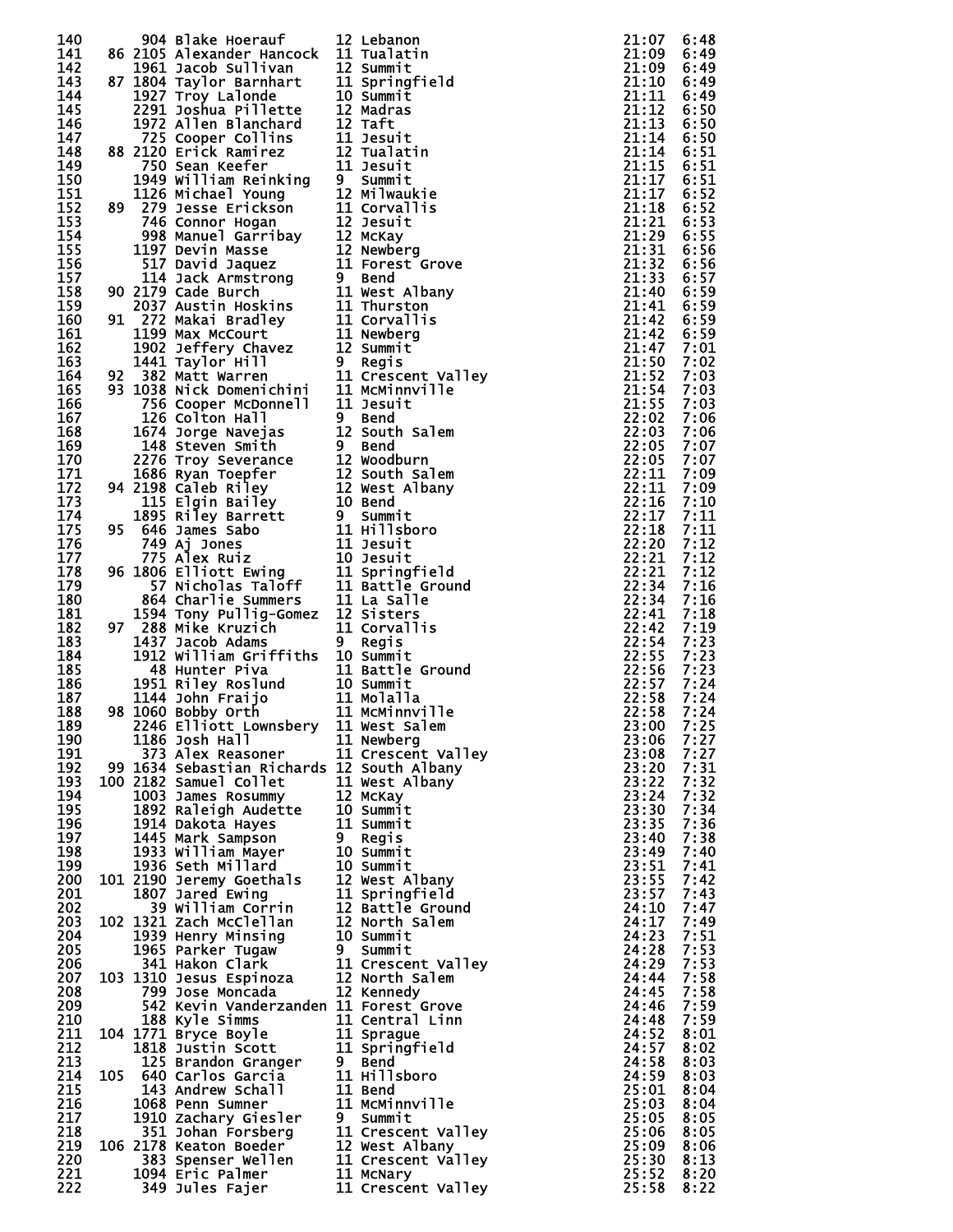223 107 638 Jason Colter 12 Hillsboro 26:00 8:23 224 2290 Raymond Hill 11 Madras 26:02 8:23 225 2145 Benjamin Zipser 11 Waldport 26:37 8:35<br>226 1950 Luke Richards 9 Summit 26:49 8:38<br>227 536 Jean Ramirez 11 Forest Grove 27:02 8:43<br>228 2138 Fred Dancer 11 Waldport 27:16 8:47 226 1950 Luke Richards 9 Summit 26:49 8:38 227 536 Jean Ramirez 11 Forest Grove 27:02 8:43 228 2138 Fred Dancer 11 Waldport 27:16 8:47<br>229 846 Jon Bornemeier 11 La Salle 27:33 8:53<br>230 1041 Kris Felty 11 McMinnville 28:44 9:15<br>231 1688 Braedon Wrosch 11 South Salem 29:47 9:36 229 846 Jon Bornemeier 11 La Salle 27:33 8:53 230 1041 Kris Felty 11 McMinnville 28:44 9:15 231 1688 Braedon Wrosch 11 South Salem **Junior/Senior Boys Team Scores**  1. Summit 1 6 10 11 15 (18) (19) = 43 Alan Nielsen, Jake Hill, Ian Hecker, Ryan Leiphart, Tyler Jones, Ryan Schluter, Augustus Hobson 2. Forest Grove 2 7 9 21 44 (61) (71) = 83 Judd Parson, Ian Dehner, Brayan Cruz, Eric Alcaraz, Matt Duyck, Darius Kline, Patrick Murphy 3. Jesuit 3 16 27 41 45 (73) (78) = 132 Riley Hazard, Kevin Boehnlein, Sam Forstag, Alec Damm, Stephen Talwalkar, Derek Pemberton, Conor Nistler 4. Battle Ground 4 5 34 39 53 (64) (79) = 135 Calen Bergren, Caleb Search, Noah Baird, Jacob Wedin, Niklaas Storm, Matt Artlint, Dillon Beck 5. Bend 20 22 32 35 43 (52) (55) = 152 Theodore Widmer, Lucas Eschelbach, Curtis Jensen, Elias Pite, Joseph Schwarz, Jordan Irwin, Greg Prescott 6. Southridge 13 14 33 50 70 = 180 James Murphy, Alexander Castillo, Nathan Leendertse, Patrick Nikong, Colin Jones 7. Tualatin 17 25 36 38 86 (88) = 202 Ryan Elder, Hunter Shumard, Tony Terjeson, Kyle McAnnis, Alexander Hancock, Erick Ramirez 8. Crescent Valley 26 29 31 63 75 (85) (92) = 224 Nick Hudson, Marcel Erickson, Mohamed Hassan, Ian Finn, Travis Larson, Wynton Davis, Matt Warren 9. Springfield 46 47 48 49 59 (87) (96) = 249 Tyler Arana, Sam Kurtz, Sebastian Shanafelt, Daniel Hovet, Kyle Seaholm, Taylor Barnhart, Elliott Ewing 10. Newberg 24 28 42 76 82 (83) (84) = 252 Matt Zakrevsky, Max Randall, Ian Magoon, Gabe Duffin, Jace Fuller, Caleb Johnstone, Brandon Kolb 11. Hillsboro 8 12 40 95 105 (107) = 260 Adriene Arteaga, Nolan Kuenzi, Wyatt Flinn, James Sabo, Carlos Garcia, Jason Colter 12. South Albany 30 37 54 56 99 = 276 Bryce Valencia, Jacobi Smith, Garrett Hartman, Ross Downer, Sebastian Richardson 13. North Salem 23 60 62 77 102 (103) = 324 Esau Lopez, Alex Muravez, Luis Galvan-Miranda, Pablo Herrera, Zach McClellan, Jesus Espinoza 14. McMinnville 57 65 68 80 81 (93) (98) = 351 Liam Cocker, Kelsey Bleck, Tyler Arvin, Reza Refaei, Andrew Bowers, Nick Domenichini, Bobby Orth 15. Sprague 51 58 72 74 104 = 359 Jeff Howard, Chris West, Jon Upchurch, Drew Jones, Bryce Boyle 16. Corvallis 66 67 89 91 97 = 410 Chris Johnson, Isaac Shepard, Jesse Erickson, Makai Bradley, Mike Kruzich 17. West Albany 69 90 94 100 101 (106) = 454 Mitchell Stutzman, Cade Burch, Caleb Riley, Samuel Collet, Jeremy Goethals, Keaton Boeder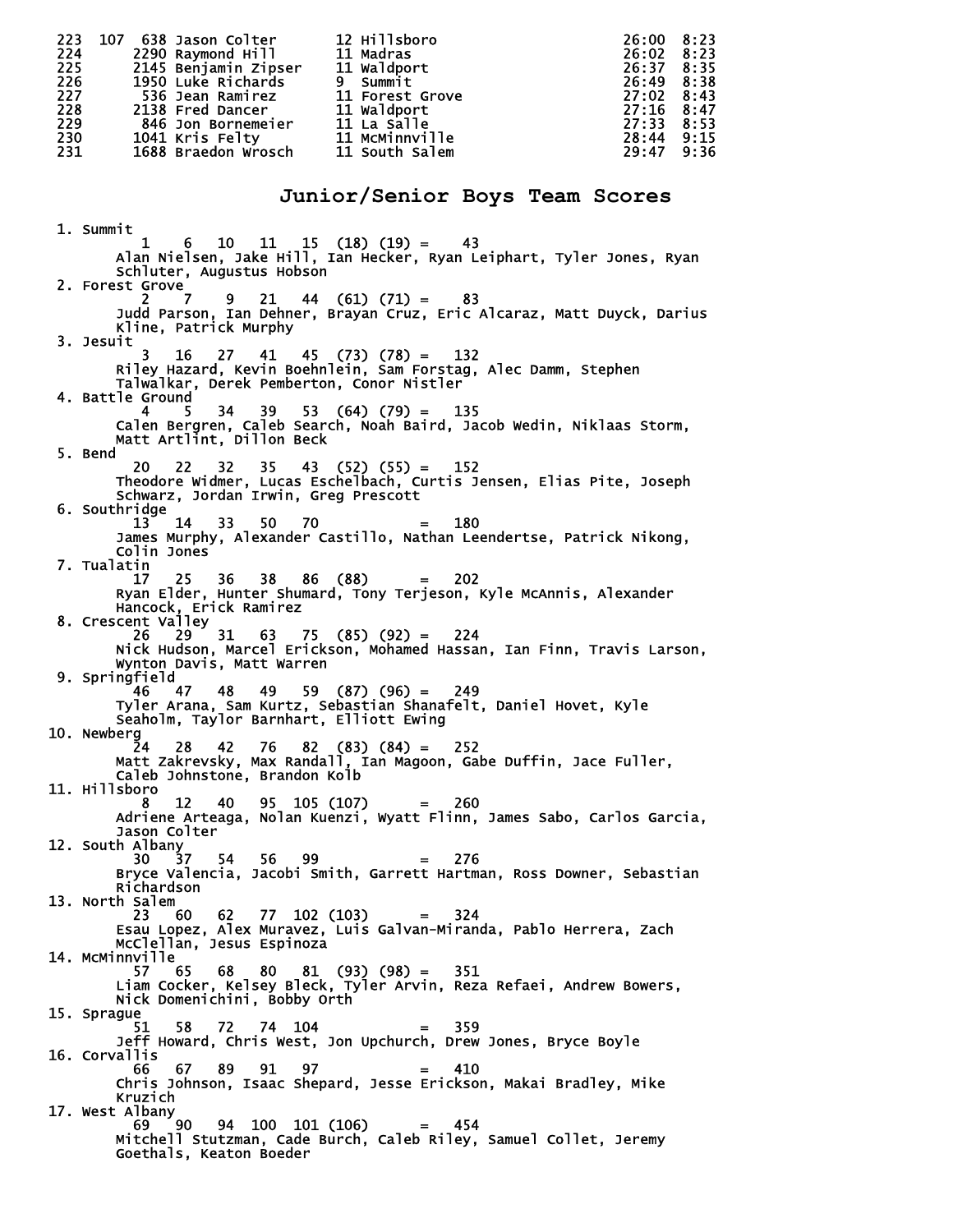## **Open 3K Results**

| Place No.                               |                      | Name                                                                                                                                                                                                                                                      | Ag                                      | S.       | Time                                     | Pace             |
|-----------------------------------------|----------------------|-----------------------------------------------------------------------------------------------------------------------------------------------------------------------------------------------------------------------------------------------------------|-----------------------------------------|----------|------------------------------------------|------------------|
| $\mathbf{1}$                            | 2302                 | Nathan Endicott<br>Andy Young<br>Mikel Rathman<br>324 M<br>30hn Gill<br>Michael Miller<br>24 M<br>Michael Miller<br>24 M                                                                                                                                  |                                         | $\equiv$ | 10:35                                    | 5:41             |
|                                         | 2319                 | Andy Young                                                                                                                                                                                                                                                |                                         |          | 10:48                                    | 5:48             |
|                                         | 2305                 | Mikel Rathman                                                                                                                                                                                                                                             |                                         |          | 11:02                                    | 5:55             |
|                                         | 2310                 |                                                                                                                                                                                                                                                           |                                         |          | 11:05                                    | 5:57             |
|                                         | 2313                 | Michael Miller                                                                                                                                                                                                                                            |                                         |          | 11:26                                    | 6:08             |
|                                         | 2347                 | Max Gorchels                                                                                                                                                                                                                                              |                                         |          |                                          | 6:22             |
|                                         |                      | 648 Marcos Torres                                                                                                                                                                                                                                         |                                         | М        |                                          | 6:38             |
| 2345678                                 |                      | 2306 Jacob Michaels                                                                                                                                                                                                                                       | -44                                     | M        | 11:52<br>12:22<br>12:28                  | 6:41             |
|                                         |                      | 1315 Antonio Garcia                                                                                                                                                                                                                                       |                                         | М        | 12:31                                    | 6:43             |
| $\frac{9}{10}$                          | 2342                 | Dan Bowdoin                                                                                                                                                                                                                                               | 24                                      | М        | 12:32                                    | 6:43             |
|                                         | 2311                 | Jenny Teppo                                                                                                                                                                                                                                               |                                         |          |                                          | 6:59             |
| $\frac{11}{12}$<br>$\frac{13}{14}$      |                      |                                                                                                                                                                                                                                                           | $\overline{52}$ F<br>48 M               |          | $\overline{13:01}$<br>$13:05$            | 7:01             |
|                                         |                      |                                                                                                                                                                                                                                                           |                                         | M        | 13:07                                    | 7:03             |
|                                         | 2320                 | 2348 Rehan McMorris<br>2349 Wes Tilgner<br>2320 Mark Noll<br>Mark Noll                                                                                                                                                                                    | $\frac{44}{49}$                         | M        | 13:14                                    | 7:06             |
| $\overline{15}$                         |                      |                                                                                                                                                                                                                                                           | 52                                      |          | 13:16                                    | 7:07             |
| 16                                      | 2360                 | 2351 Russell Weaver                                                                                                                                                                                                                                       | $\overline{47}$                         | M        |                                          |                  |
| īž                                      |                      | Kyle Gee                                                                                                                                                                                                                                                  |                                         | М        | $\overline{13:22}$<br>$\overline{13:31}$ | 7:11             |
|                                         | 649                  | Jonathan Waters                                                                                                                                                                                                                                           |                                         | М        |                                          | 7:15             |
| 18                                      |                      |                                                                                                                                                                                                                                                           |                                         |          | $\frac{13:33}{13:33}$                    | 7:16             |
| 19                                      |                      |                                                                                                                                                                                                                                                           |                                         |          |                                          | 7:17             |
| 20                                      |                      |                                                                                                                                                                                                                                                           |                                         |          | 13:34                                    | 7:17             |
| $\overline{2}\overline{1}$              |                      | 2362 Alisa Jeffries<br>2301 Randy Mitts<br>2301 Randy Mitts<br>2314 Carly Veasy<br>2318 Mikayk Bradbury<br>2345 Greg Gorchels<br>2345 Greg Gorchels<br>2345                                                                                               |                                         |          | 13:50                                    | 7:25             |
| $\frac{1}{2}$<br>23                     |                      |                                                                                                                                                                                                                                                           | 53                                      |          | 13:56                                    | 7:29             |
|                                         |                      | 2294 Betsy Seth<br>2356 Aiden Shaevitz                                                                                                                                                                                                                    |                                         | F.       | 14:02                                    | $7:32$<br>$7:34$ |
| $\overline{24}$                         |                      |                                                                                                                                                                                                                                                           |                                         | М        | 14:05                                    |                  |
| $\frac{25}{26}$                         |                      | 2324 Deanna Lund                                                                                                                                                                                                                                          | $\begin{array}{c} 20 \\ 50 \end{array}$ | F        | 14:10                                    | 7:36             |
|                                         |                      | 2317 Mike McMaster                                                                                                                                                                                                                                        |                                         | М        | 14:29                                    | 7:46             |
| $\begin{array}{c} 27 \\ 28 \end{array}$ |                      | 312 Laurel Field                                                                                                                                                                                                                                          | 27 M<br>34 M<br>32 F<br>32 M<br>9. M    | F        | 14:31                                    | 7:47             |
|                                         |                      | 2322 Daniel Olvera                                                                                                                                                                                                                                        |                                         |          | $14:53$<br>$14:54$                       | 7:59             |
| 29                                      |                      | 2321 Tyler Bushnell                                                                                                                                                                                                                                       |                                         |          |                                          | 8:00             |
| $\overline{30}$                         | 2323                 | whitney Smart                                                                                                                                                                                                                                             |                                         |          | 15:06                                    | 8:06             |
| $\overline{31}$                         | 2361                 |                                                                                                                                                                                                                                                           |                                         |          | 15:09                                    | 8:08             |
| $\frac{5}{3}$<br>33                     | 2363                 |                                                                                                                                                                                                                                                           |                                         |          | 15:19                                    | 8:13             |
|                                         | 2304                 |                                                                                                                                                                                                                                                           |                                         |          | $\overline{15:22}$<br>$\overline{15:24}$ | 8:15             |
| 34                                      | 2359<br>2303<br>2350 |                                                                                                                                                                                                                                                           |                                         |          |                                          | 8:16             |
| $\frac{35}{36}$                         |                      |                                                                                                                                                                                                                                                           |                                         |          | $\overline{15:32}$<br>$\overline{15:35}$ | 8:20             |
|                                         |                      |                                                                                                                                                                                                                                                           |                                         |          |                                          | 8:22             |
| 37                                      | 2282                 |                                                                                                                                                                                                                                                           |                                         |          | 15:39                                    | 8:24             |
| $\overline{38}$                         |                      |                                                                                                                                                                                                                                                           |                                         |          |                                          | 8:24             |
| $\overline{39}$                         | 2355<br>2358         |                                                                                                                                                                                                                                                           |                                         |          | 15:40<br>15:49                           | 8:29             |
| 40                                      |                      | 13 M<br>13 M<br>13 M<br>13 M<br>13 M<br>13 M<br>13 M<br>52 M<br>52 M<br>15 D<br>15 M<br>15 Soma Raker<br>Ethan Houskeeper<br>11 F<br>50ma Baker<br>Max Gorchels<br>Craig Farrar<br>Amber Arnold<br>Duncan Hi <sup>1-</sup><br>Asha C<br>2346 Max Gorchels |                                         |          | 15:55                                    | 8:32             |
| 41                                      |                      | 2364 Craig Farrar                                                                                                                                                                                                                                         |                                         |          | 16:09                                    | 8:40             |
| 42                                      | 2297                 |                                                                                                                                                                                                                                                           |                                         |          | 16:35                                    | 8:54             |
| 43                                      | 2352                 |                                                                                                                                                                                                                                                           |                                         |          | 17:28                                    | 9:22             |
| 44                                      |                      | 314 Asha Gupta                                                                                                                                                                                                                                            |                                         |          | 17:50                                    | 9:34             |
| 45                                      |                      |                                                                                                                                                                                                                                                           |                                         |          | 17:56<br>17:56                           | 9:37             |
| 46                                      |                      |                                                                                                                                                                                                                                                           |                                         |          |                                          | 9:37             |
| 47                                      |                      |                                                                                                                                                                                                                                                           |                                         |          | 18:32                                    | 9:57             |
| 48                                      |                      |                                                                                                                                                                                                                                                           |                                         |          | 19:51                                    | 10:39            |
| 49                                      |                      |                                                                                                                                                                                                                                                           |                                         |          | 20:43                                    | 11:07            |
| 50                                      |                      | 314 Asia supra<br>2299 June Satak 45 F<br>2300 Stephanie Gibbs 50 F<br>2325 Hannah Baggs 13 F<br>2308 Christi Moody 16 F<br>2354 Jennifer Boyd 12 F<br>2309 Kirsten Buckmaster 26 F<br>2309 Kirsten Buckmaster 26 F                                       |                                         |          | 21:47                                    | 11:41            |
| 51                                      | 2357                 | Ashley Greenacre                                                                                                                                                                                                                                          | $\overline{17}$                         | F        | 24:00                                    | 12:53            |
|                                         |                      |                                                                                                                                                                                                                                                           |                                         |          |                                          |                  |

### **Middle School Girls Results**

| Place TmPl No.  |    | Name                           | Gr School                           | Time         | Pace |
|-----------------|----|--------------------------------|-------------------------------------|--------------|------|
| 1               |    | 2296 Brooke Chuhlantsef Straub |                                     | 12:24        | 6:39 |
|                 | 1  | 931 Christina Hollon           | 7 Linus Pauling                     | 13:16        | 7:07 |
| $\frac{2}{3}$   |    | 887 Hannah Mason               |                                     |              |      |
|                 | 2  |                                |                                     | 13:43        | 7:22 |
|                 | 3  | 894 Makayla Waller             |                                     | 13:53        | 7:27 |
|                 | 4  | 883 Sarah Kenyon               | 6 Lebanon<br>8 Lebanon<br>7 Lebanon | 14:05        | 7:33 |
|                 |    | 5 1220 Tia Lattanzio           |                                     | 14:12 7:37   |      |
|                 |    | 2331 Emma Kane                 | 8 Newberg Schools<br>8 Franklin     | 14:23        | 7:43 |
|                 |    | 6 223 Maddy Trost              | 8 Cheldelin                         | 14:41        | 7:53 |
|                 |    | 7 1222 Gabriela Molina         | <b>Newberg Schools</b>              | 15:11        | 8:09 |
| 456789101112    | 8  | 939 Clea Poklemba              | 8 Newberg Schoo<br>8 Linus Pauling  | 15:14        | 8:10 |
|                 | 9  | 891 Lily Sabin                 | 7 Lebanon                           | 15:36        | 8:22 |
|                 |    | 10 932 Maria Ingersoll         |                                     | 15:45        | 8:27 |
|                 |    |                                | 8 Linus Pauling                     |              |      |
| 13              | 11 | 892 Jastyn Shilts              | 6 Lebanon                           | 15:45        | 8:27 |
|                 | 12 | 440 Hannah Ewing               | 6 Duniway                           | 15:45        | 8:27 |
|                 |    | 13 930 Olivia Helback          | 7 Linus Pauling                     | 15:55        | 8:33 |
| $\frac{14}{15}$ |    | 14 222 Norah Storniolo         | 8 Cheldelin                         | 16:04        | 8:37 |
| 17              |    | 2316 Pearl Fischer             | Chedelin                            | 16:14        | 8:43 |
|                 |    | 1247 Rosemary Hume             | 6 Newport                           | 16:14        | 8:43 |
| 18<br>19        |    | 1242 Zoe Doll                  |                                     | $16:15$ 8:43 |      |
| 20              |    |                                | 6 Newport<br>8 Linus Pa             |              |      |
|                 |    | 15 918 Malia Becker            | Linus Pauling                       | 16:36        | 8:55 |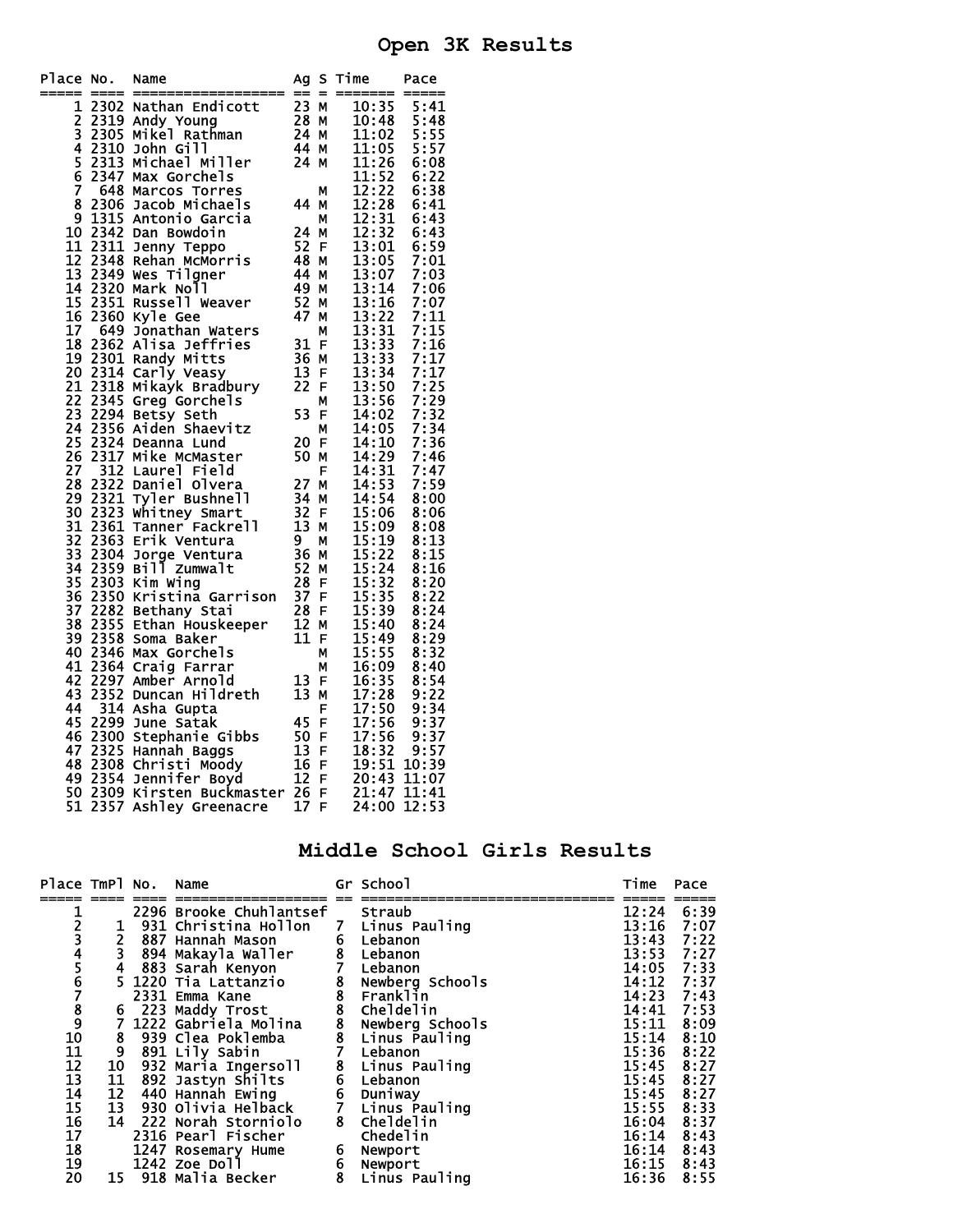| 21 | 16 | 933 Bethany Llewellyn                                                                                                                                                                                                                                             | 8              | Linus Pauling   | 16:58                                 | 9:07 |
|----|----|-------------------------------------------------------------------------------------------------------------------------------------------------------------------------------------------------------------------------------------------------------------------|----------------|-----------------|---------------------------------------|------|
| 22 |    | 17 1456 Hope Frost                                                                                                                                                                                                                                                | $\overline{7}$ | Rowe            | $17:04$ 9:09                          |      |
|    |    |                                                                                                                                                                                                                                                                   |                |                 |                                       |      |
| 23 |    | 18 224 Grace Vandegraaff                                                                                                                                                                                                                                          |                | 8 Cheldelin     | 17:05                                 | 9:10 |
| 24 |    | 2337 Cassidy Donald                                                                                                                                                                                                                                               |                | 7 Franklin      | 17:15                                 | 9:16 |
| 25 |    | 19 1214 Madison Bechtold                                                                                                                                                                                                                                          | 8              | Newberg Schools | $\overline{17:17}$                    | 9:17 |
|    |    |                                                                                                                                                                                                                                                                   |                |                 |                                       |      |
| 26 |    | 1006 Nika Balwit                                                                                                                                                                                                                                                  |                | 10 MCMinnville  | 17:24                                 | 9:20 |
| 27 |    | 20 218 Michelle Esterhuiz 8 Cheldelin                                                                                                                                                                                                                             |                |                 | 17:26                                 | 9:21 |
| 28 |    |                                                                                                                                                                                                                                                                   |                |                 | 17:27                                 | 9:22 |
| 29 |    |                                                                                                                                                                                                                                                                   |                |                 | 17:27                                 | 9:22 |
|    |    |                                                                                                                                                                                                                                                                   |                |                 |                                       |      |
| 30 |    |                                                                                                                                                                                                                                                                   |                |                 | 17:29                                 | 9:23 |
| 31 |    |                                                                                                                                                                                                                                                                   |                |                 | 17:40                                 | 9:29 |
| 32 |    |                                                                                                                                                                                                                                                                   |                |                 | 17:41                                 | 9:30 |
| 33 |    |                                                                                                                                                                                                                                                                   |                |                 | 17:49                                 | 9:34 |
|    |    |                                                                                                                                                                                                                                                                   |                |                 |                                       |      |
| 34 |    |                                                                                                                                                                                                                                                                   |                |                 | 18:07                                 | 9:43 |
| 35 |    |                                                                                                                                                                                                                                                                   |                |                 | 18:13                                 | 9:47 |
| 36 |    |                                                                                                                                                                                                                                                                   |                |                 | 18:16                                 | 9:48 |
| 37 |    |                                                                                                                                                                                                                                                                   |                |                 | 18:24                                 | 9:53 |
|    |    |                                                                                                                                                                                                                                                                   |                |                 |                                       |      |
| 38 |    |                                                                                                                                                                                                                                                                   |                |                 | 18:26                                 | 9:54 |
| 39 |    |                                                                                                                                                                                                                                                                   |                |                 | 18:30                                 | 9:56 |
| 40 |    | 20 218 Michelle Esterhuiz 8 Cheldelin<br>21 944 Maya Stock 6 Linus Pauling<br>21 944 Maya Stock 6 Linus Pauling<br>22 1215 Lynnae Boyer 8 Newberg Schools<br>925 Zeah Frederick 7 Linus Pauling<br>23 1217 Meg Harding 8 Newberg Schools<br>24 4                  |                |                 | 18:35 9:58                            |      |
|    |    |                                                                                                                                                                                                                                                                   |                |                 |                                       |      |
| 41 |    |                                                                                                                                                                                                                                                                   |                |                 | 18:39 10:01                           |      |
| 42 |    |                                                                                                                                                                                                                                                                   |                |                 | 18:41 10:02                           |      |
| 43 |    |                                                                                                                                                                                                                                                                   |                |                 | 18:56 10:09                           |      |
| 44 |    |                                                                                                                                                                                                                                                                   |                |                 | 19:12 10:18                           |      |
| 45 |    |                                                                                                                                                                                                                                                                   |                |                 |                                       |      |
|    |    |                                                                                                                                                                                                                                                                   |                |                 | 19:15 10:20                           |      |
| 46 |    |                                                                                                                                                                                                                                                                   |                |                 | 19:19 10:22                           |      |
| 47 | 31 | 443 Rosalinda Hernande 8 Duniway                                                                                                                                                                                                                                  |                |                 | 19:32 10:29                           |      |
| 48 |    |                                                                                                                                                                                                                                                                   |                |                 | 19:42 10:34                           |      |
| 49 |    |                                                                                                                                                                                                                                                                   |                |                 | 19:46 10:37                           |      |
|    |    |                                                                                                                                                                                                                                                                   |                |                 |                                       |      |
| 50 |    |                                                                                                                                                                                                                                                                   |                |                 | 19:47 10:37                           |      |
| 51 |    |                                                                                                                                                                                                                                                                   |                |                 | 19:49 10:38                           |      |
| 52 |    |                                                                                                                                                                                                                                                                   |                |                 | 19:50 10:39                           |      |
| 53 |    |                                                                                                                                                                                                                                                                   |                |                 | 19:50 10:39                           |      |
|    |    |                                                                                                                                                                                                                                                                   |                |                 |                                       |      |
| 54 |    |                                                                                                                                                                                                                                                                   |                |                 | 19:52 10:40                           |      |
| 55 |    |                                                                                                                                                                                                                                                                   |                |                 | 20:07 10:47                           |      |
| 56 |    |                                                                                                                                                                                                                                                                   |                |                 | 20:16 10:52                           |      |
| 57 |    |                                                                                                                                                                                                                                                                   |                |                 | 20:32 11:01                           |      |
|    |    |                                                                                                                                                                                                                                                                   |                |                 |                                       |      |
| 58 |    |                                                                                                                                                                                                                                                                   |                |                 | 20:59 11:16                           |      |
| 59 |    |                                                                                                                                                                                                                                                                   |                |                 | 21:03 11:18                           |      |
| 60 |    |                                                                                                                                                                                                                                                                   |                |                 | 21:27 11:31                           |      |
| 61 |    |                                                                                                                                                                                                                                                                   |                |                 | 21:41 11:38                           |      |
|    |    |                                                                                                                                                                                                                                                                   |                |                 |                                       |      |
| 62 |    |                                                                                                                                                                                                                                                                   |                |                 | 21:44 11:40                           |      |
| 63 |    |                                                                                                                                                                                                                                                                   |                |                 | 21:46 11:41                           |      |
| 64 |    |                                                                                                                                                                                                                                                                   |                |                 | 22:12 11:55                           |      |
| 65 |    |                                                                                                                                                                                                                                                                   |                |                 | 22:52 12:16                           |      |
|    |    |                                                                                                                                                                                                                                                                   |                |                 |                                       |      |
| 66 |    |                                                                                                                                                                                                                                                                   |                |                 | 22:54 12:17                           |      |
| 67 |    |                                                                                                                                                                                                                                                                   |                |                 | 23:37 12:41                           |      |
| 68 |    |                                                                                                                                                                                                                                                                   |                |                 | $23:39$ $\overline{12}:4\overline{2}$ |      |
| 69 |    |                                                                                                                                                                                                                                                                   |                |                 | 29:13 15:40                           |      |
|    |    |                                                                                                                                                                                                                                                                   |                |                 |                                       |      |
| 70 |    |                                                                                                                                                                                                                                                                   |                |                 | 29:22 15:46                           |      |
| 71 |    | 31 443 Annan Dennis<br>31 443 Rosalinda Hernande 8 Duniway<br>32 439 Sarah Estrada 7 Duniway<br>32 439 Sarah Estrada 7 Duniway<br>32 439 Sarah Estrada 7 Duniway<br>33 1452 Camisha Deleon 8 Rowe<br>1335 Mariann Larson 7 Patton<br>1420 Im<br>1470 Leah 0'Leary | $\overline{7}$ | Rowe            | 29:23 15:46                           |      |

#### **Middle School Girls Team Scores**

 1. Lebanon 2 3 4 9 11 (29) = 29 Hannah Mason, Makayla Waller, Sarah Kenyon, Lily Sabin, Jastyn Shilts, Piper Engler 2. Linus Pauling 1 8 10 13 15 (16) (21) = 47 Christina Hollon, Clea Poklemba, Maria Ingersoll, Olivia Helback, Malia Becker, Bethany Llewellyn, Maya Stock 3. Newberg Schools<br>5 7<br>5 7 5 7 19 22 23 (26) (28) = 76 Tia Lattanzio, Gabriela Molina, Madison Bechtold, Lynnae Boyer, Meg Harding, Rowan McLoud, Annabelle Hartz 4. Cheldelin 6 14 18 20 27 (34) (37) = 85 Maddy Trost, Norah Storniolo, Grace Vandegraaff, Michelle Esterhuizen, Aubrey Whitty, Tavia Dye, Emily Anderson 5. Duniway 12 24 25 31 32 = 124 Hannah Ewing, Annelin Stephens, Amy Gilliat, Rosalinda Hernandez, Sarah Estrada 6. Rowe 17 30 33 35 36 (38) (39) = 151 Hope Frost, Annah Dennis, Camisha Deleon, Yunuo Liu, Tessa Reiter, Aimee Copenhaver, Meranda Blanton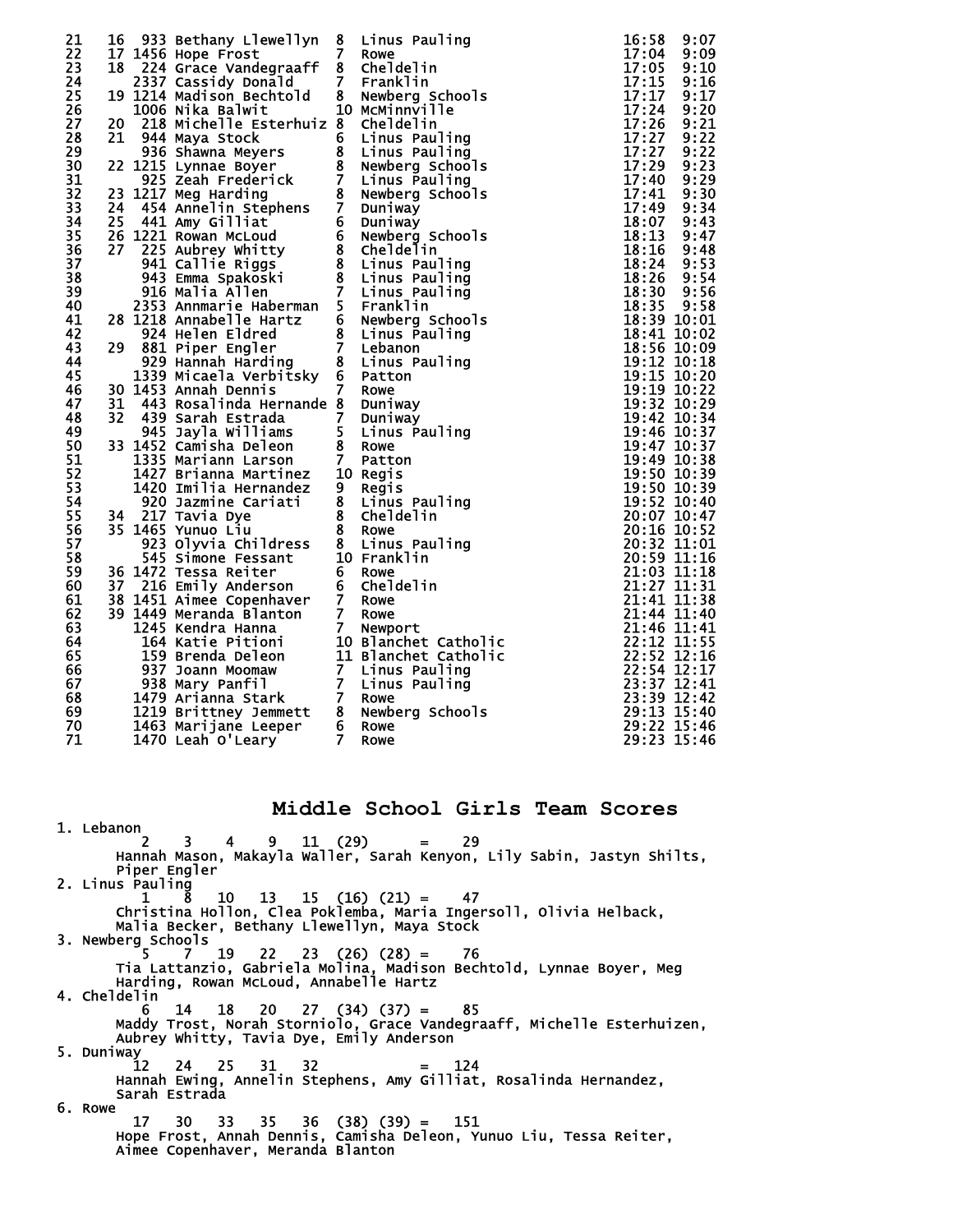## **Middle School Boys Results**

| Place TmPl No.             |    | Name                                                                                                                                                                                                                  |                                  | Gr School<br>mPl No. Name of school<br>1 948 Gavin Bombert 8 Linus Pauling<br>1 21263 Graydon Fritz 8 Newport Shown<br>12:30 3 Graydon Fritz 8 Newport Shown<br>12:30 2011 Accord 7 Newport School 12:33<br>14:30 March 12:34 Gavin Gentric 8 School | Time           | Pace         |
|----------------------------|----|-----------------------------------------------------------------------------------------------------------------------------------------------------------------------------------------------------------------------|----------------------------------|------------------------------------------------------------------------------------------------------------------------------------------------------------------------------------------------------------------------------------------------------|----------------|--------------|
| 1                          |    |                                                                                                                                                                                                                       |                                  |                                                                                                                                                                                                                                                      |                | 6:37         |
|                            |    |                                                                                                                                                                                                                       |                                  |                                                                                                                                                                                                                                                      |                | 6:43         |
|                            |    |                                                                                                                                                                                                                       |                                  |                                                                                                                                                                                                                                                      |                | 6:44         |
|                            |    |                                                                                                                                                                                                                       |                                  |                                                                                                                                                                                                                                                      |                | 6:46         |
| 2345678                    |    |                                                                                                                                                                                                                       |                                  |                                                                                                                                                                                                                                                      |                | 6:52<br>6:53 |
|                            |    |                                                                                                                                                                                                                       |                                  |                                                                                                                                                                                                                                                      |                | 6:54         |
|                            |    |                                                                                                                                                                                                                       |                                  |                                                                                                                                                                                                                                                      |                | 6:55         |
| $\boldsymbol{9}$           |    |                                                                                                                                                                                                                       |                                  |                                                                                                                                                                                                                                                      |                | 6:57         |
| 10                         |    |                                                                                                                                                                                                                       |                                  |                                                                                                                                                                                                                                                      |                | 7:04         |
| 11<br>$\overline{12}$      |    |                                                                                                                                                                                                                       |                                  |                                                                                                                                                                                                                                                      |                | 7:07<br>7:08 |
| 13                         |    |                                                                                                                                                                                                                       |                                  |                                                                                                                                                                                                                                                      |                | 7:16         |
| 14                         |    |                                                                                                                                                                                                                       |                                  |                                                                                                                                                                                                                                                      |                | 7:28         |
| 15                         |    |                                                                                                                                                                                                                       |                                  |                                                                                                                                                                                                                                                      |                | 7:29         |
| 16                         |    |                                                                                                                                                                                                                       |                                  |                                                                                                                                                                                                                                                      |                | 7:31         |
| 17<br>18                   |    |                                                                                                                                                                                                                       |                                  |                                                                                                                                                                                                                                                      |                | 7:32<br>7:33 |
| 19                         |    |                                                                                                                                                                                                                       |                                  |                                                                                                                                                                                                                                                      |                | 7:34         |
| $\overline{20}$            |    |                                                                                                                                                                                                                       |                                  |                                                                                                                                                                                                                                                      |                | 7:36         |
| 21                         |    |                                                                                                                                                                                                                       |                                  |                                                                                                                                                                                                                                                      |                | 7:37         |
| $\overline{2}\overline{2}$ |    |                                                                                                                                                                                                                       |                                  |                                                                                                                                                                                                                                                      |                | 7:39         |
| 23<br>$\overline{24}$      |    |                                                                                                                                                                                                                       |                                  |                                                                                                                                                                                                                                                      |                | 7:43<br>7:44 |
| 25                         |    |                                                                                                                                                                                                                       |                                  |                                                                                                                                                                                                                                                      |                | 7:44         |
| $\overline{26}$            |    |                                                                                                                                                                                                                       |                                  |                                                                                                                                                                                                                                                      |                | 7:47         |
| 27                         |    |                                                                                                                                                                                                                       |                                  |                                                                                                                                                                                                                                                      |                | 7:56         |
| 28                         |    |                                                                                                                                                                                                                       |                                  |                                                                                                                                                                                                                                                      |                | 7:58         |
| 29<br>$\overline{30}$      |    |                                                                                                                                                                                                                       |                                  |                                                                                                                                                                                                                                                      |                | 7:59<br>8:03 |
| 31                         |    |                                                                                                                                                                                                                       |                                  |                                                                                                                                                                                                                                                      |                | 8:08         |
| 32                         |    |                                                                                                                                                                                                                       |                                  |                                                                                                                                                                                                                                                      |                | 8:10         |
| 33                         |    |                                                                                                                                                                                                                       |                                  |                                                                                                                                                                                                                                                      |                | 8:10         |
| 34                         |    |                                                                                                                                                                                                                       |                                  |                                                                                                                                                                                                                                                      |                | 8:12         |
| 35<br>$\overline{36}$      |    |                                                                                                                                                                                                                       |                                  |                                                                                                                                                                                                                                                      |                | 8:14<br>8:15 |
| 37                         |    |                                                                                                                                                                                                                       |                                  |                                                                                                                                                                                                                                                      |                | 8:15         |
| 38                         | 30 | 236 Nicholas Turkisher 7 Cheldelin                                                                                                                                                                                    |                                  |                                                                                                                                                                                                                                                      | 15:23          | 8:15         |
| 39                         | 31 | 466 Coach Todd Sloan                                                                                                                                                                                                  | $\sim$ $ \sim$                   | Duniway                                                                                                                                                                                                                                              | 15:32          | 8:20         |
| 40                         |    | 32 1496 Casey Litchfield                                                                                                                                                                                              | 6                                | Rowe                                                                                                                                                                                                                                                 | 15:32          | 8:20         |
| 41<br>42                   |    | 964 Braedon Moore-Pric 7 Linus Pauling                                                                                                                                                                                |                                  |                                                                                                                                                                                                                                                      | 15:35<br>15:38 | 8:22<br>8:23 |
| 43                         |    | 33 1256 Fox Avery<br>34 578 Lucas Padura<br>35 1224 Travis Cox<br>962 Jesse Marley<br>36 1359 Alex Howard<br>37 2328 Andrew Woods<br>38 230 Ian Geniza<br>38 230 Ian Geniza<br>38 230 Ian Geniza<br>38 230 Ian Geniza |                                  |                                                                                                                                                                                                                                                      | 15:39          | 8:24         |
| 44                         |    |                                                                                                                                                                                                                       |                                  |                                                                                                                                                                                                                                                      | 15:43          | 8:26         |
| 45                         |    |                                                                                                                                                                                                                       |                                  |                                                                                                                                                                                                                                                      | 15:43          | 8:26         |
| 46<br>47                   |    |                                                                                                                                                                                                                       |                                  |                                                                                                                                                                                                                                                      | 15:44<br>15:46 | 8:27<br>8:28 |
| 48                         |    |                                                                                                                                                                                                                       |                                  |                                                                                                                                                                                                                                                      | 15:49          | 8:29         |
| 49                         | 39 | 227 Cameron Bloom                                                                                                                                                                                                     | 7.                               | Cheldelin                                                                                                                                                                                                                                            | 15:54          | 8:32         |
| 50                         |    | 40 1348 Coach Early                                                                                                                                                                                                   | н.                               | Patton                                                                                                                                                                                                                                               | 15:56          | 8:33         |
| 51                         |    | 1270 Rory Moeller                                                                                                                                                                                                     |                                  | 8 Newport                                                                                                                                                                                                                                            | 15:58          | 8:34         |
| 52<br>53                   |    | 41 564 Griffin Drake<br>42 1230 Phillip Stahl                                                                                                                                                                         | $\overline{7}$                   | 9 Franklin<br>Newberg Schools                                                                                                                                                                                                                        | 15:59<br>16:02 | 8:35<br>8:36 |
| 54                         |    | 43 2327 Joe Kim                                                                                                                                                                                                       | 8                                | Franklin                                                                                                                                                                                                                                             | 16:09          | 8:40         |
| 55                         |    | 168 Brian Fitzpatrick                                                                                                                                                                                                 |                                  | 11 Blanchet Catholic                                                                                                                                                                                                                                 | 16:12          | 8:41         |
| 56                         |    | 961 Payton Lommers                                                                                                                                                                                                    | 7.                               | Linus Pauling                                                                                                                                                                                                                                        | 16:12          | 8:42         |
| 57<br>58                   |    | 44 2336 Brady George<br>1226 Andrew Killion                                                                                                                                                                           | 7 <sup>7</sup>                   | Franklin<br>8 Newberg Schools                                                                                                                                                                                                                        | 16:19<br>16:22 | 8:46<br>8:47 |
| 59                         |    | 45 1351 Jacob Fowler                                                                                                                                                                                                  | $7 -$                            | Patton                                                                                                                                                                                                                                               | 16:39          | 8:56         |
| 60                         |    | 46 237 Myles Worsham                                                                                                                                                                                                  |                                  | 6 Cheldelin                                                                                                                                                                                                                                          | 16:40          | 8:57         |
| 61                         |    | 47 1372 Koby Wright                                                                                                                                                                                                   |                                  | 6 Patton                                                                                                                                                                                                                                             | 16:45          | 8:59         |
| 62                         |    | 48 1364 Max Kuhn                                                                                                                                                                                                      |                                  | 8 Patton                                                                                                                                                                                                                                             | 16:52          | 9:03         |
| 63<br>64                   |    | 49 459 James Beals<br>50 2334 Katie Cihak                                                                                                                                                                             |                                  | 6 Duniway<br>7 Franklin                                                                                                                                                                                                                              | 16:54<br>16:56 | 9:04<br>9:05 |
| 65                         |    | 234 Zachary Schoening                                                                                                                                                                                                 |                                  | 7 Cheldelin                                                                                                                                                                                                                                          | 16:58          | 9:06         |
| 66                         |    | 954 Ryan Frederickson                                                                                                                                                                                                 | 7 <sup>7</sup>                   | Linus Pauling                                                                                                                                                                                                                                        | 16:58          | 9:06         |
| 67                         |    | 226 Brandon Bloom                                                                                                                                                                                                     |                                  | 8 Cheldelin                                                                                                                                                                                                                                          | 17:01          | 9:08         |
| 68                         |    | 2332 Jonathan Haberman                                                                                                                                                                                                |                                  | 8 Franklin                                                                                                                                                                                                                                           | 17:04          | 9:10         |
| 69<br>70                   |    | 1259 Clark Boys<br>1227 Connor Martin                                                                                                                                                                                 | $\overline{7}$<br>7 <sup>7</sup> | Newport                                                                                                                                                                                                                                              | 17:07<br>17:07 | 9:11<br>9:11 |
| 71                         |    | 1232 Joseph Watson                                                                                                                                                                                                    | 8                                | Newberg Schools<br>Newberg Schools                                                                                                                                                                                                                   | 17:10          | 9:13         |
| 72                         |    | 972 Albert Tufillaro                                                                                                                                                                                                  | 7 <sup>7</sup>                   | Linus Pauling                                                                                                                                                                                                                                        | 17:20          | 9:18         |
| 73                         |    | 169 Thomas Plata                                                                                                                                                                                                      |                                  | 12 Blanchet Catholic                                                                                                                                                                                                                                 | 17:25          | 9:21         |
| 74                         |    | 469 Karl Wolff                                                                                                                                                                                                        |                                  | 6 Duniway                                                                                                                                                                                                                                            | 17:32          | 9:24         |
| 75<br>76                   |    | 51 1490 Jared Fogoros<br>52 1502 Patrick Van Dyke                                                                                                                                                                     |                                  | 6 Rowe<br>6 Rowe                                                                                                                                                                                                                                     | 17:32<br>17:34 | 9:25<br>9:26 |
| 77                         |    | 53 1341 Devin Baldwin                                                                                                                                                                                                 | $\overline{7}$                   | Patton                                                                                                                                                                                                                                               | 17:40          | 9:29         |
| 78                         |    | 54 1482 Mustafa Abulawi                                                                                                                                                                                               | 8.                               | Rowe                                                                                                                                                                                                                                                 | 17:44          | 9:31         |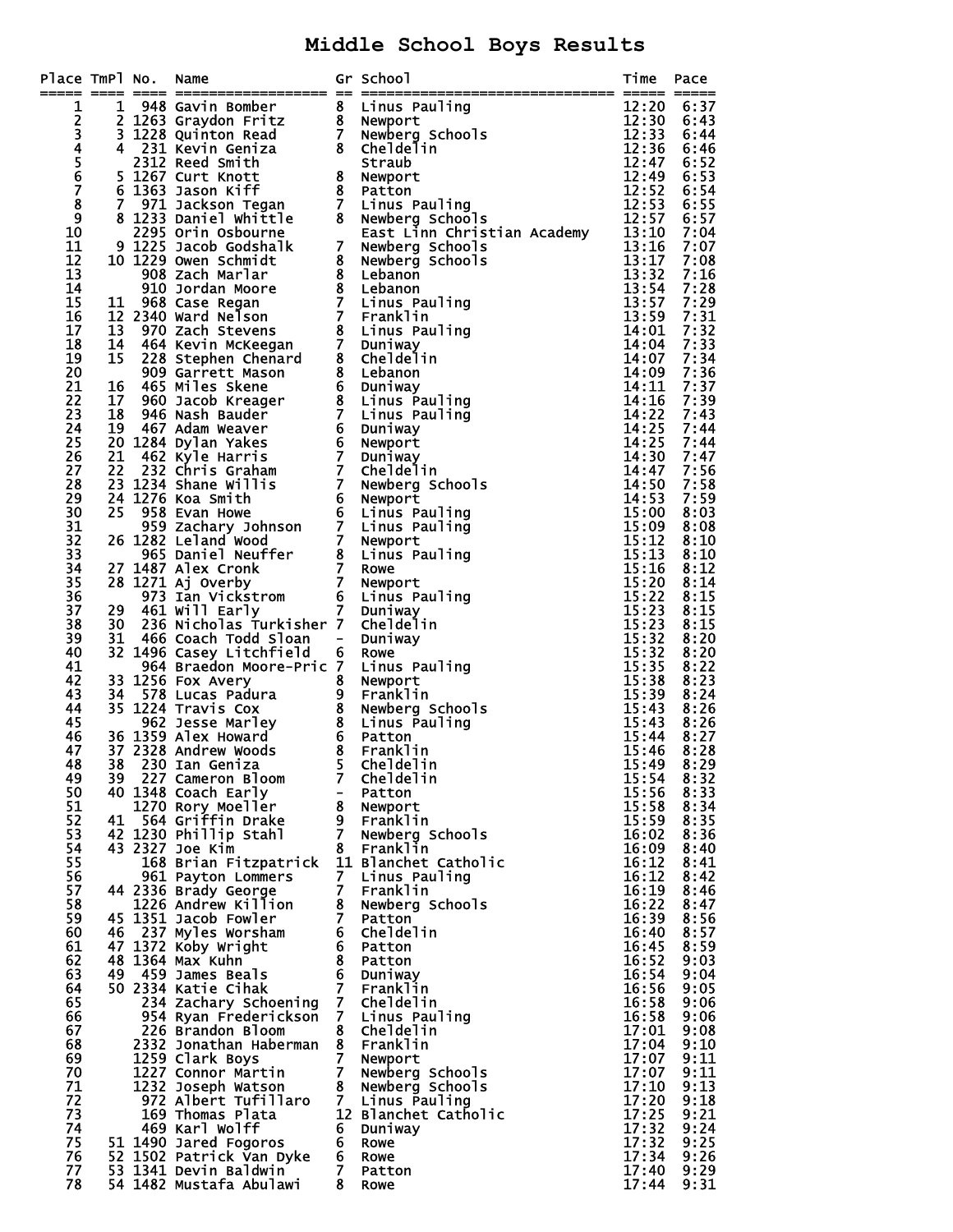| 79                   |  | 956 Parker Hamel                       | 6              | Linus Pauling   | 17:46       | 9:32 |
|----------------------|--|----------------------------------------|----------------|-----------------|-------------|------|
| 80                   |  | 1269 Brian Lubinsky                    | 6              | Newport         | 17:52       | 9:35 |
| 81                   |  | 953 Chad Crook                         |                | 6 Linus Pauling | 18:01       | 9:40 |
| 82<br>83             |  | 969 Essen Sellers-Blai 6 Linus Pauling |                |                 | 18:02       | 9:41 |
|                      |  | 963 Harrison Marshall                  |                | 6 Linus Pauling | 18:08       | 9:44 |
| 84<br>85<br>86<br>87 |  | 951 Tevan Chinsangaram 6 Linus Pauling |                |                 | 18:10       | 9:45 |
|                      |  | 235 Matthew Sundberg                   | $\overline{7}$ | Cheldelin       | 18:14       | 9:47 |
|                      |  | 1279 Chandler Turner                   | $\mathbf{7}$   | Newport         | 18:25       | 9:53 |
|                      |  | 1257 Max Baker                         | $\frac{8}{7}$  | Newport         | 18:26       | 9:53 |
| 88                   |  | 233 Craig Lind                         |                | Cheldelin       | 18:29       | 9:55 |
| 89                   |  | 55 1495 Caleb Kaufman                  | 8              | Rowe            | 18:34       | 9:58 |
| 90                   |  | 2330 Sammy Roman                       | 6              | Franklin        | 18:39 10:01 |      |
| 91                   |  | 56 1499 Jake Stein                     | 6              | <b>Rowe</b>     | 18:52 10:08 |      |
| 92                   |  | 1493 Alex Hermo                        | 8              | Rowe            | 19:13 10:19 |      |
| 93                   |  | 955 Joe Hall                           | $\overline{7}$ | Linus Pauling   | 19:18 10:21 |      |
| 94                   |  | 915 Zakery Whitfield                   | 6<br>7         | Lebanon         | 19:46 10:36 |      |
| 95                   |  | 1354 Abe Garcia                        |                | Patton          | 20:19 10:54 |      |
| 96<br>97             |  | 1369 Nikko Robledo                     | $\overline{7}$ | Patton          | 20:31 11:00 |      |
|                      |  | 2344 Theodore Gorchels                 | 8              | Franklin        | 20:55 11:14 |      |
| 98<br>99             |  | 1264 Bryan Gravelle                    | 6              | Newport         | 21:17 11:25 |      |
|                      |  | 1494 Darius Johnson                    |                | Rowe            | 21:27 11:31 |      |
| 100                  |  | 1501 Nick Van Dyke                     | 7              | Rowe            | 22:04 11:50 |      |
| 101                  |  | 1358 Elliot Horton                     | $\mathbf{7}$   | Patton          | 22:36 12:08 |      |
| 102                  |  | 949 Jayson Cariati                     | 8              | Linus Pauling   | 22:47 12:13 |      |

**Middle School Boys Team Scores** 

 1. Linus Pauling 1 7 11 13 17 (18) (25) = 49 Gavin Bomber, Jackson Tegan, Case Regan, Zach Stevens, Jacob Kreager, Nash Bauder, Evan Howe 2. Newberg Schools<sup>2</sup>  $3 \t 8 \t 9 \t 10 \t 23 \t (35) \t (42) = 53$  Quinton Read, Daniel Whittle, Jacob Godshalk, Owen Schmidt, Shane Willis, Travis Cox, Phillip Stahl 3. Newport 2 5 20 24 26 (28) (33) = 77 Graydon Fritz, Curt Knott, Dylan Yakes, Koa Smith, Leland Wood, Aj Overby, Fox Avery 4. Duniway 14 16 19 21 29 (31) (49) = 99 Kevin McKeegan, Miles Skene, Adam Weaver, Kyle Harris, Will Early, Coach Todd Sloan, James Beals 5. Cheldelin 4 15 22 30 38 (39) (46) = 109 Kevin Geniza, Stephen Chenard, Chris Graham, Nicholas Turkisher, Ian Geniza, Cameron Bloom, Myles Worsham 6. Franklin 12 34 37 41 43 (44) (50) = 167 Ward Nelson, Lucas Padura, Andrew Woods, Griffin Drake, Joe Kim, Brady George, Katie Cihak 7. Patton 6 36 40 45 47 (48) (53) = 174 Jason Kiff, Alex Howard, Coach Early, Jacob Fowler, Koby Wright, Max Kuhn, Devin Baldwin 8. Rowe 27 32 51 52 54 (55) (56) = 216 Alex Cronk, Casey Litchfield, Jared Fogoros, Patrick Van Dyke, Mustafa

### **Varsity Girls Results**

| Place TmPl No. Name                              |    |                                           | Gr School    | Time  | Pace |
|--------------------------------------------------|----|-------------------------------------------|--------------|-------|------|
|                                                  |    |                                           |              |       |      |
|                                                  |    | 1 1837 Megan Fristoe                      | 12 Summit    | 17:53 | 5:46 |
|                                                  |    | 2 1854 Ashley Maton                       | 12 Summit    | 18:09 | 5:51 |
| 234567                                           |    | 3 1107 Shannon Susbauer                   | 12 Milwaukie | 18:16 | 5:53 |
|                                                  |    | 4 1855 Piper McDonald                     | 9 Summit     | 18:35 | 5:59 |
|                                                  |    | 5 1505 Morgan Anderson                    | 12 Silverton | 18:39 | 6:01 |
|                                                  |    | 6 1838 Sara Fristoe                       | 12 Summit    | 18:42 | 6:01 |
|                                                  |    | 7 1848 Kira Kelly                         | 12 Summit    | 18:47 | 6:03 |
|                                                  |    | 8 240 Brigid Behrens                      | 12 Corvallis | 19:00 | 6:07 |
| $\begin{smallmatrix} 8\ 9\ 10 \end{smallmatrix}$ | 9  |                                           |              | 19:01 | 6:08 |
|                                                  | 10 | 310 Aiyanna Cameron-Le 10 Crescent Valley |              | 19:06 | 6:09 |
| 11                                               |    | 11 1862 Tess Nelson<br><b>11 Summit</b>   |              | 19:08 | 6:10 |
| 12                                               |    | 12 1390 Nicole Goecke 10 Prairie          |              | 19:16 | 6:12 |
| 13                                               |    | 13 419 Marykate McGuire 11 Dallas         |              | 19:17 | 6:13 |

Abulawi, Caleb Kaufman, Jake Stein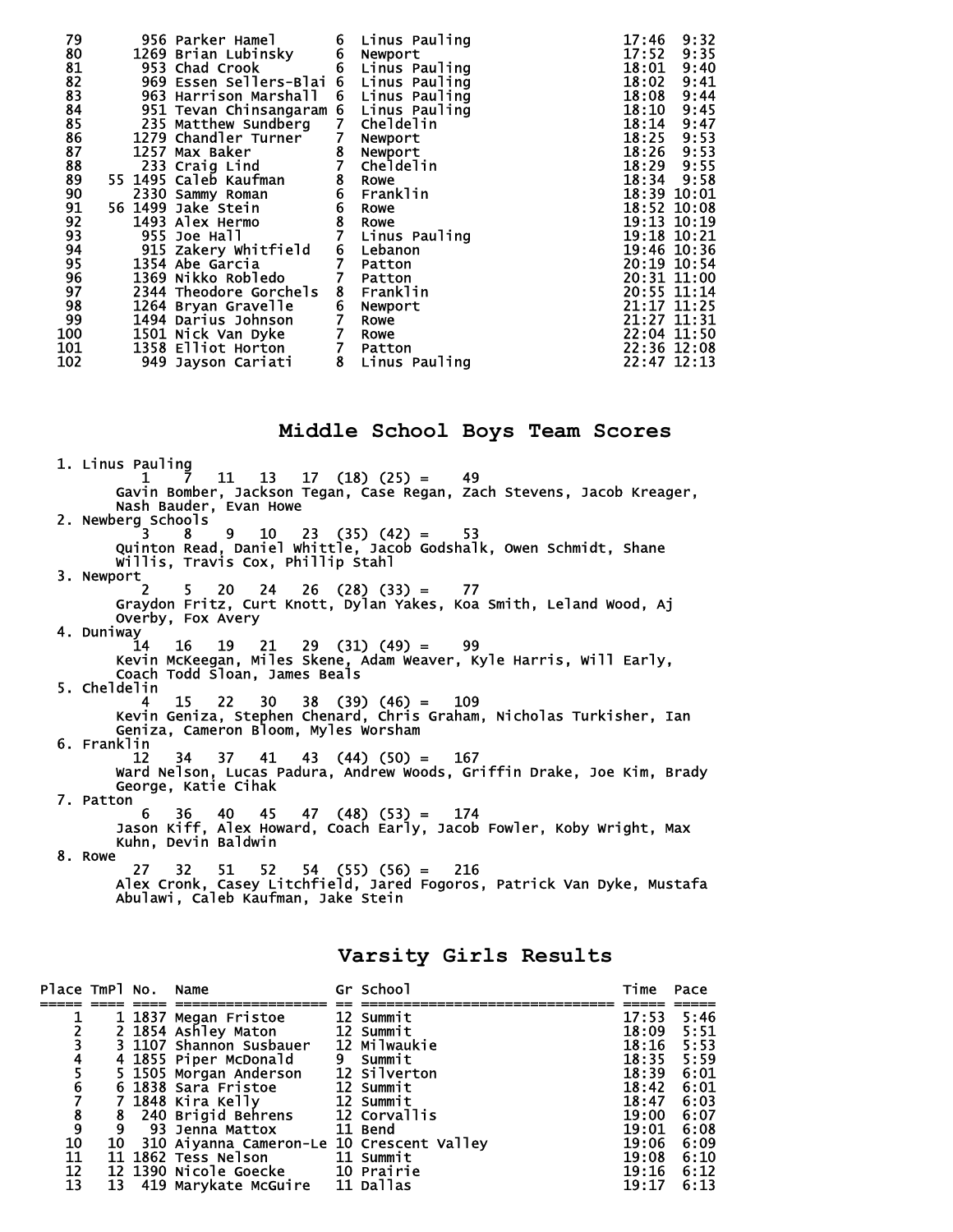| 14 |    |                                                                                                                                                                                                                                                               |                                                                                                                                                                                                                                                 |            |      |
|----|----|---------------------------------------------------------------------------------------------------------------------------------------------------------------------------------------------------------------------------------------------------------------|-------------------------------------------------------------------------------------------------------------------------------------------------------------------------------------------------------------------------------------------------|------------|------|
| 15 |    |                                                                                                                                                                                                                                                               |                                                                                                                                                                                                                                                 |            |      |
| 16 |    |                                                                                                                                                                                                                                                               |                                                                                                                                                                                                                                                 |            |      |
|    |    |                                                                                                                                                                                                                                                               |                                                                                                                                                                                                                                                 |            |      |
| 17 |    |                                                                                                                                                                                                                                                               |                                                                                                                                                                                                                                                 |            |      |
| 18 |    |                                                                                                                                                                                                                                                               |                                                                                                                                                                                                                                                 |            |      |
| 19 |    |                                                                                                                                                                                                                                                               |                                                                                                                                                                                                                                                 |            |      |
| 20 |    |                                                                                                                                                                                                                                                               |                                                                                                                                                                                                                                                 |            |      |
| 21 |    |                                                                                                                                                                                                                                                               |                                                                                                                                                                                                                                                 |            |      |
| 22 |    |                                                                                                                                                                                                                                                               |                                                                                                                                                                                                                                                 |            |      |
| 23 |    |                                                                                                                                                                                                                                                               |                                                                                                                                                                                                                                                 |            |      |
|    |    |                                                                                                                                                                                                                                                               |                                                                                                                                                                                                                                                 |            |      |
| 24 |    |                                                                                                                                                                                                                                                               |                                                                                                                                                                                                                                                 |            |      |
| 25 |    |                                                                                                                                                                                                                                                               |                                                                                                                                                                                                                                                 |            |      |
| 26 |    |                                                                                                                                                                                                                                                               |                                                                                                                                                                                                                                                 |            |      |
| 27 |    |                                                                                                                                                                                                                                                               |                                                                                                                                                                                                                                                 |            |      |
| 28 |    |                                                                                                                                                                                                                                                               |                                                                                                                                                                                                                                                 |            |      |
| 29 |    |                                                                                                                                                                                                                                                               |                                                                                                                                                                                                                                                 |            |      |
|    |    |                                                                                                                                                                                                                                                               |                                                                                                                                                                                                                                                 |            |      |
| 30 |    |                                                                                                                                                                                                                                                               |                                                                                                                                                                                                                                                 |            |      |
| 31 |    |                                                                                                                                                                                                                                                               |                                                                                                                                                                                                                                                 |            |      |
| 32 |    |                                                                                                                                                                                                                                                               |                                                                                                                                                                                                                                                 |            |      |
| 33 |    |                                                                                                                                                                                                                                                               |                                                                                                                                                                                                                                                 |            |      |
| 34 |    |                                                                                                                                                                                                                                                               |                                                                                                                                                                                                                                                 |            |      |
| 35 |    |                                                                                                                                                                                                                                                               |                                                                                                                                                                                                                                                 |            |      |
|    |    |                                                                                                                                                                                                                                                               |                                                                                                                                                                                                                                                 |            |      |
| 36 |    |                                                                                                                                                                                                                                                               |                                                                                                                                                                                                                                                 |            |      |
| 37 |    |                                                                                                                                                                                                                                                               |                                                                                                                                                                                                                                                 |            |      |
| 38 |    |                                                                                                                                                                                                                                                               |                                                                                                                                                                                                                                                 |            |      |
| 39 |    |                                                                                                                                                                                                                                                               |                                                                                                                                                                                                                                                 |            |      |
| 40 |    |                                                                                                                                                                                                                                                               |                                                                                                                                                                                                                                                 |            |      |
|    |    |                                                                                                                                                                                                                                                               |                                                                                                                                                                                                                                                 |            |      |
| 41 |    |                                                                                                                                                                                                                                                               |                                                                                                                                                                                                                                                 |            |      |
| 42 |    |                                                                                                                                                                                                                                                               | 14 88 Melliosa Huber 11 Bendi<br>15 SSR Abby Knight 11 Bendi<br>15 SSR Abby Knight 11 Bendi<br>16 SSR Abby Knight 11 Bendi<br>16 SSR Abby Knight 12 Piertinge<br>19 SSR Amplitude 12 Details 12 SSR Amplies<br>19 SSR Amplitude 12 Details 12 S |            |      |
| 43 |    |                                                                                                                                                                                                                                                               |                                                                                                                                                                                                                                                 |            |      |
| 44 |    |                                                                                                                                                                                                                                                               |                                                                                                                                                                                                                                                 |            |      |
| 45 |    |                                                                                                                                                                                                                                                               |                                                                                                                                                                                                                                                 |            |      |
| 46 |    |                                                                                                                                                                                                                                                               |                                                                                                                                                                                                                                                 |            |      |
|    |    |                                                                                                                                                                                                                                                               |                                                                                                                                                                                                                                                 |            |      |
| 47 |    |                                                                                                                                                                                                                                                               |                                                                                                                                                                                                                                                 |            |      |
| 48 |    |                                                                                                                                                                                                                                                               |                                                                                                                                                                                                                                                 |            |      |
| 49 |    |                                                                                                                                                                                                                                                               |                                                                                                                                                                                                                                                 |            |      |
| 50 |    |                                                                                                                                                                                                                                                               |                                                                                                                                                                                                                                                 |            |      |
| 51 |    |                                                                                                                                                                                                                                                               |                                                                                                                                                                                                                                                 |            |      |
| 52 |    |                                                                                                                                                                                                                                                               |                                                                                                                                                                                                                                                 |            |      |
| 53 |    |                                                                                                                                                                                                                                                               |                                                                                                                                                                                                                                                 |            |      |
|    |    |                                                                                                                                                                                                                                                               |                                                                                                                                                                                                                                                 |            |      |
| 54 |    |                                                                                                                                                                                                                                                               |                                                                                                                                                                                                                                                 |            |      |
| 55 |    |                                                                                                                                                                                                                                                               |                                                                                                                                                                                                                                                 |            |      |
| 56 |    |                                                                                                                                                                                                                                                               |                                                                                                                                                                                                                                                 |            |      |
| 57 |    |                                                                                                                                                                                                                                                               |                                                                                                                                                                                                                                                 |            |      |
| 58 |    |                                                                                                                                                                                                                                                               |                                                                                                                                                                                                                                                 |            |      |
|    |    |                                                                                                                                                                                                                                                               |                                                                                                                                                                                                                                                 |            |      |
| 59 |    |                                                                                                                                                                                                                                                               |                                                                                                                                                                                                                                                 |            |      |
| 60 |    |                                                                                                                                                                                                                                                               |                                                                                                                                                                                                                                                 |            |      |
| 61 |    |                                                                                                                                                                                                                                                               |                                                                                                                                                                                                                                                 |            |      |
| 62 |    |                                                                                                                                                                                                                                                               |                                                                                                                                                                                                                                                 |            |      |
| 63 |    | 61 1083 Courtney Repp 11 McNary                                                                                                                                                                                                                               |                                                                                                                                                                                                                                                 | 20:59 6:46 |      |
| 64 |    | 62 1526 Sequoia Rysdam                                                                                                                                                                                                                                        | 9 Silverton                                                                                                                                                                                                                                     | 20:59      | 6:46 |
| 65 |    | 1649 Ashleigh Davis 11 South Salem                                                                                                                                                                                                                            |                                                                                                                                                                                                                                                 |            |      |
|    |    |                                                                                                                                                                                                                                                               |                                                                                                                                                                                                                                                 | 21:00      | 6:46 |
| 66 |    |                                                                                                                                                                                                                                                               |                                                                                                                                                                                                                                                 | 21:03      | 6:47 |
| 67 |    | 63 2259 Sara Rodriquez<br>64 1708 Rachel Niesen<br>65 1387 Heather Corral<br>66 1137 Jenny Powell<br>10 Molalla                                                                                                                                               |                                                                                                                                                                                                                                                 | 21:04      | 6:47 |
| 68 |    |                                                                                                                                                                                                                                                               |                                                                                                                                                                                                                                                 | 21:06      | 6:48 |
| 69 |    |                                                                                                                                                                                                                                                               |                                                                                                                                                                                                                                                 | 21:08      | 6:48 |
| 70 |    |                                                                                                                                                                                                                                                               |                                                                                                                                                                                                                                                 | 21:09      | 6:49 |
| 71 |    | 67 108 Sera Stinson<br>68 547 Allegra Hoenigman 11 Franklin                                                                                                                                                                                                   |                                                                                                                                                                                                                                                 | 21:11      | 6:49 |
| 72 |    | 69 806 Jenny Jennings                                                                                                                                                                                                                                         | 9 Klamath Union                                                                                                                                                                                                                                 | 21:11      | 6:50 |
|    |    | oy 806 Jenny Jennings<br>70 485 Emilia Anderson                                                                                                                                                                                                               |                                                                                                                                                                                                                                                 |            |      |
| 73 |    |                                                                                                                                                                                                                                                               | 10 Forest Grove                                                                                                                                                                                                                                 | 21:11      | 6:50 |
| 74 |    | 71 1552 Aria Blumm                                                                                                                                                                                                                                            | 9 Sisters                                                                                                                                                                                                                                       | 21:14      | 6:51 |
| 75 | 72 | 556 Chloe Retallack 11 Franklin                                                                                                                                                                                                                               |                                                                                                                                                                                                                                                 | 21:16      | 6:51 |
| 76 |    |                                                                                                                                                                                                                                                               | 10 Crescent Valley                                                                                                                                                                                                                              | 21:16      | 6:51 |
| 77 |    |                                                                                                                                                                                                                                                               |                                                                                                                                                                                                                                                 | 21:17      | 6:51 |
| 78 |    | 72 556 Chioe Retailack<br>73 332 Anna Turkisher<br>74 2173 Dara Tillery<br>75 1132 Josie Child<br>76 2220 Allie Rasmussen<br>77 811 Dana Wirth<br>77 811 Dana Wirth<br>77 811 Dana Wirth<br>77 811 Dana Wirth<br>77 811 Dana Wirth<br>77 1105 Beck            |                                                                                                                                                                                                                                                 | 21:17      | 6:51 |
| 79 |    |                                                                                                                                                                                                                                                               |                                                                                                                                                                                                                                                 | 21:17      | 6:51 |
|    |    |                                                                                                                                                                                                                                                               |                                                                                                                                                                                                                                                 |            |      |
| 80 |    |                                                                                                                                                                                                                                                               |                                                                                                                                                                                                                                                 | 21:21      | 6:53 |
| 81 |    |                                                                                                                                                                                                                                                               |                                                                                                                                                                                                                                                 | 21:24      | 6:54 |
| 82 |    |                                                                                                                                                                                                                                                               |                                                                                                                                                                                                                                                 | 21:24      | 6:54 |
| 83 |    |                                                                                                                                                                                                                                                               |                                                                                                                                                                                                                                                 | 21:24      | 6:54 |
| 84 |    |                                                                                                                                                                                                                                                               |                                                                                                                                                                                                                                                 | 21:24      | 6:54 |
| 85 |    |                                                                                                                                                                                                                                                               |                                                                                                                                                                                                                                                 | 21:26      | 6:54 |
| 86 |    |                                                                                                                                                                                                                                                               |                                                                                                                                                                                                                                                 | 21:29      | 6:55 |
|    |    |                                                                                                                                                                                                                                                               |                                                                                                                                                                                                                                                 |            |      |
| 87 |    |                                                                                                                                                                                                                                                               |                                                                                                                                                                                                                                                 | 21:33      | 6:57 |
| 88 |    |                                                                                                                                                                                                                                                               |                                                                                                                                                                                                                                                 | 21:36      | 6:58 |
| 89 |    |                                                                                                                                                                                                                                                               |                                                                                                                                                                                                                                                 | 21:38      | 6:58 |
| 90 |    |                                                                                                                                                                                                                                                               |                                                                                                                                                                                                                                                 | 21:39      | 6:58 |
| 91 |    |                                                                                                                                                                                                                                                               |                                                                                                                                                                                                                                                 | 21:39      | 6:58 |
| 92 |    | 83 2219 Ana Ramirez<br>84 1714 Jocelyn Vinson<br>84 1714 Jocelyn Vinson<br>2132 Tracey Hunt<br>85 333 Veronica Twenge<br>86 492 Julia Khoury<br>86 492 Julia Khoury<br>87 879 Marli Corbett<br>87 879 Marli Corbett<br>87 1169 Trena Bia<br>87 1169 Irena Pia | 10 Newberg                                                                                                                                                                                                                                      | 21:39      | 6:59 |
|    |    |                                                                                                                                                                                                                                                               |                                                                                                                                                                                                                                                 |            |      |
| 93 |    |                                                                                                                                                                                                                                                               |                                                                                                                                                                                                                                                 | 21:40      | 6:59 |
| 94 |    |                                                                                                                                                                                                                                                               |                                                                                                                                                                                                                                                 | 21:40      | 6:59 |
| 95 |    |                                                                                                                                                                                                                                                               |                                                                                                                                                                                                                                                 | 21:42      | 6:59 |
| 96 |    | 8/ 1169 Irena Pia die Monderg<br>88 586 Miranda Fleming 11 Heritage<br>89 395 Natalie Stenbeck 11 Crook County<br>90 1614 Caitlyn Rowe 9 South Albany<br>91 193 Celeste Montoya 10 Century                                                                    |                                                                                                                                                                                                                                                 | 21:44      | 7:00 |
|    |    |                                                                                                                                                                                                                                                               |                                                                                                                                                                                                                                                 |            |      |

| L                       | <b>Bend</b>                                                                                                                                                                                                         |
|-------------------------|---------------------------------------------------------------------------------------------------------------------------------------------------------------------------------------------------------------------|
| 2<br>2                  | Heritage<br>Prairie                                                                                                                                                                                                 |
| )<br>)                  | Corvallis                                                                                                                                                                                                           |
|                         | Franklin                                                                                                                                                                                                            |
|                         | Prairie<br>South Salem                                                                                                                                                                                              |
| )<br>2                  | Tualatin                                                                                                                                                                                                            |
|                         | Marshfield                                                                                                                                                                                                          |
|                         | Prairie                                                                                                                                                                                                             |
| $\frac{2}{2}$           | Southridge<br>Milwaukie                                                                                                                                                                                             |
| )<br>L                  | Summit                                                                                                                                                                                                              |
|                         | Blanchet Catholic                                                                                                                                                                                                   |
|                         | Marshfield<br>Newberg                                                                                                                                                                                               |
| )<br>2)<br>L<br>L       | Sisters                                                                                                                                                                                                             |
|                         | South Albany                                                                                                                                                                                                        |
|                         | Thurston<br>L Prairie                                                                                                                                                                                               |
| $\sum_{i=1}^{n}$        | Corvallis                                                                                                                                                                                                           |
|                         | L Klamath Union                                                                                                                                                                                                     |
| L                       | Franklin<br>Sisters                                                                                                                                                                                                 |
| )<br>L                  | Forest Grove                                                                                                                                                                                                        |
| )<br>L                  | Crook County                                                                                                                                                                                                        |
|                         | Marshfield                                                                                                                                                                                                          |
| Ĺ                       | Bend<br>Battle Ground                                                                                                                                                                                               |
| $\frac{2}{2}$           | <b>Bend</b>                                                                                                                                                                                                         |
|                         | Bend<br>Corvallis                                                                                                                                                                                                   |
| $\mathbf{C}$            | Dallas                                                                                                                                                                                                              |
|                         | <b>Crescent Valley</b>                                                                                                                                                                                              |
| $\overline{\mathbf{r}}$ | Crescent Valley                                                                                                                                                                                                     |
|                         | McNary<br>Klamath Union                                                                                                                                                                                             |
|                         | Forest Grove                                                                                                                                                                                                        |
|                         | Prairie                                                                                                                                                                                                             |
| L                       | <b>Sisters</b><br>Astoria                                                                                                                                                                                           |
|                         | East Linn Christian                                                                                                                                                                                                 |
|                         | : Assolinn Chr<br>? Corvallis<br>? Crescent Vall<br>? Crescent Vall<br>! Klamath Union                                                                                                                              |
|                         | Crescent Valley                                                                                                                                                                                                     |
|                         |                                                                                                                                                                                                                     |
| 2                       | Molalla                                                                                                                                                                                                             |
| L                       | .<br>L Newport<br>Battle Ground                                                                                                                                                                                     |
| L                       | McNary                                                                                                                                                                                                              |
|                         | Silverton                                                                                                                                                                                                           |
| L                       | South Salem<br>Woodburn                                                                                                                                                                                             |
| 2))<br>2)<br>2)         | Southridge                                                                                                                                                                                                          |
|                         | Prairie                                                                                                                                                                                                             |
|                         | Molalla<br><b>Bend</b>                                                                                                                                                                                              |
|                         | Franklin                                                                                                                                                                                                            |
|                         | Klamath Union                                                                                                                                                                                                       |
|                         | Forest Grove<br>Sisters                                                                                                                                                                                             |
|                         | L Franklin                                                                                                                                                                                                          |
|                         | ) Crescent Valley                                                                                                                                                                                                   |
|                         | L West Albany<br>) Molalla                                                                                                                                                                                          |
|                         | West Salem                                                                                                                                                                                                          |
|                         | L Klamath Union                                                                                                                                                                                                     |
|                         | ) Milwaukie<br>L Heritage                                                                                                                                                                                           |
|                         | L La Salle                                                                                                                                                                                                          |
| L                       | McMinnville                                                                                                                                                                                                         |
| L                       | Tualatin<br>West Salem                                                                                                                                                                                              |
|                         | Contract<br>Contract Sales Sales<br>Contract Contract<br>Contract Contract<br>Contract Contract<br>Contract Contract<br>Contract Contract<br>Contract Contract Contract<br>Contract Contract Contract<br>Southridge |
|                         | Waldport                                                                                                                                                                                                            |
|                         | Crescent Valley<br>Forest Grove                                                                                                                                                                                     |
|                         |                                                                                                                                                                                                                     |
|                         |                                                                                                                                                                                                                     |
|                         | L Heritage                                                                                                                                                                                                          |
|                         | L Crook County<br>South Albany                                                                                                                                                                                      |
|                         | Century                                                                                                                                                                                                             |

| 9                                                                                                    |                                                                     |
|------------------------------------------------------------------------------------------------------|---------------------------------------------------------------------|
| $\vdots$                                                                                             |                                                                     |
| 9                                                                                                    |                                                                     |
|                                                                                                      |                                                                     |
|                                                                                                      |                                                                     |
|                                                                                                      |                                                                     |
|                                                                                                      |                                                                     |
|                                                                                                      |                                                                     |
|                                                                                                      |                                                                     |
|                                                                                                      |                                                                     |
|                                                                                                      |                                                                     |
|                                                                                                      |                                                                     |
|                                                                                                      |                                                                     |
|                                                                                                      |                                                                     |
|                                                                                                      |                                                                     |
|                                                                                                      |                                                                     |
|                                                                                                      |                                                                     |
|                                                                                                      |                                                                     |
|                                                                                                      |                                                                     |
|                                                                                                      |                                                                     |
|                                                                                                      |                                                                     |
|                                                                                                      |                                                                     |
|                                                                                                      |                                                                     |
|                                                                                                      |                                                                     |
|                                                                                                      |                                                                     |
|                                                                                                      |                                                                     |
|                                                                                                      |                                                                     |
|                                                                                                      |                                                                     |
|                                                                                                      |                                                                     |
|                                                                                                      |                                                                     |
|                                                                                                      |                                                                     |
|                                                                                                      |                                                                     |
|                                                                                                      |                                                                     |
|                                                                                                      |                                                                     |
|                                                                                                      |                                                                     |
|                                                                                                      |                                                                     |
|                                                                                                      |                                                                     |
|                                                                                                      |                                                                     |
|                                                                                                      |                                                                     |
|                                                                                                      |                                                                     |
|                                                                                                      |                                                                     |
|                                                                                                      |                                                                     |
| $\frac{0}{1}$<br>$\vdots$                                                                            |                                                                     |
| 59<br>00<br>03<br>ī                                                                                  |                                                                     |
|                                                                                                      |                                                                     |
|                                                                                                      |                                                                     |
|                                                                                                      |                                                                     |
|                                                                                                      |                                                                     |
|                                                                                                      |                                                                     |
|                                                                                                      |                                                                     |
|                                                                                                      |                                                                     |
|                                                                                                      |                                                                     |
|                                                                                                      |                                                                     |
|                                                                                                      |                                                                     |
|                                                                                                      |                                                                     |
|                                                                                                      |                                                                     |
|                                                                                                      |                                                                     |
|                                                                                                      |                                                                     |
|                                                                                                      |                                                                     |
|                                                                                                      |                                                                     |
|                                                                                                      |                                                                     |
|                                                                                                      |                                                                     |
|                                                                                                      |                                                                     |
|                                                                                                      |                                                                     |
|                                                                                                      |                                                                     |
|                                                                                                      |                                                                     |
| 222222222222222222222222222222<br>000001111146677714444693368999002346689111146677714444693368999002 | :444444455555555555555555555555560<br>66666666666666666666666666666 |
|                                                                                                      |                                                                     |
| ī<br>44<br>ì<br>1                                                                                    |                                                                     |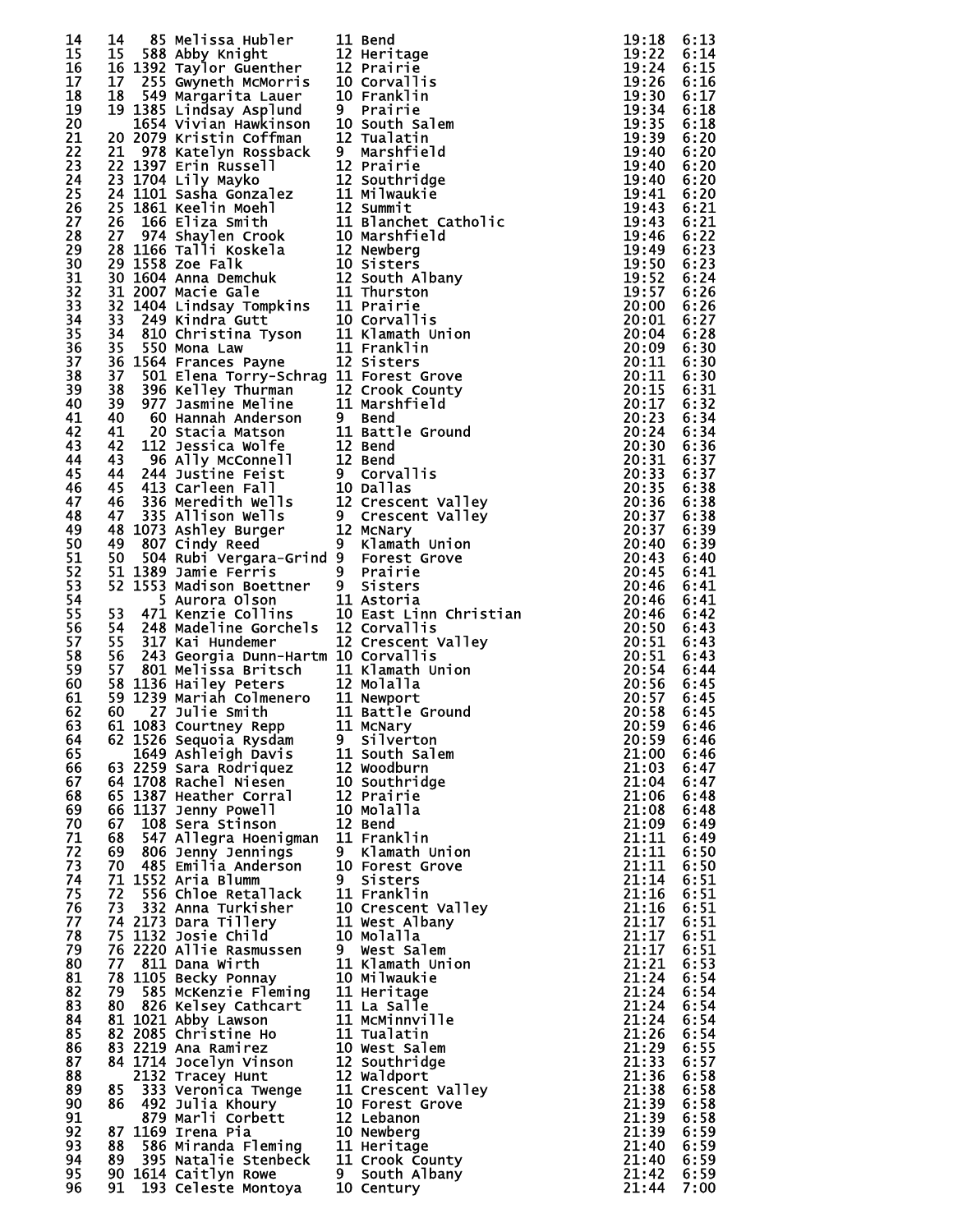| 97  |     | 888 Haley Morris                               | 9 Lebanon                                                                                                                                                                                                                                                                                                                                                                                                                                                                                            |                                                                                                | 21:45              | 7:00 |
|-----|-----|------------------------------------------------|------------------------------------------------------------------------------------------------------------------------------------------------------------------------------------------------------------------------------------------------------------------------------------------------------------------------------------------------------------------------------------------------------------------------------------------------------------------------------------------------------|------------------------------------------------------------------------------------------------|--------------------|------|
| 98  |     | 92 2062 Daniella Velasquez 12 Tillamook        |                                                                                                                                                                                                                                                                                                                                                                                                                                                                                                      |                                                                                                | 21:47              | 7:01 |
|     |     |                                                |                                                                                                                                                                                                                                                                                                                                                                                                                                                                                                      |                                                                                                |                    | 7:01 |
|     |     |                                                |                                                                                                                                                                                                                                                                                                                                                                                                                                                                                                      |                                                                                                |                    | 7:01 |
|     |     |                                                |                                                                                                                                                                                                                                                                                                                                                                                                                                                                                                      |                                                                                                |                    | 7:01 |
|     |     |                                                |                                                                                                                                                                                                                                                                                                                                                                                                                                                                                                      |                                                                                                |                    | 7:01 |
|     |     |                                                |                                                                                                                                                                                                                                                                                                                                                                                                                                                                                                      |                                                                                                |                    | 7:02 |
|     |     |                                                |                                                                                                                                                                                                                                                                                                                                                                                                                                                                                                      |                                                                                                |                    | 7:02 |
|     |     |                                                |                                                                                                                                                                                                                                                                                                                                                                                                                                                                                                      |                                                                                                |                    | 7:02 |
|     |     |                                                |                                                                                                                                                                                                                                                                                                                                                                                                                                                                                                      |                                                                                                |                    | 7:02 |
|     |     |                                                |                                                                                                                                                                                                                                                                                                                                                                                                                                                                                                      |                                                                                                |                    |      |
|     |     |                                                |                                                                                                                                                                                                                                                                                                                                                                                                                                                                                                      |                                                                                                |                    | 7:03 |
|     |     |                                                |                                                                                                                                                                                                                                                                                                                                                                                                                                                                                                      |                                                                                                |                    | 7:03 |
|     |     |                                                |                                                                                                                                                                                                                                                                                                                                                                                                                                                                                                      |                                                                                                |                    | 7:04 |
|     |     |                                                |                                                                                                                                                                                                                                                                                                                                                                                                                                                                                                      |                                                                                                |                    | 7:04 |
|     |     |                                                |                                                                                                                                                                                                                                                                                                                                                                                                                                                                                                      |                                                                                                |                    | 7:04 |
|     |     |                                                |                                                                                                                                                                                                                                                                                                                                                                                                                                                                                                      |                                                                                                |                    | 7:05 |
|     |     |                                                |                                                                                                                                                                                                                                                                                                                                                                                                                                                                                                      |                                                                                                |                    | 7:05 |
|     |     |                                                |                                                                                                                                                                                                                                                                                                                                                                                                                                                                                                      |                                                                                                |                    | 7:05 |
|     |     |                                                |                                                                                                                                                                                                                                                                                                                                                                                                                                                                                                      |                                                                                                |                    | 7:05 |
|     |     |                                                |                                                                                                                                                                                                                                                                                                                                                                                                                                                                                                      |                                                                                                |                    | 7:05 |
|     |     |                                                |                                                                                                                                                                                                                                                                                                                                                                                                                                                                                                      |                                                                                                |                    | 7:06 |
|     |     |                                                |                                                                                                                                                                                                                                                                                                                                                                                                                                                                                                      |                                                                                                |                    | 7:06 |
|     |     |                                                |                                                                                                                                                                                                                                                                                                                                                                                                                                                                                                      |                                                                                                |                    | 7:07 |
|     |     |                                                |                                                                                                                                                                                                                                                                                                                                                                                                                                                                                                      |                                                                                                |                    | 7:07 |
|     |     |                                                |                                                                                                                                                                                                                                                                                                                                                                                                                                                                                                      |                                                                                                |                    | 7:08 |
|     |     |                                                |                                                                                                                                                                                                                                                                                                                                                                                                                                                                                                      |                                                                                                |                    | 7:08 |
|     |     |                                                |                                                                                                                                                                                                                                                                                                                                                                                                                                                                                                      |                                                                                                |                    | 7:08 |
|     |     |                                                |                                                                                                                                                                                                                                                                                                                                                                                                                                                                                                      |                                                                                                |                    | 7:08 |
|     |     |                                                | 938 Malley Morris 91 Lebanon<br>1938 Malley Morris 91 Lebanon<br>1938 Malley Morris 91 Lebanon<br>1941 1124 Malle State Renn<br>1940 Malley Morris 1945<br>1940 Malley Malley Morris 11 Manufacture 11 Lebanon<br>1952 2002 Malley Malley                                                                                                                                                                                                                                                            |                                                                                                |                    | 7:09 |
|     |     |                                                |                                                                                                                                                                                                                                                                                                                                                                                                                                                                                                      |                                                                                                |                    | 7:09 |
|     |     |                                                |                                                                                                                                                                                                                                                                                                                                                                                                                                                                                                      |                                                                                                |                    | 7:09 |
|     |     |                                                |                                                                                                                                                                                                                                                                                                                                                                                                                                                                                                      |                                                                                                |                    | 7:10 |
|     |     |                                                |                                                                                                                                                                                                                                                                                                                                                                                                                                                                                                      |                                                                                                |                    | 7:10 |
|     |     |                                                |                                                                                                                                                                                                                                                                                                                                                                                                                                                                                                      |                                                                                                |                    | 7:10 |
|     |     |                                                |                                                                                                                                                                                                                                                                                                                                                                                                                                                                                                      |                                                                                                |                    | 7:10 |
|     |     |                                                |                                                                                                                                                                                                                                                                                                                                                                                                                                                                                                      |                                                                                                |                    |      |
|     |     |                                                |                                                                                                                                                                                                                                                                                                                                                                                                                                                                                                      |                                                                                                |                    | 7:10 |
|     |     |                                                |                                                                                                                                                                                                                                                                                                                                                                                                                                                                                                      |                                                                                                |                    | 7:11 |
|     |     |                                                |                                                                                                                                                                                                                                                                                                                                                                                                                                                                                                      |                                                                                                |                    | 7:11 |
|     |     |                                                |                                                                                                                                                                                                                                                                                                                                                                                                                                                                                                      |                                                                                                |                    | 7:12 |
|     |     |                                                |                                                                                                                                                                                                                                                                                                                                                                                                                                                                                                      |                                                                                                |                    | 7:12 |
|     |     |                                                |                                                                                                                                                                                                                                                                                                                                                                                                                                                                                                      |                                                                                                |                    | 7:13 |
|     |     |                                                |                                                                                                                                                                                                                                                                                                                                                                                                                                                                                                      |                                                                                                |                    | 7:13 |
|     |     |                                                |                                                                                                                                                                                                                                                                                                                                                                                                                                                                                                      |                                                                                                |                    | 7:13 |
|     |     |                                                |                                                                                                                                                                                                                                                                                                                                                                                                                                                                                                      |                                                                                                |                    | 7:14 |
|     |     |                                                |                                                                                                                                                                                                                                                                                                                                                                                                                                                                                                      |                                                                                                |                    | 7:15 |
|     |     |                                                |                                                                                                                                                                                                                                                                                                                                                                                                                                                                                                      |                                                                                                |                    | 7:15 |
|     |     |                                                |                                                                                                                                                                                                                                                                                                                                                                                                                                                                                                      |                                                                                                |                    | 7:15 |
|     |     |                                                |                                                                                                                                                                                                                                                                                                                                                                                                                                                                                                      |                                                                                                |                    | 7:15 |
|     |     |                                                |                                                                                                                                                                                                                                                                                                                                                                                                                                                                                                      |                                                                                                |                    | 7:17 |
|     |     |                                                |                                                                                                                                                                                                                                                                                                                                                                                                                                                                                                      | 22:36 7:17<br>22:36 7:17<br>22:36 7:17<br>22:37 7:17<br>22:39 7:18<br>22:40 7:18<br>22:40 7:18 |                    |      |
| 147 | 138 | 975 Lindsay Devereux                           | 10 Marshfield                                                                                                                                                                                                                                                                                                                                                                                                                                                                                        |                                                                                                |                    |      |
| 148 |     | 139 1758 Kassia Brown                          | 9 Sprague                                                                                                                                                                                                                                                                                                                                                                                                                                                                                            |                                                                                                |                    |      |
| 149 |     |                                                |                                                                                                                                                                                                                                                                                                                                                                                                                                                                                                      |                                                                                                |                    |      |
| 150 |     |                                                |                                                                                                                                                                                                                                                                                                                                                                                                                                                                                                      |                                                                                                |                    |      |
| 151 |     |                                                |                                                                                                                                                                                                                                                                                                                                                                                                                                                                                                      |                                                                                                | 22:40              |      |
| 152 |     |                                                |                                                                                                                                                                                                                                                                                                                                                                                                                                                                                                      |                                                                                                | 22:41              | 7:18 |
| 153 |     | $\overline{144}$ $\overline{589}$ Carly Knight | 139 1730 Kassia Brown<br>140 385 Charsie Brewer<br>141 17 Holly Helmes<br>10 Battle Ground<br>142 2150 Haylee Burgdorf<br>19 West Albany<br>143 1163 Grace Jen<br>144 589 Carly Knight<br>10 Heritage                                                                                                                                                                                                                                                                                                |                                                                                                | 22:43              | 7:19 |
| 154 |     | 145 2254 Ruth Camacho                          | 11 Woodburn                                                                                                                                                                                                                                                                                                                                                                                                                                                                                          |                                                                                                | 22:45              | 7:20 |
| 155 |     | 146 2260 Elizabeth Rodrique 12 Woodburn        |                                                                                                                                                                                                                                                                                                                                                                                                                                                                                                      |                                                                                                | 22:47              | 7:20 |
| 156 |     |                                                |                                                                                                                                                                                                                                                                                                                                                                                                                                                                                                      |                                                                                                | 22:47              | 7:20 |
| 157 |     |                                                |                                                                                                                                                                                                                                                                                                                                                                                                                                                                                                      |                                                                                                | 22:47              | 7:20 |
| 158 |     |                                                |                                                                                                                                                                                                                                                                                                                                                                                                                                                                                                      |                                                                                                | 22:48              | 7:21 |
| 159 |     |                                                |                                                                                                                                                                                                                                                                                                                                                                                                                                                                                                      |                                                                                                | 22:49              | 7:21 |
| 160 |     |                                                | 146 2260 Elizabeth Rodrique 12 Woodburn<br>147 1705 Melanie Mazer 12 Southridge<br>148 1554 Jordyn Clymens 12 Sisters<br>149 2077 Emily Barry 11 Tualatin<br>150 980 Lauren Tripp 9 Marshfield<br>151 1129 Denise Aquino 10 Molalla<br>152                                                                                                                                                                                                                                                           |                                                                                                | 22:51              | 7:21 |
| 161 |     |                                                |                                                                                                                                                                                                                                                                                                                                                                                                                                                                                                      |                                                                                                | 22:51              | 7:22 |
| 162 |     |                                                |                                                                                                                                                                                                                                                                                                                                                                                                                                                                                                      |                                                                                                | 22:52              | 7:22 |
| 163 |     |                                                |                                                                                                                                                                                                                                                                                                                                                                                                                                                                                                      |                                                                                                | 22:52              | 7:22 |
| 164 |     |                                                |                                                                                                                                                                                                                                                                                                                                                                                                                                                                                                      |                                                                                                | 22:56              | 7:23 |
| 165 |     |                                                |                                                                                                                                                                                                                                                                                                                                                                                                                                                                                                      |                                                                                                | 22:57              | 7:23 |
| 166 |     |                                                |                                                                                                                                                                                                                                                                                                                                                                                                                                                                                                      |                                                                                                | $\overline{2}2:57$ | 7:24 |
| 167 |     |                                                |                                                                                                                                                                                                                                                                                                                                                                                                                                                                                                      |                                                                                                | 22:59              | 7:24 |
| 168 |     |                                                |                                                                                                                                                                                                                                                                                                                                                                                                                                                                                                      |                                                                                                | 22:59              | 7:24 |
| 169 |     |                                                |                                                                                                                                                                                                                                                                                                                                                                                                                                                                                                      |                                                                                                | 23:00              | 7:25 |
| 170 |     |                                                |                                                                                                                                                                                                                                                                                                                                                                                                                                                                                                      |                                                                                                | 23:01              | 7:25 |
| 171 |     |                                                |                                                                                                                                                                                                                                                                                                                                                                                                                                                                                                      |                                                                                                | 23:02              | 7:25 |
| 172 |     |                                                |                                                                                                                                                                                                                                                                                                                                                                                                                                                                                                      |                                                                                                | 23:03              | 7:25 |
| 173 |     |                                                |                                                                                                                                                                                                                                                                                                                                                                                                                                                                                                      |                                                                                                | 23:04              | 7:26 |
| 174 |     |                                                |                                                                                                                                                                                                                                                                                                                                                                                                                                                                                                      |                                                                                                | 23:05              |      |
| 175 |     |                                                |                                                                                                                                                                                                                                                                                                                                                                                                                                                                                                      |                                                                                                | 23:06              | 7:26 |
|     |     |                                                |                                                                                                                                                                                                                                                                                                                                                                                                                                                                                                      |                                                                                                |                    | 7:26 |
| 176 |     |                                                | 156 1161 Savannah Hamilton 12 Newberg<br>157 593 Allie Popescu<br>158 834 Alice Marin 10 La Salle<br>159 2061 Sabrina Pollman 9 Tillamook<br>160 24 Rachel Rast<br>16 24 Rachel Rast<br>16 976 Natasha Hill<br>162 829 Moira Eaton 9 La Salle<br>163 2<br>162 829 Moira Eaton 9 La Salle<br>163 2078 Aubrey Brown 12 Tualatin<br>164 1079 Jael Mosqueda 9 McNary<br>165 2091 Megan Shockloss 11 Tualatin<br>166 2211 Anna Hauck 12 West Salem<br>167 2210 Rebecca Elmer 11 West Salem<br>168 500 Jes |                                                                                                | 23:06<br>23:10     | 7:27 |
| 177 |     |                                                |                                                                                                                                                                                                                                                                                                                                                                                                                                                                                                      |                                                                                                |                    | 7:28 |
| 178 |     |                                                |                                                                                                                                                                                                                                                                                                                                                                                                                                                                                                      |                                                                                                | 23:12              | 7:29 |
| 179 |     |                                                |                                                                                                                                                                                                                                                                                                                                                                                                                                                                                                      |                                                                                                | 23:17              | 7:30 |

|                                               | Lebanon                                                       |
|-----------------------------------------------|---------------------------------------------------------------|
|                                               | <b>Tillamook</b>                                              |
|                                               | Battle Ground                                                 |
| 202201022002112121                            | Molalla                                                       |
|                                               | Newberg                                                       |
|                                               | Tualatin                                                      |
|                                               | Woodburn                                                      |
|                                               |                                                               |
|                                               | Franklin                                                      |
|                                               | west Albany<br>East Linn Christia                             |
|                                               |                                                               |
|                                               | East Linn Christia                                            |
|                                               | Central Linn                                                  |
|                                               | Milwaukie                                                     |
|                                               | West Albany                                                   |
|                                               | McNary                                                        |
|                                               | Century                                                       |
|                                               | west Albany                                                   |
|                                               |                                                               |
|                                               | Klamath Union                                                 |
|                                               | <b>Bend</b>                                                   |
| $\begin{smallmatrix} 0 \ 1 \end{smallmatrix}$ | Century                                                       |
|                                               | Crook County                                                  |
| 0                                             | Century<br>Marshfield                                         |
| $\begin{smallmatrix} 0 \ 1 \end{smallmatrix}$ |                                                               |
|                                               | Woodburn                                                      |
| O                                             | Newberg                                                       |
|                                               | <b>Dallas</b>                                                 |
| 1                                             | Blanchet Catholic                                             |
| 0                                             | Dallas                                                        |
|                                               |                                                               |
|                                               | Sprague                                                       |
|                                               | Sprague                                                       |
| 1                                             | La Salle                                                      |
| 0                                             | South Albany                                                  |
|                                               | Silverton                                                     |
| 0<br>1<br>2                                   | La Salle                                                      |
|                                               | Southridge                                                    |
|                                               | South Salem                                                   |
| 1                                             | Thurston                                                      |
| O                                             |                                                               |
| 0                                             | waldport<br>South Albany                                      |
|                                               | <b>Dallas</b>                                                 |
| 0<br>2<br>1<br>2                              | Corvallis                                                     |
|                                               |                                                               |
|                                               | La Salle                                                      |
|                                               | McMinnville                                                   |
|                                               | <b>Tillamook</b>                                              |
| 0                                             | Milwaukie                                                     |
|                                               | Forest Grove                                                  |
| 1                                             | Dallas                                                        |
| 0                                             | Crescent Valley                                               |
| 0                                             | North Salem                                                   |
| 1                                             | McMinnvill<br>Marshfield                                      |
| 0                                             |                                                               |
|                                               | Sprague                                                       |
|                                               | Crook County                                                  |
| 0                                             | Battle Ground                                                 |
|                                               | West Albany                                                   |
|                                               |                                                               |
|                                               | Newberg                                                       |
|                                               | Heritage                                                      |
|                                               | <b>Woodburn</b>                                               |
|                                               | Woodburn                                                      |
| 2012221                                       | Southridge                                                    |
|                                               | Sisters                                                       |
|                                               | Tualatin                                                      |
|                                               | Marshfield                                                    |
| 0                                             | <b>Molalla</b>                                                |
|                                               | Battle Ground                                                 |
|                                               | Silverton                                                     |
|                                               | Silverton                                                     |
|                                               | Thurston                                                      |
|                                               | Newberg                                                       |
|                                               | Heritage                                                      |
| <b>001220</b>                                 |                                                               |
|                                               | <b>La Salle<br/>Tillamook</b>                                 |
|                                               |                                                               |
| 0<br>2                                        |                                                               |
|                                               |                                                               |
|                                               | <b>Battle Ground<br/>Marshfield<br/>La Salle<br/>Tualatin</b> |
| $\overline{c}$                                |                                                               |
|                                               | McNary<br>Tualatin                                            |
|                                               |                                                               |
| <b>121110</b>                                 | West Salem                                                    |
|                                               | West Salem                                                    |
|                                               | Forest Grove                                                  |
|                                               | Blanchet Catholic                                             |
|                                               | Newport                                                       |
|                                               |                                                               |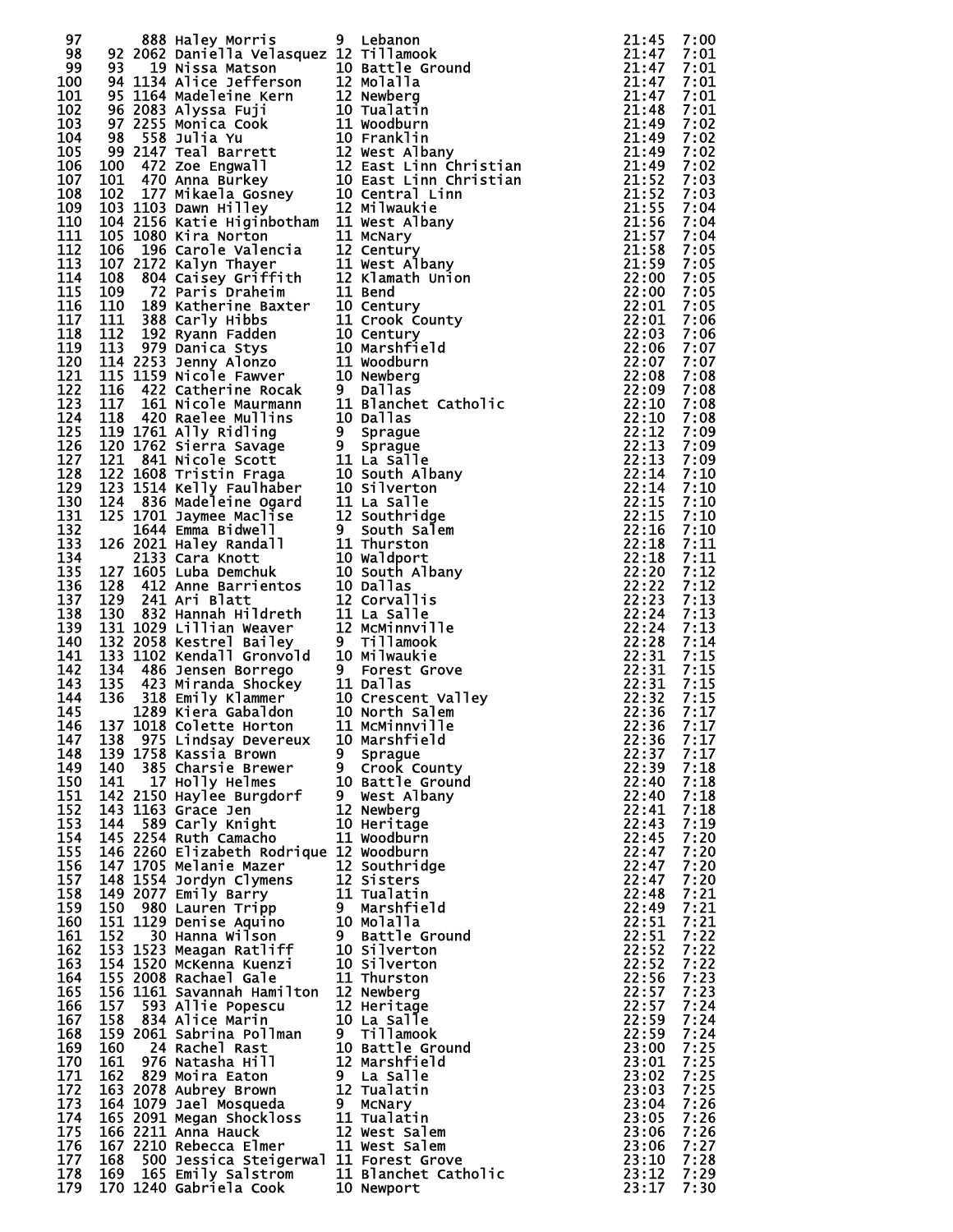| 180 |     |                                                                                                                                                                                                                                       |   |                                                                                                                                                                                                                                             | 23:18 | 7:30 |
|-----|-----|---------------------------------------------------------------------------------------------------------------------------------------------------------------------------------------------------------------------------------------|---|---------------------------------------------------------------------------------------------------------------------------------------------------------------------------------------------------------------------------------------------|-------|------|
| 181 |     |                                                                                                                                                                                                                                       |   |                                                                                                                                                                                                                                             | 23:18 | 7:30 |
| 182 |     |                                                                                                                                                                                                                                       |   |                                                                                                                                                                                                                                             |       | 7:31 |
|     |     | 171 2162 Emma Latta 9 West Albany<br>172 1431 Hannah Scrocca 11 Regis<br>173 2151 Rosa Delatore 12 West Albany<br>174 824 Lilly Bengtson 10 La Salle<br>175 554 Caitlin Morrison 10 Franklin<br>176 1135 Katerina Lucero - 11 Molalla |   | 172 21522 Emma Latta - 9 west Albany 23:1182<br>172 1442 Emma Latta - 9 west Albany 23:118<br>172 1451 Hannah Scrocca - 11 Nedis Albany 23:118<br>174 8244 Lilly Remptson<br>174 8244 Lilly Remptson 110 Latalle<br>174 8244 Lilly Remptson |       |      |
| 183 |     |                                                                                                                                                                                                                                       |   |                                                                                                                                                                                                                                             |       | 7:31 |
| 184 |     |                                                                                                                                                                                                                                       |   |                                                                                                                                                                                                                                             |       | 7:31 |
| 185 |     |                                                                                                                                                                                                                                       |   |                                                                                                                                                                                                                                             |       | 7:31 |
|     |     |                                                                                                                                                                                                                                       |   |                                                                                                                                                                                                                                             |       |      |
| 186 |     |                                                                                                                                                                                                                                       |   |                                                                                                                                                                                                                                             |       | 7:31 |
| 187 |     |                                                                                                                                                                                                                                       |   |                                                                                                                                                                                                                                             |       | 7:32 |
| 188 |     |                                                                                                                                                                                                                                       |   |                                                                                                                                                                                                                                             |       | 7:33 |
|     |     |                                                                                                                                                                                                                                       |   |                                                                                                                                                                                                                                             |       |      |
| 189 |     |                                                                                                                                                                                                                                       |   |                                                                                                                                                                                                                                             |       | 7:33 |
| 190 |     |                                                                                                                                                                                                                                       |   |                                                                                                                                                                                                                                             |       | 7:33 |
| 191 |     |                                                                                                                                                                                                                                       |   |                                                                                                                                                                                                                                             |       | 7:33 |
|     |     |                                                                                                                                                                                                                                       |   |                                                                                                                                                                                                                                             |       |      |
| 192 |     |                                                                                                                                                                                                                                       |   |                                                                                                                                                                                                                                             |       | 7:33 |
| 193 |     |                                                                                                                                                                                                                                       |   |                                                                                                                                                                                                                                             |       | 7:34 |
| 194 |     |                                                                                                                                                                                                                                       |   |                                                                                                                                                                                                                                             |       | 7:34 |
|     |     |                                                                                                                                                                                                                                       |   |                                                                                                                                                                                                                                             |       |      |
| 195 |     |                                                                                                                                                                                                                                       |   |                                                                                                                                                                                                                                             |       | 7:35 |
| 196 |     |                                                                                                                                                                                                                                       |   |                                                                                                                                                                                                                                             |       | 7:35 |
| 197 |     |                                                                                                                                                                                                                                       |   |                                                                                                                                                                                                                                             |       | 7:36 |
|     |     |                                                                                                                                                                                                                                       |   |                                                                                                                                                                                                                                             |       |      |
| 198 |     |                                                                                                                                                                                                                                       |   |                                                                                                                                                                                                                                             |       | 7:36 |
| 199 |     |                                                                                                                                                                                                                                       |   |                                                                                                                                                                                                                                             |       | 7:39 |
| 200 |     |                                                                                                                                                                                                                                       |   |                                                                                                                                                                                                                                             |       | 7:40 |
|     |     |                                                                                                                                                                                                                                       |   |                                                                                                                                                                                                                                             |       |      |
| 201 |     |                                                                                                                                                                                                                                       |   |                                                                                                                                                                                                                                             |       | 7:43 |
| 202 |     |                                                                                                                                                                                                                                       |   |                                                                                                                                                                                                                                             |       | 7:44 |
| 203 |     |                                                                                                                                                                                                                                       |   |                                                                                                                                                                                                                                             |       | 7:45 |
|     |     |                                                                                                                                                                                                                                       |   |                                                                                                                                                                                                                                             |       |      |
| 204 |     |                                                                                                                                                                                                                                       |   |                                                                                                                                                                                                                                             |       | 7:46 |
| 205 |     |                                                                                                                                                                                                                                       |   |                                                                                                                                                                                                                                             |       | 7:46 |
| 206 |     |                                                                                                                                                                                                                                       |   |                                                                                                                                                                                                                                             |       |      |
|     |     |                                                                                                                                                                                                                                       |   |                                                                                                                                                                                                                                             |       | 7:46 |
| 207 |     |                                                                                                                                                                                                                                       |   |                                                                                                                                                                                                                                             |       | 7:47 |
| 208 |     |                                                                                                                                                                                                                                       |   |                                                                                                                                                                                                                                             |       | 7:47 |
| 209 |     |                                                                                                                                                                                                                                       |   |                                                                                                                                                                                                                                             |       |      |
|     |     |                                                                                                                                                                                                                                       |   |                                                                                                                                                                                                                                             |       | 7:49 |
| 210 |     |                                                                                                                                                                                                                                       |   |                                                                                                                                                                                                                                             |       | 7:50 |
| 211 |     |                                                                                                                                                                                                                                       |   |                                                                                                                                                                                                                                             |       | 7:52 |
| 212 |     |                                                                                                                                                                                                                                       |   |                                                                                                                                                                                                                                             |       | 7:53 |
|     |     |                                                                                                                                                                                                                                       |   |                                                                                                                                                                                                                                             |       |      |
| 213 |     |                                                                                                                                                                                                                                       |   |                                                                                                                                                                                                                                             |       | 7:53 |
| 214 |     |                                                                                                                                                                                                                                       |   |                                                                                                                                                                                                                                             |       | 7:53 |
| 215 |     |                                                                                                                                                                                                                                       |   |                                                                                                                                                                                                                                             |       | 7:54 |
|     |     |                                                                                                                                                                                                                                       |   |                                                                                                                                                                                                                                             |       |      |
| 216 |     |                                                                                                                                                                                                                                       |   |                                                                                                                                                                                                                                             |       | 7:56 |
| 217 |     |                                                                                                                                                                                                                                       |   |                                                                                                                                                                                                                                             |       | 7:58 |
| 218 |     |                                                                                                                                                                                                                                       |   |                                                                                                                                                                                                                                             |       | 8:00 |
|     |     |                                                                                                                                                                                                                                       |   |                                                                                                                                                                                                                                             |       |      |
| 219 |     |                                                                                                                                                                                                                                       |   |                                                                                                                                                                                                                                             |       | 8:00 |
| 220 |     |                                                                                                                                                                                                                                       |   |                                                                                                                                                                                                                                             |       | 8:00 |
| 221 |     |                                                                                                                                                                                                                                       |   |                                                                                                                                                                                                                                             |       | 8:00 |
|     |     |                                                                                                                                                                                                                                       |   |                                                                                                                                                                                                                                             |       |      |
| 222 |     |                                                                                                                                                                                                                                       |   |                                                                                                                                                                                                                                             |       | 8:01 |
| 223 |     |                                                                                                                                                                                                                                       |   |                                                                                                                                                                                                                                             |       | 8:03 |
| 224 |     |                                                                                                                                                                                                                                       |   |                                                                                                                                                                                                                                             |       | 8:03 |
|     |     |                                                                                                                                                                                                                                       |   |                                                                                                                                                                                                                                             |       |      |
| 225 |     |                                                                                                                                                                                                                                       |   |                                                                                                                                                                                                                                             |       | 8:04 |
| 226 |     |                                                                                                                                                                                                                                       |   |                                                                                                                                                                                                                                             |       | 8:05 |
| 227 |     |                                                                                                                                                                                                                                       |   |                                                                                                                                                                                                                                             |       | 8:06 |
|     |     |                                                                                                                                                                                                                                       |   |                                                                                                                                                                                                                                             |       |      |
| 228 |     |                                                                                                                                                                                                                                       |   |                                                                                                                                                                                                                                             |       | 8:07 |
| 229 |     | 213 1016 Eliza Hallett 11 McMinnville                                                                                                                                                                                                 |   |                                                                                                                                                                                                                                             | 25:16 | 8:08 |
| 230 |     | 214 180 Victoria Winter                                                                                                                                                                                                               |   | 12 Central Linn                                                                                                                                                                                                                             | 25:20 | 8:10 |
| 231 |     | 215 1246 Catalina Heller                                                                                                                                                                                                              |   | 12 Newport                                                                                                                                                                                                                                  | 25:23 | 8:11 |
|     |     |                                                                                                                                                                                                                                       |   |                                                                                                                                                                                                                                             |       |      |
| 232 |     | 216 1615 Karen Solis-Sanche 10 South Albany                                                                                                                                                                                           |   |                                                                                                                                                                                                                                             | 25:26 | 8:12 |
| 233 |     | 217 1764 Jane Thomas                                                                                                                                                                                                                  | 9 | Sprague                                                                                                                                                                                                                                     | 25:27 | 8:12 |
| 234 |     | 218 1027 Kelly Renshaw                                                                                                                                                                                                                |   | 10 MCMinnville                                                                                                                                                                                                                              | 25:29 | 8:13 |
|     |     |                                                                                                                                                                                                                                       |   |                                                                                                                                                                                                                                             |       |      |
| 235 |     | 219 389 Halie Jones                                                                                                                                                                                                                   |   | 11 Crook County                                                                                                                                                                                                                             | 25:33 | 8:14 |
| 236 |     | 220 2060 Richards Kaeti                                                                                                                                                                                                               |   | 9 Tillamook                                                                                                                                                                                                                                 | 25:35 | 8:15 |
| 237 |     | 221 2059 Samantha Boring                                                                                                                                                                                                              |   | 11 Tillamook                                                                                                                                                                                                                                | 25:38 | 8:16 |
|     |     |                                                                                                                                                                                                                                       |   |                                                                                                                                                                                                                                             |       |      |
| 238 | 222 | 178 Rachel Gosney                                                                                                                                                                                                                     |   | 12 Central Linn                                                                                                                                                                                                                             | 25:40 | 8:16 |
| 239 |     | 223 1076 Judy Jiang                                                                                                                                                                                                                   |   | 11 McNary                                                                                                                                                                                                                                   | 25:42 | 8:17 |
| 240 |     | 224 1426 Erin Marshall                                                                                                                                                                                                                |   | 12 Regis                                                                                                                                                                                                                                    | 25:45 | 8:18 |
|     |     |                                                                                                                                                                                                                                       |   |                                                                                                                                                                                                                                             | 25:47 |      |
| 241 | 225 | 176 Rose Gerber                                                                                                                                                                                                                       |   | 11 Central Linn                                                                                                                                                                                                                             |       | 8:18 |
| 242 |     | 889 Lyubov Prokovych                                                                                                                                                                                                                  |   | 12 Lebanon                                                                                                                                                                                                                                  | 25:59 | 8:22 |
| 243 |     | 226 1423 Manami Kaneko                                                                                                                                                                                                                |   | 10 Regis                                                                                                                                                                                                                                    | 26:10 | 8:26 |
| 244 |     |                                                                                                                                                                                                                                       |   |                                                                                                                                                                                                                                             | 26:27 | 8:31 |
|     |     | 227 162 Megan McCarthy                                                                                                                                                                                                                |   | 12 Blanchet Catholic                                                                                                                                                                                                                        |       |      |
| 245 |     | 2073 Brandi Estelle                                                                                                                                                                                                                   |   | 11 Toledo                                                                                                                                                                                                                                   | 26:37 | 8:34 |
| 246 |     | 4 Karina Goicochea                                                                                                                                                                                                                    |   | 11 Astoria                                                                                                                                                                                                                                  | 26:38 | 8:35 |
|     |     |                                                                                                                                                                                                                                       |   |                                                                                                                                                                                                                                             |       |      |
| 247 |     | 228 1760 Kelly Johnson                                                                                                                                                                                                                |   | 12 Sprague                                                                                                                                                                                                                                  | 27:23 | 8:49 |
| 248 | 229 | 473 Amber Jeffers                                                                                                                                                                                                                     |   | 9 East Linn Christian                                                                                                                                                                                                                       | 27:31 | 8:52 |
| 249 | 230 | 160 Natalie Lieurance                                                                                                                                                                                                                 |   | 12 Blanchet Catholic                                                                                                                                                                                                                        | 27:36 | 8:53 |
|     |     | 231 1419 Micole Heater                                                                                                                                                                                                                |   | 11 Regis                                                                                                                                                                                                                                    | 28:00 |      |
| 250 |     |                                                                                                                                                                                                                                       |   |                                                                                                                                                                                                                                             |       | 9:01 |
| 251 | 232 | 474 Kendra Pelkey                                                                                                                                                                                                                     |   | 11 East Linn Christian                                                                                                                                                                                                                      | 28:01 | 9:01 |
| 252 |     | 2130 Holly Bissell                                                                                                                                                                                                                    |   | 12 Waldport                                                                                                                                                                                                                                 | 29:00 | 9:20 |
| 253 |     | 233 475 Seychelle Sater                                                                                                                                                                                                               |   | 9 East Linn Christian                                                                                                                                                                                                                       | 29:21 | 9:27 |
|     |     |                                                                                                                                                                                                                                       |   |                                                                                                                                                                                                                                             |       |      |
| 254 |     | 2292 Stephanie Garcia                                                                                                                                                                                                                 |   | 10 Madras                                                                                                                                                                                                                                   | 29:27 | 9:29 |
| 255 |     | 2135 Samantha Rosser                                                                                                                                                                                                                  |   | 12 Waldport                                                                                                                                                                                                                                 | 30:43 | 9:53 |
|     |     |                                                                                                                                                                                                                                       |   |                                                                                                                                                                                                                                             |       |      |

| West Albany<br>Regis              |
|-----------------------------------|
| West Albany                       |
| La Salle                          |
| Franklin<br>Molalla               |
| Forest Grove                      |
| West Salem                        |
| South Salem                       |
| McNary<br>Blanchet<br>Catholic    |
| Molalla                           |
| Thurston                          |
| Regis<br>Silverton                |
| <b>Sisters</b>                    |
| Heritage                          |
| Crook County<br>Silverton         |
| Century                           |
| Sisters                           |
| Southridge<br>Woodburn            |
| Century                           |
| Thurston                          |
| Central Linn<br>Franklin          |
| Newport                           |
| Portland Waldorf                  |
| Portland Waldorf<br>Battle Ground |
| Madras                            |
| East Linn Christian               |
| Thurston<br>South Albanv          |
| Lebanon                           |
| Milwaukie                         |
| McMinnville                       |
| Newport<br>Heritage               |
| Sprague                           |
| <b>MCMinnville</b><br>North Salem |
| <b>Regis</b>                      |
| Regi s                            |
| Newport<br>Crook County           |
| West Salem                        |
| Portland Waldorf                  |
| McMinnville<br>Central Linn       |
| Newport                           |
| South Albany                      |
| Sprague<br>McMinnville            |
| Crook County                      |
| <b>Tillamook</b>                  |
| <b>Tillamook</b><br>Central Linn  |
| McNary                            |
| Regis                             |
| Central Linn<br>Lebanon           |
| Regis                             |
| Blanchet Catholic                 |
| <b>Toledo</b><br>Astoria          |
| Sprague                           |
| East Linn Christian               |
| Blanchet Catholic<br>Regi s       |
| East Linn Christian               |
| Waldport<br>East Linn Christian   |
| Madras                            |
| Waldport                          |

| 1112222222222223333334450000000111222233344555555000118890112235556789134466871455790594789274901148916906 |                             |
|------------------------------------------------------------------------------------------------------------|-----------------------------|
|                                                                                                            |                             |
|                                                                                                            |                             |
|                                                                                                            |                             |
|                                                                                                            |                             |
|                                                                                                            |                             |
|                                                                                                            |                             |
|                                                                                                            |                             |
|                                                                                                            |                             |
|                                                                                                            |                             |
|                                                                                                            |                             |
|                                                                                                            |                             |
|                                                                                                            |                             |
|                                                                                                            |                             |
|                                                                                                            |                             |
|                                                                                                            |                             |
|                                                                                                            |                             |
|                                                                                                            |                             |
|                                                                                                            |                             |
|                                                                                                            |                             |
|                                                                                                            |                             |
|                                                                                                            |                             |
|                                                                                                            |                             |
|                                                                                                            |                             |
|                                                                                                            |                             |
|                                                                                                            |                             |
|                                                                                                            |                             |
|                                                                                                            |                             |
|                                                                                                            |                             |
|                                                                                                            |                             |
|                                                                                                            |                             |
|                                                                                                            |                             |
|                                                                                                            |                             |
|                                                                                                            |                             |
|                                                                                                            |                             |
|                                                                                                            |                             |
|                                                                                                            |                             |
|                                                                                                            |                             |
|                                                                                                            |                             |
|                                                                                                            |                             |
|                                                                                                            |                             |
|                                                                                                            |                             |
|                                                                                                            |                             |
|                                                                                                            |                             |
|                                                                                                            |                             |
|                                                                                                            |                             |
|                                                                                                            |                             |
|                                                                                                            |                             |
|                                                                                                            |                             |
|                                                                                                            |                             |
|                                                                                                            |                             |
|                                                                                                            |                             |
|                                                                                                            |                             |
|                                                                                                            |                             |
|                                                                                                            |                             |
|                                                                                                            |                             |
|                                                                                                            |                             |
|                                                                                                            |                             |
|                                                                                                            |                             |
|                                                                                                            |                             |
|                                                                                                            |                             |
|                                                                                                            |                             |
|                                                                                                            |                             |
|                                                                                                            |                             |
|                                                                                                            |                             |
|                                                                                                            |                             |
|                                                                                                            |                             |
|                                                                                                            |                             |
|                                                                                                            |                             |
|                                                                                                            |                             |
|                                                                                                            |                             |
|                                                                                                            |                             |
|                                                                                                            |                             |
|                                                                                                            |                             |
|                                                                                                            |                             |
|                                                                                                            |                             |
|                                                                                                            |                             |
|                                                                                                            |                             |
|                                                                                                            |                             |
|                                                                                                            |                             |
|                                                                                                            |                             |
|                                                                                                            |                             |
|                                                                                                            |                             |
|                                                                                                            |                             |
|                                                                                                            |                             |
|                                                                                                            |                             |
|                                                                                                            |                             |
| 1222223333444451233323300002243                                                                            | 888888888888888888888999999 |
|                                                                                                            |                             |
|                                                                                                            |                             |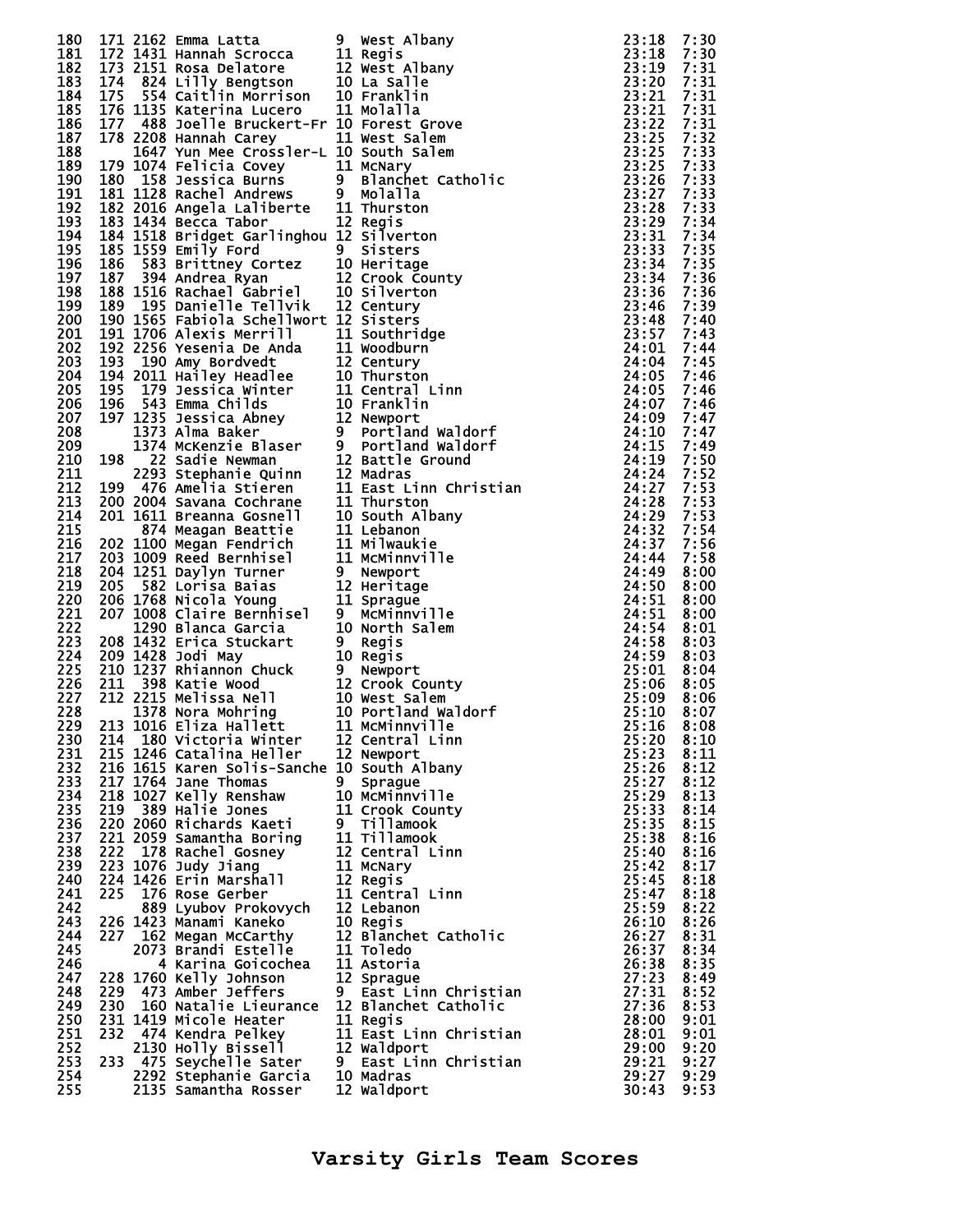1. Summit  $1 \quad 2 \quad 4 \quad 6 \quad 7 \quad (11) \quad (25) = \quad 20$  Megan Fristoe, Ashley Maton, Piper McDonald, Sara Fristoe, Kira Kelly, Tess Nelson, Keelin Moehl 2. Prairie 12 16 19 22 32 (51) (65) = 101 Nicole Goecke, Taylor Guenther, Lindsay Asplund, Erin Russell, Lindsay Tompkins, Jamie Ferris, Heather Corral 3. Bend 9 14 40 42 43 (67)(109) = 148 Jenna Mattox, Melissa Hubler, Hannah Anderson, Jessica Wolfe, Ally McConnell, Sera Stinson, Paris Draheim 4. Corvallis 8 17 33 44 54 (56)(129) = 156 Brigid Behrens, Gwyneth McMorris, Kindra Gutt, Justine Feist, Madeline Gorchels, Georgia Dunn-Hartman, Ari Blatt 5. Crescent Valley 10 46 47 55 73 (85)(136) = 231 Aiyanna Cameron-Lewis, Meredith Wells, Allison Wells, Kai Hundemer, Anna Turkisher, Veronica Twenge, Emily Klammer 6. Klamath Union 34 49 57 69 77 (108) = 286 Christina Tyson, Cindy Reed, Melissa Britsch, Jenny Jennings, Dana Wirth, Caisey Griffith 7. Franklin 18 35 68 72 98 (175)(196) = 291 Margarita Lauer, Mona Law, Allegra Hoenigman, Chloe Retallack, Julia Yu, Caitlin Morrison, Emma Childs 8. Sisters<br>29 29 36 52 71 148 (185)(190) = 336 Zoe Falk, Frances Payne, Madison Boettner, Aria Blumm, Jordyn Clymens, Emily Ford, Fabiola Schellworth 9. Marshfield 21 27 39 113 138 (150)(161) = 338 Katelyn Rossback, Shaylen Crook, Jasmine Meline, Danica Stys, Lindsay Devereux, Lauren Tripp, Natasha Hill 10. Milwaukie 3 24 78 103 133 (202) = 341 Shannon Susbauer, Sasha Gonzalez, Becky Ponnay, Dawn Hilley, Kendall Gronvold, Megan Fendrich 11. Forest Grove 37 50 70 86 134 (168)(177) = 377 Elena Torry-Schrag, Rubi Vergara-Grindell, Emilia Anderson, Julia Khoury, Jensen Borrego, Jessica Steigerwald, Joelle Bruckert-Frisk 12. Dallas 13 45 116 118 128 (135) = 420 Marykate McGuire, Carleen Fall, Catherine Rocak, Raelee Mullins, Anne Barrientos, Miranda Shockey 13. Southridge 23 64 84 125 147 (191) = 443 Lily Mayko, Rachel Niesen, Jocelyn Vinson, Jaymee Maclise, Melanie Mazer, Alexis Merrill 14. Molalla 58 66 75 94 151 (176)(181) = 444 Hailey Peters, Jenny Powell, Josie Child, Alice Jefferson, Denise Aquino, Katerina Lucero, Rachel Andrews 15. Newberg 28 87 95 115 143 (156) = 468 Talli Koskela, Irena Pia, Madeleine Kern, Nicole Fawver, Grace Jen, Savannah Hamilton 16. Heritage 15 79 88 144 157 (186)(205) = 483 Abby Knight, McKenzie Fleming, Miranda Fleming, Carly Knight, Allie Popescu, Brittney Cortez, Lorisa Baias 17. Battle Ground 41 60 93 141 152 (160)(198) = 487 Stacia Matson, Julie Smith, Nissa Matson, Holly Helmes, Hanna Wilson, Rachel Rast, Sadie Newman 18. Silverton 5 62 123 153 154 (184)(188) = 497 Morgan Anderson, Sequoia Rysdam, Kelly Faulhaber, Meagan Ratliff, McKenna Kuenzi, Bridget Garlinghouse, Rachael Gabriel 19. Tualatin 20 82 96 149 163 (165) = 510 Kristin Coffman, Christine Ho, Alyssa Fuji, Emily Barry, Aubrey Brown, Megan Shockloss 20. West Albany 74 99 104 107 142 (171)(173) = 526 Dara Tillery, Teal Barrett, Katie Higinbotham, Kalyn Thayer, Haylee Burgdorf, Emma Latta, Rosa Delatore 21. McNary 48 61 105 164 179 (223) = 557 Ashley Burger, Courtney Repp, Kira Norton, Jael Mosqueda, Felicia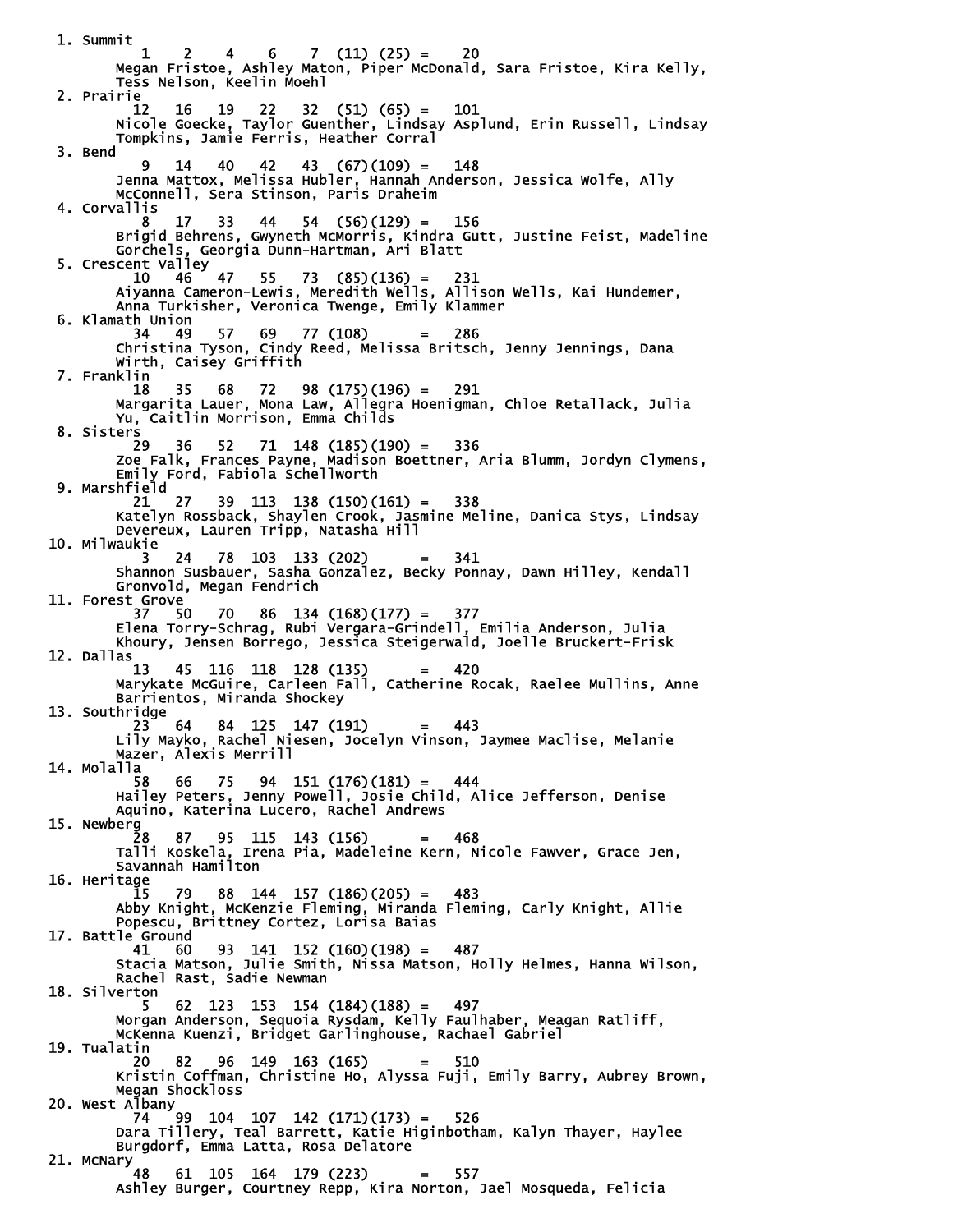Covey, Judy Jiang 22. Woodburn 63 97 114 145 146 (192) = 565 Sara Rodriquez, Monica Cook, Jenny Alonzo, Ruth Camacho, Elizabeth Rodriquez, Yesenia De Anda 23. Crook County 38 89 111 140 187 (211)(219) = 565 Kelley Thurman, Natalie Stenbeck, Carly Hibbs, Charsie Brewer, Andrea Ryan, Katie Wood, Halie Jones 24. South Albany 30 90 122 127 201 (216) = 570 Anna Demchuk, Caitlyn Rowe, Tristin Fraga, Luba Demchuk, Breanna Gosnell, Karen Solis-Sanchez 25. Century 91 106 110 112 189 (193) = 608 Celeste Montoya, Carole Valencia, Katherine Baxter, Ryann Fadden, Danielle Tellvik, Amy Bordvedt 26. La Salle<br>80 121 124 130 158 (162)(174) = 80 121 124 130 158 (162)(174) = 613 Kelsey Cathcart, Nicole Scott, Madeleine Ogard, Hannah Hildreth, Alice Marin, Moira Eaton, Lilly Bengtson 27. West Salem 76 83 166 167 178 (212) = 670 Allie Rasmussen, Ana Ramirez, Anna Hauck, Rebecca Elmer, Hannah Carey, Melissa Nell 28. East Linn Christian 53 100 101 199 229 (232)(233) = 682 Kenzie Collins, Zoe Engwall, Anna Burkey, Amelia Stieren, Amber Jeffers, Kendra Pelkey, Seychelle Sater 29. Thurston 31 126 155 182 194 (200) = 688 Macie Gale, Haley Randall, Rachael Gale, Angela Laliberte, Hailey Headlee, Savana Cochrane 30. Blanchet Catholic<br>26 117 169 180 227 (230) 26 117 169 180 227 (230) = 719 Eliza Smith, Nicole Maurmann, Emily Salstrom, Jessica Burns, Megan McCarthy, Natalie Lieurance 31. McMinnville 81 131 137 203 207 (213)(218) = 759 Abby Lawson, Lillian Weaver, Colette Horton, Reed Bernhisel, Claire Bernhisel, Eliza Hallett, Kelly Renshaw 32. Sprague  $119$  120 139 206 217 (228) = 801 Ally Ridling, Sierra Savage, Kassia Brown, Nicola Young, Jane Thomas, Kelly Johnson 33. Tillamook 92 132 159 220 221 = 824 Daniella Velasquez, Kestrel Bailey, Sabrina Pollman, Richards Kaeti, Samantha Boring 34. Newport 59 170 197 204 210 (215) = 840 Mariah Colmenero, Gabriela Cook, Jessica Abney, Daylyn Turner, Rhiannon Chuck, Catalina Heller 35. Central Linn 102 195 214 222 225 = 958 Mikaela Gosney, Jessica Winter, Victoria Winter, Rachel Gosney, Rose Gerber 36. Regis 172 183 208 209 224 (226)(231) = 996 Hannah Scrocca, Becca Tabor, Erica Stuckart, Jodi May, Erin Marshall, Manami Kaneko, Micole Heater

### **Varsity Boys Results**

| Place TmPl No. Name |                 |                                        | Gr School           | Time  | Pace |
|---------------------|-----------------|----------------------------------------|---------------------|-------|------|
|                     |                 |                                        |                     |       |      |
|                     |                 | 1 1943 Travis Neuman                   | 11 Summit           | 15:06 | 4:52 |
|                     |                 | 2 560 Jackson Baker                    | 12 Franklin         | 15:24 | 4:58 |
|                     |                 | 3 1890 Eric Alldritt                   | 11 Summit           | 15:39 | 5:03 |
|                     |                 | 4 1752 Justin Rocereto                 | 12 Southridge       | 15:53 | 5:07 |
|                     |                 | 1330 Nick Obletz                       | 11 Oregon Episcopal | 15:55 | 5:08 |
|                     |                 | 5 812 Alek Angeli 12 Klamath Union     |                     | 15:55 | 5:08 |
| 2345678910          |                 | 6 2266 Juve Guzman                     | 12 Woodburn         | 15:58 | 5:09 |
|                     |                 | 7 184 Zachary Holloway 12 Central Linn |                     | 16:00 | 5:09 |
|                     |                 | 8 2113 Nathan Love                     | <b>12 Tualatin</b>  | 16:04 | 5:10 |
|                     |                 | 9 1272 Theo Puentes 12 Newport         |                     | 16:10 | 5:12 |
| 11                  |                 | 10 570 Fletcher Hazlehurs 12 Franklin  |                     | 16:12 | 5:13 |
| $\overline{12}$     |                 | 11 1919 Luke Hinz 11 Summit            |                     | 16:12 | 5:13 |
| $\overline{13}$     |                 | 12 2200 Zachariah Roth 11 West Albany  |                     | 16:13 | 5:13 |
| 14                  | $\overline{13}$ | 58 Mark Tedder                         | 11 Battle Ground    | 16:23 | 5:17 |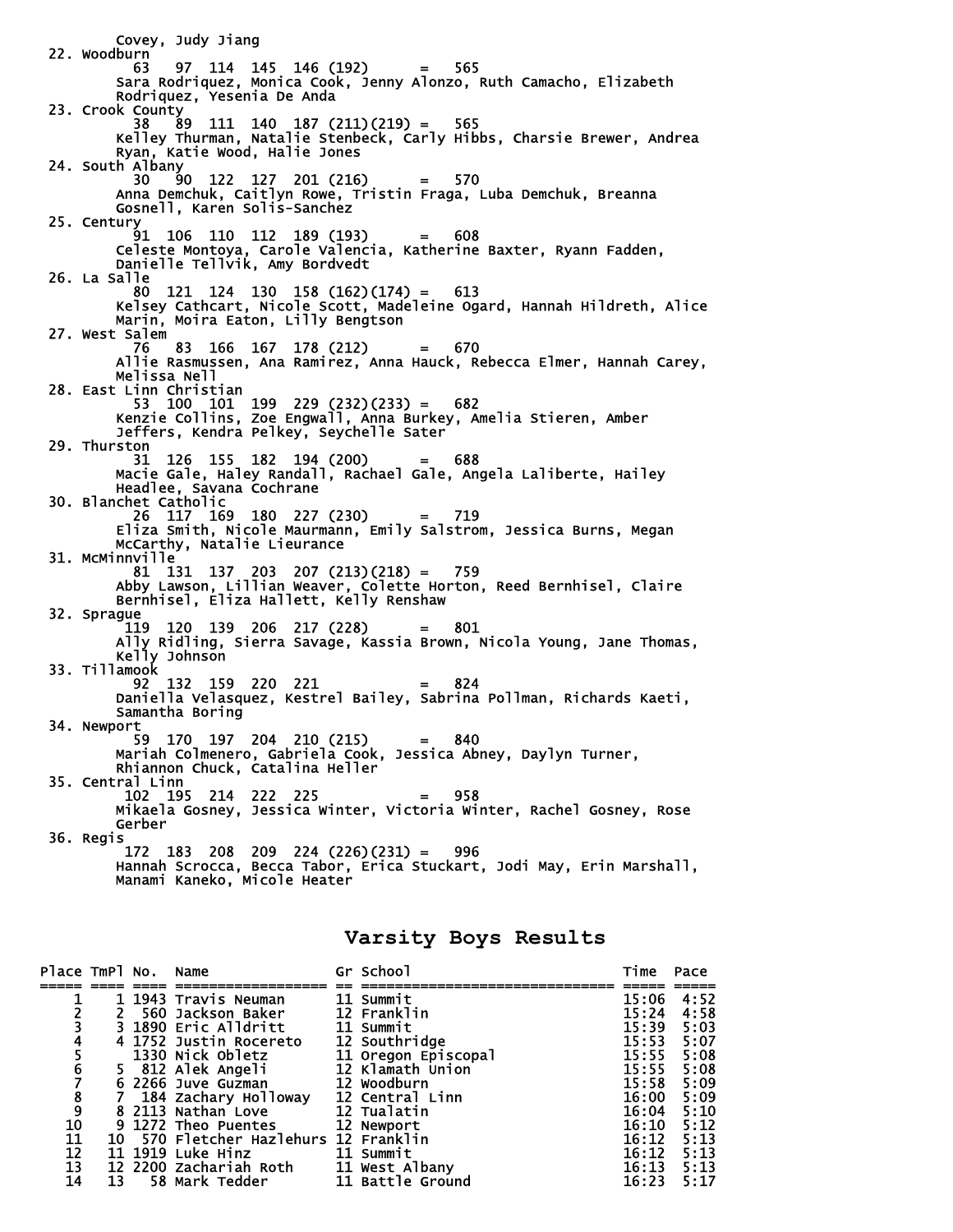| 15 |    |                                                                                                                                                                                                                                                      |                                                                                                                                                                                                                                               |              | 5:17 |
|----|----|------------------------------------------------------------------------------------------------------------------------------------------------------------------------------------------------------------------------------------------------------|-----------------------------------------------------------------------------------------------------------------------------------------------------------------------------------------------------------------------------------------------|--------------|------|
| 16 |    |                                                                                                                                                                                                                                                      |                                                                                                                                                                                                                                               | $16:27$ 5:18 |      |
| 17 |    |                                                                                                                                                                                                                                                      |                                                                                                                                                                                                                                               |              | 5:18 |
| 18 |    |                                                                                                                                                                                                                                                      |                                                                                                                                                                                                                                               |              | 5:19 |
| 19 |    |                                                                                                                                                                                                                                                      |                                                                                                                                                                                                                                               |              | 5:19 |
|    |    |                                                                                                                                                                                                                                                      |                                                                                                                                                                                                                                               |              |      |
| 20 |    |                                                                                                                                                                                                                                                      |                                                                                                                                                                                                                                               |              | 5:19 |
| 21 |    |                                                                                                                                                                                                                                                      |                                                                                                                                                                                                                                               |              | 5:20 |
| 22 |    |                                                                                                                                                                                                                                                      |                                                                                                                                                                                                                                               |              | 5:20 |
| 23 |    |                                                                                                                                                                                                                                                      |                                                                                                                                                                                                                                               | 16:37        | 5:21 |
|    |    |                                                                                                                                                                                                                                                      |                                                                                                                                                                                                                                               |              |      |
| 24 |    |                                                                                                                                                                                                                                                      |                                                                                                                                                                                                                                               |              | 5:21 |
| 25 |    |                                                                                                                                                                                                                                                      |                                                                                                                                                                                                                                               |              | 5:22 |
| 26 |    |                                                                                                                                                                                                                                                      |                                                                                                                                                                                                                                               |              | 5:22 |
| 27 |    |                                                                                                                                                                                                                                                      |                                                                                                                                                                                                                                               |              | 5:23 |
|    |    |                                                                                                                                                                                                                                                      |                                                                                                                                                                                                                                               |              |      |
| 28 |    |                                                                                                                                                                                                                                                      |                                                                                                                                                                                                                                               |              | 5:24 |
| 29 |    |                                                                                                                                                                                                                                                      |                                                                                                                                                                                                                                               |              | 5:25 |
| 30 |    |                                                                                                                                                                                                                                                      |                                                                                                                                                                                                                                               |              | 5:25 |
|    |    |                                                                                                                                                                                                                                                      |                                                                                                                                                                                                                                               |              |      |
| 31 |    |                                                                                                                                                                                                                                                      |                                                                                                                                                                                                                                               | 16:50 5:25   |      |
| 32 |    |                                                                                                                                                                                                                                                      |                                                                                                                                                                                                                                               |              | 5:26 |
| 33 |    |                                                                                                                                                                                                                                                      |                                                                                                                                                                                                                                               |              | 5:26 |
| 34 |    |                                                                                                                                                                                                                                                      |                                                                                                                                                                                                                                               |              | 5:26 |
|    |    |                                                                                                                                                                                                                                                      |                                                                                                                                                                                                                                               |              |      |
| 35 |    |                                                                                                                                                                                                                                                      |                                                                                                                                                                                                                                               | 16:53        | 5:26 |
| 36 |    |                                                                                                                                                                                                                                                      |                                                                                                                                                                                                                                               |              | 5:27 |
| 37 |    |                                                                                                                                                                                                                                                      |                                                                                                                                                                                                                                               |              | 5:27 |
| 38 |    |                                                                                                                                                                                                                                                      |                                                                                                                                                                                                                                               |              |      |
|    |    |                                                                                                                                                                                                                                                      |                                                                                                                                                                                                                                               |              | 5:27 |
| 39 |    |                                                                                                                                                                                                                                                      |                                                                                                                                                                                                                                               | 16:56 5:27   |      |
| 40 |    |                                                                                                                                                                                                                                                      |                                                                                                                                                                                                                                               |              | 5:28 |
| 41 |    |                                                                                                                                                                                                                                                      |                                                                                                                                                                                                                                               |              | 5:28 |
|    |    |                                                                                                                                                                                                                                                      | 14 377 Mark Stephens 12 Crescent Valley<br>15 539 Tyler Shipley<br>16:227 Mark Stephens 12 Crescent Valley<br>16:223 Ryder Shipley<br>17 1932 Matthew Maton<br>17 1932 Matthew Maton<br>18 16:231 Ryder Shipley<br>17 1932 Matthew Maton<br>1 |              |      |
| 42 |    |                                                                                                                                                                                                                                                      |                                                                                                                                                                                                                                               |              | 5:28 |
| 43 |    |                                                                                                                                                                                                                                                      |                                                                                                                                                                                                                                               | 16:59 5:28   |      |
| 44 |    |                                                                                                                                                                                                                                                      |                                                                                                                                                                                                                                               |              | 5:29 |
| 45 |    |                                                                                                                                                                                                                                                      |                                                                                                                                                                                                                                               |              | 5:29 |
|    |    |                                                                                                                                                                                                                                                      |                                                                                                                                                                                                                                               |              |      |
| 46 |    |                                                                                                                                                                                                                                                      |                                                                                                                                                                                                                                               |              | 5:30 |
| 47 |    |                                                                                                                                                                                                                                                      |                                                                                                                                                                                                                                               | 17:04        | 5:30 |
| 48 |    |                                                                                                                                                                                                                                                      |                                                                                                                                                                                                                                               |              | 5:31 |
|    |    |                                                                                                                                                                                                                                                      |                                                                                                                                                                                                                                               |              |      |
| 49 |    |                                                                                                                                                                                                                                                      |                                                                                                                                                                                                                                               | 17:07        | 5:31 |
| 50 |    |                                                                                                                                                                                                                                                      |                                                                                                                                                                                                                                               |              | 5:31 |
| 51 |    |                                                                                                                                                                                                                                                      |                                                                                                                                                                                                                                               |              | 5:31 |
| 52 |    |                                                                                                                                                                                                                                                      |                                                                                                                                                                                                                                               |              | 5:32 |
|    |    |                                                                                                                                                                                                                                                      |                                                                                                                                                                                                                                               |              |      |
| 53 |    |                                                                                                                                                                                                                                                      |                                                                                                                                                                                                                                               | 17:10        | 5:32 |
| 54 |    |                                                                                                                                                                                                                                                      |                                                                                                                                                                                                                                               |              | 5:32 |
| 55 |    |                                                                                                                                                                                                                                                      |                                                                                                                                                                                                                                               | 17:12        | 5:32 |
|    |    |                                                                                                                                                                                                                                                      |                                                                                                                                                                                                                                               |              |      |
| 56 |    |                                                                                                                                                                                                                                                      |                                                                                                                                                                                                                                               |              | 5:33 |
| 57 |    |                                                                                                                                                                                                                                                      |                                                                                                                                                                                                                                               |              | 5:33 |
| 58 |    |                                                                                                                                                                                                                                                      |                                                                                                                                                                                                                                               |              | 5:34 |
| 59 |    |                                                                                                                                                                                                                                                      |                                                                                                                                                                                                                                               | 17:17        | 5:34 |
|    |    |                                                                                                                                                                                                                                                      |                                                                                                                                                                                                                                               |              |      |
| 60 |    |                                                                                                                                                                                                                                                      |                                                                                                                                                                                                                                               |              | 5:35 |
| 61 |    |                                                                                                                                                                                                                                                      |                                                                                                                                                                                                                                               | 17:19 5:35   |      |
| 62 |    |                                                                                                                                                                                                                                                      |                                                                                                                                                                                                                                               |              | 5:35 |
| 63 |    |                                                                                                                                                                                                                                                      |                                                                                                                                                                                                                                               |              | 5:35 |
|    |    |                                                                                                                                                                                                                                                      |                                                                                                                                                                                                                                               |              |      |
| 64 |    |                                                                                                                                                                                                                                                      |                                                                                                                                                                                                                                               | 17:21 5:35   |      |
| 65 |    |                                                                                                                                                                                                                                                      | 11 Battle Ground                                                                                                                                                                                                                              | 17:22        | 5:36 |
| 66 |    |                                                                                                                                                                                                                                                      |                                                                                                                                                                                                                                               | 17:23        | 5:36 |
| 67 |    |                                                                                                                                                                                                                                                      |                                                                                                                                                                                                                                               | 17:23        | 5:36 |
|    |    |                                                                                                                                                                                                                                                      |                                                                                                                                                                                                                                               |              |      |
| 68 |    | 39 820 iee Nguyen<br>60 432 Ethan Noll<br>61 44 Joshua Helmes<br>62 1531 Morgan Coxen<br>63 855 Nick Lien<br>63 855 Nick Lien<br>64 2231 Sean Barr<br>65 2010 Tim Rice<br>66 1113 Sterling Hummel<br>67 2035 Caleb Gee<br>8 371 Elijah McGowan<br>68 |                                                                                                                                                                                                                                               | 17:24        | 5:36 |
| 69 |    |                                                                                                                                                                                                                                                      |                                                                                                                                                                                                                                               | 17:24        | 5:36 |
| 70 |    |                                                                                                                                                                                                                                                      |                                                                                                                                                                                                                                               | 17:27        | 5:37 |
| 71 |    |                                                                                                                                                                                                                                                      |                                                                                                                                                                                                                                               | 17:27        | 5:37 |
|    |    |                                                                                                                                                                                                                                                      |                                                                                                                                                                                                                                               |              |      |
| 72 |    |                                                                                                                                                                                                                                                      | 11 Crescent Valley                                                                                                                                                                                                                            | 17:28        | 5:38 |
| 73 |    | 69 2039 Kyle Kohl                                                                                                                                                                                                                                    | 12 Thurston                                                                                                                                                                                                                                   | 17:28        | 5:38 |
| 74 |    | 70 986 Eddie Rodriguez                                                                                                                                                                                                                               | 12 Marshfield                                                                                                                                                                                                                                 | 17:29        | 5:38 |
| 75 | 71 | 9 Christian Gramson                                                                                                                                                                                                                                  | 11 Astoria                                                                                                                                                                                                                                    | 17:29        | 5:38 |
|    |    |                                                                                                                                                                                                                                                      |                                                                                                                                                                                                                                               |              |      |
| 76 | 72 | 518 C.J. Johnson                                                                                                                                                                                                                                     |                                                                                                                                                                                                                                               | 17:30        | 5:38 |
| 77 |    | 73 1749 Nic Palladino                                                                                                                                                                                                                                |                                                                                                                                                                                                                                               | 17:33        | 5:39 |
| 78 |    |                                                                                                                                                                                                                                                      |                                                                                                                                                                                                                                               | 17:34        | 5:40 |
| 79 |    | 73 1749 Nic Pallauluv<br>74 871 Patrick Walsh<br>75 278 Charles Dearing<br>76 480 Jamin Hooley<br>77 1575 Mason Calmettes<br>77 1575 Mason Calmettes<br>78 525 Connor Pitt<br>11 Forest Calmeter<br>79 525 Connor Pitt<br>11 Forest Calmeter<br>79   | <b>11 Asturia</b><br>12 Forest Grove<br>12 Southridge<br>11 La Salle<br>12 Corvallis<br>10 East Linn Christian<br>13 Sisters                                                                                                                  | 17:35        | 5:40 |
|    |    |                                                                                                                                                                                                                                                      |                                                                                                                                                                                                                                               |              |      |
| 80 |    |                                                                                                                                                                                                                                                      |                                                                                                                                                                                                                                               | 17:36        | 5:40 |
| 81 |    |                                                                                                                                                                                                                                                      |                                                                                                                                                                                                                                               | 17:36        | 5:40 |
| 82 |    |                                                                                                                                                                                                                                                      | 11 Forest Grove                                                                                                                                                                                                                               | 17:36        | 5:40 |
| 83 |    | 79 2251 Ben Whitenack<br>80 1726 Jordan Hamada<br>81 573 Cartier Lindley<br>82 2268 Jose Hernandez<br>82 2268 Jose Hernandez<br>82 2268 Jose Hernandez<br>82 2268 Jose Hernandez<br>82 2268 Jose Hernandez                                           | 12 West Salem                                                                                                                                                                                                                                 | 17:37        | 5:41 |
|    |    |                                                                                                                                                                                                                                                      |                                                                                                                                                                                                                                               |              |      |
| 84 |    |                                                                                                                                                                                                                                                      | 10 Southridge                                                                                                                                                                                                                                 | 17:38        | 5:41 |
| 85 |    |                                                                                                                                                                                                                                                      |                                                                                                                                                                                                                                               | 17:39        | 5:41 |
| 86 |    | 82 2268 Jose Hernandez                                                                                                                                                                                                                               | 12 Woodburn                                                                                                                                                                                                                                   | 17:40        | 5:41 |
| 87 |    | 83 985 Dakota Pittullo                                                                                                                                                                                                                               | 9 Marshfield                                                                                                                                                                                                                                  | 17:40        | 5:42 |
|    |    |                                                                                                                                                                                                                                                      |                                                                                                                                                                                                                                               |              |      |
| 88 |    | 84 1547 Jonathan Sisley                                                                                                                                                                                                                              | 10 Silverton                                                                                                                                                                                                                                  | 17:41        | 5:42 |
| 89 |    | 85 146 Peter Schwarz                                                                                                                                                                                                                                 | 11 Bend                                                                                                                                                                                                                                       | 17:42        | 5:42 |
| 90 |    | 1817 Michael Schrum                                                                                                                                                                                                                                  | 12 Springfield                                                                                                                                                                                                                                | 17:43        | 5:42 |
| 91 |    | 86 1785 Taylor Nusser                                                                                                                                                                                                                                | 12 Sprague                                                                                                                                                                                                                                    | 17:43        | 5:43 |
|    |    |                                                                                                                                                                                                                                                      |                                                                                                                                                                                                                                               |              |      |
| 92 |    | 1195 Marshall Magill                                                                                                                                                                                                                                 | 11 Newberg                                                                                                                                                                                                                                    | 17:45        | 5:43 |
| 93 |    | 87 1787 Nathaniel Roberts                                                                                                                                                                                                                            | 10 Sprague                                                                                                                                                                                                                                    | 17:49        | 5:44 |
| 94 |    |                                                                                                                                                                                                                                                      |                                                                                                                                                                                                                                               | 17:51        | 5:45 |
| 95 |    |                                                                                                                                                                                                                                                      | 12 Crescent Valley                                                                                                                                                                                                                            | 17:51        | 5:45 |
|    |    |                                                                                                                                                                                                                                                      |                                                                                                                                                                                                                                               |              |      |
| 96 |    | 88 577 Jackson Packham   11 Franklin<br>89 379 Will Strahl     12 Crescent Valle<br>90  51 Ryan Russell     12 Battle Ground<br>91 1312 Carlos Flores     11 North Salem                                                                             |                                                                                                                                                                                                                                               | 17:52        | 5:45 |
| 97 |    |                                                                                                                                                                                                                                                      |                                                                                                                                                                                                                                               | 17:53        | 5:46 |
|    |    |                                                                                                                                                                                                                                                      |                                                                                                                                                                                                                                               |              |      |

|                             | Crescent Valley                                                  |
|-----------------------------|------------------------------------------------------------------|
|                             | Forest Grove                                                     |
| $\frac{2}{2}$               | Southridge                                                       |
|                             | Summit                                                           |
|                             | Central Linn                                                     |
| $\frac{1}{2}$               | Corvallis                                                        |
|                             | Newberg                                                          |
| L                           | Molalla                                                          |
| L                           | Newport                                                          |
|                             | West Salem                                                       |
|                             | Astoria                                                          |
|                             | Summit                                                           |
|                             | West Salem                                                       |
|                             | Dallas                                                           |
|                             | La Salle                                                         |
|                             | Franklin                                                         |
|                             | Waldport                                                         |
|                             | East Linn Christian                                              |
|                             | Milwaukie                                                        |
|                             |                                                                  |
|                             | West Salem                                                       |
|                             | Crescent Valley                                                  |
|                             | North Salem                                                      |
|                             | Franklin                                                         |
|                             | Tualatin                                                         |
|                             | Milwaukie                                                        |
|                             | Springfield                                                      |
|                             | Bend                                                             |
|                             | Forest Grove                                                     |
|                             | Tillamook                                                        |
|                             | Molalla                                                          |
|                             | Toledo                                                           |
|                             | <b>Dallas</b>                                                    |
|                             | Battle Ground                                                    |
|                             | Marshfield                                                       |
|                             | Sisters                                                          |
|                             | <b>Tillamook</b>                                                 |
| Ĺ                           | Summit                                                           |
| )<br>L                      | Summit                                                           |
|                             | Thurston                                                         |
| J                           | Tualatin                                                         |
| Ĺ                           | Sprague                                                          |
|                             | Crescent Valley                                                  |
| L                           | Marshfield                                                       |
|                             |                                                                  |
| )<br> <br> <br>             | <b>Crook County</b><br>North Salem<br>South Salem<br>North Salem |
|                             |                                                                  |
|                             |                                                                  |
|                             | Century                                                          |
| Ĺ                           | Klamath Union                                                    |
| י<br>נ                      | <b>Dallas</b>                                                    |
|                             | Battle Ground                                                    |
| L                           | Silverton                                                        |
| Ī.                          | La Salle                                                         |
| L                           | West Salem                                                       |
|                             | Century                                                          |
|                             | Milwaukie                                                        |
|                             | Thurston                                                         |
|                             | Crescent<br>Valley                                               |
|                             | Thurston                                                         |
|                             | Marshfield                                                       |
|                             | Astoria                                                          |
|                             | <b>Forest Grove</b>                                              |
|                             | Southridge<br>La Salle                                           |
|                             |                                                                  |
|                             | Corvallis                                                        |
|                             | East Linn Christian                                              |
|                             | <b>Sisters</b>                                                   |
|                             | Forest Grove                                                     |
|                             | West Salem                                                       |
|                             | Southridge                                                       |
|                             | Franklin                                                         |
|                             | Woodburn                                                         |
|                             | Marshfield                                                       |
|                             | Silverton                                                        |
|                             | <b>Bend</b>                                                      |
|                             | Springfield                                                      |
|                             | Sprague                                                          |
|                             | Newberg                                                          |
|                             | Sprague                                                          |
| ) L > - L > - L > - L > - L | Franklin                                                         |
|                             | Crescent Valley                                                  |
|                             | Battle Ground                                                    |
|                             | North Salem                                                      |
|                             |                                                                  |

| 222233333333334444555555555555556000000000111111111122225789001<br> 222222222223333333333444444445555 | 17<br>うちちちちちちちちちちちちちちちちちちちちちちちちちちちちち |  |
|-------------------------------------------------------------------------------------------------------|--------------------------------------|--|
| 17                                                                                                    |                                      |  |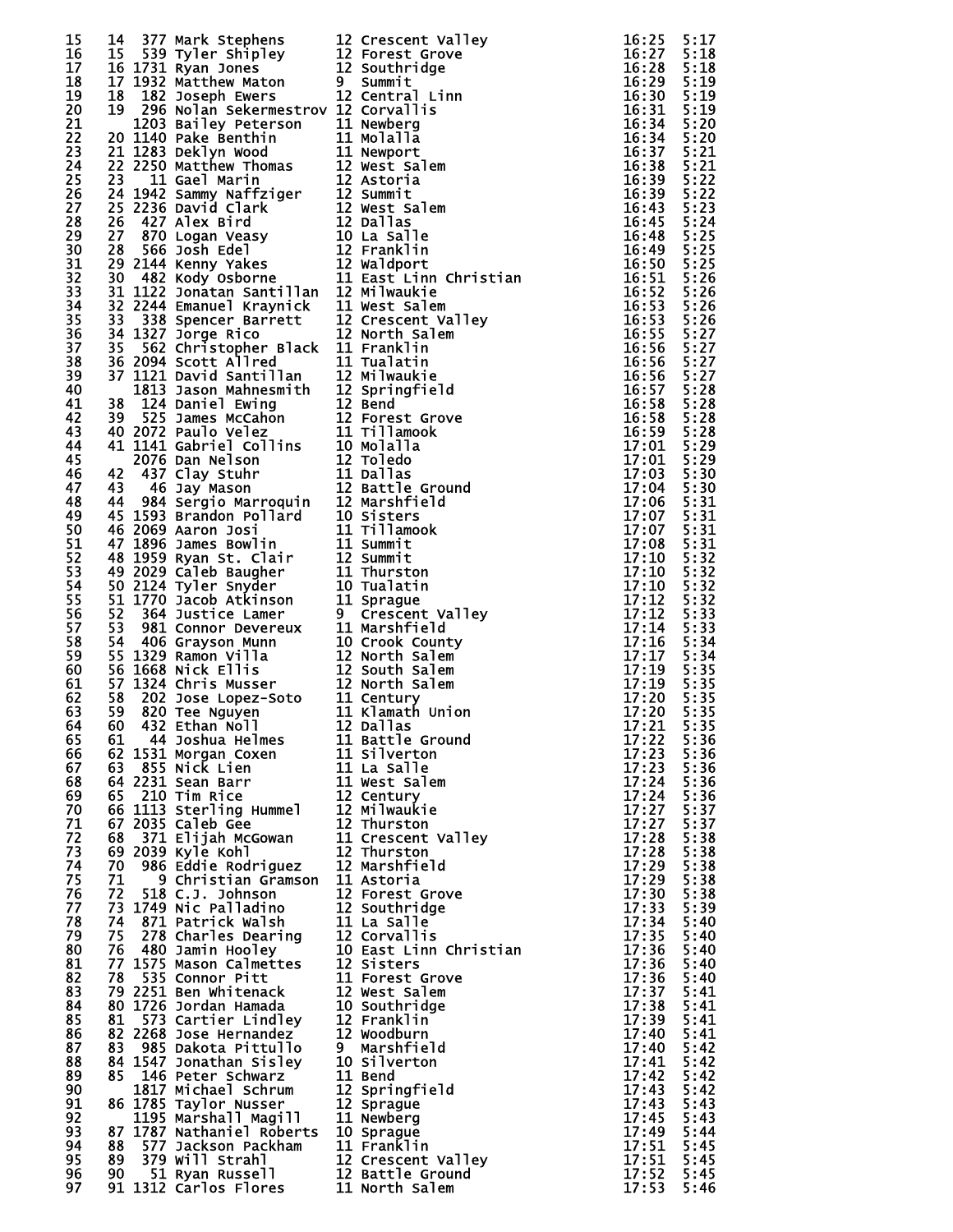|     |  |                                                                                                                                                                                                                                                  |                                                                                                                                                                                                                                                                                                                                                       |            | 5:46         |
|-----|--|--------------------------------------------------------------------------------------------------------------------------------------------------------------------------------------------------------------------------------------------------|-------------------------------------------------------------------------------------------------------------------------------------------------------------------------------------------------------------------------------------------------------------------------------------------------------------------------------------------------------|------------|--------------|
|     |  |                                                                                                                                                                                                                                                  |                                                                                                                                                                                                                                                                                                                                                       |            | 5:46         |
|     |  |                                                                                                                                                                                                                                                  |                                                                                                                                                                                                                                                                                                                                                       |            |              |
|     |  |                                                                                                                                                                                                                                                  |                                                                                                                                                                                                                                                                                                                                                       |            | 5:46         |
|     |  |                                                                                                                                                                                                                                                  |                                                                                                                                                                                                                                                                                                                                                       |            | 5:46         |
|     |  |                                                                                                                                                                                                                                                  |                                                                                                                                                                                                                                                                                                                                                       |            | 5:47         |
|     |  |                                                                                                                                                                                                                                                  |                                                                                                                                                                                                                                                                                                                                                       |            | 5:47         |
|     |  |                                                                                                                                                                                                                                                  |                                                                                                                                                                                                                                                                                                                                                       |            | 5:47         |
|     |  |                                                                                                                                                                                                                                                  |                                                                                                                                                                                                                                                                                                                                                       |            | 5:48         |
|     |  |                                                                                                                                                                                                                                                  |                                                                                                                                                                                                                                                                                                                                                       |            | 5:48         |
|     |  |                                                                                                                                                                                                                                                  |                                                                                                                                                                                                                                                                                                                                                       |            | 5:48         |
|     |  |                                                                                                                                                                                                                                                  |                                                                                                                                                                                                                                                                                                                                                       |            |              |
|     |  |                                                                                                                                                                                                                                                  |                                                                                                                                                                                                                                                                                                                                                       |            | 5:49         |
|     |  |                                                                                                                                                                                                                                                  |                                                                                                                                                                                                                                                                                                                                                       |            | 5:49         |
|     |  |                                                                                                                                                                                                                                                  |                                                                                                                                                                                                                                                                                                                                                       |            | 5:49         |
|     |  |                                                                                                                                                                                                                                                  |                                                                                                                                                                                                                                                                                                                                                       |            | 5:49         |
|     |  |                                                                                                                                                                                                                                                  |                                                                                                                                                                                                                                                                                                                                                       |            | 5:49         |
|     |  |                                                                                                                                                                                                                                                  |                                                                                                                                                                                                                                                                                                                                                       |            | 5:50         |
|     |  |                                                                                                                                                                                                                                                  |                                                                                                                                                                                                                                                                                                                                                       |            |              |
|     |  |                                                                                                                                                                                                                                                  |                                                                                                                                                                                                                                                                                                                                                       |            | 5:50         |
|     |  |                                                                                                                                                                                                                                                  |                                                                                                                                                                                                                                                                                                                                                       |            | 5:50         |
|     |  |                                                                                                                                                                                                                                                  |                                                                                                                                                                                                                                                                                                                                                       |            | 5:50         |
|     |  |                                                                                                                                                                                                                                                  |                                                                                                                                                                                                                                                                                                                                                       |            | 5:50         |
|     |  |                                                                                                                                                                                                                                                  |                                                                                                                                                                                                                                                                                                                                                       |            | 5:50         |
|     |  |                                                                                                                                                                                                                                                  |                                                                                                                                                                                                                                                                                                                                                       |            | 5:50         |
|     |  |                                                                                                                                                                                                                                                  |                                                                                                                                                                                                                                                                                                                                                       |            | 5:50         |
|     |  |                                                                                                                                                                                                                                                  |                                                                                                                                                                                                                                                                                                                                                       |            | 5:50         |
|     |  |                                                                                                                                                                                                                                                  |                                                                                                                                                                                                                                                                                                                                                       |            |              |
|     |  |                                                                                                                                                                                                                                                  |                                                                                                                                                                                                                                                                                                                                                       |            | 5:51         |
|     |  |                                                                                                                                                                                                                                                  |                                                                                                                                                                                                                                                                                                                                                       |            | 5:51         |
|     |  |                                                                                                                                                                                                                                                  |                                                                                                                                                                                                                                                                                                                                                       |            | 5:51         |
|     |  |                                                                                                                                                                                                                                                  |                                                                                                                                                                                                                                                                                                                                                       |            | 5:51         |
|     |  |                                                                                                                                                                                                                                                  |                                                                                                                                                                                                                                                                                                                                                       |            | 5:51         |
|     |  |                                                                                                                                                                                                                                                  |                                                                                                                                                                                                                                                                                                                                                       |            | 5:51         |
|     |  |                                                                                                                                                                                                                                                  |                                                                                                                                                                                                                                                                                                                                                       |            | 5:51         |
|     |  |                                                                                                                                                                                                                                                  |                                                                                                                                                                                                                                                                                                                                                       |            |              |
|     |  |                                                                                                                                                                                                                                                  |                                                                                                                                                                                                                                                                                                                                                       |            | 5:52         |
|     |  |                                                                                                                                                                                                                                                  |                                                                                                                                                                                                                                                                                                                                                       |            | 5:52         |
|     |  |                                                                                                                                                                                                                                                  |                                                                                                                                                                                                                                                                                                                                                       |            | 5:52         |
|     |  |                                                                                                                                                                                                                                                  |                                                                                                                                                                                                                                                                                                                                                       |            | 5:52         |
|     |  |                                                                                                                                                                                                                                                  |                                                                                                                                                                                                                                                                                                                                                       |            | 5:52         |
|     |  |                                                                                                                                                                                                                                                  |                                                                                                                                                                                                                                                                                                                                                       |            | 5:52         |
|     |  |                                                                                                                                                                                                                                                  |                                                                                                                                                                                                                                                                                                                                                       |            | 5:52         |
|     |  |                                                                                                                                                                                                                                                  |                                                                                                                                                                                                                                                                                                                                                       |            |              |
|     |  |                                                                                                                                                                                                                                                  |                                                                                                                                                                                                                                                                                                                                                       |            | 5:52         |
|     |  |                                                                                                                                                                                                                                                  |                                                                                                                                                                                                                                                                                                                                                       |            | 5:53         |
|     |  |                                                                                                                                                                                                                                                  |                                                                                                                                                                                                                                                                                                                                                       |            | 5:53         |
|     |  |                                                                                                                                                                                                                                                  |                                                                                                                                                                                                                                                                                                                                                       |            | 5:53         |
|     |  |                                                                                                                                                                                                                                                  |                                                                                                                                                                                                                                                                                                                                                       |            | 5:53         |
|     |  |                                                                                                                                                                                                                                                  |                                                                                                                                                                                                                                                                                                                                                       |            | 5:53         |
|     |  |                                                                                                                                                                                                                                                  |                                                                                                                                                                                                                                                                                                                                                       |            |              |
|     |  |                                                                                                                                                                                                                                                  |                                                                                                                                                                                                                                                                                                                                                       |            | 5:54         |
|     |  |                                                                                                                                                                                                                                                  |                                                                                                                                                                                                                                                                                                                                                       |            | 5:54         |
|     |  |                                                                                                                                                                                                                                                  |                                                                                                                                                                                                                                                                                                                                                       |            | 5:54         |
|     |  |                                                                                                                                                                                                                                                  |                                                                                                                                                                                                                                                                                                                                                       |            | 5:54         |
|     |  |                                                                                                                                                                                                                                                  |                                                                                                                                                                                                                                                                                                                                                       |            | 5:54         |
|     |  |                                                                                                                                                                                                                                                  | $\overline{18:19}$ 5:54<br>18:19 5:54<br>18:20 5:54                                                                                                                                                                                                                                                                                                   |            |              |
|     |  |                                                                                                                                                                                                                                                  |                                                                                                                                                                                                                                                                                                                                                       |            |              |
|     |  |                                                                                                                                                                                                                                                  |                                                                                                                                                                                                                                                                                                                                                       | 18:20 5:54 |              |
|     |  |                                                                                                                                                                                                                                                  |                                                                                                                                                                                                                                                                                                                                                       |            |              |
|     |  |                                                                                                                                                                                                                                                  |                                                                                                                                                                                                                                                                                                                                                       |            | 5:54         |
|     |  |                                                                                                                                                                                                                                                  |                                                                                                                                                                                                                                                                                                                                                       |            | 5:55         |
|     |  |                                                                                                                                                                                                                                                  |                                                                                                                                                                                                                                                                                                                                                       |            | 5:55         |
|     |  |                                                                                                                                                                                                                                                  |                                                                                                                                                                                                                                                                                                                                                       |            | 5:55         |
|     |  |                                                                                                                                                                                                                                                  |                                                                                                                                                                                                                                                                                                                                                       |            | 5:55         |
|     |  |                                                                                                                                                                                                                                                  |                                                                                                                                                                                                                                                                                                                                                       |            | 5:55         |
|     |  |                                                                                                                                                                                                                                                  | 93 State Center (see the center of the state of the state of the state of the state of the state of the state of the state of the state of the state of the state of the state of the state of the state of the state of the                                                                                                                          |            | 5:56         |
|     |  |                                                                                                                                                                                                                                                  |                                                                                                                                                                                                                                                                                                                                                       |            | 5:56         |
|     |  |                                                                                                                                                                                                                                                  |                                                                                                                                                                                                                                                                                                                                                       |            |              |
|     |  |                                                                                                                                                                                                                                                  |                                                                                                                                                                                                                                                                                                                                                       |            | 5:56         |
|     |  |                                                                                                                                                                                                                                                  |                                                                                                                                                                                                                                                                                                                                                       |            | 5:56         |
|     |  |                                                                                                                                                                                                                                                  |                                                                                                                                                                                                                                                                                                                                                       |            | 5:56<br>5:57 |
|     |  |                                                                                                                                                                                                                                                  |                                                                                                                                                                                                                                                                                                                                                       |            |              |
|     |  |                                                                                                                                                                                                                                                  |                                                                                                                                                                                                                                                                                                                                                       |            | 5:57         |
|     |  |                                                                                                                                                                                                                                                  |                                                                                                                                                                                                                                                                                                                                                       |            | 5:57         |
|     |  |                                                                                                                                                                                                                                                  |                                                                                                                                                                                                                                                                                                                                                       |            | 5:57         |
|     |  |                                                                                                                                                                                                                                                  |                                                                                                                                                                                                                                                                                                                                                       |            | 5:57         |
|     |  |                                                                                                                                                                                                                                                  |                                                                                                                                                                                                                                                                                                                                                       |            |              |
|     |  |                                                                                                                                                                                                                                                  |                                                                                                                                                                                                                                                                                                                                                       |            | 5:57         |
|     |  |                                                                                                                                                                                                                                                  |                                                                                                                                                                                                                                                                                                                                                       |            | 5:57         |
|     |  |                                                                                                                                                                                                                                                  |                                                                                                                                                                                                                                                                                                                                                       |            | 5:58         |
|     |  |                                                                                                                                                                                                                                                  |                                                                                                                                                                                                                                                                                                                                                       |            | 5:58         |
|     |  |                                                                                                                                                                                                                                                  |                                                                                                                                                                                                                                                                                                                                                       |            | 5:58         |
|     |  |                                                                                                                                                                                                                                                  |                                                                                                                                                                                                                                                                                                                                                       |            | 5:58         |
|     |  |                                                                                                                                                                                                                                                  |                                                                                                                                                                                                                                                                                                                                                       |            | 5:58         |
|     |  |                                                                                                                                                                                                                                                  |                                                                                                                                                                                                                                                                                                                                                       |            |              |
|     |  |                                                                                                                                                                                                                                                  |                                                                                                                                                                                                                                                                                                                                                       |            | 5:59         |
|     |  |                                                                                                                                                                                                                                                  |                                                                                                                                                                                                                                                                                                                                                       |            | 5:59         |
|     |  |                                                                                                                                                                                                                                                  |                                                                                                                                                                                                                                                                                                                                                       |            | 6:00         |
| 176 |  |                                                                                                                                                                                                                                                  | 3<br>$\frac{1}{2}$<br>$\frac{1}{2}$<br>$\frac{1}{2}$<br>$\frac{1}{2}$<br>$\frac{1}{2}$<br>$\frac{1}{2}$<br>$\frac{1}{2}$<br>$\frac{1}{2}$<br>$\frac{1}{2}$<br>$\frac{1}{2}$<br>$\frac{1}{2}$<br>$\frac{1}{2}$<br>$\frac{1}{2}$<br>$\frac{1}{2}$<br>$\frac{1}{2}$<br>$\frac{1}{2}$<br>$\frac{1}{2}$<br>$\frac{1}{2}$<br>$\frac{1}{2}$<br>$\frac{1}{2}$ | 18:37      | 6:00         |
| 177 |  |                                                                                                                                                                                                                                                  |                                                                                                                                                                                                                                                                                                                                                       | 18:38      | 6:00         |
| 178 |  |                                                                                                                                                                                                                                                  |                                                                                                                                                                                                                                                                                                                                                       | 18:38      | 6:00         |
| 179 |  | 163 2041 Jake Littrell 9 Thurston<br>163 2041 Jake Littrell 9 Thurston<br>165 2196 Ryencer Jackson 10 Klamath Union<br>165 2196 Ryan Mills<br>2074 Kyle Cameron 11 Toledo<br>166 1142 Cameron Fischer 9 Molalla<br>167 1407 Chris Hogan 10 Prair |                                                                                                                                                                                                                                                                                                                                                       | 18:38      | 6:00         |
| 180 |  |                                                                                                                                                                                                                                                  |                                                                                                                                                                                                                                                                                                                                                       | 18:41      | 6:01         |
|     |  |                                                                                                                                                                                                                                                  |                                                                                                                                                                                                                                                                                                                                                       |            |              |

| I                                                                  | <b>Forest Grove</b>                                                                                                                                                                                                                                             |
|--------------------------------------------------------------------|-----------------------------------------------------------------------------------------------------------------------------------------------------------------------------------------------------------------------------------------------------------------|
| 0.                                                                 | Newport                                                                                                                                                                                                                                                         |
| ı                                                                  | Forest Grove                                                                                                                                                                                                                                                    |
| $\frac{1}{1}$                                                      | Klamath Union                                                                                                                                                                                                                                                   |
|                                                                    | Heritage                                                                                                                                                                                                                                                        |
| 0.<br>$\bf{0}$                                                     | Battle <sup>-</sup> Ground<br>Blanchet Catholic                                                                                                                                                                                                                 |
| 0.                                                                 | South Albany                                                                                                                                                                                                                                                    |
| $\overline{\mathbf{c}}$                                            | Sprague                                                                                                                                                                                                                                                         |
| .0<br>.1                                                           | Dallas                                                                                                                                                                                                                                                          |
|                                                                    | McNary                                                                                                                                                                                                                                                          |
| $\mathbf{0}$                                                       | Southridge                                                                                                                                                                                                                                                      |
| $\bf{0}$                                                           | Bend                                                                                                                                                                                                                                                            |
| $\boldsymbol{\mathsf{0}}$<br>$\tilde{2}$                           | Bend<br>Franklin                                                                                                                                                                                                                                                |
| 0.                                                                 | Crook County                                                                                                                                                                                                                                                    |
|                                                                    | West Salem                                                                                                                                                                                                                                                      |
| $\mathbf{1}$                                                       | Klamath Union                                                                                                                                                                                                                                                   |
|                                                                    | La Salle                                                                                                                                                                                                                                                        |
| .0<br>.1                                                           | Prairie                                                                                                                                                                                                                                                         |
|                                                                    | Waldport<br>Marshfield                                                                                                                                                                                                                                          |
|                                                                    | East Linn Christian                                                                                                                                                                                                                                             |
|                                                                    | East Linn Christian                                                                                                                                                                                                                                             |
| $\frac{1}{2}$<br>$\frac{1}{1}$                                     | Woodburn                                                                                                                                                                                                                                                        |
|                                                                    | La Salle                                                                                                                                                                                                                                                        |
| $\bf{0}$                                                           | McMinnville                                                                                                                                                                                                                                                     |
| $\frac{2}{1}$                                                      | Thurston<br>Thurston                                                                                                                                                                                                                                            |
| 0.                                                                 | La Salle                                                                                                                                                                                                                                                        |
| 0.                                                                 | Prairie                                                                                                                                                                                                                                                         |
| $\bf{0}$                                                           | South Albany                                                                                                                                                                                                                                                    |
| $\frac{1}{2}$                                                      | Springfield                                                                                                                                                                                                                                                     |
|                                                                    | Southridge                                                                                                                                                                                                                                                      |
|                                                                    | South Salem                                                                                                                                                                                                                                                     |
|                                                                    | Waldport<br>Bend                                                                                                                                                                                                                                                |
| $\frac{21}{11}$<br>$\frac{1}{2}$<br>$\frac{1}{2}$<br>$\frac{1}{2}$ | McNary                                                                                                                                                                                                                                                          |
|                                                                    | Sprague                                                                                                                                                                                                                                                         |
|                                                                    | Woodburn                                                                                                                                                                                                                                                        |
|                                                                    | Century                                                                                                                                                                                                                                                         |
|                                                                    | <b>1 McNary<br/>1 Crescen<br/>1 Silvert<br/>1 Astoria<br/>1 Astoria<br/>0 Battle</b>                                                                                                                                                                            |
|                                                                    | Crescent Valley                                                                                                                                                                                                                                                 |
|                                                                    | Silverton                                                                                                                                                                                                                                                       |
|                                                                    |                                                                                                                                                                                                                                                                 |
|                                                                    | Battle Ground                                                                                                                                                                                                                                                   |
|                                                                    | north Salem (                                                                                                                                                                                                                                                   |
|                                                                    | O Klamath Union.                                                                                                                                                                                                                                                |
|                                                                    | <b>2 McNary<br/>1 Corvallis<br/>1 Springfie<br/>1 West Alba<br/>1 Newberg</b>                                                                                                                                                                                   |
|                                                                    | Springfield                                                                                                                                                                                                                                                     |
|                                                                    | West Albany                                                                                                                                                                                                                                                     |
|                                                                    |                                                                                                                                                                                                                                                                 |
|                                                                    |                                                                                                                                                                                                                                                                 |
|                                                                    |                                                                                                                                                                                                                                                                 |
|                                                                    |                                                                                                                                                                                                                                                                 |
|                                                                    |                                                                                                                                                                                                                                                                 |
|                                                                    |                                                                                                                                                                                                                                                                 |
|                                                                    |                                                                                                                                                                                                                                                                 |
|                                                                    |                                                                                                                                                                                                                                                                 |
|                                                                    |                                                                                                                                                                                                                                                                 |
|                                                                    |                                                                                                                                                                                                                                                                 |
|                                                                    | East Linn Christian                                                                                                                                                                                                                                             |
|                                                                    |                                                                                                                                                                                                                                                                 |
|                                                                    | Blanchet_Catholic                                                                                                                                                                                                                                               |
|                                                                    |                                                                                                                                                                                                                                                                 |
|                                                                    |                                                                                                                                                                                                                                                                 |
|                                                                    |                                                                                                                                                                                                                                                                 |
|                                                                    |                                                                                                                                                                                                                                                                 |
|                                                                    |                                                                                                                                                                                                                                                                 |
|                                                                    | Crescent Valley                                                                                                                                                                                                                                                 |
|                                                                    |                                                                                                                                                                                                                                                                 |
|                                                                    |                                                                                                                                                                                                                                                                 |
|                                                                    |                                                                                                                                                                                                                                                                 |
|                                                                    |                                                                                                                                                                                                                                                                 |
|                                                                    |                                                                                                                                                                                                                                                                 |
|                                                                    |                                                                                                                                                                                                                                                                 |
|                                                                    | Polography<br>2 Bend<br>2 McNary<br>2 South Albany<br>2 South Albany<br>2 South Salem<br>2 Crook County<br>2 South Salem<br>2 Crook County<br>2 Newport<br>2 Silverton<br>2 Silverton<br>2 Suth Albany<br>2 Century<br>2 Molalla<br>2 Molalla<br>2 Molalla<br>1 |
|                                                                    |                                                                                                                                                                                                                                                                 |

| 1111111111111111111111111111111111<br>9001222345566777889911222333778881<br>122222222222222222223333333333334 | 5555555555555555555555555566666 |
|---------------------------------------------------------------------------------------------------------------|---------------------------------|
|                                                                                                               |                                 |
|                                                                                                               |                                 |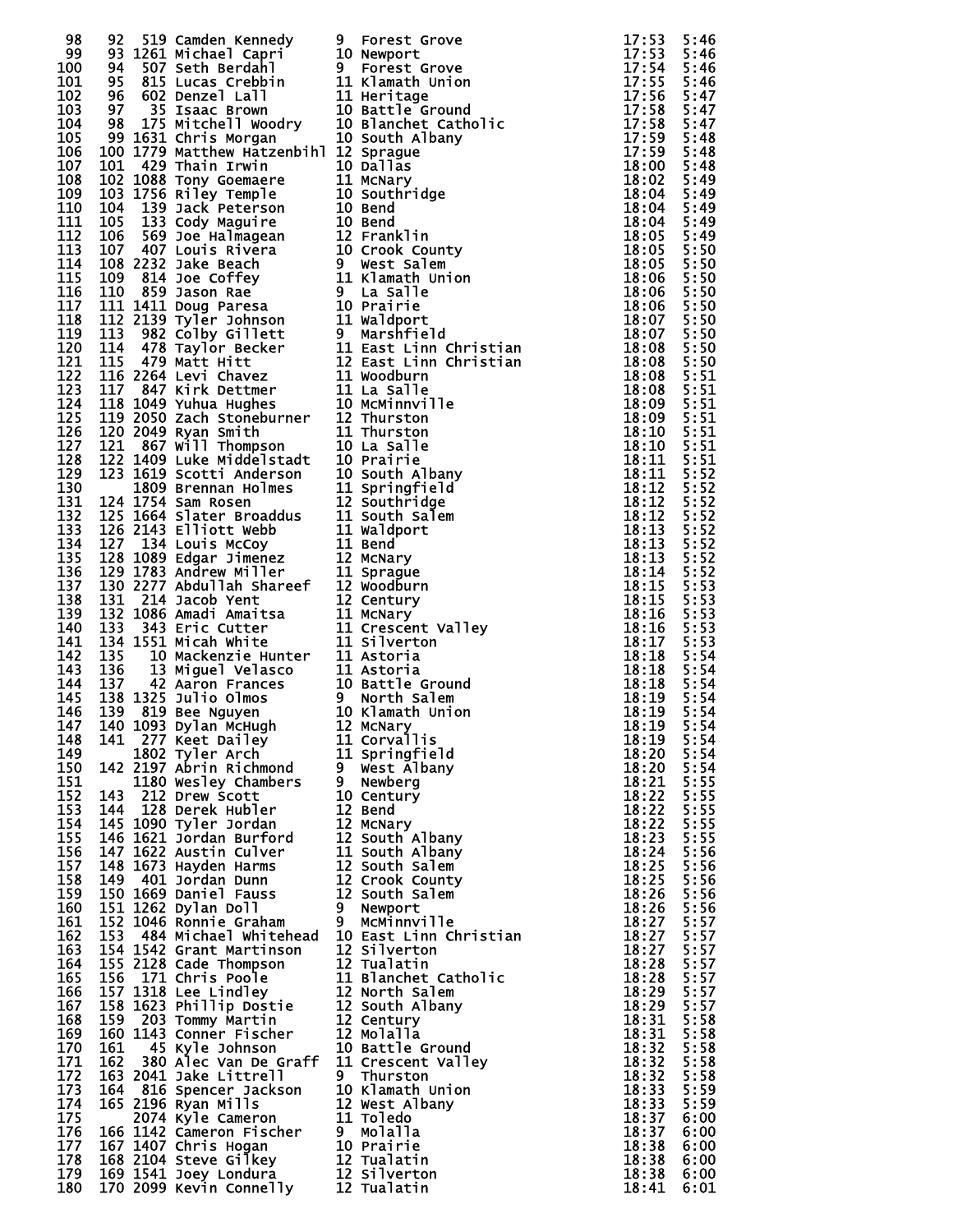|  |  |  | 1313 177, 180 pm http://www.mapachitarin.com/internal control internal control internal control internal control internal control internal control internal control internal control internal control internal control inter |  |
|--|--|--|------------------------------------------------------------------------------------------------------------------------------------------------------------------------------------------------------------------------------|--|
|  |  |  |                                                                                                                                                                                                                              |  |
|  |  |  |                                                                                                                                                                                                                              |  |
|  |  |  |                                                                                                                                                                                                                              |  |
|  |  |  |                                                                                                                                                                                                                              |  |

|                  | 10 Central Linn         |
|------------------|-------------------------|
|                  |                         |
| 12               | La Salle                |
| 12               | North Salem             |
| 10               | Madras                  |
| 10               | West Albany             |
| 11               | Silverton               |
|                  |                         |
| 10               | South Salem             |
| 11               | Southridge              |
| 12               | Milwaukie               |
| 12               | Corvallis               |
| 12               | Corvallis               |
|                  |                         |
| 9                | Astoria                 |
| 12               | South Albany            |
|                  | <b>10 Sisters</b>       |
| 10               | Sisters                 |
| 12               | Thurston                |
|                  |                         |
| 10               | McNary                  |
| 9.               | Crook County            |
| 11               | Prairie                 |
| 11               | Madras                  |
| 12               | Woodburn                |
|                  | 11 Sisters              |
|                  |                         |
| 10               | Century                 |
| 9.               | <b>MCMinnville</b>      |
| 10               | Lebanon                 |
| 11               | McMinnville             |
| 11               | Dallas                  |
|                  |                         |
| 12               | Sisters                 |
| $\bar{1}\bar{2}$ | West Albany             |
| 12               | Molalla                 |
| 10               | <b>Milwaukie</b>        |
| 12               | Astoria                 |
| 12               |                         |
|                  | Molalla                 |
| 9                | East Linn Christian     |
| 12               | Heritage                |
| 12               | McMinnville             |
| 11               | Dallas                  |
| 9                | Woodburn                |
|                  |                         |
| 9                | Bend                    |
| 11               | Silverton               |
| 12               | Sisters                 |
| 11               | Tillamook               |
| 11               | Tualatin                |
| 11               |                         |
|                  | Lebanon                 |
| 9.               | Newport                 |
| 12               | Crook County            |
| 12               | McMinnville             |
| 10               | Dallas                  |
| 12               | Tillamook               |
|                  |                         |
| 12               | McMinnville             |
| 10               | West Albany             |
| 10               | East Linn Christian     |
| 11               | Prairie                 |
| 12               | Madras                  |
| 12               |                         |
|                  | Crook County            |
| 10               | Lebanon                 |
| 12               | Lebanon                 |
| 11               | Madras                  |
| 9                | Century                 |
| 11               | Lebanon                 |
|                  |                         |
| 9                | Crook County            |
| 11               | Waldport                |
| 11               | Prairie                 |
| 10               | South Albany            |
| <b>12</b>        | Heritage                |
| 12               | Heritage                |
|                  |                         |
| 12               | <b>Molalla</b>          |
| 9                | <b>Tillamook</b>        |
| 10               | McNary                  |
| 12               | Corvallis               |
| 10               | Madras                  |
| 11               |                         |
|                  | Tillamook               |
| 10               | Blanchet Catholic       |
| 11               | Waldport                |
| 9                | Madras                  |
| 11               | Newport                 |
| 9                |                         |
|                  | Blanchet Catholic       |
| 11               | Tillamook               |
| 11               | Heritage                |
| 9                | Heritage                |
| 12               | Catholic<br>Blanchet    |
| 11               |                         |
|                  |                         |
| 11               | Sprague<br>Central Linn |

| 8                                       |    |
|-----------------------------------------|----|
| $\vdots$                                | i  |
|                                         | j  |
|                                         |    |
|                                         |    |
|                                         |    |
|                                         |    |
|                                         |    |
|                                         |    |
|                                         |    |
|                                         |    |
|                                         |    |
|                                         |    |
|                                         |    |
|                                         |    |
|                                         |    |
|                                         |    |
|                                         |    |
|                                         |    |
|                                         |    |
|                                         |    |
|                                         |    |
|                                         |    |
|                                         |    |
|                                         |    |
|                                         |    |
|                                         |    |
|                                         |    |
|                                         |    |
|                                         |    |
|                                         |    |
|                                         |    |
|                                         |    |
|                                         |    |
|                                         |    |
|                                         |    |
|                                         |    |
|                                         |    |
|                                         |    |
|                                         |    |
|                                         |    |
|                                         |    |
|                                         |    |
|                                         |    |
|                                         |    |
|                                         |    |
|                                         |    |
|                                         |    |
|                                         |    |
|                                         |    |
|                                         |    |
|                                         |    |
|                                         |    |
|                                         |    |
|                                         |    |
|                                         |    |
|                                         |    |
|                                         |    |
|                                         |    |
|                                         |    |
|                                         |    |
|                                         |    |
|                                         |    |
|                                         |    |
|                                         |    |
|                                         |    |
| ::::::<br>::::<br>ر<br>9                |    |
|                                         |    |
|                                         |    |
| $\overline{9}$                          |    |
|                                         |    |
|                                         |    |
| $\frac{1}{2}$                           |    |
|                                         |    |
|                                         |    |
| $\frac{1}{2}$                           |    |
|                                         |    |
|                                         |    |
|                                         |    |
|                                         |    |
|                                         |    |
|                                         |    |
|                                         |    |
|                                         |    |
|                                         |    |
|                                         |    |
|                                         |    |
|                                         |    |
|                                         |    |
|                                         |    |
|                                         |    |
|                                         |    |
|                                         |    |
|                                         |    |
|                                         |    |
|                                         |    |
|                                         |    |
|                                         |    |
|                                         |    |
|                                         |    |
|                                         |    |
|                                         |    |
|                                         |    |
|                                         |    |
|                                         |    |
|                                         |    |
|                                         |    |
| +44455555560000000001122234500022345011 |    |
|                                         | Ŏ9 |
| ì                                       |    |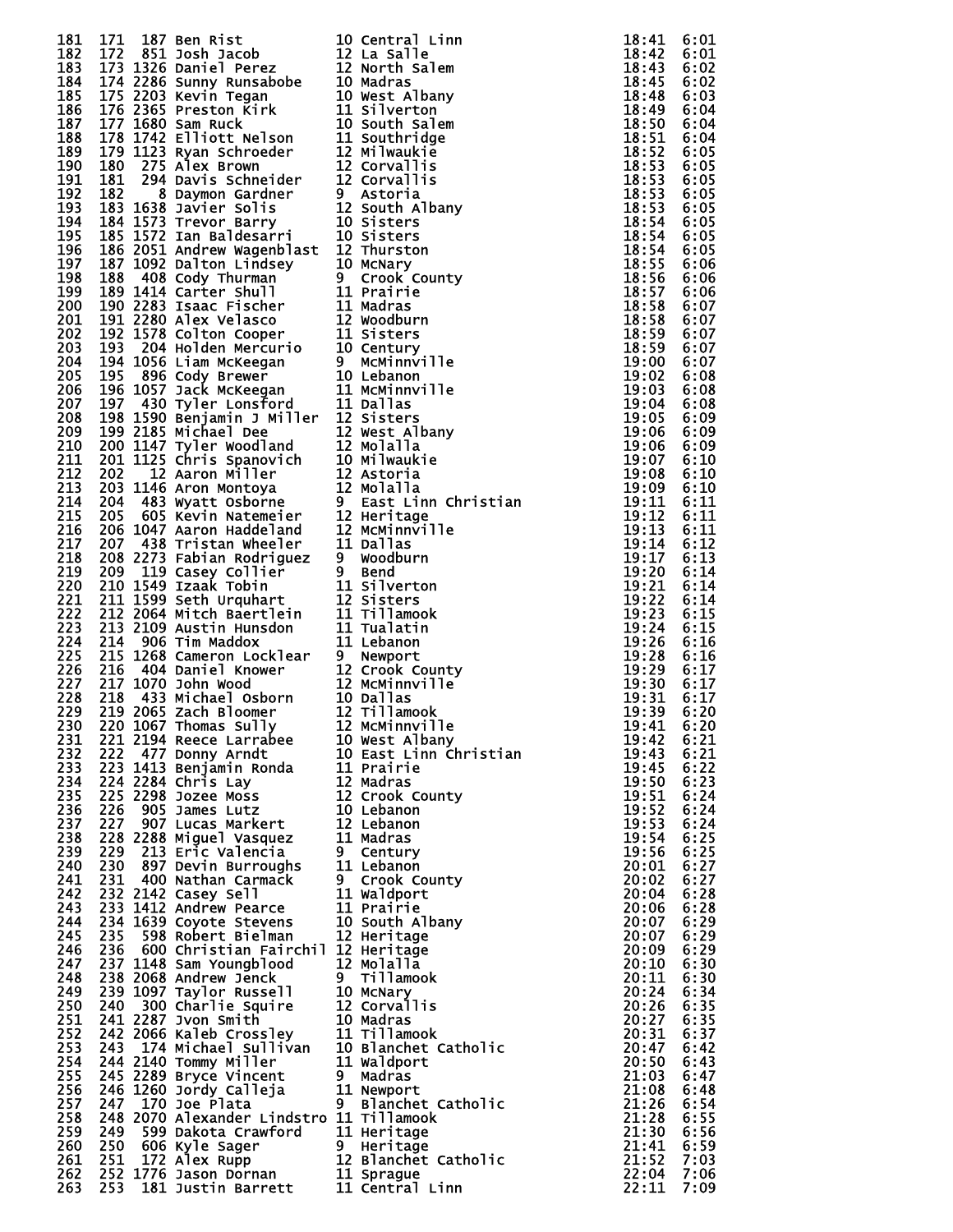|  | 264 254 607 Justin Tawney<br>265 255 185 Oliver Meyr<br>266 256 186 Peter Meyr<br>267 257 167 Jeremy Darst<br>268 258 2137 Patrick Chapman | 12 Heritage<br>10 Central Linn<br>11 Central Linn<br>9 Blanchet Catholic<br>11 Waldport | 22:18 7:11<br>$22:27$ 7:14<br>$22:52 \t 7:22$<br>23:05 7:26<br>23:07 7:27 |  |
|--|--------------------------------------------------------------------------------------------------------------------------------------------|-----------------------------------------------------------------------------------------|---------------------------------------------------------------------------|--|
|  | 269 259 2136 Ryan Ballentine                                                                                                               | <b>11 Waldport</b>                                                                      | 26:57 8:41                                                                |  |
|  | 270 260 173 Reilly Smith                                                                                                                   | 9 Blanchet Catholic                                                                     | 27:57 9:00                                                                |  |

#### **Varsity Boys Team Scores**

 1. Summit 1 3 11 17 24 (47) (48) = 56 Travis Neuman, Eric Alldritt, Luke Hinz, Matthew Maton, Sammy Naffziger, James Bowlin, Ryan St. Clair 2. Franklin 2 10 28 35 81 (88)(106) = 156 Jackson Baker, Fletcher Hazlehurst, Josh Edel, Christopher Black, Cartier Lindley, Jackson Packham, Joe Halmagean 3. West Salem 22 25 32 64 79 (108) = 222 Matthew Thomas, David Clark, Emanuel Kraynick, Sean Barr, Ben Whitenack, Jake Beach 4. Crescent Valley  $68$   $89$   $(133)(162) = 256$  Mark Stephens, Spencer Barrett, Justice Lamer, Elijah McGowan, Will Strahl, Eric Cutter, Alec Van De Graff 5. Southridge 4 16 73 80 103 (124)(178) = 276 Justin Rocereto, Ryan Jones, Nic Palladino, Jordan Hamada, Riley Temple, Sam Rosen, Elliott Nelson 6. Forest Grove 15 39 72 78 92 (94) = 296 Tyler Shipley, James McCahon, C.J. Johnson, Connor Pitt, Camden Kennedy, Seth Berdahl 7. Battle Ground 13 43 61 90 97 (137)(161) = 304 Mark Tedder, Jay Mason, Joshua Helmes, Ryan Russell, Isaac Brown, Aaron Frances, Kyle Johnson 8. Marshfield 44 53 70 83 113 = 363 Sergio Marroquin, Connor Devereux, Eddie Rodriguez, Dakota Pittullo, Colby Gillett 9. North Salem 34 55 57 91 138 (157)(173) = 375 Jorge Rico, Ramon Villa, Chris Musser, Carlos Flores, Julio Olmos, Lee Lindley, Daniel Perez 10. La Salle 27 63 74 110 117 (121)(172) = 391 Logan Veasy, Nick Lien, Patrick Walsh, Jason Rae, Kirk Dettmer, Will Thompson, Josh Jacob 11. Klamath Union<br>5 59 5 59 95 109 139 (164) = 407 Alek Angeli, Tee Nguyen, Lucas Crebbin, Joe Coffey, Bee Nguyen, Spencer Jackson 12. Tualatin 8 36 50 155 168 (170)(213) = 417 Nathan Love, Scott Allred, Tyler Snyder, Cade Thompson, Steve Gilkey, Kevin Connelly, Austin Hunsdon 13. Thurston 49 67 69 119 120 (163)(186) = 424 Caleb Baugher, Caleb Gee, Kyle Kohl, Zach Stoneburner, Ryan Smith, Jake Littrell, Andrew Wagenblast 14. Dallas 26 42 60 101 197 (207)(218) = 426 Alex Bird, Clay Stuhr, Ethan Noll, Thain Irwin, Tyler Lonsford, Tristan Wheeler, Michael Osborn 15. Sprague 51 86 87 100 129 (252) = 453 Jacob Atkinson, Taylor Nusser, Nathaniel Roberts, Matthew Hatzenbihler, Andrew Miller, Jason Dornan 16. Bend 38 85 104 105 127 (144)(209) = 459 Daniel Ewing, Peter Schwarz, Jack Peterson, Cody Maguire, Louis McCoy, Derek Hubler, Casey Collier 17. East Linn Christian 30 76 114 115 153 (204)(222) = 488 Kody Osborne, Jamin Hooley, Taylor Becker, Matt Hitt, Michael Whitehead, Wyatt Osborne, Donny Arndt 18. Newport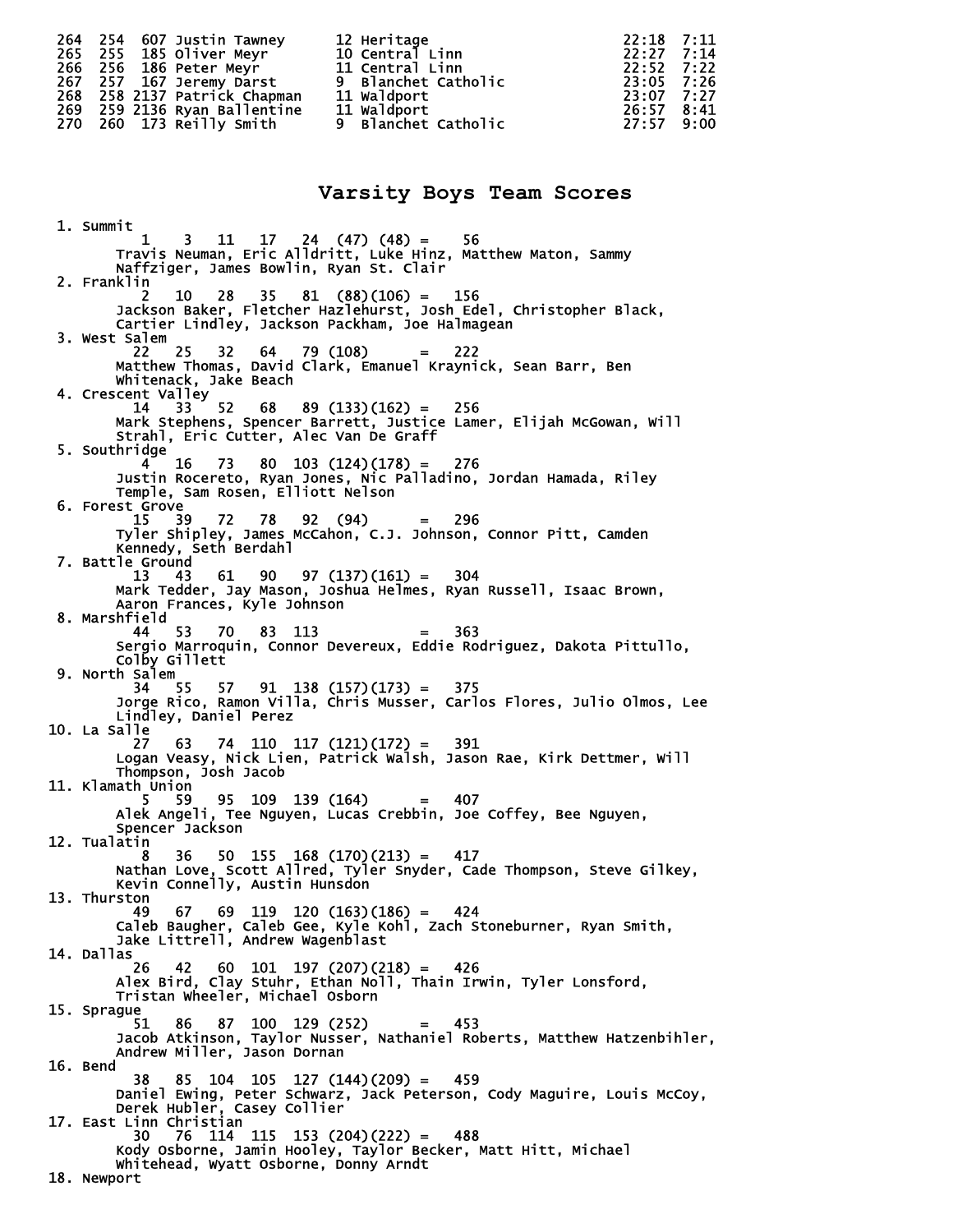9 21 93 151 215 (246) = 489 Theo Puentes, Deklyn Wood, Michael Capri, Dylan Doll, Cameron Locklear, Jordy Calleja 19. Milwaukie 31 37 66 179 201 = 514 Jonatan Santillan, David Santillan, Sterling Hummel, Ryan Schroeder, Chris Spanovich 20. Woodburn 6 82 116 130 191 (208) = 525 Juve Guzman, Jose Hernandez, Levi Chavez, Abdullah Shareef, Alex Velasco, Fabian Rodriguez 21. Astoria 23 71 135 136 182 (202) = 547 Gael Marin, Christian Gramson, Mackenzie Hunter, Miguel Velasco, Daymon Gardner, Aaron Miller 22. Century 58 65 131 143 159 (193)(229) = 556 Jose Lopez-Soto, Tim Rice, Jacob Yent, Drew Scott, Tommy Martin, Holden Mercurio, Eric Valencia 23. Molalla 20 41 160 166 200 (203)(237) = 587 Pake Benthin, Gabriel Collins, Conner Fischer, Cameron Fischer, Tyler Woodland, Aron Montoya, Sam Youngblood 24. Corvallis<br>19 19 75 141 180 181 (240) = 596 Nolan Sekermestrovich, Charles Dearing, Keet Dailey, Alex Brown, Davis Schneider, Charlie Squire 25. Silverton 62 84 134 154 169 (176)(210) = 603 Morgan Coxen, Jonathan Sisley, Micah White, Grant Martinson, Joey Londura, Preston Kirk, Izaak Tobin 26. McNary 102 128 132 140 145 (187)(239) = 647 Tony Goemaere, Edgar Jimenez, Amadi Amaitsa, Dylan McHugh, Tyler Jordan, Dalton Lindsey, Taylor Russell 27. South Salem 56 125 148 150 177 = 656 Nick Ellis, Slater Broaddus, Hayden Harms, Daniel Fauss, Sam Ruck 28. South Albany 99 123 146 147 158 (183)(234) = 673 Chris Morgan, Scotti Anderson, Jordan Burford, Austin Culver, Phillip Dostie, Javier Solis, Coyote Stevens 29. Sisters 45 77 184 185 192 (198)(211) = 683 Brandon Pollard, Mason Calmettes, Trevor Barry, Ian Baldesarri, Colton Cooper, Benjamin J Miller, Seth Urquhart 30. West Albany 12 142 165 175 199 (221) = 693 Zachariah Roth, Abrin Richmond, Ryan Mills, Kevin Tegan, Michael Dee, Reece Larrabee 31. Central Linn<br>7 18 7 18 171 253 255 (256) = 704 Zachary Holloway, Joseph Ewers, Ben Rist, Justin Barrett, Oliver Meyr, Peter Meyr 32. Crook County 54 107 149 188 216 (225)(231) = 714 Grayson Munn, Louis Rivera, Jordan Dunn, Cody Thurman, Daniel Knower, Jozee Moss, Nathan Carmack 33. Waldport 29 112 126 232 244 (258)(259) = 743 Kenny Yakes, Tyler Johnson, Elliott Webb, Casey Sell, Tommy Miller, Patrick Chapman, Ryan Ballentine 34. Tillamook 40 46 212 219 238 (242)(248) = 755 Paulo Velez, Aaron Josi, Mitch Baertlein, Zach Bloomer, Andrew Jenck, Kaleb Crossley, Alexander Lindstrom 35. Prairie 111 122 167 189 223 (233) = 812 Doug Paresa, Luke Middelstadt, Chris Hogan, Carter Shull, Benjamin Ronda, Andrew Pearce 36. McMinnville 118 152 194 196 206 (217)(220) = 866 Yuhua Hughes, Ronnie Graham, Liam McKeegan, Jack McKeegan, Aaron Haddeland, John Wood, Thomas Sully 37. Blanchet Catholic 98 156 243 247 251 (257)(260) = 995 Mitchell Woodry, Chris Poole, Michael Sullivan, Joe Plata, Alex Rupp, Jeremy Darst, Reilly Smith 38. Heritage 96 205 235 236 249 (250)(254) = 1021 Denzel Lall, Kevin Natemeier, Robert Bielman, Christian Fairchild, Dakota Crawford, Kyle Sager, Justin Tawney 39. Madras